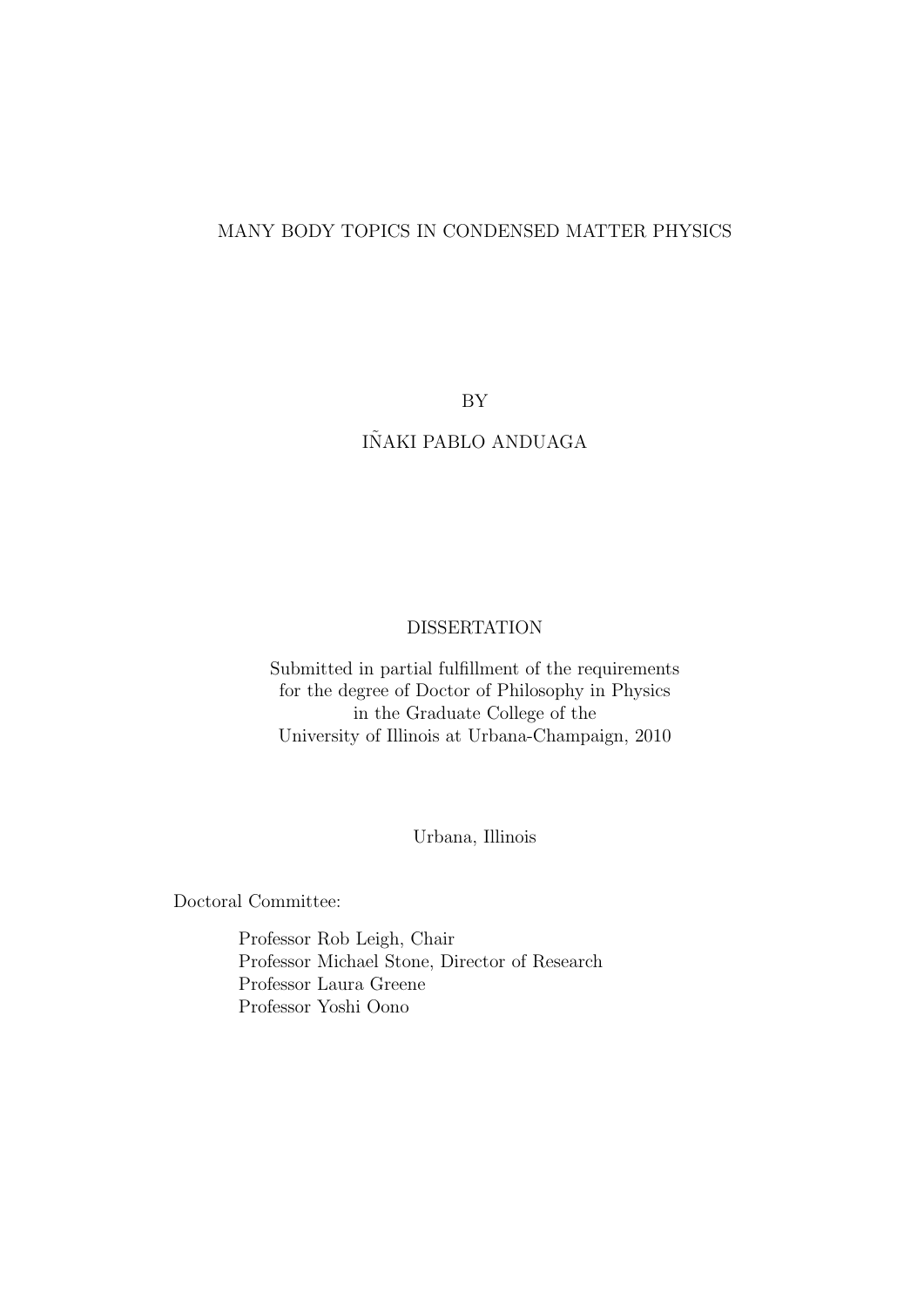## **Abstract**

Two different problems involving many-body systems are presented. A hydrodynamic version of the Calogero system of one-dimensional particles interacting on the line is derived using a classical field formalism, and the results are contrasted to a derivation starting from first quantum mechanical principles. This new classical approach is shown to help in understanding subtleties occurring in the latter, such as the conditions for chiral motion, the decomposition of the Hamiltonian in terms of chiral currents and the nature of the physical velocity and density operators. Explicit collective solitonic excitations in the linear and non-linear limits are also presented. Additionally, we overview the possibility of expanding this formalism to the study of the Fractional Quantum Hall Effect.

The second problem involves a simple two-dimensional model of a  $p_x + ip_y$ superfluid in which the mass flow that gives rise to the intrinsic angular momentum is easily calculated by numerical diagonalization of the Bogoliubovde Gennes operator. The results confirm theoretical predictions such as the Thomas-Fermi approximation and the Ishikawa formula, in which the mass flow at zero-temperature and for a constant director **l** follows  $j_{\text{mass}} =$ 1  $\frac{1}{2}$ curl( $\rho \hbar$ **l**/2).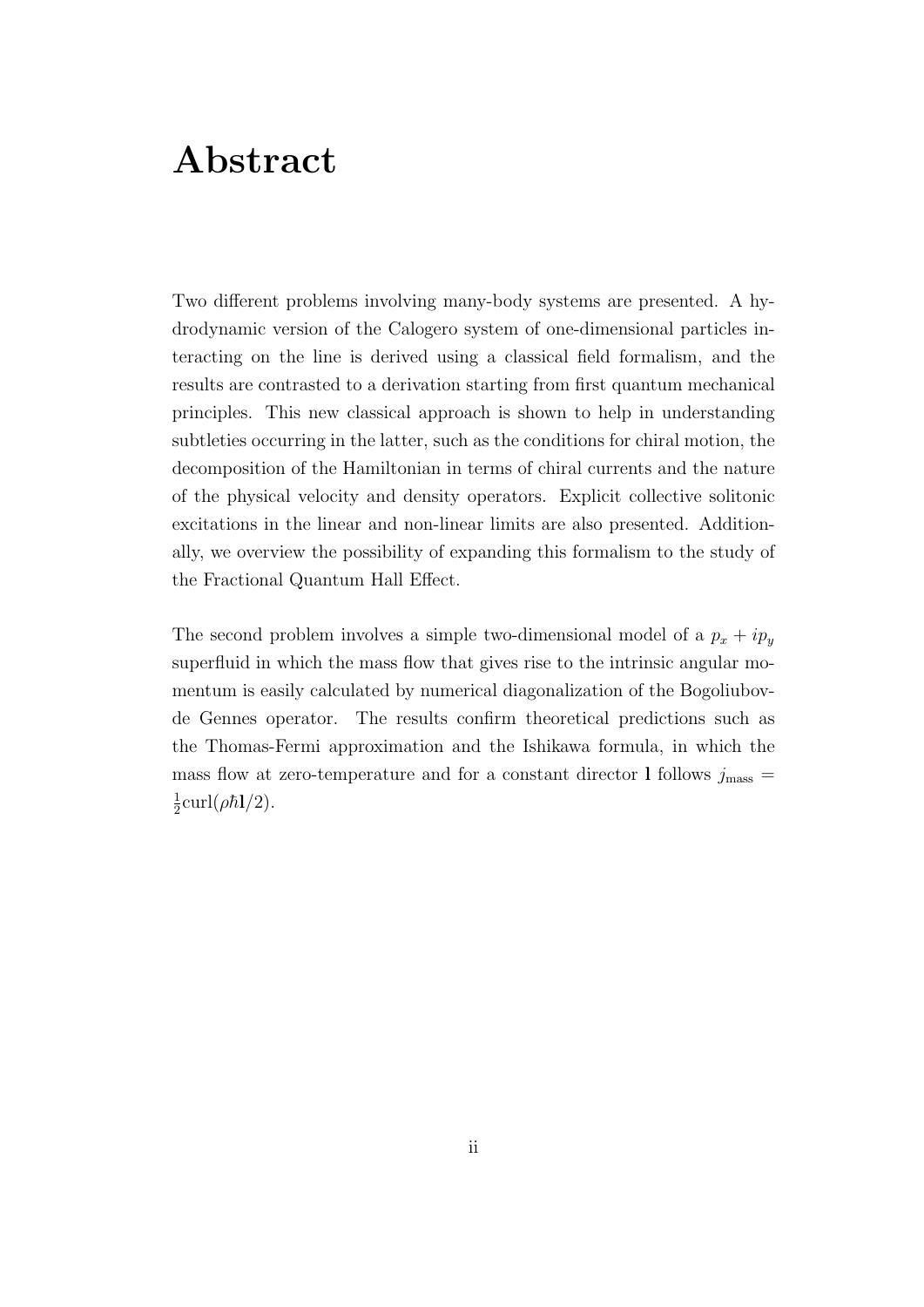*To Daniela and Alexander.*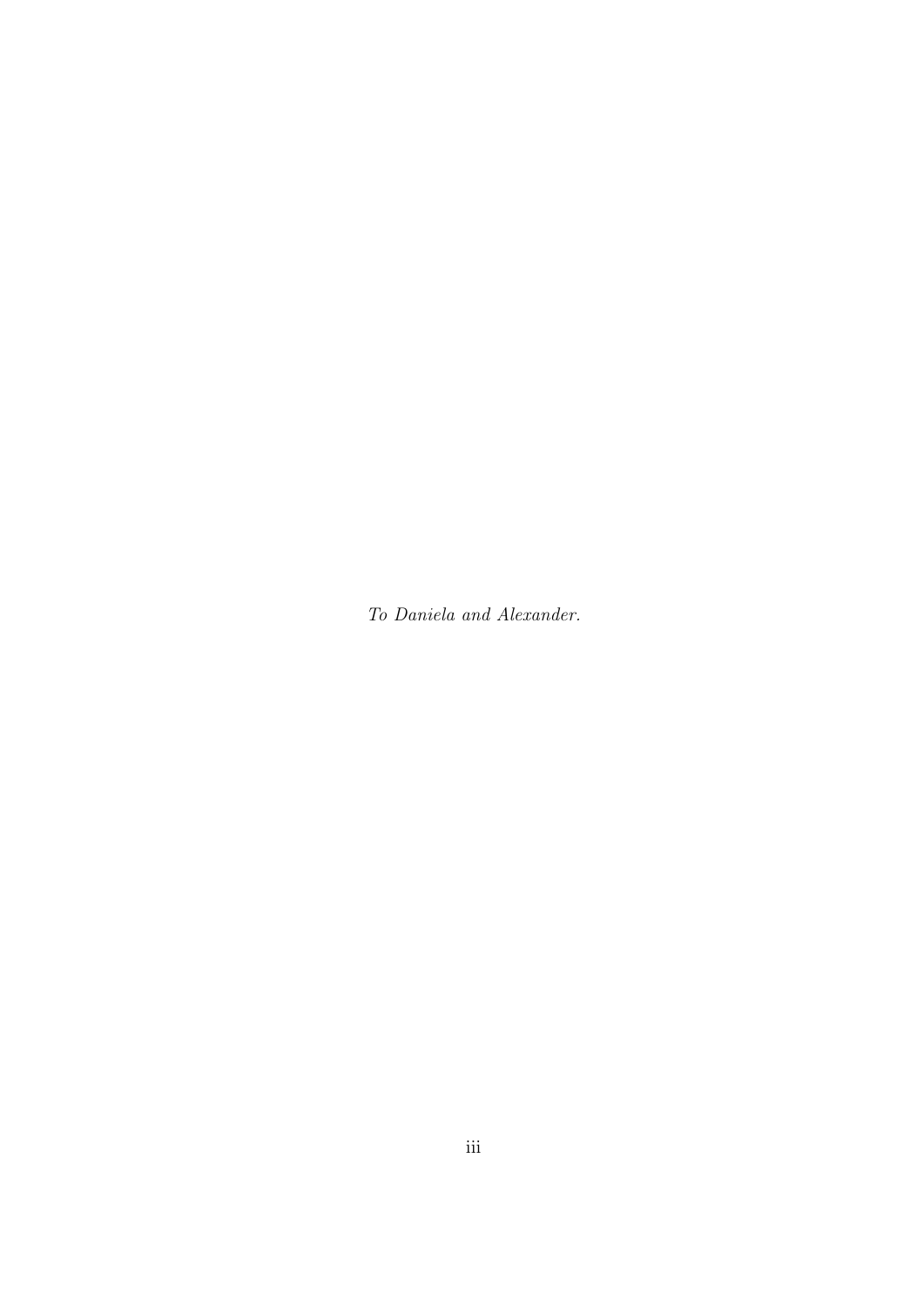## **Acknowledgments**

I would like to thank my wife Daniela for her support through all these years and for the sacrifices she has made along the way to help me finish this thesis. Most importantly, for being fun and beautiful in every sense of the word. My son, Alexander, for being just a joy to look at every single time and bringing constant happiness to my life. I also wish to deeply thank Michael Stone for giving me the chance to work with him, and specially for having an infinite patience when my productivity was barely an  $\epsilon$  above zero. Many thanks to John Stack for always being helpful and understanding, and to Wendy Wimmer for being the best secretary on Earth. Lastly, thanks to Paula for trusting and caring for me when I started this journey.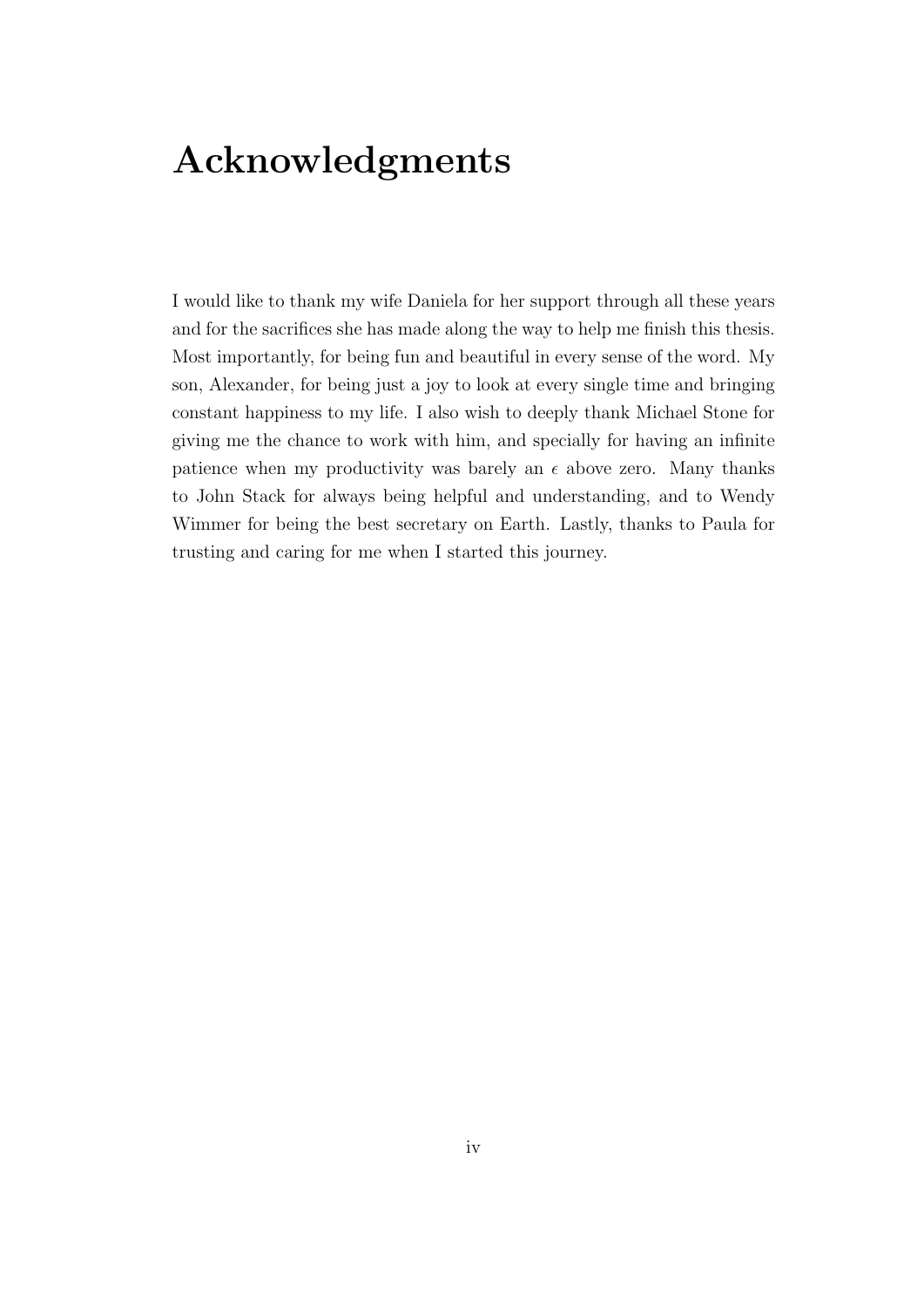## **Table of Contents**

|                | Acknowledgments                                                                                                                                                                                                                                                                                                                                                                                                                                                                                                                                                                                                            | iv                                                                                                                          |
|----------------|----------------------------------------------------------------------------------------------------------------------------------------------------------------------------------------------------------------------------------------------------------------------------------------------------------------------------------------------------------------------------------------------------------------------------------------------------------------------------------------------------------------------------------------------------------------------------------------------------------------------------|-----------------------------------------------------------------------------------------------------------------------------|
| $\mathbf{1}$   | Structure of this Thesis<br>1.1                                                                                                                                                                                                                                                                                                                                                                                                                                                                                                                                                                                            | $\mathbf{1}$<br>$\mathbf{1}$                                                                                                |
| $\overline{2}$ | Quantum Mechanical Approach to the Calogero-Sutherland Model.<br>General Introduction to the CS Model<br>2.1<br>2.2<br>Overview of the Quantum Mechanical Formulation<br>2.3<br>The Calogero Model on the Line<br>The Calogero Model on the Circle: The Sutherland Model<br>2.4<br>2.5<br>Collective Fields in the Non-Chiral Case $\ldots \ldots \ldots \ldots$<br>2.6<br>2.7<br>Inner Products in the Continuum Limit<br>The Non-Chiral Hydrodynamic Model<br>2.8<br>Enforcing Sutherland's Inner Product<br>2.8.1<br>2.8.2<br>Physical Velocity and the Continuity Equation<br>Non-Chiral Current Decomposition?<br>2.9 | $\overline{4}$<br>$\overline{4}$<br>$\bf 5$<br>$\overline{7}$<br>$\boldsymbol{9}$<br>15<br>18<br>20<br>24<br>25<br>26<br>28 |
| 3              | Classical Approach to the Calogero-Sutherland Model<br>Toy Model: Classical 1D Fermi Gas<br>3.1<br>3.2<br>The CS - BO Mapping $\ldots \ldots \ldots \ldots \ldots \ldots \ldots \ldots$<br>3.3<br>Excitations in the Continuum Limit<br>3.4<br>3.4.1<br>The Non-Linear Correction<br>3.4.2<br>Rederiving The Hydrodynamic Model<br>3.4.3                                                                                                                                                                                                                                                                                   | 31<br>31<br>33<br>34<br>36<br>37<br>40<br>41                                                                                |
| 4              | 4.1<br>Fluid Model Description of the FQHE<br>4.2<br>Improving the Fluid Model: The Matrix Model<br>4.3<br>Extending The Mapping? $\ldots \ldots \ldots \ldots \ldots \ldots \ldots$<br>4.4                                                                                                                                                                                                                                                                                                                                                                                                                                | 45<br>45<br>48<br>$52\,$<br>55                                                                                              |
| $\overline{5}$ | 5.1<br>The BdG Equation in a Pair-Interaction Hamiltonian<br>5.2<br>5.3<br>Reviewing the 2D Harmonic Oscillator                                                                                                                                                                                                                                                                                                                                                                                                                                                                                                            | 57<br>57<br>58<br>64                                                                                                        |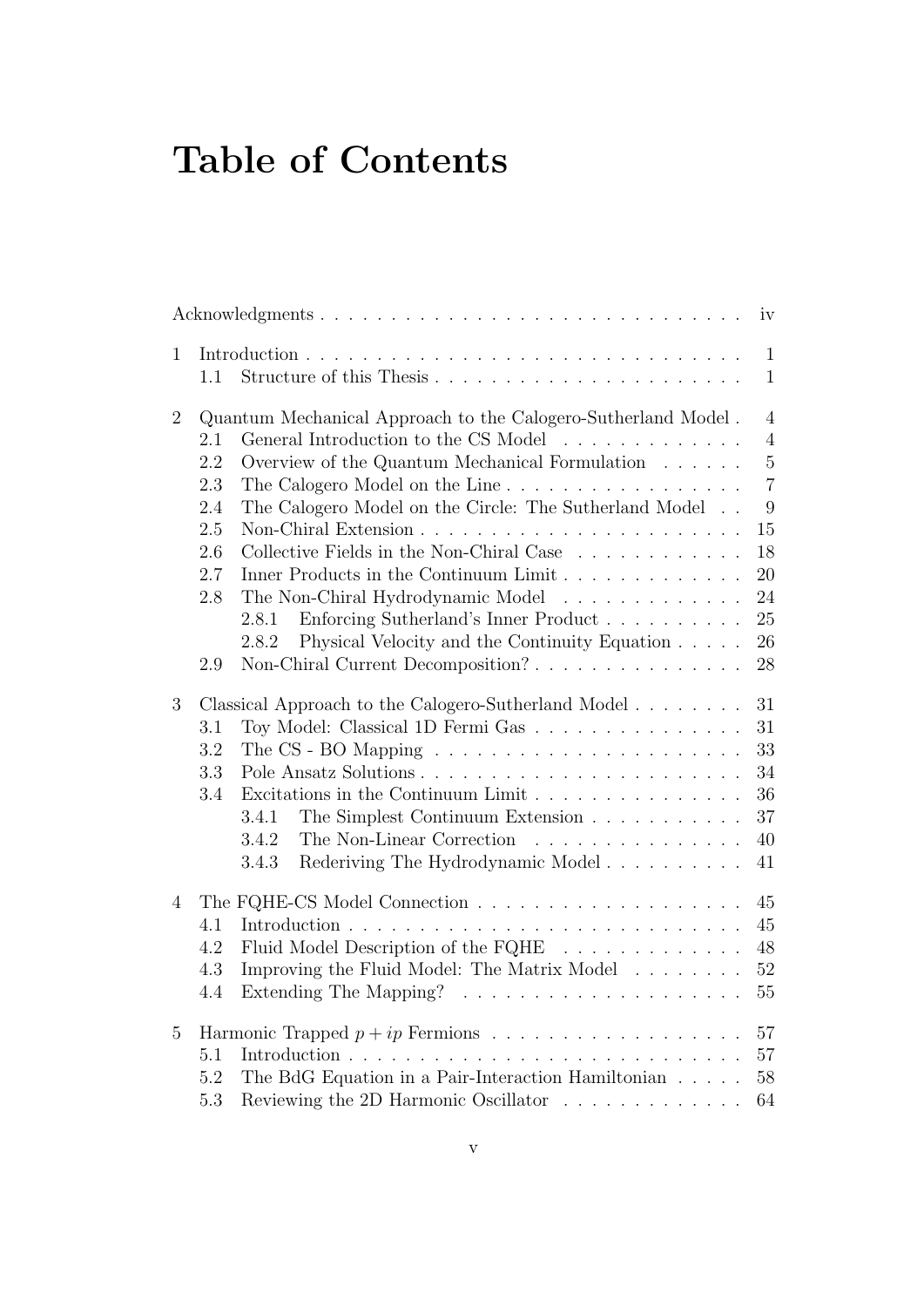|         | 5.4 |                                                                           | 67 |
|---------|-----|---------------------------------------------------------------------------|----|
|         | 5.5 |                                                                           | 72 |
|         |     | 5.5.1                                                                     | 72 |
|         |     | Fluid Density and Angular Momentum Distributions.<br>5.5.2                | 73 |
|         |     | The Edge-Mode Contribution<br>5.5.3                                       | 77 |
|         | 5.6 |                                                                           | 81 |
|         | 5.7 |                                                                           | 82 |
| A       |     | Quantum Mechanical Approach to the Calogero-Sutherland Model.             | 83 |
|         | A.1 | Derivation of the Sutherland Hamiltonian $\ldots \ldots \ldots$           | 83 |
|         | A.2 | Change of Basis to Symmetric Variables                                    | 86 |
|         | A.3 |                                                                           | 89 |
|         | A.4 |                                                                           | 90 |
|         | A.5 | Sutherland Inner-Product Weight                                           | 91 |
|         | A.6 | Hydrodynamic Fields in Non-Chiral Case                                    | 93 |
|         | A.7 | Enforcing the Sutherland Inner Product                                    | 96 |
|         | A.8 | Restricting the Non-Chiral Evolution: Chiral Constraint                   | 98 |
| B       |     |                                                                           |    |
|         | B.1 |                                                                           |    |
|         | B.2 | Deriving the Pole Accelerations 107                                       |    |
| $\rm C$ |     | Harmonic Trapped $p + ip$ Fermions 112                                    |    |
|         | C.1 | The Thomas-Fermi Approximation 112                                        |    |
|         | C.2 | Derivation of the Ishikawa Mass Current $\ldots \ldots \ldots \ldots 114$ |    |
|         |     |                                                                           |    |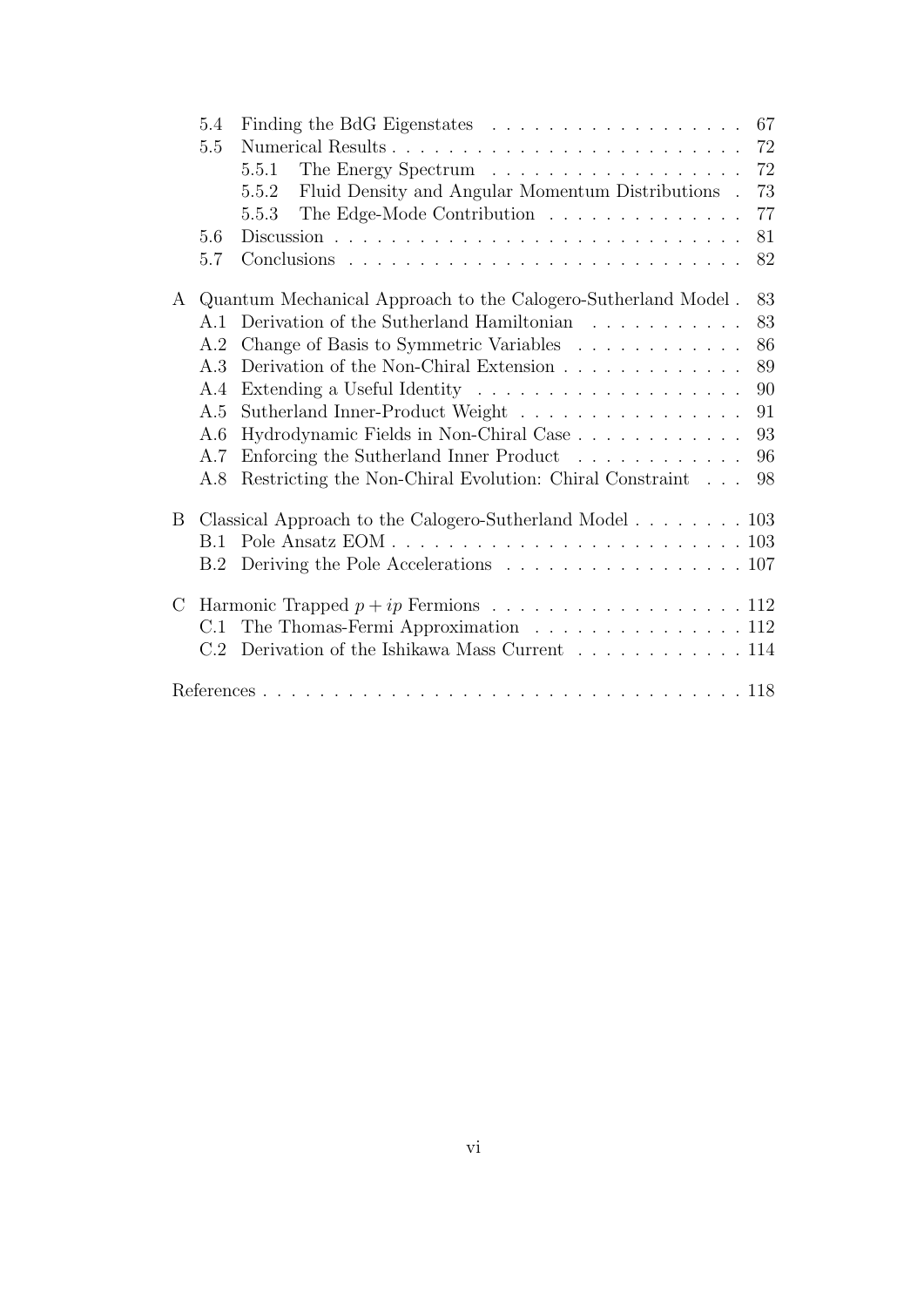# **1 Introduction**

In this thesis we look at several analytical properties of two different and well known many-body systems in condensed matter physics. The first system in question is the Calogero model, an integrable system of particles interacting on the line in one dimension, which shares many of the properties of systems exhibiting the Fractional Quantum Hall Effect (FQHE), such as fractional statistics, chiral currents and more. We will present a new approach based on classical fields that yields a hydrodynamical description of the Calogero model, contrasting it to results obtainable through a direct quantum mechanical route. A review of the literature showing a mapping between the Calogero model and a matrix model of the FQHE will be provided, suggesting the future use of the classical approach to study the latter.

The second system under study is that of a  $p+ip$  superfluid, in which a system of fermions in two dimensions embedded in a harmonic trap interacts through a pair gap potential. We will look at the question of the angular momentum in such a system by numerically solving the exact Hamiltonian and obtaining the mass and angular momentum distributions of the fluid. The results will be shown to be in agreement with both the previous numerical estimates and some of the theoretical predictions.

## **1.1 Structure of this Thesis**

We start the next chapter by introducing the Calogero model and some of its properties, followed by a review of the work found in [1] showing a Quantum Mechanical approach to the hydrodynamic Calogero model. A few calculations not shown originally in [1] have been added to help anyone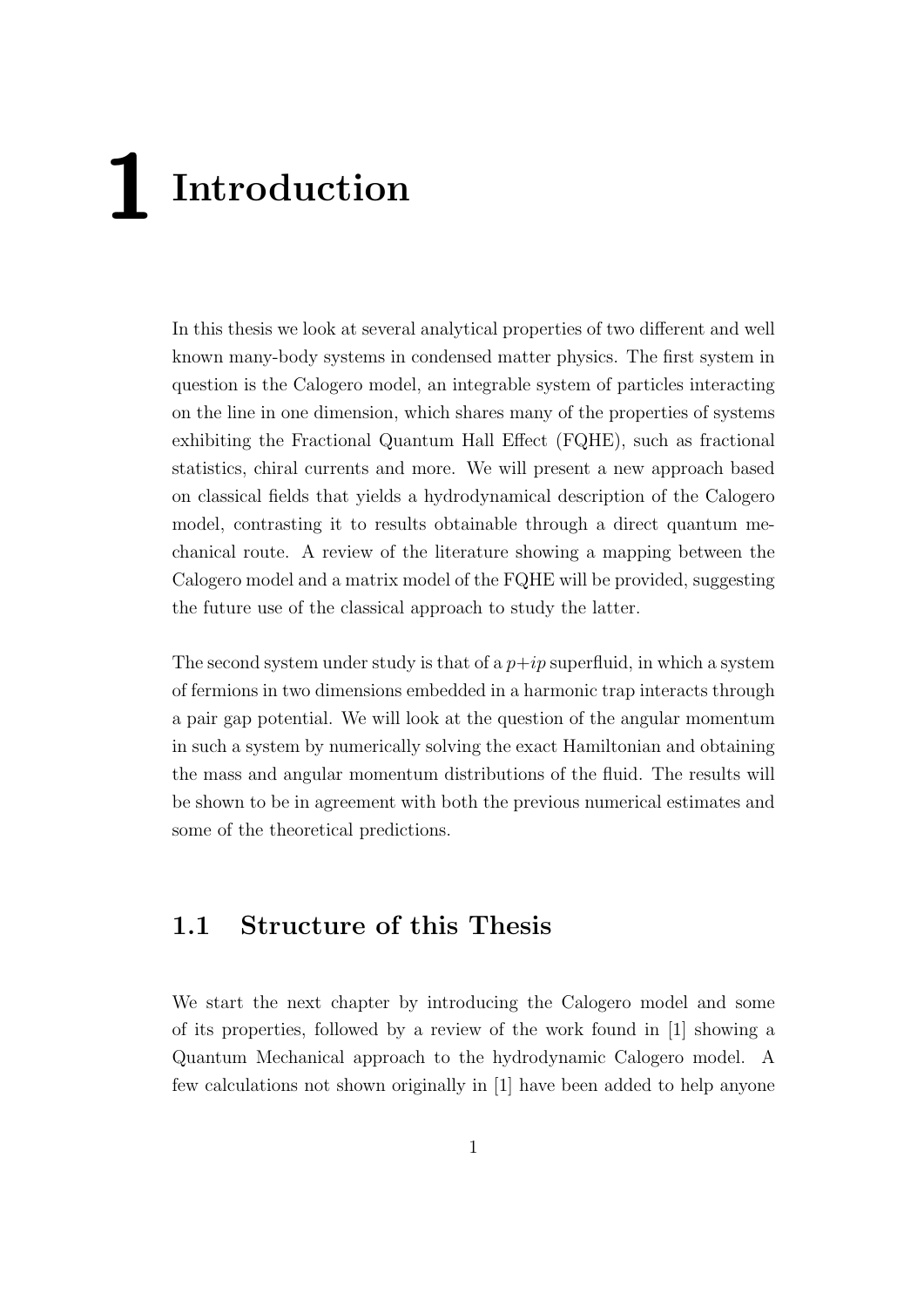reviewing this material and wishing to expand on it. In particular, the need to enforce the Sutherland inner product in the non-chiral case of section 2.8.1 is presented in a slightly different way to better suit the taste of this thesis' author. The reduction of the non-chiral Euler equation to the Benjamin-Ono equation in section 2.9 using the chirality condition on the currents is also included in full in the Appendix A.8.

The results from the second chapter come into play on the third one, where we review an alternative approach to derive the hydrodynamic Calogero model based on the work of Abanov and Wiegmann [2] and Stone et. al. [3]. Employing a classical theory that starts with the Benjamin-Ono equation, this approach sheds light on some questions that are obscure or without an easy physical interpretation in the Quantum mechanical case. This new framework also provides an easier way to compute exact solutions, presented in section 3.4, allowing us to visualize solitonic collective excitations to the hydrodynamic model and their interactions.

The fourth chapter is mostly a quick and condensed review of known results in the literature pertaining the FQHE. A simple fluid model of the FQHE originally introduced by Susskind [4] is presented, followed by a non-abelian matrix extension by Polychronakos [5] that improves on the first and exhibits the properties of the FQHE more rigorously. The mapping from this model to the Calogero one, obtained in [5], is then introduced. The chapter ends suggesting the use of the Calogero formalism previously developed in chapter three to the FQHE, by reverting the existing mapping and lifting the Calogero model to the FQHE matrix model.

The last chapter presents a numerical calculation of the angular momentum and mass current distributions of a  $p + ip$  superfluid based on a simple Bogoliubov-de Gennes (BdG) Hamiltonian, as shown in [6]. We review the basics of the BdG approach and suitable forms for the eigenstates of the harmonic oscillator, and in section 5.4 look at the matrices that need to be diagonalized to calculate the mass and angular momentum distributions. Along the way in the derivation, we fix an erratum overlooked in the original paper, laying out the logic needed to justify the use of such matrices. The results, which yield an angular momentum of  $\hbar/2$  per particle, are contrasted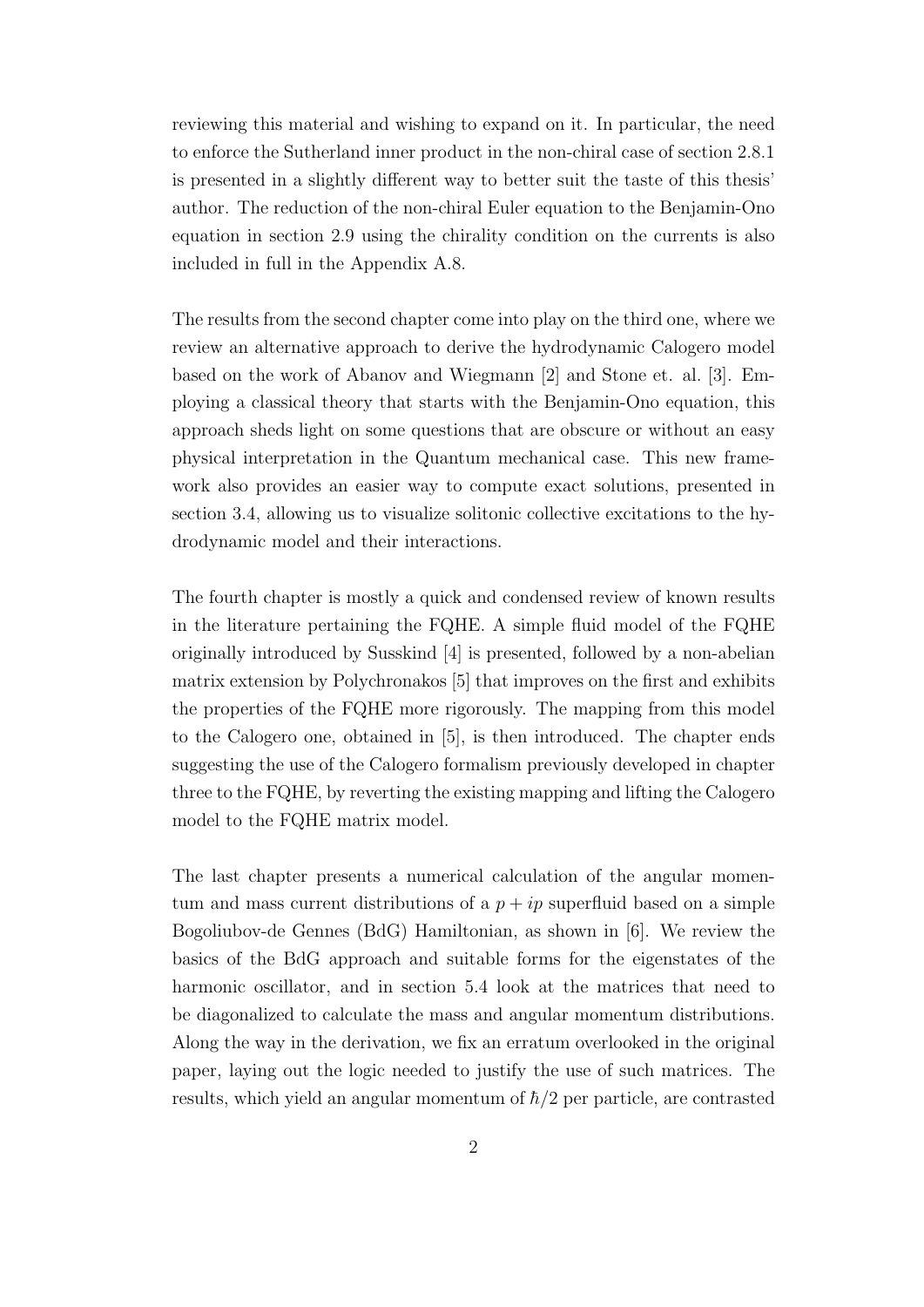to the theoretical predictions given by the Thomas-Fermi approximation and the Ishikawa mass current calculation and found to be in agreement. We include brief derivations of these in Appendix C.1,C.2, the latter based on previous work by Stone and Roy [7].

Throughout this thesis, the author has tried to present the material from his point of view where possible, including some remarks and clarifications that are most likely a bit naive and redundant for the seasoned theoretician, but that hopefully serve to help a starting graduate student wishing to understand and expand on these topics.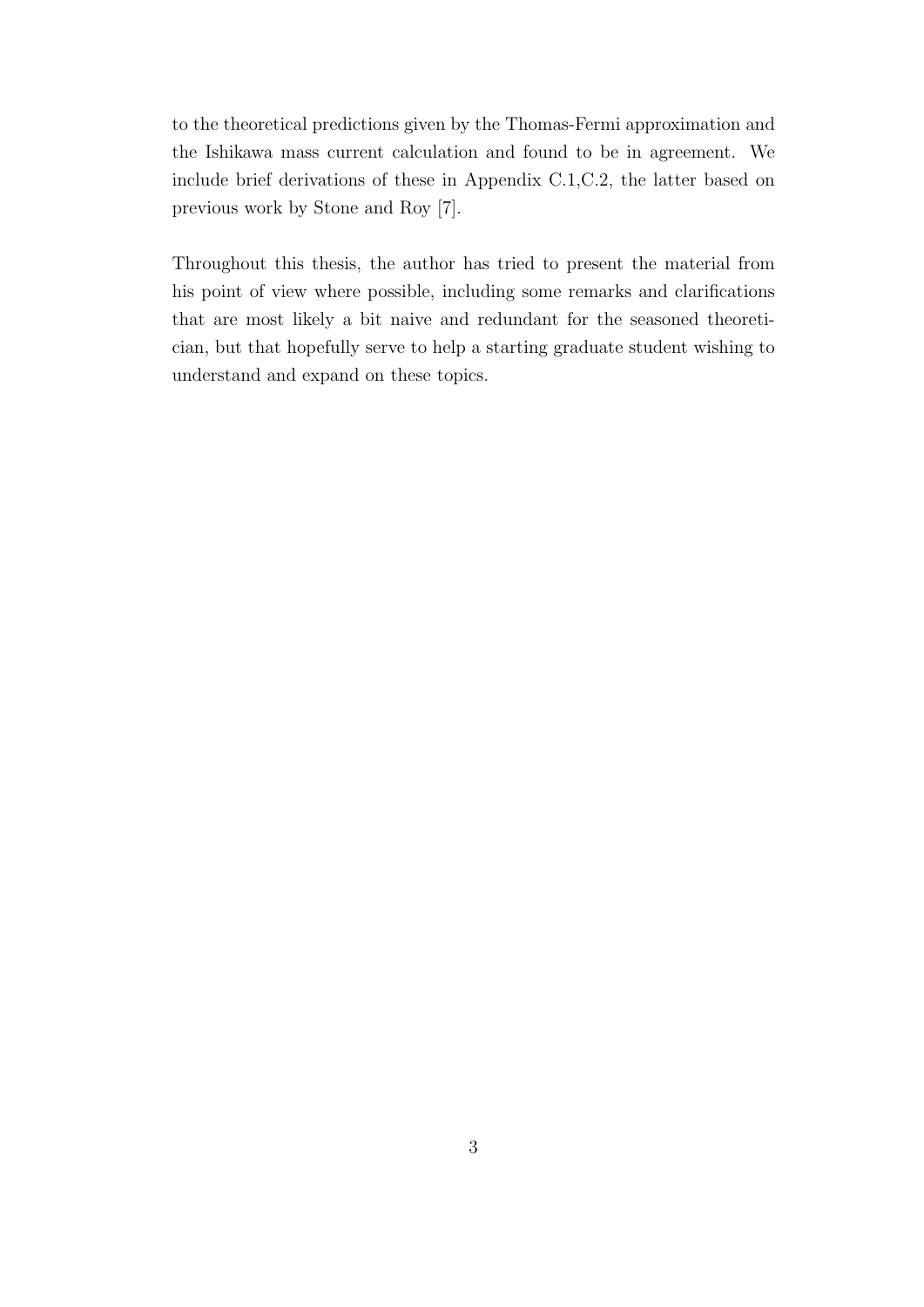# **2 Quantum Mechanical Approach to the Calogero-Sutherland Model**

## **2.1 General Introduction to the CS Model**

The Calogero (Sutherland) model [8] in its simplest form is a system of identical particles interacting on the line (circle) through an inverse-square potential. Its Hamiltonian is given by

$$
H_{cal} = \sum_{i=1}^{N} \frac{1}{2} p_i^2 + \sum_{i < j} \frac{\lambda(\lambda - 1)}{(x_i - x_j)^2}, \quad H_{sat} = \sum_{i=1}^{N} \frac{1}{2} p_i^2 + \frac{1}{8} \sum_{i \neq j} \frac{\lambda(\lambda - 1)}{\sin^2(\frac{\theta_i - \theta_j}{2})}, \tag{2.1}
$$

where the parameter  $\lambda$  controls the statistics of the particles. This innocently looking system has many rich properties that were discovered between 1970 and 1980, its spectrum being first solved exactly by Sutherland [9] in 1970, and has been reviewed several times in the literature [10, 11]. The system is integrable [12], which implies that its Hamiltonian possesses *N* conserved quantities. This property is also shared by an equation originally describing the hydrodynamics of stratified fluids, the Quantum Benjamin-Ono (QBO) equation  $[13, 14]$ ,

$$
\dot{u} + uu_x = \frac{1}{2}\lambda[u_{xx}]_H, \quad \text{where} \quad f_H(x) \equiv \frac{P}{\pi} \int_{-\infty}^{\infty} \frac{1}{x - \xi} f(\xi) d\xi. \tag{2.2}
$$

When equation (2.2) is extended to the complex plane, the field *u* becomes complex, and will be shown to essentially encode the Calogero-Sutherland model dynamics.

Another property of interest of the Calogero model is the support of soliton solutions in the continuum hydrodynamic limit. In this limit, the dynamics of the system can be described by just two fields, a density  $\rho(x)$  and a velocity  $v(x)$ . Furthermore, these two fields can be encoded into a single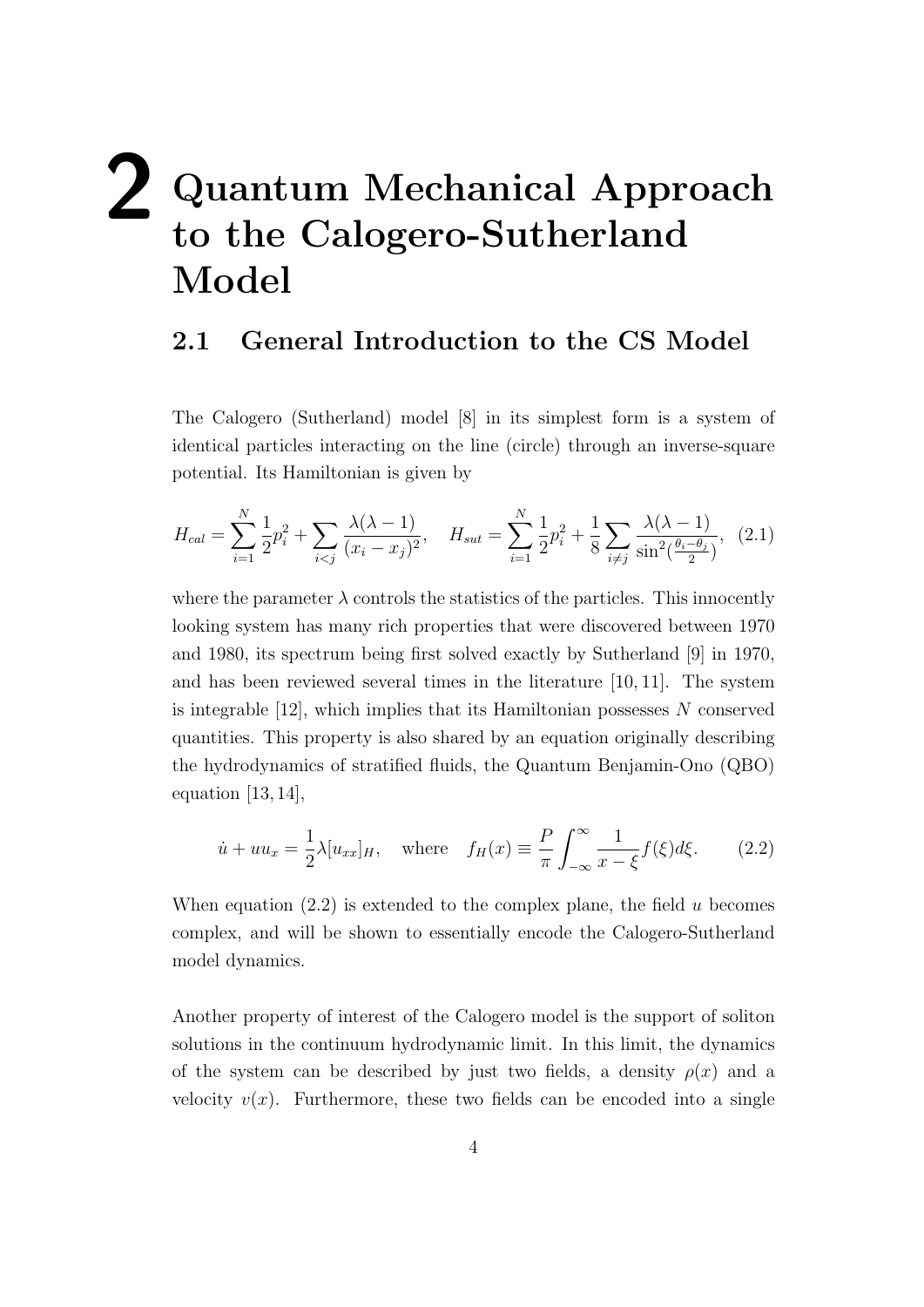complex valued field  $u(z)$  that satisfies an extension of equation (2.2) to the complex plane, which supports soliton solutions. Some of our work has involved understanding and expanding the relationship between this field and the Calogero model. These results are presented in chapter 3.

The key property of the Calogero-Sutherland (CS) model that is perhaps currently the most exciting is its connection to a matrix model theory of the fractional quantum Hall effect. Polychronakos has shown [5] that there exists a mapping between the coordinates of said matrix model and the CS model. The 2D evolution of the matrix model in the lowest Landau level can be projected down into a 1D system, whose evolution is dictated by the CS model equations of motion (EOM).

In this chapter, we review Stone and Gutman's work [1], who derive a hydrodynamic model for the Calogero model using a Quantum mechanical framework. Although this approach successfully derives the Hamiltonian and its underlying equations of motion, it is not completely satisfactory, since it leaves a few points obscured without much understanding as to why certain definitions work. For these reasons, in chapter 3 we will take a look at an alternative classical approach based on the original work of Abanov et. al [2] and successive contributions by Stone, Anduaga and Lei [3]. This approach is based on an extension of the QBO equation as the starting point, and will provide us with insight into the CS model, which ultimately may lead to an application in the FQHE context.

## **2.2 Overview of the Quantum Mechanical Formulation**

In the rest of this chapter we review an approach that derives the dynamics of the Calogero-Sutherland model in the continuum limit, starting from a basic quantum-mechanical discrete Hamiltonian of fermions interacting via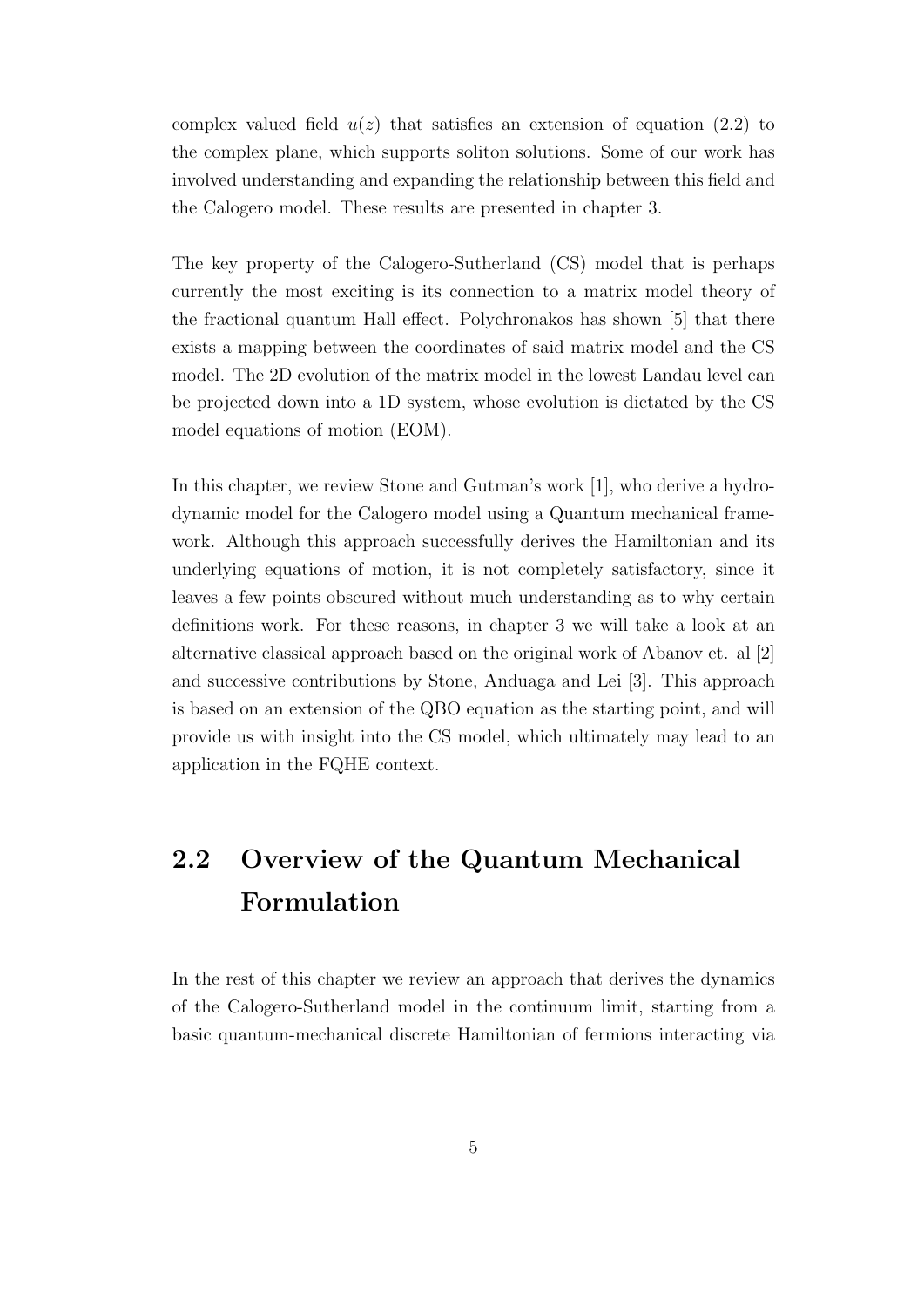an inverse square potential on the line, the so called Calogero model:

$$
H_{\text{Calogero}} \equiv \sum_{i}^{N} \left( -\frac{1}{2} \frac{\partial^2}{\partial x_i^2} + \frac{1}{2} \sum_{j,j \neq i}^{N} \frac{\lambda(\lambda - 1)}{(x_i - x_j)^2} \right). \tag{2.3}
$$

We will follow the steps in [1], with a few changes in the way the results are presented. Furthermore, a lot of the underlying algebra not shown in the original paper will be included, part in the main text and the rest in the appendix, in the hope of helping readers wanting to work through the calculations. Although the derivations are not overly difficult conceptually (except perhaps those in section 2.7), they are fairly lengthy and do have a few subtleties that require careful consideration. At the heart of the problem lies the existence of two different inner-products, one which is the natural (canonical) inner product for two functions in real space,

$$
\langle \Phi_1 | \Phi_2 \rangle_{\text{Sutherland}} = \frac{1}{N!} \int_0^{2\pi} \dots \int_0^{2\pi} \prod_{i=1}^N \frac{d\theta_i}{2\pi} |\Delta|^{2\lambda} \Phi_1^* \Phi_2, \tag{2.4}
$$

where the factor  $|\Delta|^{2\lambda} = \prod_{i < j} (x_i - x_j)^{2\lambda}$  is just a weight that arises from working in a transformed basis  $\Psi = \Delta^{\lambda} \Phi$ . This inner product is referred to as the Sutherland inner product, due to the fact that the Φ functions are the eigenfunctions of the Sutherland Model (the compact version of the Calogero model on a circle), which obeys the Hamiltonian

$$
H_{\text{Sutherland}} = -\frac{1}{2} \sum_{i} \frac{\partial^2}{\partial \theta_i^2} + \frac{1}{4} \sum_{i < j} \frac{\lambda(\lambda - 1)}{\sin^2(\theta_i - \theta_j)/2}.\tag{2.5}
$$

The second inner product arises from the theory of symmetric functions and can be defined as

$$
\langle F(p)|G(p)\rangle_{\text{Jack}} = \int \prod_{n=1}^{\infty} \left(\lambda \frac{d^2 p_n}{\pi n}\right) [F(p)]^* G(p) \exp\left\{-\lambda \sum_{n=1}^{\infty} \frac{1}{n} p_n^* p_n\right\}, (2.6)
$$

where the  $p_n$  variables are related to the angular variables  $z_i = \exp(i\theta)$ by  $p_n = \sum_i z_i^n$ . The details of this inner product, called "*λ*-Jack", will be provided later. It is important to note that these definitions are for a discrete number of particles. In the continuum limit, the two inner products differ by a weight (see section 2.7), which is the one precisely needed to make sense of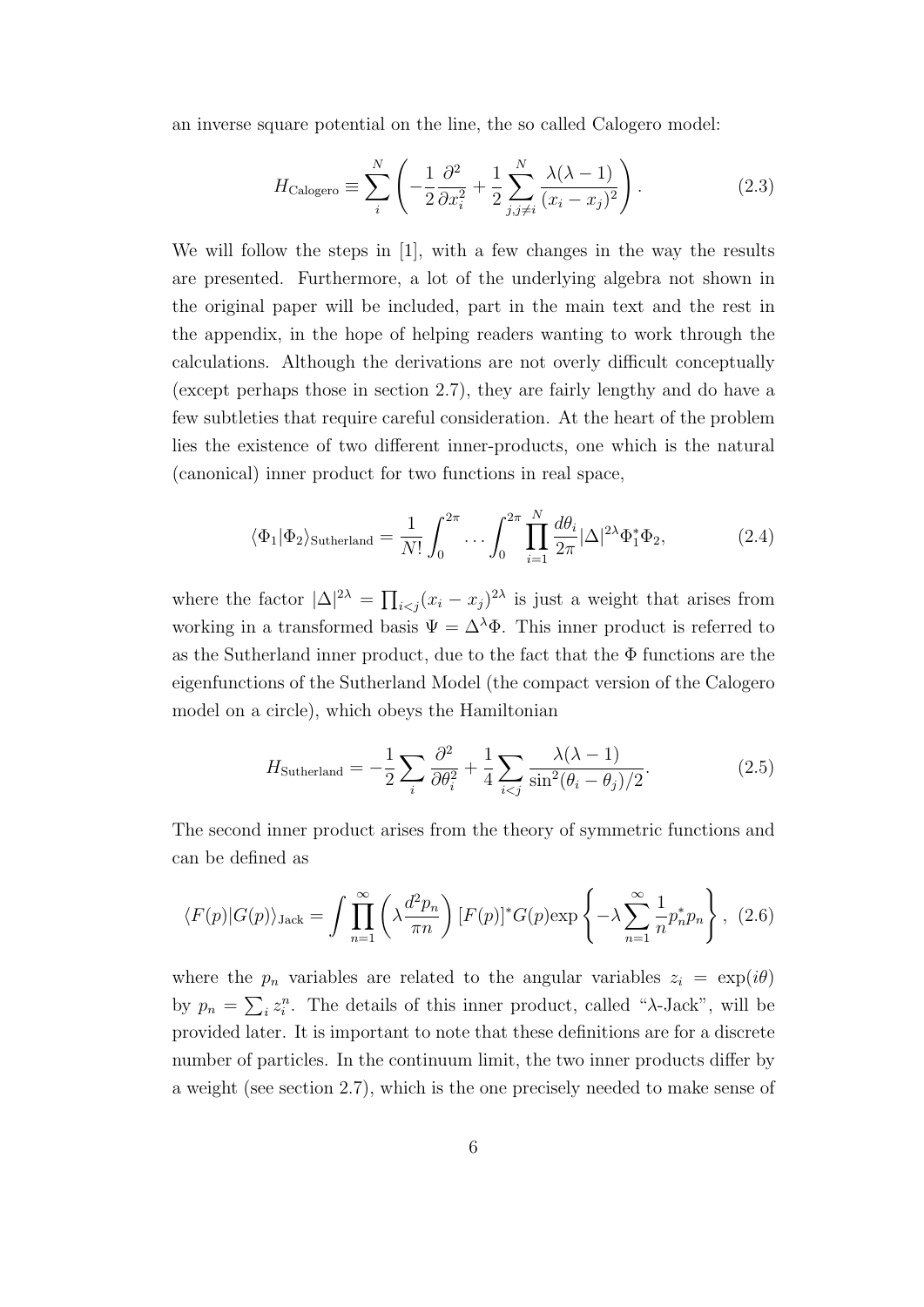the results obtained. In section 2.8, we will see that the physical fields of the continuum limit require us to enforce Hermiticity wrt. the Sutherland inner product and not the  $\lambda$ -Jack one. But this is the end of the story, we must first look at the basics of the model.

## **2.3 The Calogero Model on the Line**

Starting from the Hamiltonian in (2.3), we wish to diagonalize this operator and find the groundstate of the system. To achieve this, we try a blockdecomposition, with each block equal to the product of two operators, *Q†Q*, where

$$
Q_i \equiv \frac{\partial}{\partial x_i} - \sum_{j \neq i} \frac{\lambda}{x_i - x_j}, \qquad Q_i^{\dagger} \equiv -\frac{\partial}{\partial x_i} - \sum_{j \neq i} \frac{\lambda}{x_i - x_j}.
$$
 (2.7)

In terms of these new operators, we have

$$
\sum_{i} Q_i^{\dagger} Q_i = \sum_{i} \left( -\frac{\partial^2}{\partial x_i^2} + \sum_{j \neq i} \frac{-\lambda}{(x_i - x_j)^2} + \sum_{j \neq i} \frac{\lambda}{x_i - x_j} \sum_{k \neq i} \frac{\lambda}{x_i - x_k} \right). (2.8)
$$

The sum of the last term can be regrouped as

$$
\sum_{k,j\neq i} \frac{\lambda^2}{(x_i - x_j)(x_i - x_k)} = \sum_{\substack{j\neq i \\ k=j}} \frac{\lambda^2}{(x_i - x_j)^2} + \sum_{\substack{k,j\neq i \\ j\neq k}} \frac{\lambda^2}{(x_i - x_j)(x_i - x_k)}.
$$
 (2.9)

We can use the algebraic identity

$$
\frac{1}{(x_j - x_i)(x_i - x_k)} + \frac{1}{(x_i - x_k)(x_k - x_j)} + \frac{1}{(x_k - x_j)(x_j - x_i)} = 0 \quad (2.10)
$$

to show that the last term, which can be written as

$$
-2\sum_{j
$$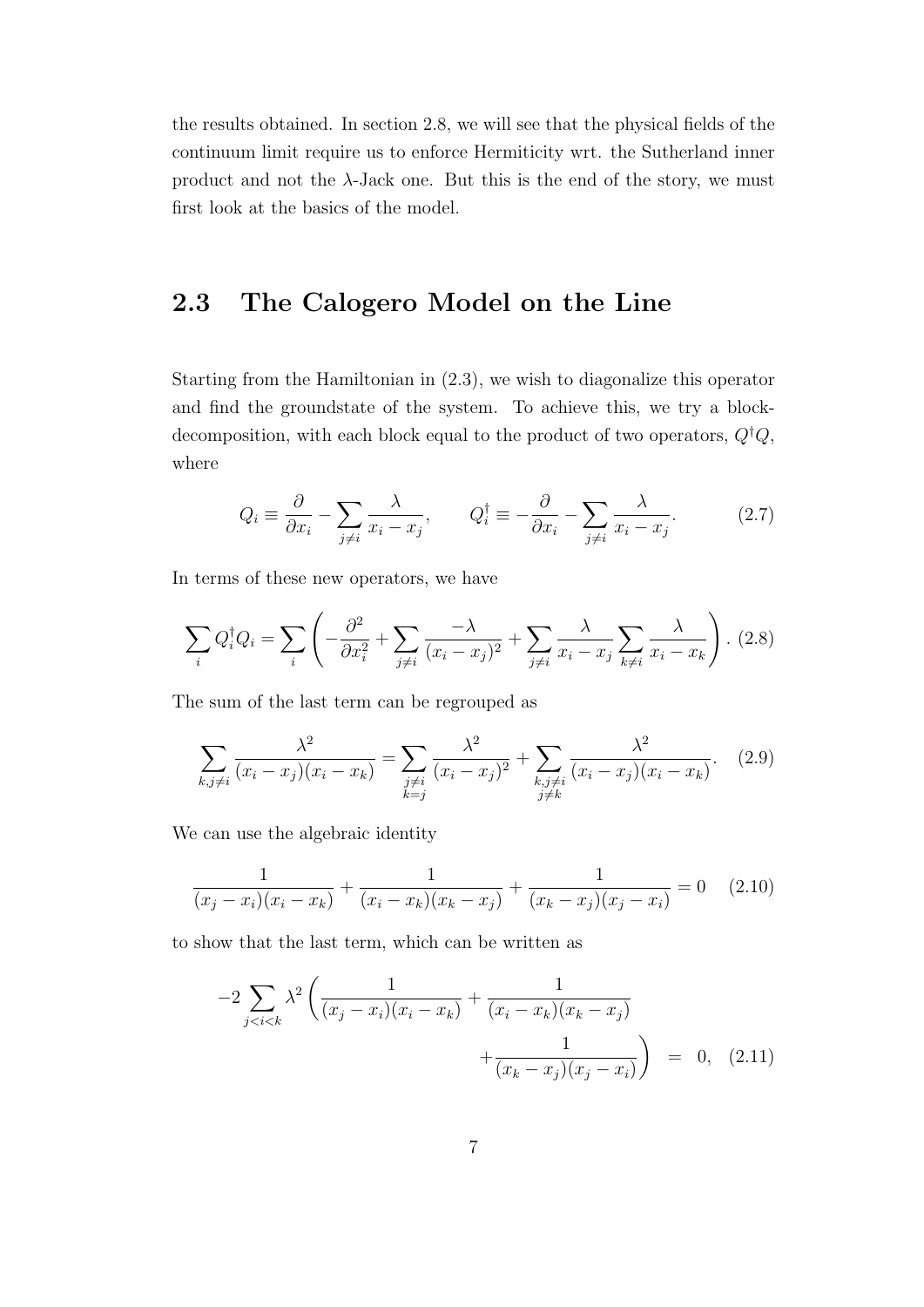becomes zero. Putting together the leftover terms we can write

$$
\frac{1}{2}\sum_{i} Q_i^{\dagger} Q^i = \frac{1}{2}\sum_{i} \left( -\frac{\partial^2}{\partial x_i^2} + \sum_{j \neq i} \frac{\lambda(\lambda - 1)}{(x_i - x_j)^2} \right) \equiv H_{\text{Calogero}} \tag{2.12}
$$

Now that we have expressed the Calogero Hamiltonian in terms of simpler operators, we seek its ground state, which should be annihilated by all the  $Q_i$ 's. In analogy to the fermionic case, where we know the ground state wavefunction for  $\lambda = 1$  (the Vandermonde determinant), we try the simplest antisymmetric state that we can form with the coordinates of the particles, namely

$$
\Delta^{\lambda} \equiv \prod_{i < j} (x_i - x_j)^{\lambda}.\tag{2.13}
$$

The proof that  $\Delta^{\lambda}$  is indeed the ground state of (2.12) would follow trivially if we could show that

$$
Q_k = \Delta^{\lambda} \frac{\partial}{\partial x_k} \frac{1}{\Delta^{\lambda}}.
$$
\n(2.14)

To achieve this, we consider

$$
\Delta^{\lambda} \frac{\partial}{\partial x_k} \frac{1}{\Delta^{\lambda}} = \frac{\partial}{\partial x_k} - \frac{1}{\Delta^{\lambda}} \frac{\partial \Delta^{\lambda}}{\partial x_k}
$$
  
= 
$$
\frac{\partial}{\partial x_k} - 1/(\prod_{i \neq k} (x_i - x_k)^{\lambda}) \frac{\partial}{\partial x_k} \prod_{i \neq k} (x_i - x_k)^{\lambda}
$$
  
= 
$$
\frac{\partial}{\partial x_k} - \sum_{i \neq k} \frac{\lambda}{(x_i - x_k)} = Q_k.
$$
 (2.15)

This way, we have shown that  $Q_k \Delta^{\lambda} = 0$  for all integers *k*, and established  $\Delta^{\lambda}$  as the groundstate of the system with energy  $E = 0$ . From here on, we could proceed to study the properties of the excitations over the groundstate. However, we wish to do so on the circle instead of on the line, thus we need to turn to the analogous Sutherland model.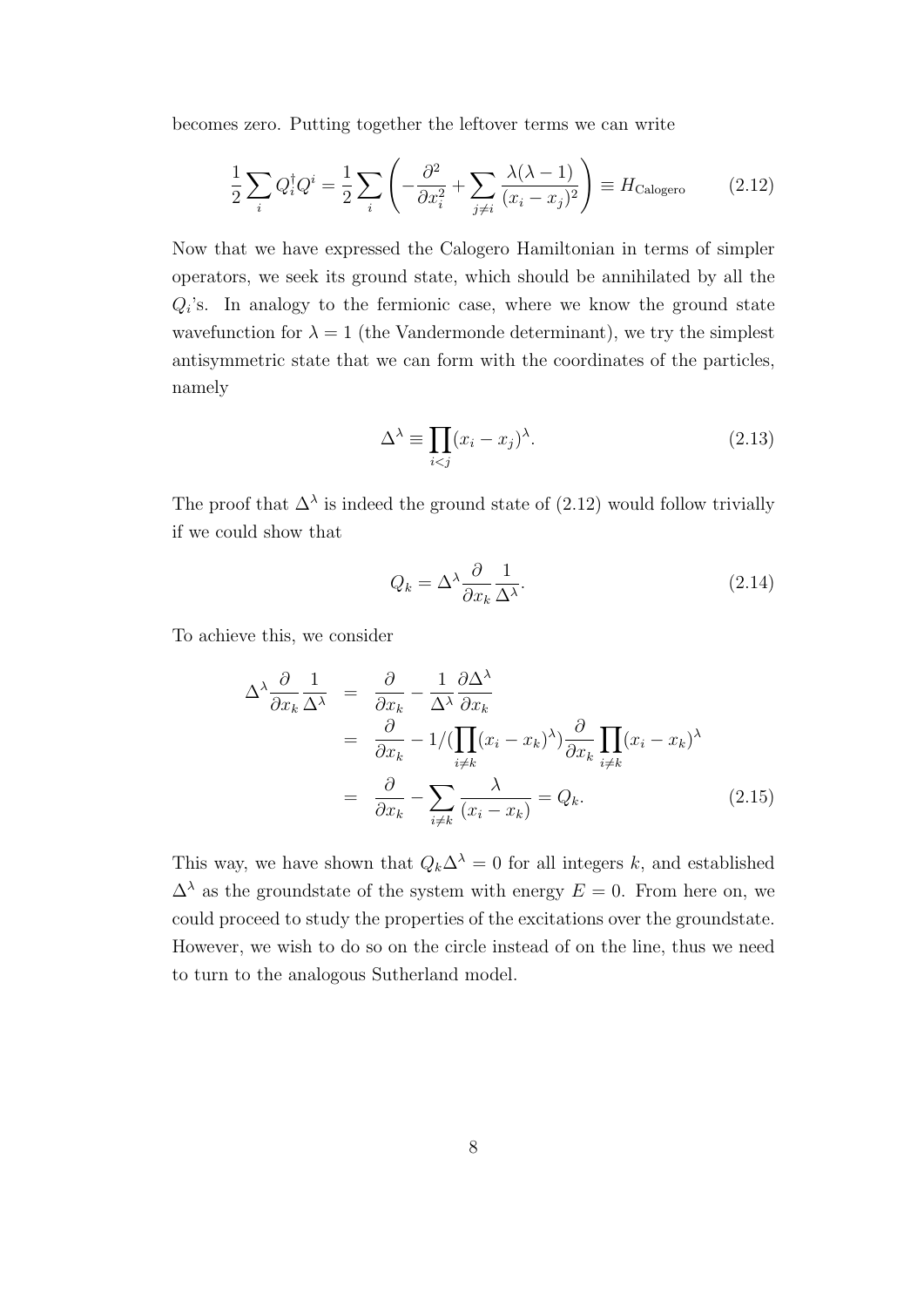## **2.4 The Calogero Model on the Circle: The Sutherland Model**

The physical system in consideration is the same as the Calogero model but in a unit circle instead of the infinite line. Because the circle is compact, we will see that the new ground state has a non-zero energy. Instead of starting directly from (2.5) and obtaining the ground state just like we did for the Calogero model, we can work backwards and reconstruct (2.5) based on what we know already for the Calogero model. Since the Sutherland model is the same as the Calogero one just in different coordinates, the function  $\Delta$  which is the product of the distances between particles should still be the groundstate of the system. Thus, we can write the groundstate  $\Delta^{\lambda}$  in polar coordinates and then impose that this be the groundstate of the Sutherland Hamiltonian. The distance between 2 points in the unit circle is given by

$$
|z_i - z_j| = \sqrt{2 - 2\cos(\theta_i - \theta_j)} = 2\sin\left(\frac{\theta_i - \theta_j}{2}\right) \tag{2.16}
$$

Thus, we have

$$
\Delta = \prod_{i < j} (x_i - x_j) \to \prod_{i < j} 2 \sin \left( \frac{\theta_i - \theta_j}{2} \right) \tag{2.17}
$$

In cartesian coordinates  $\Delta^{\lambda}$  was the groundstate of the Calogero model and was annihilated by *Q*'s. Furthermore, (2.14) tells us how the *Q*'s should look like in terms of  $\Delta$ . We can use this to our advantage to write

$$
H = \frac{1}{2} \sum_{i}^{N} Q_{i}^{\dagger} Q_{i} \equiv \frac{1}{2} \sum_{i} \left( -\frac{1}{\Delta^{\lambda}} \frac{\partial}{\partial \theta_{i}} \Delta^{\lambda} \right) \left( \Delta^{\lambda} \frac{\partial}{\partial \theta_{i}} \frac{1}{\Delta^{\lambda}} \right)
$$
(2.18)

We need to expand the sum in order to obtain a functional expression for the Hamiltonian. After some mind-numbing algebra found in appendix A.1,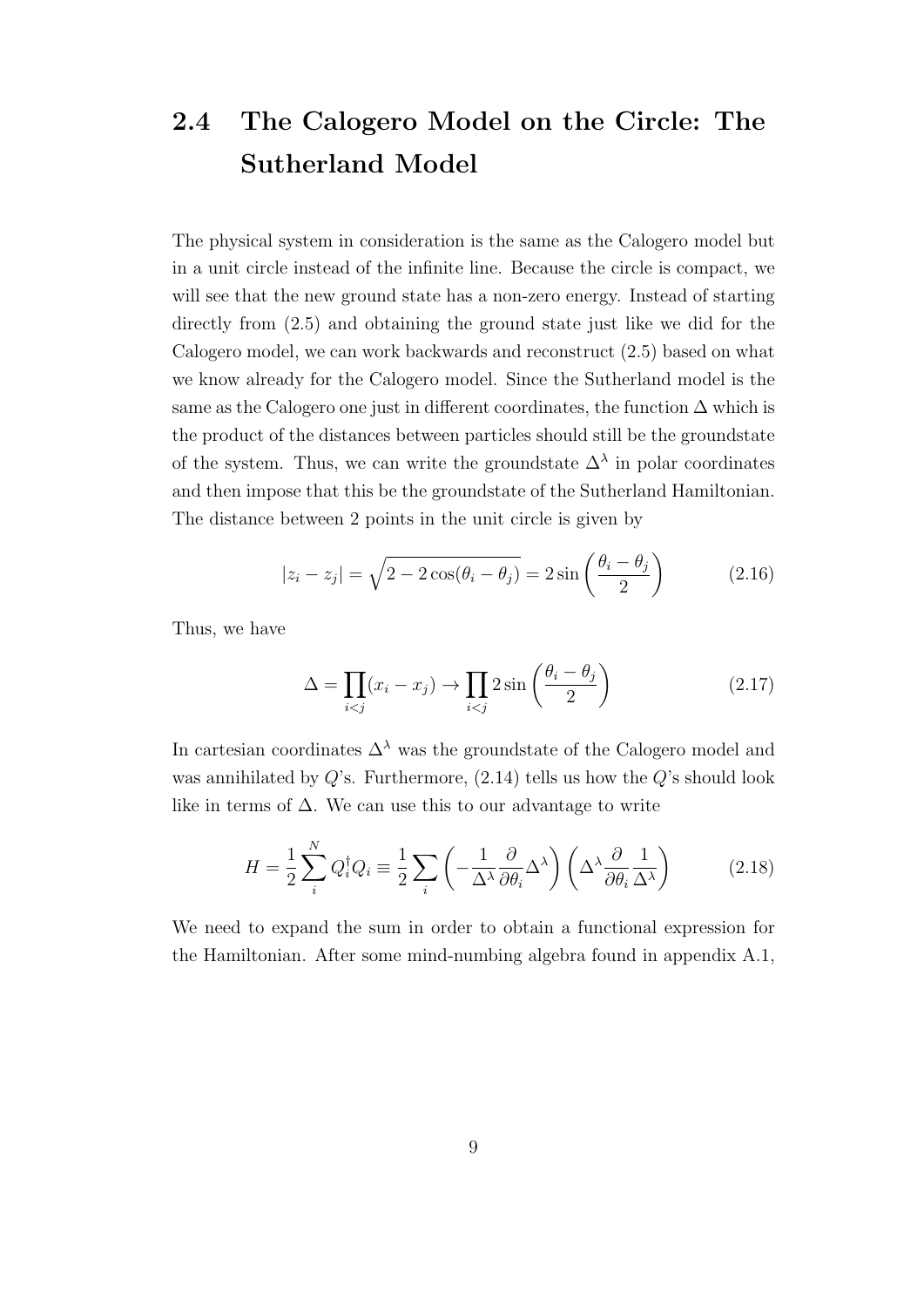we find

$$
H = -\frac{1}{2} \sum_{i} \frac{\partial^2}{\partial \theta_i^2} + \frac{1}{4} \sum_{i < j} \frac{\lambda(\lambda - 1)}{\sin^2\left(\frac{\theta_i - \theta_j}{2}\right)} - \frac{\lambda^2}{24} N(N^2 - 1)
$$
\n
$$
= H_{\text{Sutherland}} - \frac{\lambda^2}{24} N(N^2 - 1) \tag{2.19}
$$

Note that the ground energy is not zero anymore but has a constant value. Now that we have the Hamiltonian in  $\theta$ -coordinates and know it's groundstate, we can study its excitations, which we will assume to be of the form  $\Psi = \Delta^{\lambda} \Phi(z_1, \ldots, z_N)$ . Since the  $\Delta$  term carries all the fermionic statistics, the  $\Phi$  function must necessarily be symmetric. Making a change of basis on the above Hamiltonian<sup>1</sup> using the ground state of the system,  $H\Delta^{\lambda}\Phi =$  $E\Delta^{\lambda}\Phi$ , we define a Hamiltonian operator that absorbs the transformation  $H'$  $\Phi \equiv \Delta^{-\lambda} H \Delta^{\lambda} \Phi = E \Phi$ . To obtain the algebraic expression of this new Hamiltonian, we need a bit of algebra,

$$
H' = -\frac{1}{2} \sum_{i}^{N} \frac{1}{\Delta^{2\lambda}} \frac{\partial}{\partial \theta_{i}} \Delta^{2\lambda} \frac{\partial}{\partial \theta_{i}} = -\frac{1}{2} \sum_{i} \left( \frac{\partial^{2}}{\partial \theta_{i}^{2}} + \frac{1}{\Delta^{2\lambda}} \left( \frac{\partial^{2}}{\partial \theta_{i}^{2}} \Delta^{2\lambda} \right) \Delta^{2\lambda} \frac{\partial}{\partial \theta_{i}} \right)
$$
  

$$
= -\frac{1}{2} \sum_{i}^{N} \frac{\partial}{\partial \theta_{i}} - \frac{\lambda}{2} \sum_{\substack{i,j \ i \neq j}} \cot g \left( \frac{\theta_{i} - \theta_{j}}{2} \right).
$$
 (2.20)

Splitting the sum into  $i > j$  and  $i < j$  terms and relabeling the indices yields

$$
H' = -\frac{1}{2} \sum_{i}^{N} \frac{\partial}{\partial \theta_{i}} - \frac{\lambda}{2} \sum_{i < j} \cot g \left( \frac{\theta_{i} - \theta_{j}}{2} \right) \left( \frac{\partial}{\partial \theta_{i}} - \frac{\partial}{\partial \theta_{j}} \right). \tag{2.21}
$$

We define  $D_i = z_i \frac{\partial}{\partial z_i}$  $\frac{\partial}{\partial z_i} = -i\frac{\partial}{\partial t}$  $\frac{\partial}{\partial \theta_i}$ , where  $z_i = \exp(i\theta_i)$ , and use the trigonometric identity

$$
\cot g\left(\frac{\theta_i - \theta_j}{2}\right) = i\frac{z_i + z_j}{z_i - z_j},\tag{2.22}
$$

to write the excitation Hamiltonian as

$$
H' = \frac{1}{2} \sum_{i} D_i^2 + \frac{\lambda}{2} \sum_{i < j} \frac{z_i + z_j}{z_i - z_j} (D_i - D_j). \tag{2.23}
$$

<sup>&</sup>lt;sup>1</sup>We use the Heisenberg picture of Quantum dynamics, in which the change of basis is absorbed by the operators and the wavefunctions remain unchanged.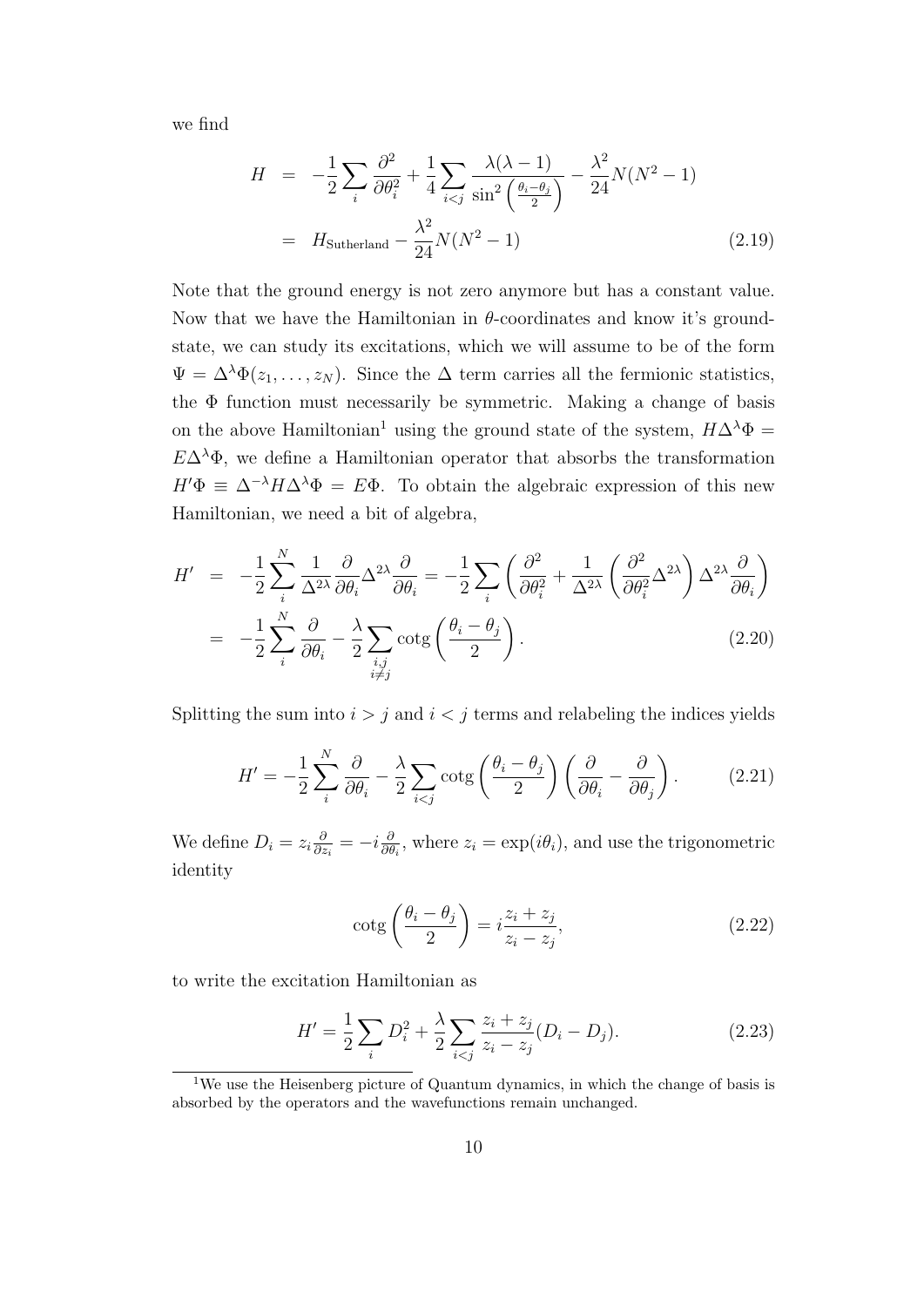Note that the *{*Φ*}* functions satisfy the Sutherland canonical inner-product defined previously in (2.4). For simplicity, we will initially only consider  $\Phi(z_1, \ldots, z_N)$  that are symmetric polynomials in the  $z_i$  (i.e. we are discarding any powers containing  $\bar{z}_i$ ). This corresponds to counter-clockwise moving excitations with positive *L<sup>z</sup>* angular momentum, in order words, we are constrained to chiral excitations only. The non-chiral extensions will be covered in the next section.

Since we need the  $\Phi$  to be symmetric, it is best to move to a set of variables that is automatically symmetric under the exchange of particles. Thus, we go from  $\{z_1, \ldots, z_N\}$  to  $\{p_1, \ldots, p_N\}$  variables, where  $p_n = \sum_i z_i^n$  are called power sums [15]. We have to see how the Hamiltonian in (2.23) changes under these new definitions. The new angular momentum operator  $D_i$  becomes

$$
D_i = z_i \frac{\partial}{\partial z_i} = z_i \sum_{n=1}^{N} \frac{\partial p_n}{\partial z_i} \frac{\partial}{\partial p_n} = \sum_{n=1}^{N} n z_i^n \frac{\partial}{\partial p_n}.
$$
 (2.24)

We must substitute this into  $(2.23)$ , and carry out the algebraic operations, which requires a bit of work. We refer the reader to appendix A.2 for the full details of the calculation, including here only two main results,

$$
\sum_{i}^{N} D_{i}^{2} = \sum_{m=1}^{N} m^{2} p_{m} \frac{\partial}{\partial p_{m}} + \sum_{m,n=1}^{N} m n p_{n+m} \frac{\partial}{\partial p_{n}} \frac{\partial}{\partial p_{m}},
$$
  

$$
(z_{i} + z_{j}) \frac{z_{i}^{N} - z_{j}^{N}}{z_{i} - z_{j}} = z_{i}^{N} + 2z_{i}^{N-1} z_{j} + \ldots + 2z_{i} z_{j}^{N-1} + z_{j}^{N}, \qquad (2.25)
$$

that leads to the expression

$$
2H' = \sum_{m} m^{2} p_{m} \frac{\partial}{\partial p_{m}} + \sum_{n,m} n m p_{n+m} \frac{\partial}{\partial p_{n}} \frac{\partial}{\partial p_{m}}
$$
  
+  $\lambda \sum_{m,n=1}^{n+m \le N} (m+n) p_{m} p_{n} \frac{\partial}{\partial p_{n+m}} + \lambda \sum_{l=1}^{N} l(N-l) p_{l} \frac{\partial}{\partial p_{l}}.$  (2.26)

Since we are interested in the collective field formalism where  $N \to \infty$ , we will ignore the  $n+m \leq N$  constraint and allow the sums to extend to infinity.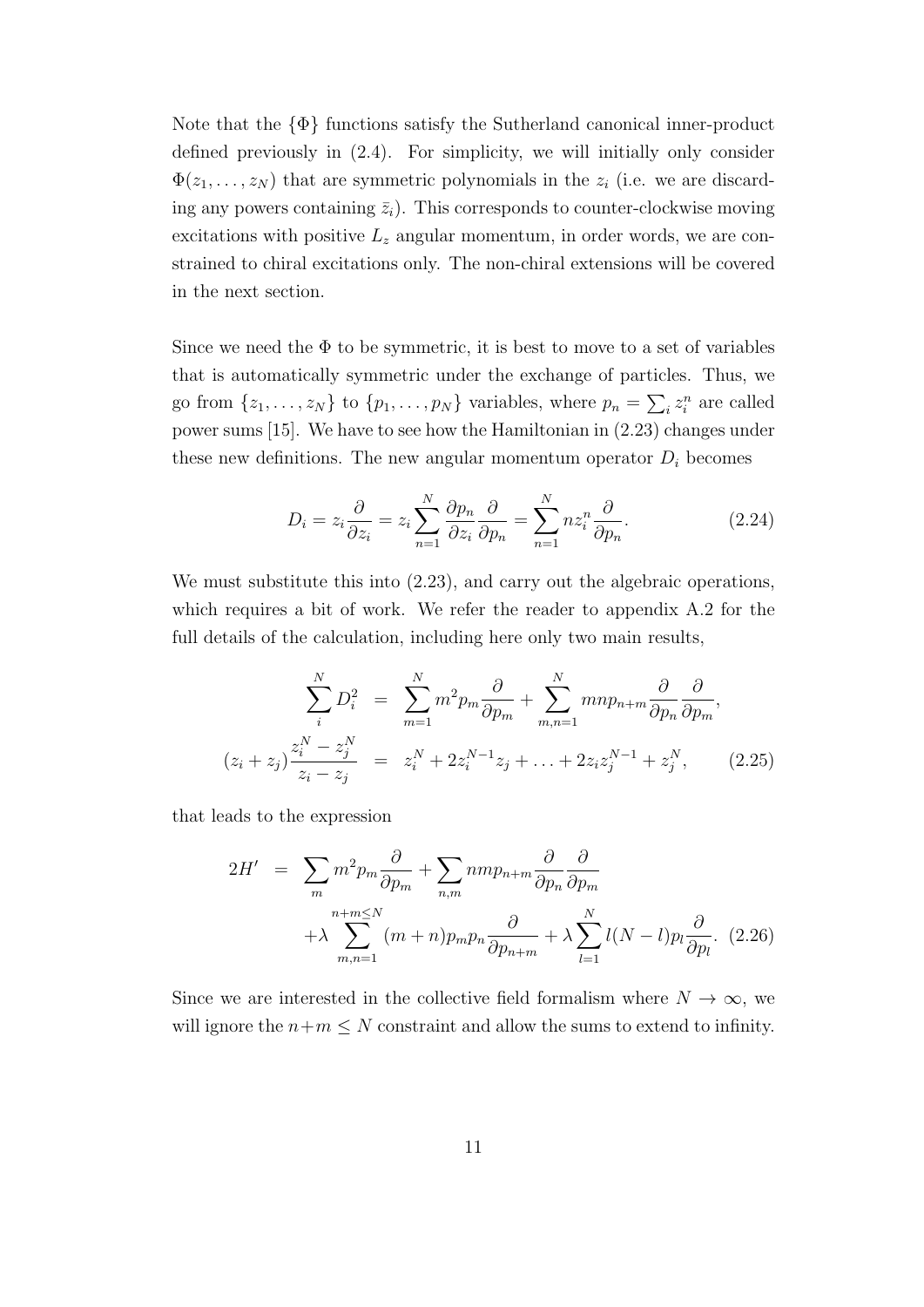The resulting excitation Hamiltonian is

$$
2H' = \sum_{n=1}^{N} ((1 - \lambda)n^2 + \lambda nN) p_n \frac{\partial}{\partial p_n} + \sum_{n,m=1}^{N} \left( nmp_{n+m} \frac{\partial}{\partial p_n} \frac{\partial}{\partial p_m} + \lambda (n+m) p_n p_m \frac{\partial}{\partial p_{n+m}} \right) (2.27)
$$

We have not yet discussed the Hermiticity of the above Hamiltonian. We already know that *H* is Hermitian under the Sutherland inner product (2.4). Additionally, if we define the adjoint of the functions  ${p_n}$  as

$$
p_n^{\dagger} = \frac{n}{\lambda} \frac{\partial}{\partial p_n} \tag{2.28}
$$

then  $H'$  is also Hermitian wrt. the  $\lambda$ -Jack inner product defined in (2.6). Note that both inner products coincide when  $\lambda = 1$  or when  $N \to \infty$  in the current chiral case [1]. To get a better physical picture, we now wish to express the Hamiltonian in (2.27) in terms of physical quantities. We thus identify the particle-density operator with a new operator *j*, whose positive components<sup>2</sup> are the  ${p_n}$  and its negative components are determined by Hermiticity (i.e. they are not independent) in the current chiral case. We define

$$
j_n \equiv p_n, \quad j_{-n} \equiv j_n^\dagger = p_n^\dagger = \frac{n}{\lambda} \frac{\partial}{\partial p_n} \quad \text{for } n > 0. \tag{2.29}
$$

In position space, the above becomes

$$
j(\theta) = \frac{1}{2\pi} \sum_{n=-N}^{N} j_n e^{-in\theta}, \text{ with } j_0 = \frac{N}{2}, \qquad (2.30)
$$

<sup>&</sup>lt;sup>2</sup>Note that  $p_n = \int_0^{2\pi} e^{in\theta} \rho(\theta) d\theta$  is the positive momentum fourier component of the density, where  $\rho(\theta) = \sum_{i}^{N} \delta(\theta - \theta_i)$ .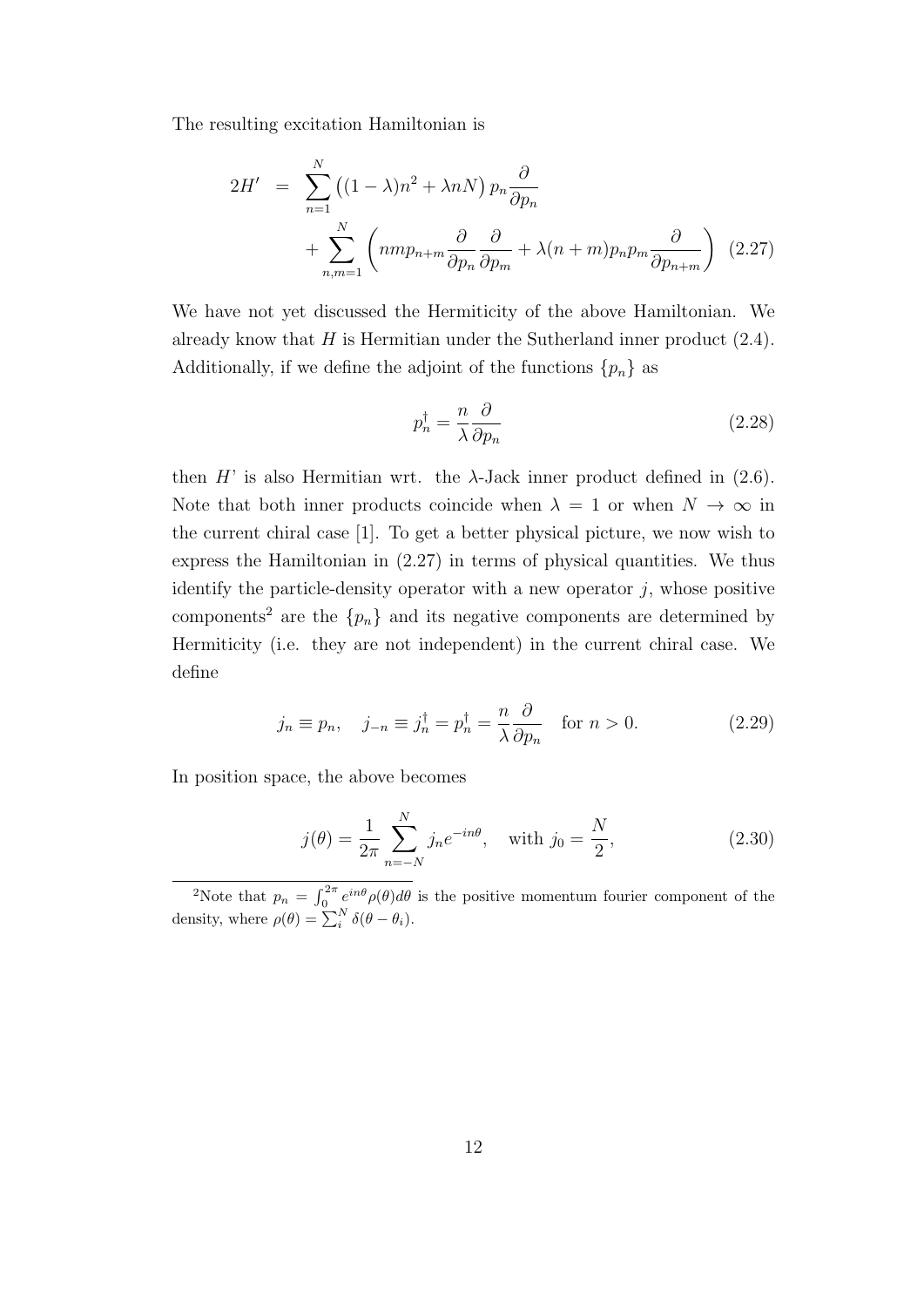which satisfies the right going filling-fraction  $\nu$  chiral algebra

$$
[j(\theta), j(\theta')] = \frac{1}{4\pi} \sum_{n=-N}^{N} \sum_{l=-N}^{N} [j_n, j_l] e^{-i(n\theta + l\theta')}
$$
  

$$
= \frac{1}{4\pi} \sum_{n,l} \nu n \delta_{n+l,0} e^{-i(n\theta + l\theta')}
$$
  

$$
= \frac{1}{4\pi} \frac{1}{-i} \frac{d}{d\theta} \sum_{\substack{n=-N \\ \lambda \neq 0}}^{N} e^{-in(\theta - \theta')}
$$
  

$$
= \frac{i\nu}{2\pi} \delta'(\theta - \theta')
$$
(2.31)

Our Hamiltonian in terms of the new  $j_n$  becomes

$$
2H' = \lambda^2 \sum_{n,m=1}^{N} [j_{n+m}j_{-n}j_{-m} + j_n j_m j_{-n-m}] + \lambda \sum_{n=1}^{N} [(1-\lambda)n + \lambda N] j_n j_{-n}.
$$
 (2.32)

To obtain an expression of the above in terms of the real-space density  $j(\theta)$ requires some algebra, since the sums go from 1 to *N* instead of from *−N* to *N* as in  $j(\theta)$ . We look at expressions for the first and second terms separately. The first term can be condensed into

$$
\int :j(\theta)^3: d\theta = \frac{1}{(2\pi)^3} \int \sum_{n=-N}^{N} \sum_{k,l=-N}^{N} j_n j_k j_l e^{-i(n+k+l)\theta} d\theta
$$

$$
= \frac{1}{(2\pi)^2} \sum_{n,k=-N}^{N} j_n j_k j_{-(n+k)}
$$

$$
= \frac{1}{(2\pi)^2} 3 \sum_{n,k}^{N} [j_n j_k j_{-(n+k)} + j_{n+k} j_{-n} j_{-k}]. \tag{2.33}
$$

If we define  $j_+$  as the part of  $j(\theta)$  with  $j_n, n > 0$ , and similarly  $j_-\$  as  $j_n$  with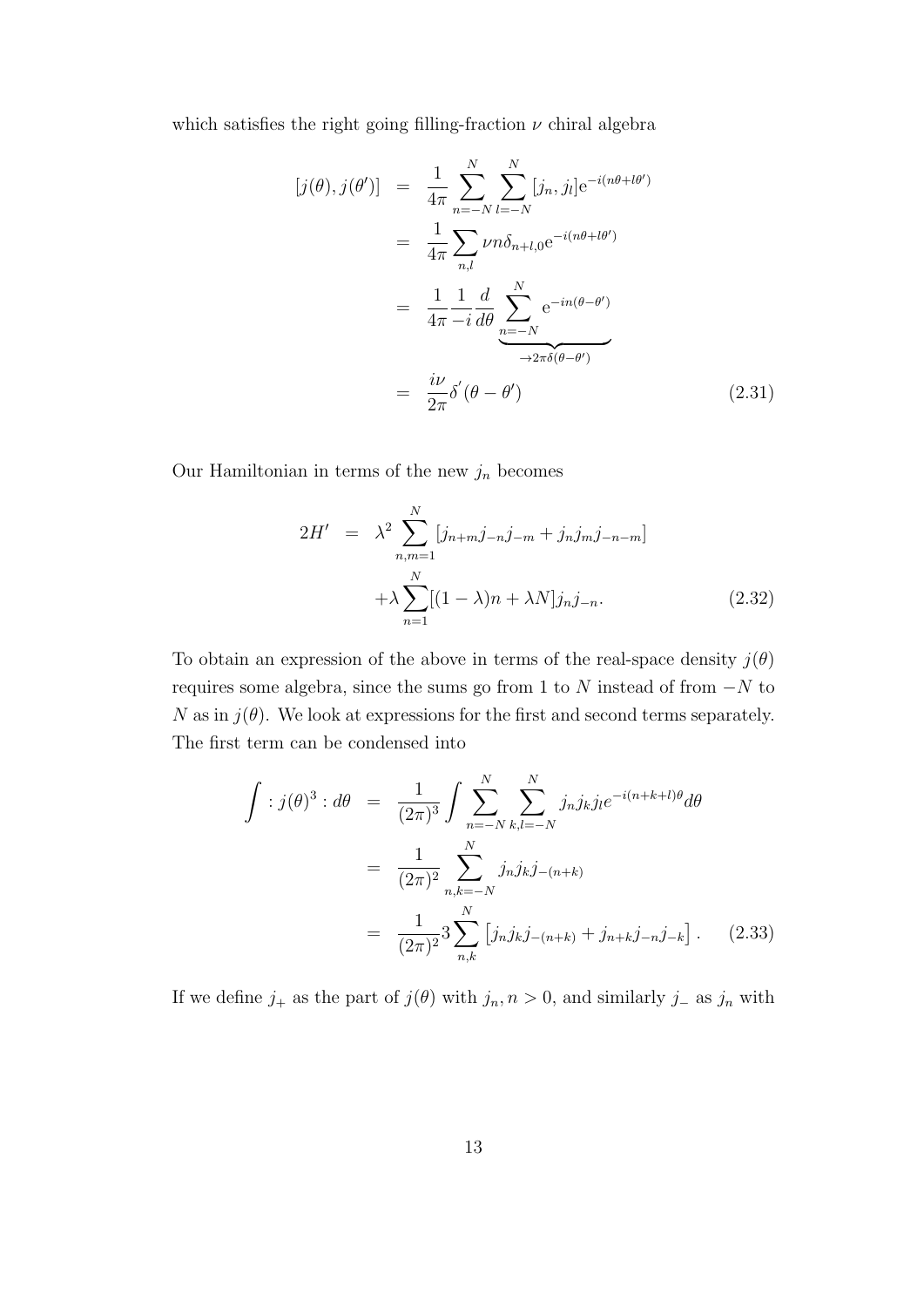$n < 0$ , the second term can be extracted from

$$
\int_{0}^{2\pi} j \partial_{\theta} (j_{+} - j_{-}) d\theta = \int_{0}^{2\pi} j \partial_{\theta} j_{+} d\theta - \int_{0}^{2\pi} j \partial_{\theta} j_{-} d\theta
$$
\n
$$
= \frac{1}{4\pi^{2}} \int_{0}^{2\pi} \sum_{n=-N}^{N} j_{n} e^{-in\theta} \partial_{\theta} \sum_{k=1}^{N} j_{k} e^{-ik\theta} d\theta
$$
\n
$$
- \frac{1}{4\pi^{2}} \int_{0}^{2\pi} \sum_{n=-N}^{N} j_{n} e^{-in\theta} \partial_{\theta} \sum_{k=1}^{N} j_{-k} e^{ik\theta} d\theta
$$
\n
$$
= \frac{-i}{4\pi^{2}} \sum_{k=1}^{N} \sum_{n=-N}^{N} \int_{0}^{2\pi} j_{n} j_{k} k e^{-i(k+n)\theta} :
$$
\n
$$
+ \frac{-i}{4\pi^{2}} \sum_{k=1}^{N} \sum_{n=-N}^{N} \int_{0}^{2\pi} j_{n} j_{-k} k e^{-i(n-k)\theta} :
$$
\n
$$
= \frac{-i}{4\pi^{2}} \sum_{k=1}^{N} \sum_{k=1}^{N} j_{-k} j_{k} ; \qquad (2.34)
$$

which allows us to write

$$
-\lambda(\lambda - 1) \sum_{k=1}^{N} j_{-k} j_k = -\underbrace{\frac{\lambda(\lambda - 1)}{4\pi}}_{a} 4\pi^2 i : \int_0^{2\pi} j \partial_{\theta} (j_{+} - j_{-}) d\theta : . \quad (2.35)
$$

Putting together (2.33) and (2.35) yields the chiral form of the excitation Hamiltonian in terms of physical currents,

$$
2H' = 4\pi^2 \int_0^{2\pi} \left[ \frac{\lambda^2}{3} : j(\theta)^3 : d\theta - ia : j(\theta)\partial_\theta(j_+(\theta) - j_-(\theta)) : d\theta \right]
$$
  
=  $4\pi^2 \int_0^{2\pi} \left\{ \frac{\lambda^2}{3} j^3 - aj \partial_\theta j_H \right\} d\theta.$  (2.36)

Here  $a \equiv \lambda(\lambda - 1)/4\pi$ . The resulting classical eom. (where  $\lambda(\lambda - 1) \rightarrow \lambda^2$ ) is of the Benjamin-Ono form (2.2),

$$
\partial_{\tau} j + j \partial_{\theta} j - \beta \partial_{\theta}^2 j_H = 0. \tag{2.37}
$$

where  $\tau = 2\pi\lambda t$ ,  $\beta = 1/4\pi$ , and *H* denotes the Hilbert transform as defined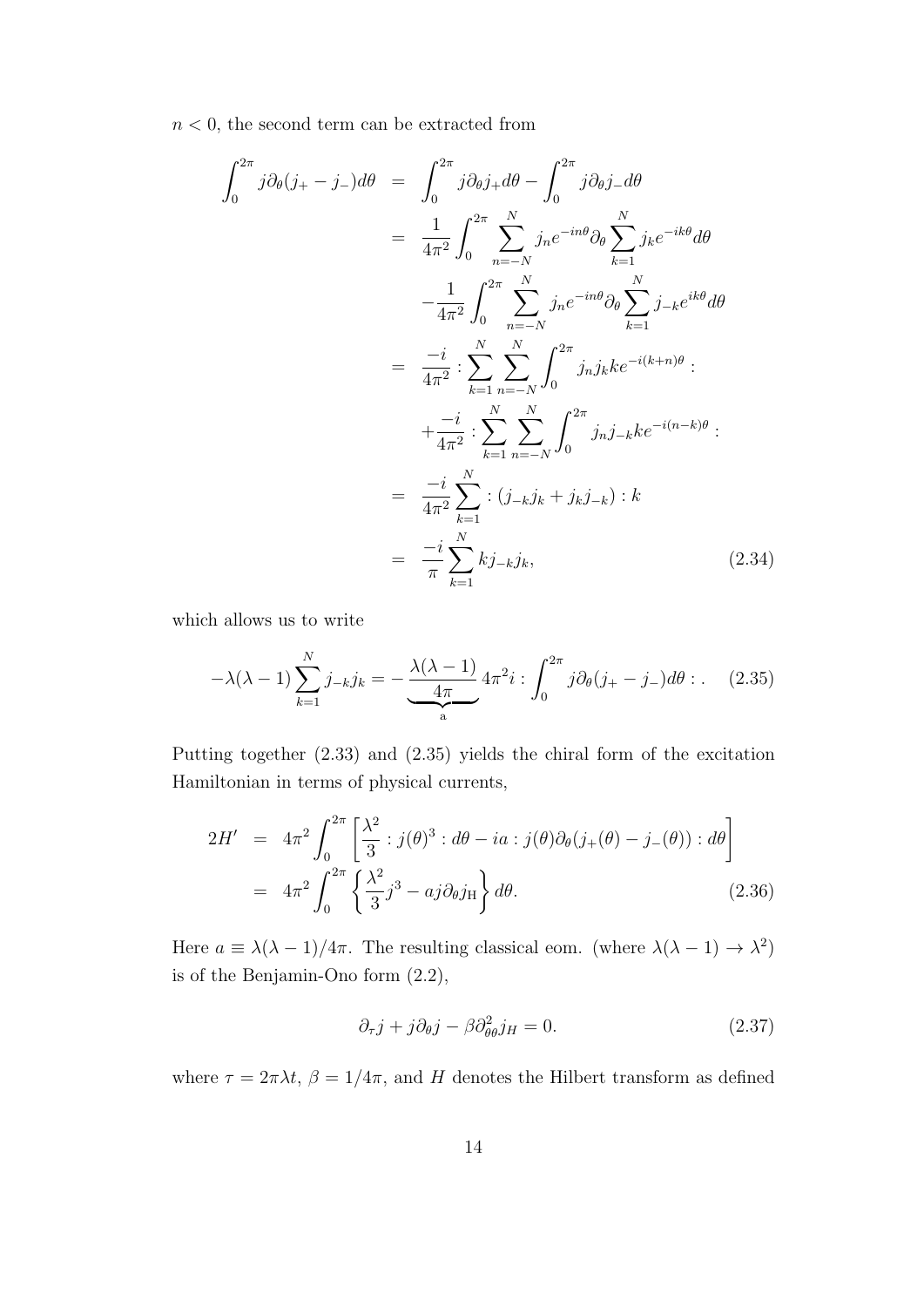in (2.2). As we will see in chapter 3, this equation can be used as the starting point to derive the mechanics of the Calogero-Sutherland model, obtaining the same results that the Quantum mechanical approach yields but from a different point of view. The Benjamin-Ono equation on the infinite line has a right-going solution

$$
j(x,t) - \langle j \rangle \equiv j(x,t) - \frac{\rho_0}{2} = \frac{4U}{\beta - 2U^2[x - U\tau]^2 + 1}.
$$
 (2.38)

The excess charge carried by the soliton is

$$
\int_{\infty}^{\infty} (j(x, t) - \langle j \rangle) dx - 4\pi \beta = 1.
$$
 (2.39)

Thus, the Hamiltonian (2.36) does indeed provide collective mode excitations for our system, which are unit-charged solitons. We will investigate the interaction of these solitons and their dynamics in chapter 3.

## **2.5 Non-Chiral Extension**

We now turn our attention back to the excitation Hamiltonian (2.23), with the purpose of including non-chiral excitations in addition to the chiral ones of the previous section. We can accomplish this if we extend the definition of the  $p_n$  variables to negative integers,  $p_{-|n|} = \sum_i z_i^{-|n|} = \sum_i \bar{z}_i^n$ , which is equivalent to working with functions  $\Phi$  such that  $\Phi = \Phi(z_1, \ldots, z_N, \bar{z_1}, \ldots, \bar{z_N})$  (i.e. the functions are not analytic anymore).

Since the scope of the sums in the definitions of each  $p_n$  has been redefined, we need to extend the  $D_i$  operators (this new set depends on  $2N$  variables). We have

$$
D_i = z_i \frac{\partial}{\partial z_i} = z_i \sum_{n=-\infty}^{\infty} \frac{\partial p_n}{\partial z_i} \frac{\partial}{\partial p_n} = \sum_{n=-\infty}^{-1} (-|n|) z_i^{-|n|} \frac{\partial}{\partial p_n} + \sum_{n=0}^{\infty} n z_i^n \frac{\partial}{\partial p_n}
$$
  
= 
$$
\sum_{-\infty}^{\infty} n z_i^n \frac{\partial}{\partial p_n}
$$
 (2.40)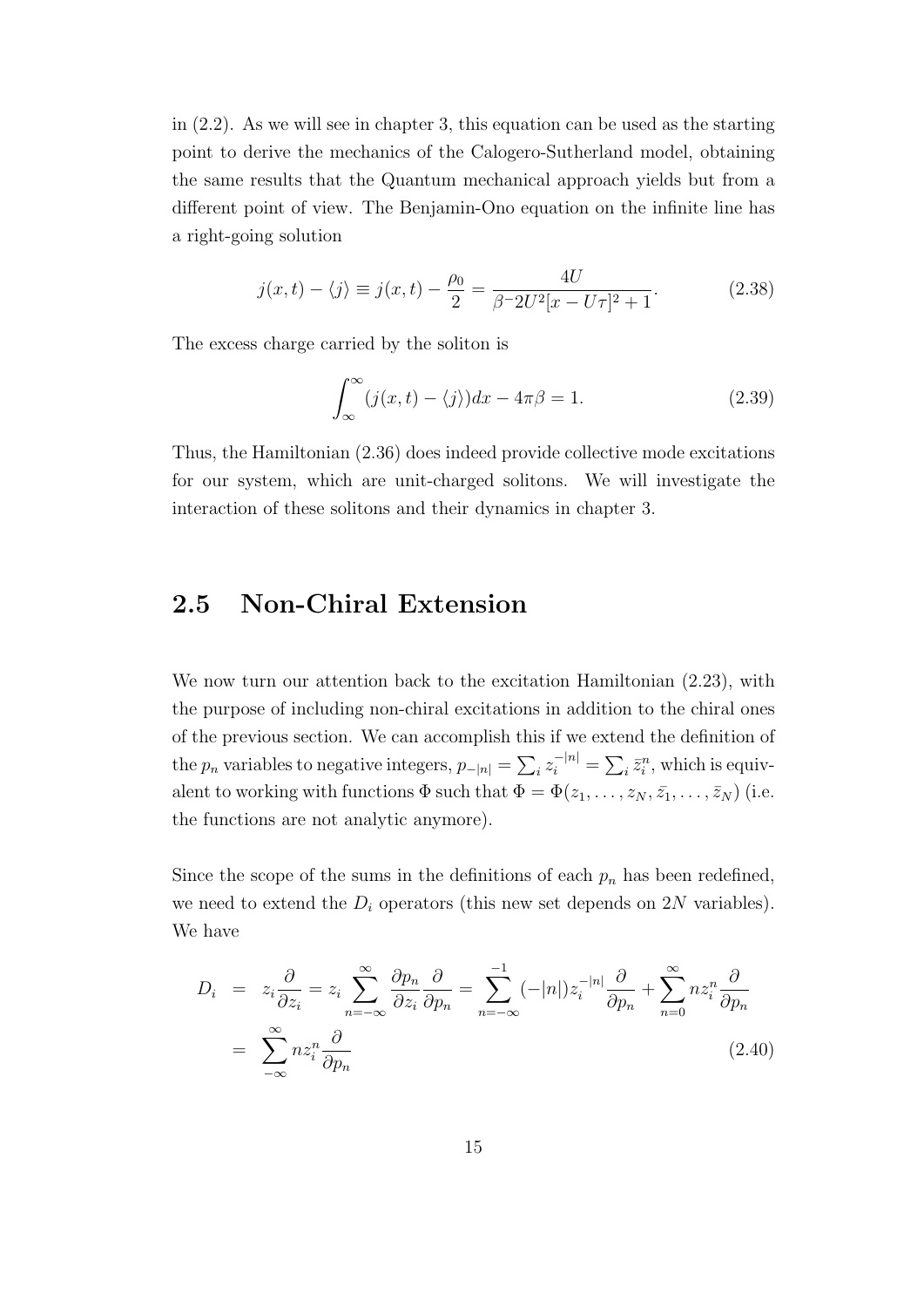This is analogous to the result obtained for the chiral chase, with the addition of a contribution coming from the  $\bar{z}$  terms in the form of  $\bar{z}_i^n \frac{\partial}{\partial p_i}$ *∂p−<sup>n</sup>* . In order to write the Hamiltonian in terms of the  $p_i$  variables, we need to compute  $\sum D_i^2$ . We show the details of this simple calculation in the appendix A.3, which yields

$$
\sum_{i=1}^{N} D_i^2 = \sum_{m=-\infty}^{\infty} m^2 p_m \frac{\partial}{\partial p_m} + \sum_{n,m=-\infty}^{-\infty} n m p_{n+m} \frac{\partial}{\partial p_m} \frac{\partial}{\partial p_n}.
$$
 (2.41)

The next step is the calculation of the second term of the Hamiltonian,

$$
\frac{\lambda}{2} \sum_{i < j} \frac{z_i + z_j}{z_i - z_j} (D_i - D_j) = \frac{\lambda}{2} \sum_{i < j} \frac{z_i + z_j}{z_i - z_j} \sum_{l = -N}^{N} l(z_i^l - z_j^l) \frac{\partial}{\partial p_l} \\
= \frac{\lambda}{2} \sum_{i < j} \sum_{l = 1}^{N} \frac{z_i + z_j}{z_i - z_j} (z_i^l - z_j^l) l \frac{\partial}{\partial p_l} \\
+ \frac{\lambda}{2} \sum_{i < j} \sum_{l = 1}^{N} \frac{z_i + z_j}{z_i - z_j} (z_i^{-l} - z_j^{-l}) (-l) \frac{\partial}{\partial p_{-l}},
$$
\n(2.42)

which breaks down into two big sums. Luckily, we've already calculated the first term for the chiral case, which is given by (A.21). For the second term, we must use the identity

$$
\frac{z_i + z_j}{z_i - z_j}(z_i^{-n} - z_j^{-n}) = -(z_i^{-n} + 2z_i^{-n+1}z_j^{-1} + \dots + 2z_i^{-1}z_j^{-n+1} + z_j^{-n}), \tag{2.43}
$$

which can be recycled from the one in  $(2.25)$  (see appendix A.4 for details). After completing the second term calculation, and adding the first one, we arrive at

$$
\frac{\lambda}{2} \sum_{i < j} \frac{z_i + z_j}{z_i - z_j} (D_i - D_j) = \frac{\lambda}{2} \left( \sum_{l = -\infty}^{\infty} |l| (N - |l|) p_l \frac{\partial}{\partial p_l} + \sum_{n,m=1}^{\infty} (n + m) (p_n p_m \frac{\partial}{\partial p_{(n+m)}} p_{-n} p_{-m} \frac{\partial}{\partial p_{-(n+m)}}) \right) . \tag{2.44}
$$

The full non-chiral excitation Hamiltonian, which is the sum of the above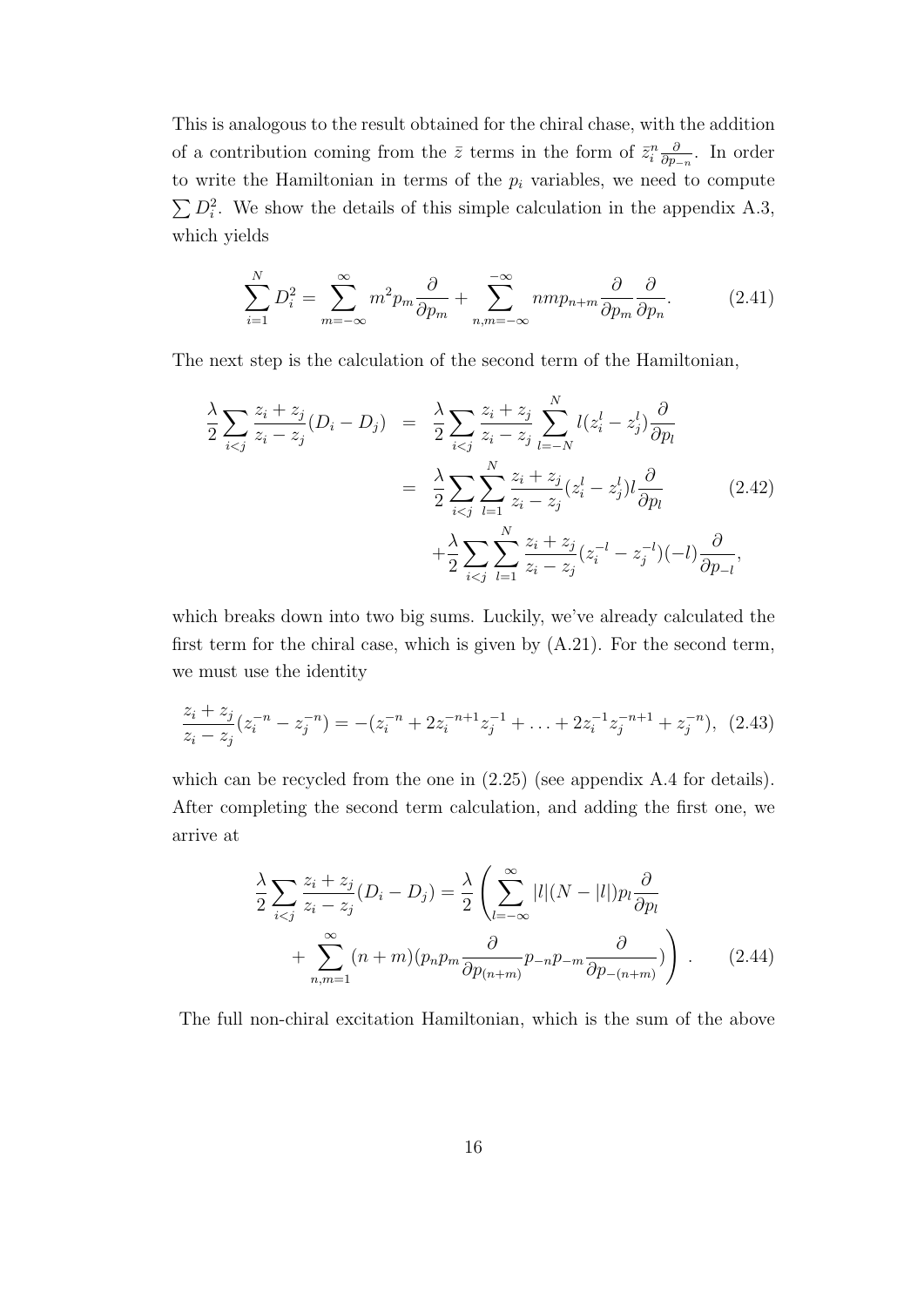plus (2.41) is given by

$$
2H' = \sum_{n,m=-\infty}^{\infty} m n p_{n+m} \frac{\partial}{\partial p_n} \frac{\partial}{\partial p_m} + \sum_{m=-\infty}^{\infty} \left[ (1-\lambda) m^2 + \lambda N |m| p_m \frac{\partial}{\partial p_m} \right] + \lambda \sum_{n,m=1}^{\infty} (n+m) \left( p_n p_m \frac{\partial}{\partial p_{n+m}} + p_{-n} p_{-m} \frac{\partial}{\partial p_{-n-m}} \right). \tag{2.45}
$$

This Hamiltonian is the non-chiral extension of (2.23) and accounts for the energy of fermions with negative angular momentum. To find the Hermitian properties of this new Hamiltonian, we need to understand how the *λ*-Jack inner product changes in the non-chiral case. The difference between the two cases is that in the non-chiral case the wavefunction depends on both *p<sup>n</sup>* and *p*<sup>−*n*</sup> (since we need to allow for both chiralities), thus new terms come up when we try to find the adjoints of the  $p_n$ . The calculation to find the new adjoint relations can be done in cartesian coordinates (as in [1]) or by staying in polar coordinates, which is what we show below.

The starting point is the inner product in (2.6), where now  $\Phi = \Phi(p_n, p_{-n})$ . In terms of the real and imaginary parts of  $p_n$ , we have that  $p_n = r_n + i s_n$ , and by its definition,  $p_{-n} = r_n - i s_n$ . We can use this to write

$$
d^2 p_n = dr_n ds_n = \frac{dp_n + dp_{-n}}{2} \wedge \frac{dp_n - dp_{-n}}{2i} = \frac{i}{2} dp_n dp_{-n}, \qquad (2.46)
$$

from which the inner product reads

$$
\langle \Phi_1, \Phi_2 \rangle = \int \prod_{n=1}^{\infty} \left[ \frac{\lambda}{n\pi} \frac{i}{2} dp_n dp_{-n} \right] \Phi_1 \Phi_2^* \exp\left(-\lambda \sum_{n=1}^{\infty} \frac{1}{n} p_n p_{-n}\right).
$$
 (2.47)

From here, the calculation of the adjoint operator is very simple,

$$
\langle \Phi_1, \frac{\partial}{\partial p_n} \Phi_2 \rangle = \int \prod \dots \Phi_1 (\frac{\partial}{\partial p_n} \Phi_2)^* \exp(\dots)
$$
  
\n
$$
= \int \prod \dots \Phi_1 \frac{\partial}{\partial p_{-n}} \Phi_2^* \exp(\dots)
$$
  
\n
$$
= - \int \prod \dots \frac{\partial}{\partial p_{-n}} \left( \Phi_1 \exp(-\lambda \sum_{k=1}^\infty \frac{1}{k} p_k p_{-k}) \right) \Phi_2^*
$$
  
\n
$$
= - \langle \frac{\partial}{\partial p_{-n}} \Phi_1, \Phi_2 \rangle + \langle \frac{p_n \lambda}{n} \Phi_1, \Phi_2 \rangle
$$
 (2.48)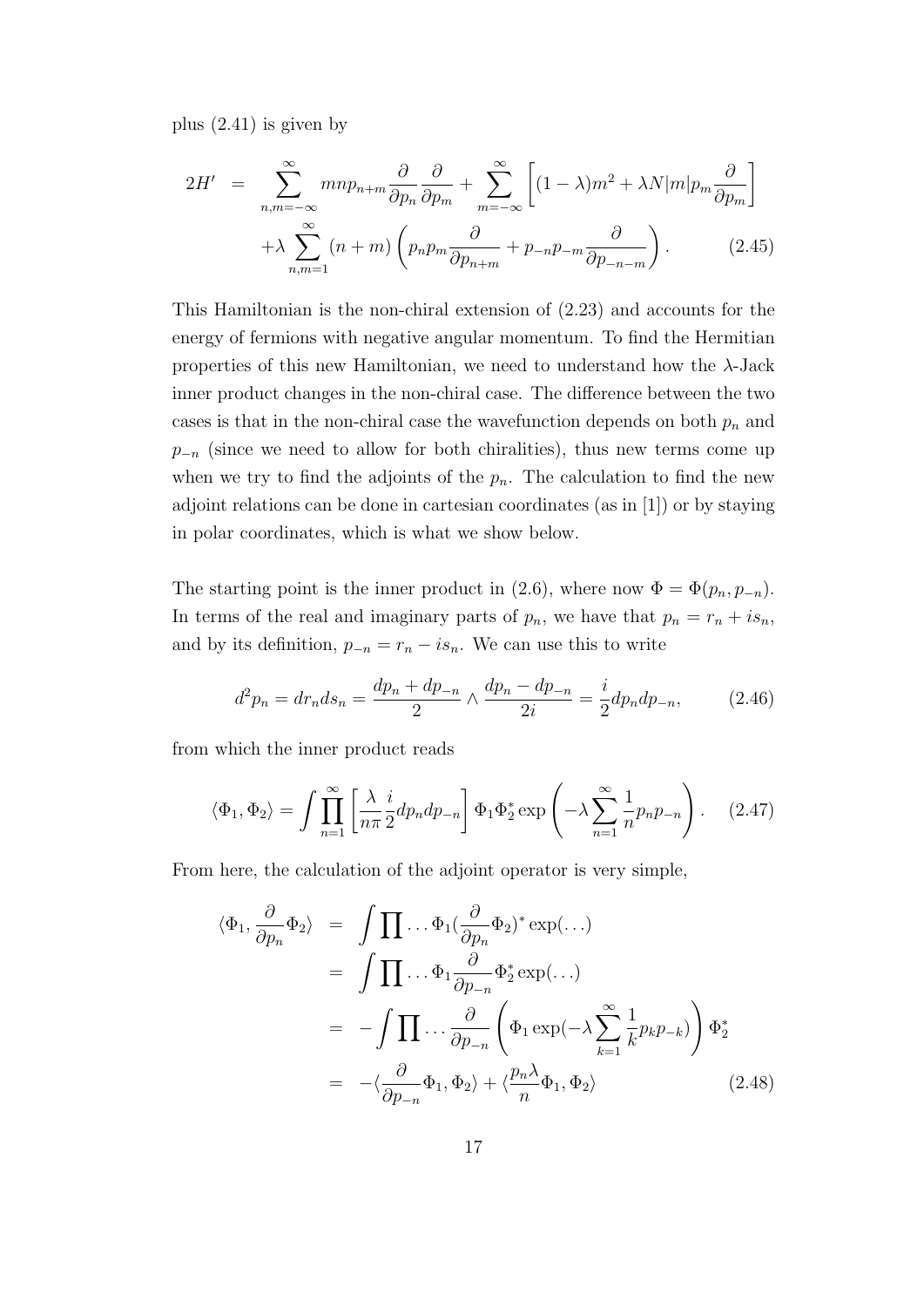This and the analogous calculation for *n <* 0 lead to the relation

$$
\left(\frac{\partial}{\partial p_n}\right)^{\dagger} = -\frac{\partial}{\partial p_{-n}} + \frac{\lambda}{n} \text{sgn}(n) p_n \qquad \forall n \in Z \tag{2.49}
$$

The key difference between this result and the chiral one in (2.29) is that the latter satisfied  $p_n^{\dagger} = \frac{n}{\lambda}$ *λ ∂*  $\frac{\partial}{\partial p_n}$ , or equivalently  $\left(\frac{\partial}{\partial p_n}\right)^{\dagger} = \frac{\lambda}{n}$  $\frac{\lambda}{n}p_n$ , where the former contains an extra term coupling both chiral sectors. It is good to note that this new inner-product, which following [1] we call Jack', satisfies

$$
p_n^{\dagger} = \frac{n}{\lambda \operatorname{sgn}(n)} \left( \frac{\partial}{\partial p_n} + \left( \frac{\partial}{\partial p_{-n}} \right)^{\dagger} \right)
$$
  
= 
$$
\frac{n}{\lambda \operatorname{sgn}(n)} \left( \frac{\lambda \operatorname{sgn}(n)}{n} p_{-n} \right) = p_{-n}
$$
 (2.50)

which can be seen at once by looking at  $\langle \Phi_1, p_n \Phi_2 \rangle$ , or alternatively by inverting the 2x2 equation system in (2.29). Thus, creating an excitation with index n (clockwise) is equivalent to destroying one excitation with opposite chirality. More importantly, we can now look at the Hamiltonian in (2.45) and see that it is Hermitian wrt. this new Jack' inner product. We will come back to this point in section 2.8.

## **2.6 Collective Fields in the Non-Chiral Case**

Our next objective involves finding an expression for the non-chiral Hamiltonian (2.45) in terms of collective density and velocity fields, analogous to the result found by Polychronakos in [16]. We can define the density  $\rho$  and its canonical conjugate field  $\Pi = \frac{\delta}{\delta \rho}$  as

$$
\begin{cases}\n\rho(\theta) \equiv \frac{1}{2\pi} \sum_{n=-\infty}^{\infty} p_n e^{-in\theta} \implies p_n = \int_0^{2\pi} \rho(\theta) e^{in\theta} d\theta \\
\Pi(\theta) \equiv \sum_{n=-\infty}^{\infty} e^{in\theta} \frac{\partial}{\partial p_n} \implies \frac{\partial}{\partial p_n} = \frac{1}{2\pi} \int_0^{2\pi} \Pi(\theta) e^{-in\theta} d\theta.\n\end{cases} (2.51)
$$

Before we substitute the old variables  $\{p_n, \partial/\partial p_n\}$  by the  $\{\rho, \Pi\}$  fields into the Hamiltonian 2.45, it is helpful to massage the latter (see appendix A.6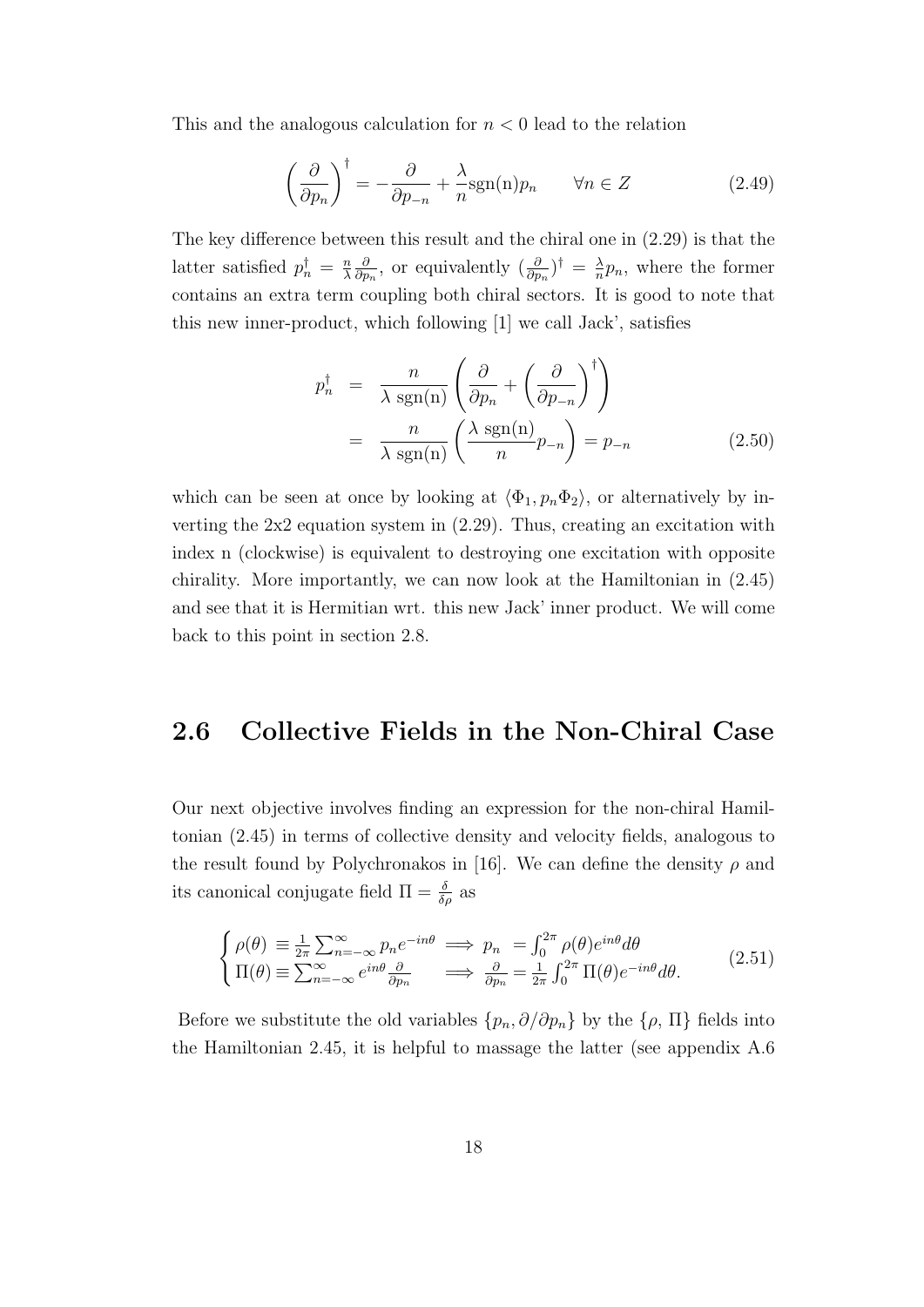for details) and rewrite it as

$$
2H' = \sum_{n,m=-\infty}^{\infty} m n p_{n+m} \frac{\partial}{\partial p_n} \frac{\partial}{\partial p_m} + \sum_{m=-\infty}^{\infty} (1 - \lambda) m^2 p_m \frac{\partial}{\partial p_m}
$$

$$
+ \lambda \sum_{n,m=-\infty}^{\infty} p_n p_m (n+m) \text{sgn}(m) \frac{\partial}{\partial p_{n+m}}.
$$
(2.52)

We can now use the field definitions and substitute them into the above, which leads us to three different terms,

$$
2H' = \sum_{n,m=-\infty}^{\infty} nm \int_0^{2\pi} \rho(\theta) e^{i(n+m)\theta} d\theta \frac{1}{(2\pi)^2} \int_0^{2\pi} \int_0^{2\pi} \Pi(\theta') \Pi(\theta'') e^{-in\theta'} e^{-im\theta''} d\theta' d\theta''
$$
  
+ 
$$
\lambda \sum_{n,m=1}^{\infty} \frac{n+m}{2\pi} \int_0^{2\pi} \rho(\theta) \rho(\theta') e^{in\theta} e^{im\theta'} sgn(m) \Pi(\theta'') e^{-i(n+m)\theta''} \theta'' d\theta d\theta' d\theta''
$$
  
+ 
$$
\sum_{n=-\infty}^{\infty} \frac{1-\lambda}{2\pi} n^2 \int_0^{2\pi} \int_0^{2\pi} \rho(\theta) e^{in\theta} \Pi(\theta') e^{-in\theta'} d\theta d\theta',
$$
(2.53)

which we have labeled *A*, *B* and *C*. The calculation of each term is straightforward, and we lay out the details in appendix A.6. The results for each term are

$$
A = -\int_0^{2\pi} \rho(\theta) \left(\frac{\partial \Pi(\theta)}{\partial \theta}\right)^2 d\theta, \tag{2.54}
$$

$$
B = \int \rho(\theta) \cot\left(\frac{\theta - \theta'}{2}\right) \rho(\theta') \partial_{\theta'} \Pi(\theta') d\theta d\theta', \qquad (2.55)
$$

$$
C = \int_0^{2\pi} (1 - \lambda) \partial_{\theta} \rho(\theta) \partial_{\theta} \Pi(\theta) d\theta.
$$
 (2.56)

Putting all terms together, we can write the Sutherland non-chiral excitation Hamiltonian as

$$
2H' = \int d\theta \left( -\rho \left( \partial_{\theta} \Pi \right)^{2} + (1 - \lambda) \partial_{\theta} \rho(\theta) \partial_{\theta} \Pi(\theta) \right. \\ \left. + \lambda \rho(\theta) \int \cot \left( \frac{\theta - \theta'}{2} \right) \rho(\theta') \partial_{\theta'} \Pi(\theta') d\theta' \right) \tag{2.57}
$$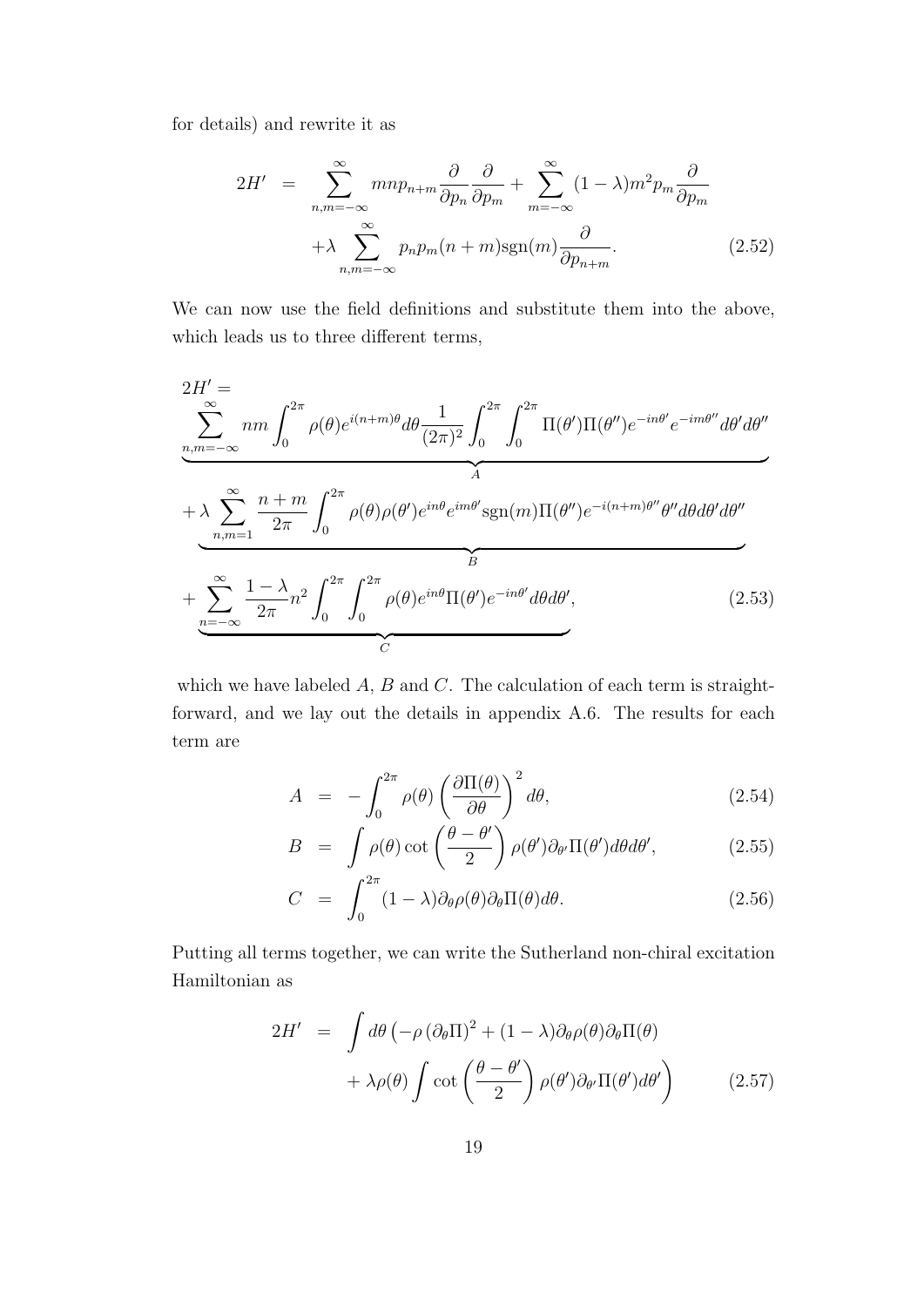Looking at the first term, which resembles the kinetic energy, we might be tempted to identify the field  $\Pi$  as the velocity potential, with  $v = \partial_{\theta} \Pi$ . This, however, is not entirely correct, since it turns out that the velocity defined this way is unphysical (i.e. does not satisfy the continuity equation). The distinction between the Π field and the physical velocity will be covered in section 2.8. The problem lies in the fact that the Hamiltonian above is not explicitly Hermitian wrt. the Sutherland inner product. Once we explicitly account for the weight of the Sutherland inner product by including it in the Hamiltonian, we will recover the physical velocity. We will also see that, were we to do the same for the Jack' inner product, the resulting velocity would still not satisfy the continuity equation (i.e. it's missing a term).

## **2.7 Inner Products in the Continuum Limit**

Before we proceed further, we must go back and look at the two inner products and establish the relationship between them in the continuum limit. We begin by looking at how much the weights of the Sutherland (2.4) and *λ*-Jack (2.6) inner products differ in the large-*N* chiral case. We have

$$
\exp\left\{-\lambda \sum_{n=i}^{\infty} \frac{1}{n} p_n^* p_n\right\} = \exp\left\{-\lambda \sum_{n=1}^{\infty} \frac{1}{n} \sum_j z^*_{j} \sum_k z_k^n\right\}
$$
(2.58)  

$$
= \exp\left\{-\lambda \left(\sum_{n,j} |z_j|^{2n} + \sum_n \frac{1}{n} \sum_{j \neq k} (\bar{z}_j z_k)^n\right)\right\}.
$$

If we assume for a moment that  $|z| < 1$ , we can use the logarithm expansion

$$
\ln(1-z) = -\left(0 + \frac{z}{1} + \frac{z^2}{2} + \frac{z^3}{3} + \dots\right) = -\sum_{n=1}^{\infty} \frac{z^n}{n},\tag{2.59}
$$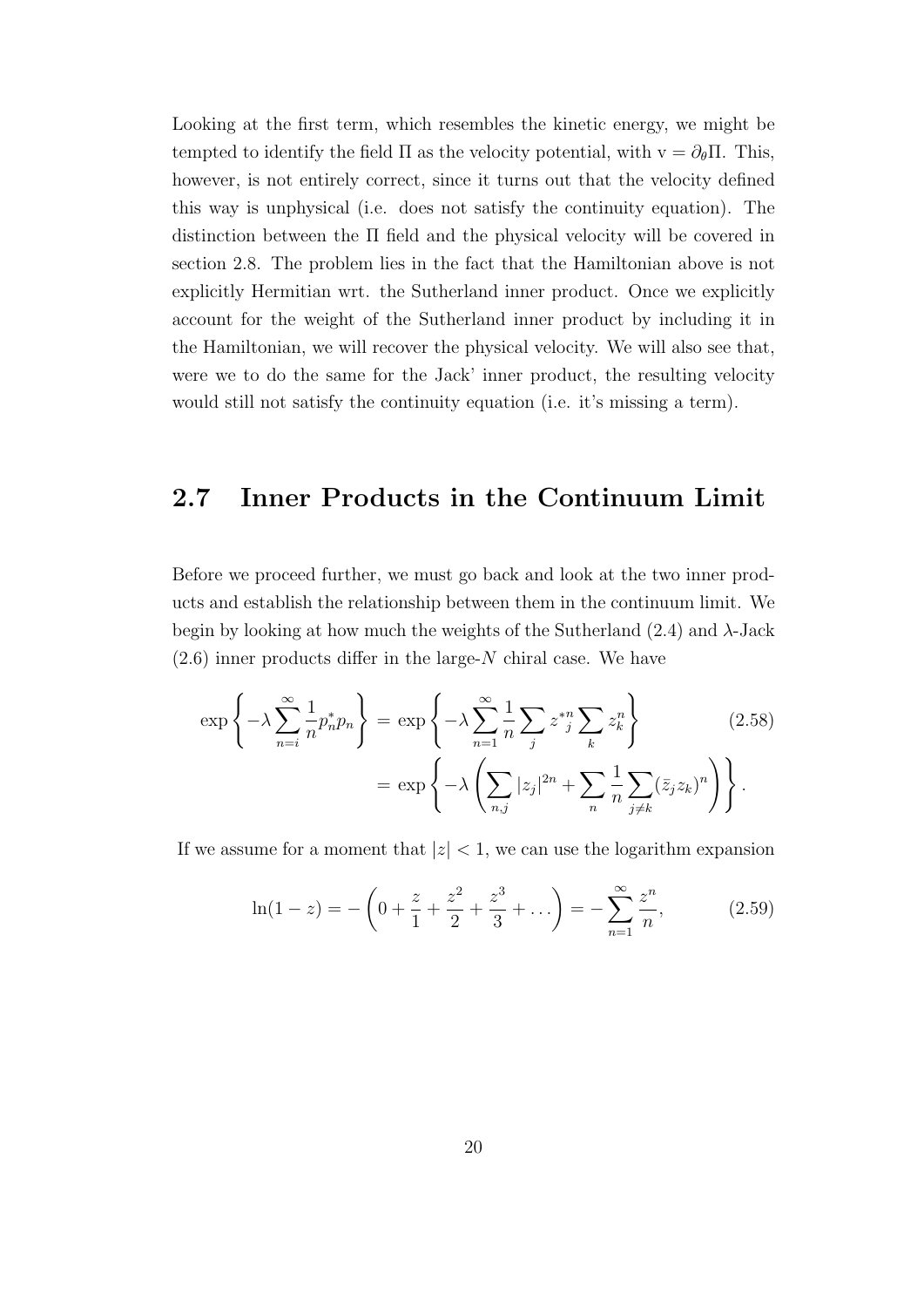which is valid for  $|z| < 1$ . We can then write

$$
\exp\left\{-\lambda \sum_{n=i}^{\infty} \frac{1}{n} p_n^* p_n\right\} = \exp \sum_j \lambda \underbrace{\left(-\sum_n \frac{1}{n} (|z_j|^2)^n\right)}_{\ln(1-|z_j|^2)} \exp \sum_{j \neq k} -\lambda \sum_n \frac{(\bar{z}_j z_k)^n}{n}
$$
\n
$$
= \exp\left\{\lambda \sum_j \ln(1-|z|^2)\right\} \exp\left\{2\lambda \sum_{j < k} (1-\bar{z}_j z_k)\right\}
$$
\n
$$
= \prod_{j=1}^{\infty} (1-|z_j|^2)^{\lambda} \prod_{j < k} (1-\bar{z}_j z_k)^{2\lambda} \tag{2.60}
$$

Our real  $\{z_i\}$  satisfy  $|z_i|=1$ . We can still use the above expression, however, if we introduce a convergence factor  $\mu$  that satisfies  $|\mu| < 1$  and write  $z_i =$ lim *µ→*1*<sup>−</sup>*  $\mu z_i$ . Doing so give us

$$
\exp\left\{-\lambda \sum_{n=i}^{\infty} \frac{1}{n} p_n^* p_n \right\} = \prod_{j=1} (1 - \mu)^{\lambda} \prod_{j < k} \left(1 - \frac{\mu z_k}{z_j}\right)^{\lambda} \left(1 - \frac{\bar{z}_j \mu}{\bar{z}_k}\right)^{\lambda}
$$
\n
$$
= (1 - \mu)^{2N-1} \prod_{j < k} (z_j - \mu z_k)^{\lambda} (\bar{z}_j - \mu \bar{z}_k)^{\lambda}
$$
\n
$$
\to |\Delta(z)|^{2\lambda} (1 - \mu)^{2N-1}, \text{ as } \mu \to 1_{-}.
$$
\n(2.61)

From here we see that the explicit weights of the inner products are proportional, but the proportionality constant diverges to zero for the physical limit  $\mu \to 1$ . We would like to find an expression for the two inner products in terms of the particle density field  $\rho$ , the anti-fourier transform of the  $p_n$ . This will require two things: Finding the weights of both inner products as a function of the density, and finding the Jacobian of the Sutherland inner product when going from the  $\theta_i$  variables to the density  $\rho$ .

We start by considering the weight of the *λ*-Jack inner product. We will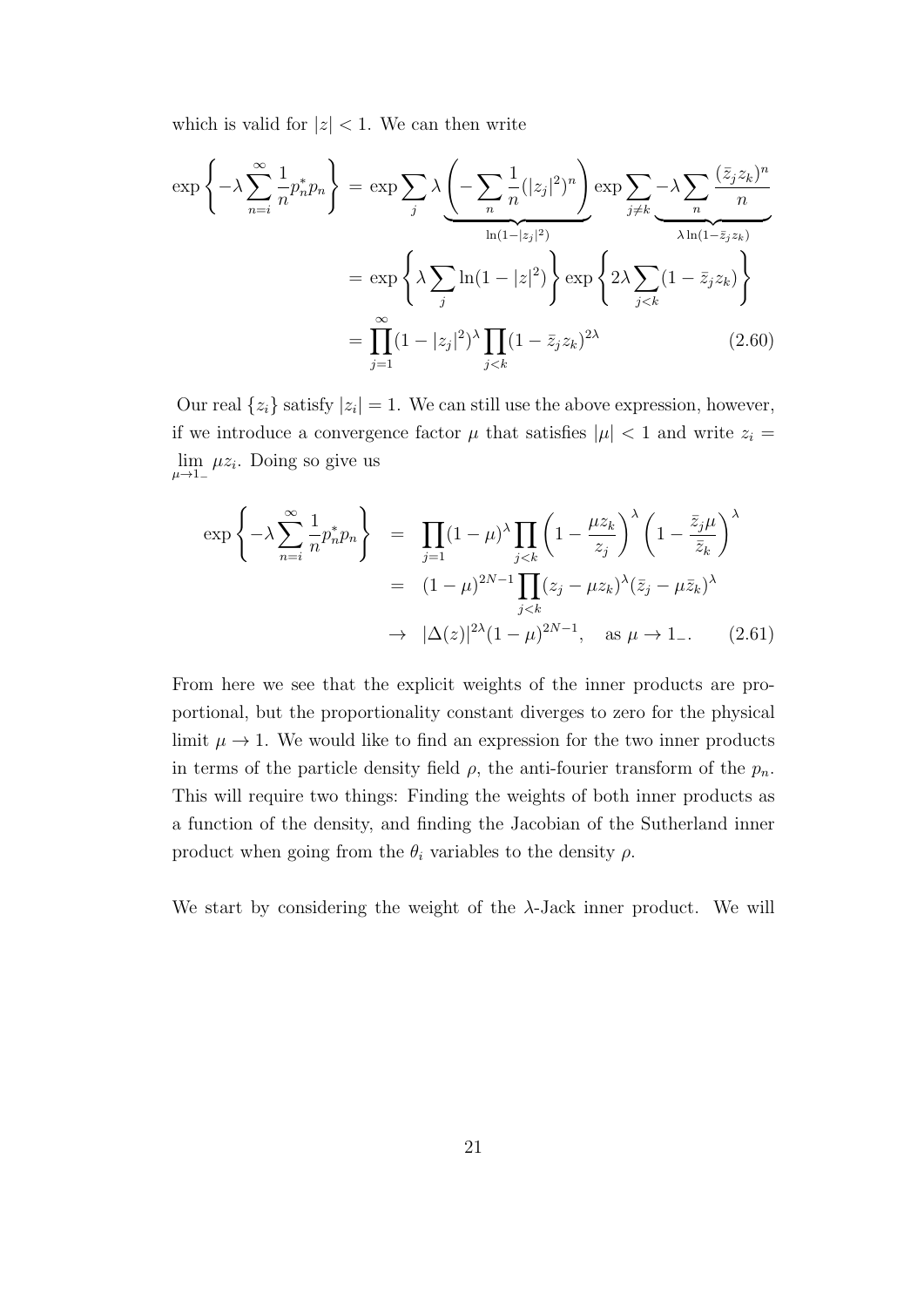make use of the identity

$$
\sum_{\substack{n=-\infty\\n\neq 0}}^{\infty} \frac{1}{|n|} e^{in\theta} = \sum_{-\infty}^{-1} \frac{1}{|n|} e^{in\theta} + \sum_{1}^{\infty} \frac{1}{|n|} e^{in\theta} = \sum_{1}^{\infty} \frac{1}{n} e^{-in\theta} + \sum_{1}^{\infty} \frac{1}{n} e^{in\theta}
$$

$$
= -\ln\left(1 - e^{-i\theta}\right) - \ln\left(1 - e^{i\theta}\right) = -\ln\left|1 - e^{i\theta}\right|^2 = -2\ln\left|1 - e^{i\theta}\right|
$$

$$
= -2\ln\left(2\left|\sin\frac{\theta}{2}\right|\right),\tag{2.62}
$$

which is valid for any value of  $\theta$ . The sums don't include the  $n = 0$  term. To simplify the notation, we call  $W \equiv \exp(-\lambda \sum \frac{1}{n}p_np-n)$ . Since we also know that  $p_n = \int_0^{2\pi} \rho(\theta) \exp(in\theta) d\theta$ , we can replace  $p_n$  by the density field in W, obtaining

$$
W = \exp\left\{-\lambda \sum_{n=1}^{\infty} \frac{1}{n} \int_{0}^{2\pi} \rho(\theta) e^{in\theta} d\theta \int_{0}^{2\pi} \rho(\theta') e^{-in\theta'} d\theta' \right\}
$$

$$
= \exp\left\{-\lambda \sum_{n=1}^{\infty} \frac{1}{n} \int \int \rho(\theta) \rho(\theta') e^{in(\theta-\theta')} d\theta d\theta' \right\}.
$$
(2.63)

In order to decouple the  $\theta$  variables from the  $\theta'$  ones, we make the change of variables  $u = \theta - \theta'$  and  $v = \theta + \theta'$ , which implies the Jacobian  $dudv = 2d\theta d\theta'$ . In this new variables, we have (see appendix A.5 for the complete steps)

$$
W = \exp\left\{-\frac{\lambda}{2}\sum_{n=1}^{\infty}\frac{1}{n}\int_{0}^{4\pi}\int_{-2\pi}^{2\pi}\rho\left(\frac{u+v}{2}\right)\rho\left(\frac{v-u}{2}\right)e^{inu}dudv\right\}
$$

$$
= \exp\left\{-\frac{\lambda}{2}\int_{0}^{4\pi}\int_{0}^{2\pi}\rho\left(\frac{u+v}{2}\right)\rho\left(\frac{v-u}{2}\right)\sum_{\substack{n=-\infty\\n\neq 0}}^{\infty}\frac{1}{|n|}e^{inu}dudv\right\}
$$

$$
= \exp\left\{\lambda\int_{0}^{4\pi}\int_{0}^{2\pi}\rho\left(\frac{u+v}{2}\right)\rho\left(\frac{v-u}{2}\right)\ln\left|2\sin\frac{u}{2}\right|dudv\right\}.
$$
 (2.64)

Extending the range of integration from  $[0, 2\pi]$  to  $[-2\pi, 2\pi]$  in the *u* variable  $(\rho$  and sin *u* are both  $2\pi$ -periodic in *u*), and changing variables back to our original *θ, θ′* , we get

$$
\exp\left\{-\lambda \sum_{n} \frac{1}{n} p_n p_{-n}\right\} =
$$
  
= 
$$
\exp\left\{\lambda \int_0^{2\pi} \int_0^{2\pi} \rho(\theta) \rho(\theta') \ln \left|2 \sin \frac{\theta - \theta'}{2}\right| d\theta d\theta'\right\}.
$$
 (2.65)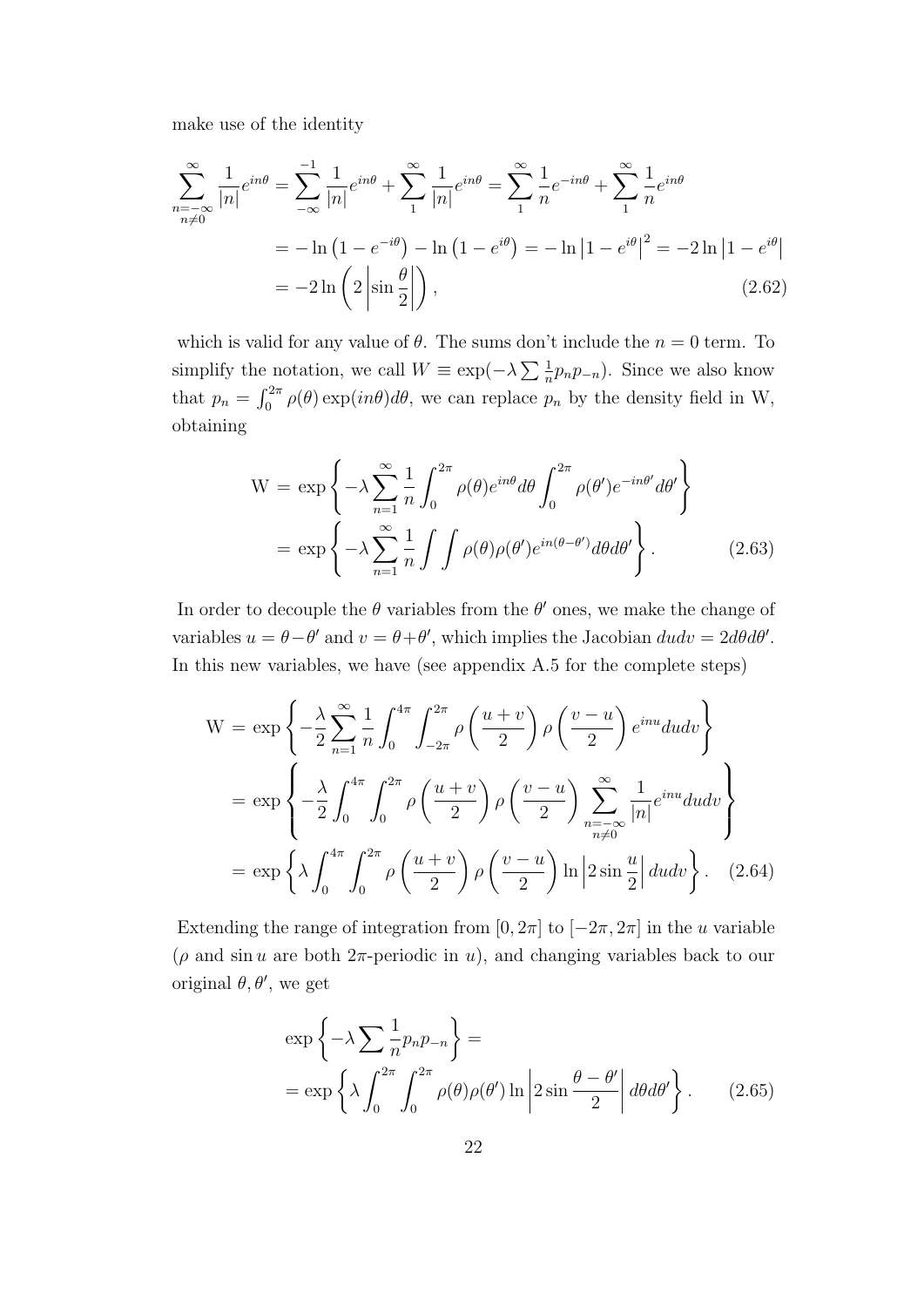This expression gives us the weight *W* of the *λ*-Jack inner product in terms of the density fields. From  $(2.61)$  we already know that the  $\lambda$ -Jack and the Sutherland weights are related, however, something must be done about the diverging term. It turns out that the weight of the Sutherland inner product contains an additional counterterm [17], yielding

$$
|\Delta(z)|^{2\lambda} \simeq C \exp\left(\lambda \int_0^{2\pi} \rho(\theta) \ln \rho(\theta) + \right.
$$
  
 
$$
+ \lambda \int_0^{2\pi} \int_0^{2\pi} \rho(\theta) \rho(\theta') \ln |2 \sin\left(\frac{\theta - \theta'}{2}\right)| d\theta d\theta'\right).
$$
 (2.66)

We have obtained an expression for the weights of the inner products but we still need to find the Jacobian arising from the  $\{z_i\}$  to the  $\{p_n\}$  transformation (we will call it  $P(p_1, p_2, \ldots)$ ). This mapping is subtle, since we go from N variables to  $2N$ . According to [1], as the  $z_i$  move on their unit circles, each *p<sup>n</sup>* moves as the endpoint of an *N*-step random walk in the complex plane. Thus, the large- $N$  image of the  $z_n$  is dense on the  $C^N$  domain. Jevicki [18] shows that the Jacobian  $P(p_1, p_2, \ldots)$  is an expansion in powers of  $1/N$  of the density:

$$
P(p_1, p_2, \ldots) \sim \exp\left\{ \int_0^{2\pi} \left[ -\frac{1}{2\rho_0} \rho'^2 + \frac{1}{6\rho_0^2} \rho'^3 - \frac{1}{12\rho_0^3} \rho'^4 + \ldots \right] d\theta \right\}. \tag{2.67}
$$

Here  $\rho' = \rho - \rho_0$  and  $\rho_0 = N/2\pi$ . Taking this result, [1] finds

$$
\int_0^{2\pi} \left[ -\frac{1}{2\rho_0} \rho'^2 + \frac{1}{6\rho_0^2} \rho'^3 + \ldots \right] d\theta =
$$
\n
$$
= \int_0^{2\pi} \left[ \rho_0 \ln \rho_0 - (\rho_0 + \rho') \ln(\rho_0 + \rho') \right] d\theta, \tag{2.68}
$$

which allows the Jacobian to be written as

$$
P(p_1, p_2, \ldots) \sim \exp\left\{-\int_0^{2\pi} \rho \ln \rho d\theta\right\}.
$$
 (2.69)

This Jacobian is of the same form as the counterterm needed to complete the Sutherland inner-product weight. We know that in the collective field formalism, the inner product integrals are replaced by functional integrals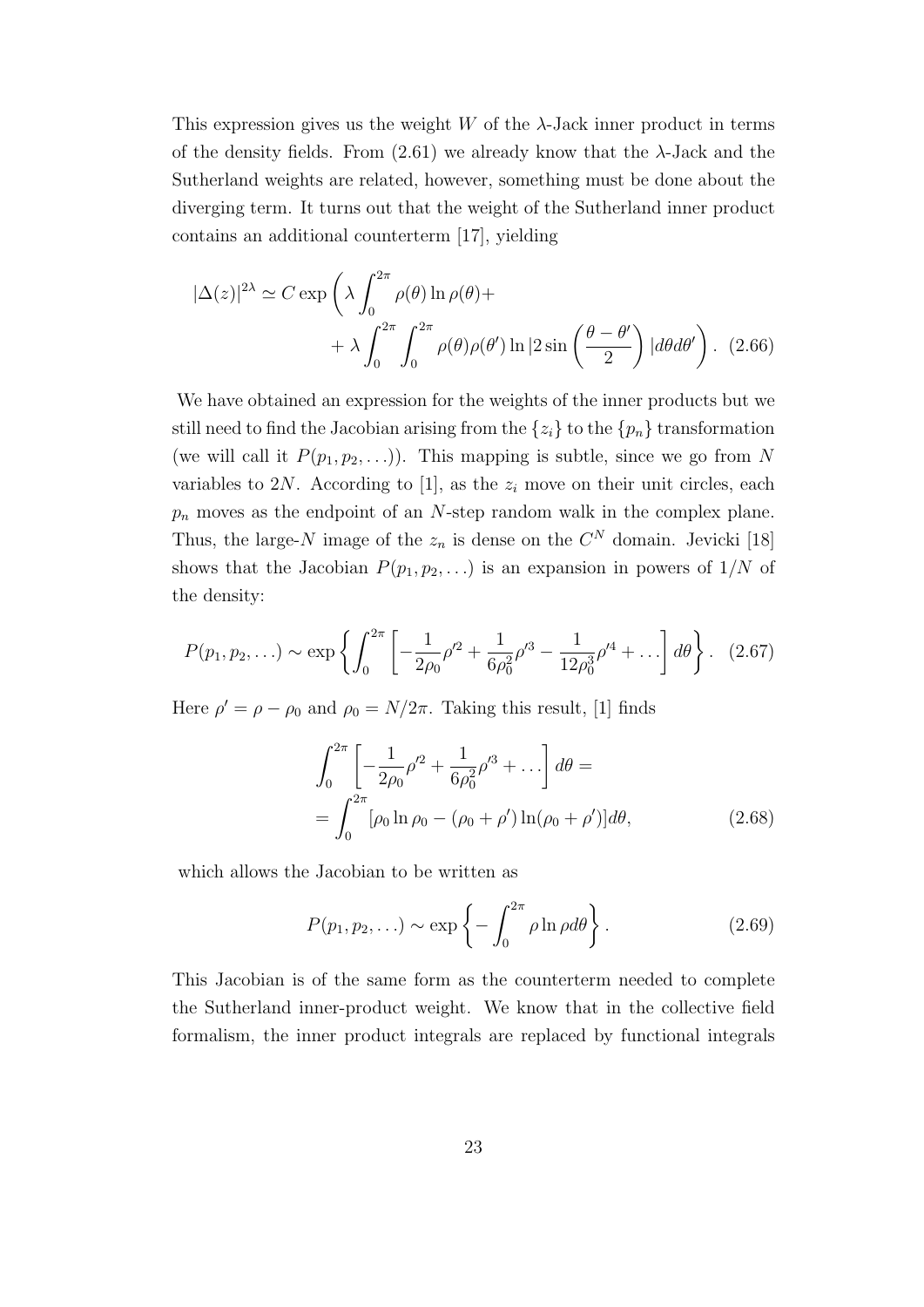over the particle density,

$$
\langle \Phi_1, \Phi_2 \rangle_{\text{Sutherland}} = \int \prod_i^N \frac{d\theta_i}{2\pi} \Delta^{2\lambda} \Phi_1^* \Phi_2 \quad \longrightarrow_{\text{max}} \int \delta \rho J[\rho] \Phi_1^*[\rho] \Phi_2[\rho]. \quad (2.70)
$$

Combining (2.66) and (2.69), we find the weight  $J[\rho]$  to be [19–21]

$$
J[\rho] = \exp\left((\lambda - 1) \int_0^{2\pi} \rho(\theta) \ln \rho(\theta) d\theta + \lambda \int_0^{2\pi} \int_0^{2\pi} \rho(\theta) \rho(\theta') \ln \left| 2 \sin\left(\frac{\theta - \theta'}{2}\right) \right| d\theta d\theta' \right).
$$
 (2.71)

Only the second term is present in the collective-field formalism under the Jack inner product. We will refer to its weight as  $K(\rho)$ .

## **2.8 The Non-Chiral Hydrodynamic Model**

The non-chiral hydrodynamic Hamiltonian of equation (2.57) is expressed in terms of the collective fields  $\rho$  and  $\Pi$ . However, we still don't know how the physical velocity relates to the field Π. From the form of the Hamiltonian, it looks as if the field *∂θ*Π would indeed be the velocity, but unfortunately *∂θ*Π does not satisfy the continuity equation. The seed of the problem lies in the fact that the inner product in our Hilbert space is weighted, both in terms of the *J*[ $\rho$ ] Sutherland or  $K[\rho]$  Jack' inner product weights. Employing the Heisenberg picture of Quantum Mechanics, one can make a change of basis so as to absorb the weight of the inner product into the Hamiltonian. After this, the Hamiltonian will look different in this new weightless inner-product case, depending on whether we considered the Sutherland or the Jack' to be the meaningful inner product. Although the end results are the same, the order and logic of reasoning presented below differs slightly from that in [1].

We will see that there are two ways to find the physical velocity, and both are necessary to get a clear picture of the problem. The first method is to impose explicit Hermiticity of the Hamiltonian under the Sutherland inner product. Doing this yields a modified velocity operator which satisfies the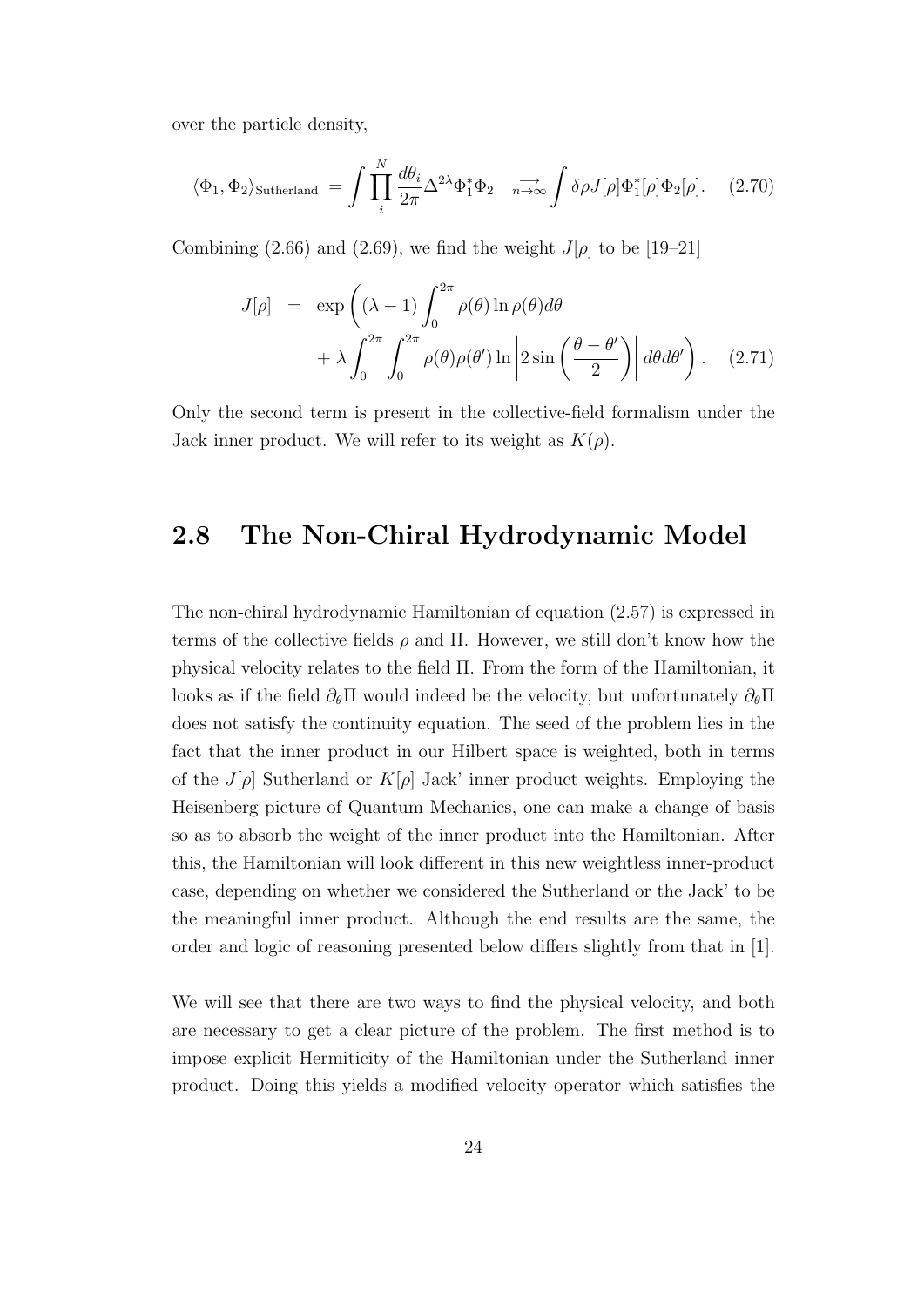continuity equation. The question remains, however, whether the same could be possible by explicitly enforcing the Jack' inner product. The answer is no, and we need the second method to understand why.

This alternative method involves ignoring the inner product issue for a moment, and calculating the velocity field purely from the continuity equation. After doing so, we can compare the Hamiltonians found through this method and the first one, and discover that we obtain the same results when we enforce the Sutherland inner product and not the Jack' one. Let's proceed and show the details.

#### **2.8.1 Enforcing Sutherland's Inner Product**

We make a change of basis in the Heisenberg picture, where the wavefunctions (i.e. basis vectors) remain unchanged but the operators change according to the transformation. Considering the Sutherland inner product weight  $J(\rho)$  as the transformation, we have the following transformation on the Hamiltonian of (2.57):

$$
H \to \sqrt{J}H(\sqrt{J})^{-1} \quad \Longrightarrow \quad \begin{cases} \Pi \to \sqrt{J}\Pi(\sqrt{J})^{-1} \\ \rho \to \sqrt{J}\rho(\sqrt{J})^{-1} \end{cases} = \rho. \tag{2.72}
$$

Thus, only the Π operator changes. Using its definition, we can calculate the new transformed operator Π*′* as

$$
\Pi \to \Pi' = \sqrt{J} \Pi (\sqrt{J})^{-1} = \sqrt{J} \left( -\frac{1}{2} \frac{1}{J^{3/2}} \frac{\partial J}{\partial \rho} + \frac{1}{\sqrt{J}} \frac{\partial}{\partial \rho} \right)
$$
  
=  $\Pi - \frac{1}{2} \frac{\partial \ln J}{\partial \rho}.$  (2.73)

The new Hamiltonian contains the operator  $\partial_{\theta} \Pi'$ , which satisfies

$$
\partial_{\theta} \Pi \to \partial_{\theta} \Pi' = \partial_{\theta} \Pi - \frac{1}{2} \partial_{\theta} \frac{\partial \ln J}{\partial \rho}.
$$
 (2.74)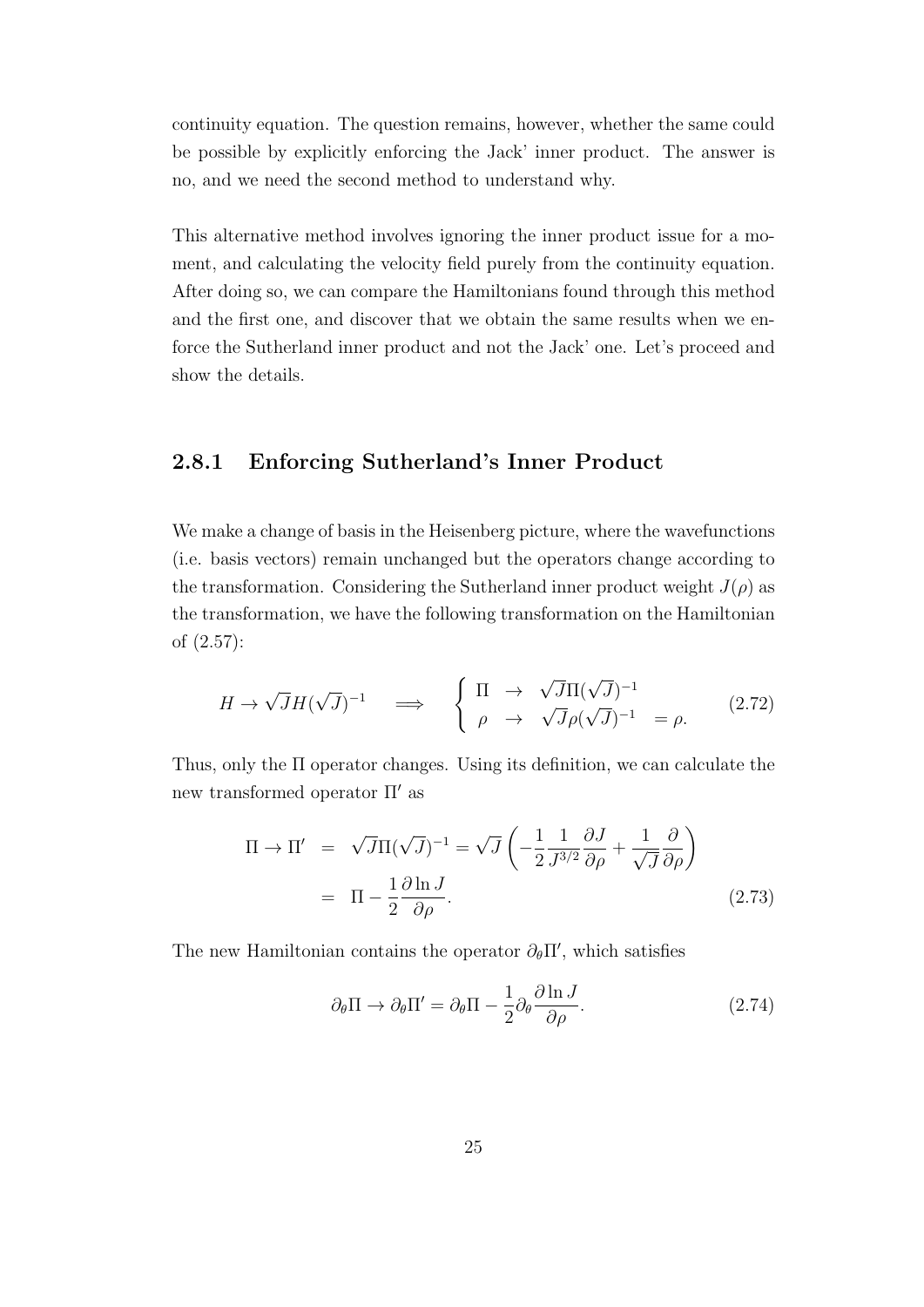Leaving the complete details of the calculation to appendix A.7, we only outline the main results. We have

$$
\frac{\partial}{\partial_{\theta}} \frac{\partial \ln J}{\partial \rho} = (\lambda - 1) \frac{\partial_{\theta} \rho}{\rho} + \lambda \int_{0}^{2\pi} \rho(\theta') \cot \left(\frac{\theta - \theta'}{2}\right) d\theta', \qquad (2.75)
$$

so we can write the transformed operator as

$$
\partial_{\theta} \Pi \to \partial_{\theta} \Pi - \frac{(\lambda - 1)}{2} \frac{\partial_{\theta} \rho}{\rho} + \frac{\lambda}{2} \int_0^{2\pi} \rho(\theta') \cot\left(\frac{\theta - \theta'}{2}\right) d\theta'. \tag{2.76}
$$

We will define the velocity (which will turn out to be the physical one) as  $v = \partial_{\theta} \Pi$ . We need to introduce this into the Hamiltonian (2.57). Doing so, we obtain the known [16] excitation Hamiltonian for the non-chiral case in terms of the physical velocity  $v$  and the density  $\rho$ ,

$$
H = \int \left(\frac{1}{2}\rho v^2 + \frac{\pi^2 \lambda^2}{6}\rho^3 + \frac{(\lambda - 1)^2}{8}\frac{(\partial_\theta \rho)^2}{\rho}\right) d\theta
$$

$$
+ \frac{\lambda(\lambda - 1)}{8} \int \int \frac{[\rho(\theta) - \rho(\theta')]^2}{2\sin^2(\theta - \theta')/2} d\theta d\theta'.
$$
(2.77)

This is the real-space Hamiltonian of the Sutherland model in the continuum limit, which is now Hermitian under the usual canonical Quantum Mechanical inner product (i.e. weightless) since the Sutherland weight has been absorbed. The Hamiltonian looks as a fluid in terms of the field operators *ρ* and *v*. The first term is just the kinetic energy of the fluid, the second term can be seen as a statistical term in nature<sup>3</sup> . The third term comes from a Pitaevski like non-linear Schroedinger equation, and the last term is a Coulomb-type interaction term except that it has been regularized [16].

#### **2.8.2 Physical Velocity and the Continuity Equation**

An alternative derivation of the physical Hamiltonian (2.77) involves finding the physical velocity through the continuity equation applied to the Hamiltonian (2.57). The Heisenberg equation of motion for the density field tells

<sup>&</sup>lt;sup>3</sup>For  $\lambda = 1$ , this term is the usual potential energy coming from Fermi statistics and the fact that electrons can't occupy same energy levels, relating a given density to the magnitude of the Fermi energy.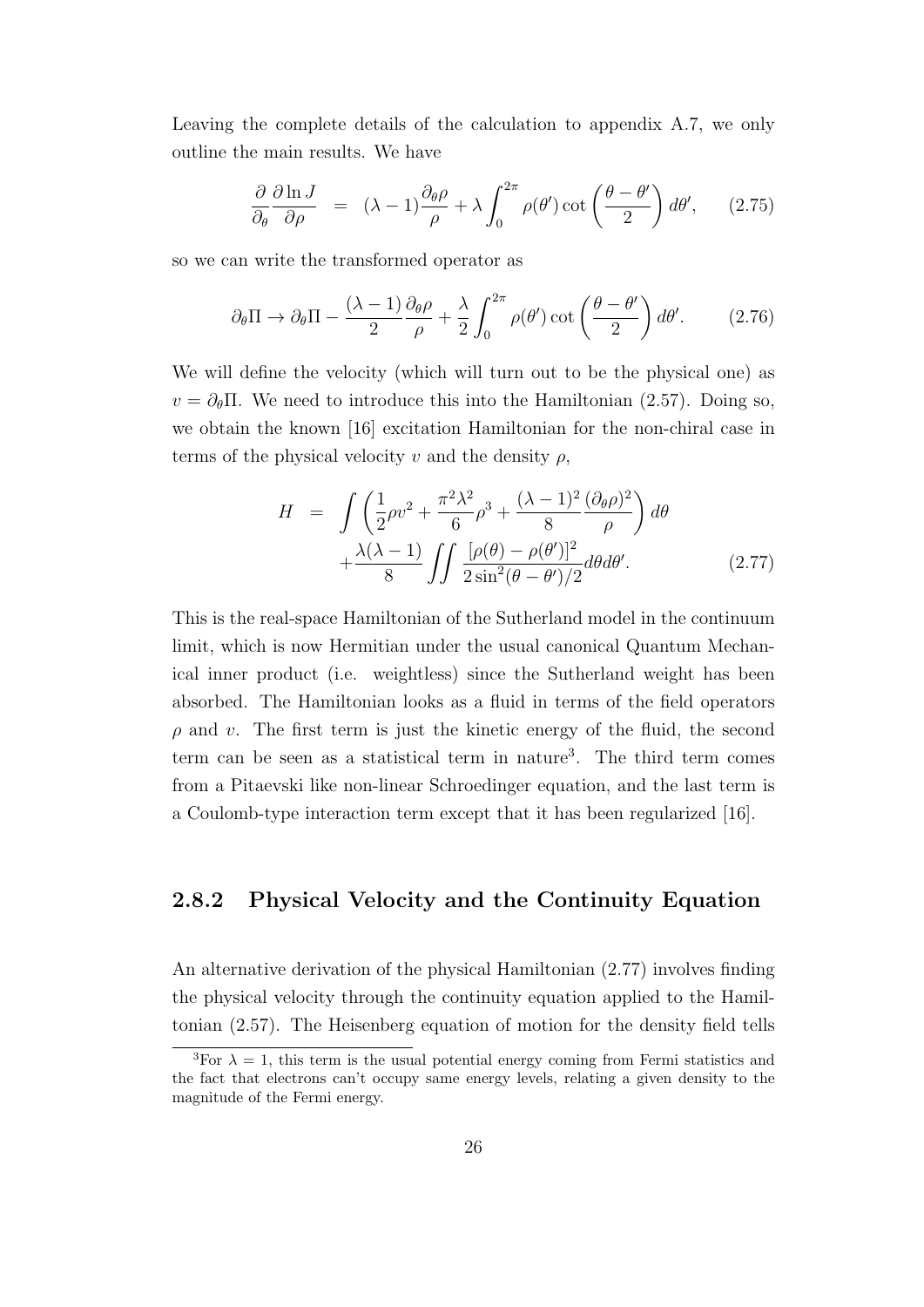us that

$$
\dot{\rho} = i[H, \rho] = i \int d\theta' \left( -\frac{\rho(\theta')}{2} [(\partial_{\theta'} \Pi)^2, \rho(\theta)] + \frac{(1-\lambda)}{2} \partial_{\theta'} \rho(\theta') [\partial_{\theta} \Pi(\theta'), \rho(\theta)] + \lambda \rho(\theta') \int \cot \left(\frac{\theta' - \theta''}{2}\right) \rho(\theta'') [\partial_{\theta'} \Pi(\theta'), \rho(\theta)] d\theta'' \right) .
$$
\n(2.78)

The following commutators are useful in our calculation:

$$
\begin{cases}\n[\partial_{\theta'} \Pi \partial_{\theta'} \Pi, \rho(\theta)] = 2 \partial_{\theta'} \delta(\theta - \theta') \partial_{\theta'} \frac{\delta}{\delta \rho(\theta')} \\
[\partial_{\theta'} \Pi, \rho(\theta)] = \partial_{\theta'} \delta(\theta - \theta').\n\end{cases}
$$
\n(2.79)

This allows us to write

$$
\dot{\rho} = i \int d\theta' \left( -\rho(\theta') \partial_{\theta'} \delta(\theta - \theta') \partial_{\theta'} \frac{\delta}{\delta \rho(\theta')} + \frac{(1 - \lambda)}{2} \partial_{\theta'} \rho(\theta') \partial_{\theta'} \delta(\theta - \theta') \right. \\
\left. + \frac{\lambda}{2} \rho(\theta') \int \cot \left( \frac{\theta' - \theta''}{2} \right) \rho(\theta'') \partial_{\theta''} \delta(\theta'' - \theta) d\theta'' \right) \\
- \frac{i\lambda}{2} \int \rho(\theta') \partial_{\theta''} \left[ \cot \left( \frac{\theta' - \theta''}{2} \right) \rho(\theta'') \right] \delta(\theta'' - \theta) d\theta' d\theta'' \right] \\
= i \partial_{\theta} \left( \rho \partial_{\theta} \frac{\delta}{\delta \rho} \right) + \frac{i(\lambda - 1)}{2} \partial_{\theta}^2 \rho + \frac{i\lambda}{2} \partial_{\theta} \left( \rho \int \cot \left( \frac{\theta - \theta'}{2} \right) \rho(\theta') d\theta' \right) \\
= i \nabla \left[ \rho (\partial_{\theta} \frac{\delta}{\delta \rho} + \frac{\lambda - 1}{2} \partial_{\theta} \ln \rho + \frac{\lambda}{2} \rho_{H}) \right].\n\tag{2.80}
$$

Thus, the continuity equation takes the form

$$
\nabla \left( \rho i \left( \partial_{\theta} \frac{\delta}{\delta \rho} + \frac{\lambda - 1}{2} \partial_{\theta} \ln \rho + \frac{\lambda}{2} \rho_{\mathrm{H}} \right) + \rho v \right) = 0 \tag{2.81}
$$

from where we can read the physical velocity

$$
v_{\text{phys}} \equiv v = -i\partial \frac{\delta}{\delta \rho} + -i\frac{\lambda}{2}\rho_{\text{H}} + i\frac{(1-\lambda)}{2}\nabla \ln \rho, \tag{2.82}
$$

which coincides with the one defined in [1]. Knowing the relationship between the physical velocity and the density, we can use the last equation to write

$$
\partial_{\theta} \Pi = i v_{\text{phys}} - \frac{\lambda}{2} \rho_{\text{H}} - \frac{(\lambda - 1)}{2} \nabla \ln \rho.
$$
 (2.83)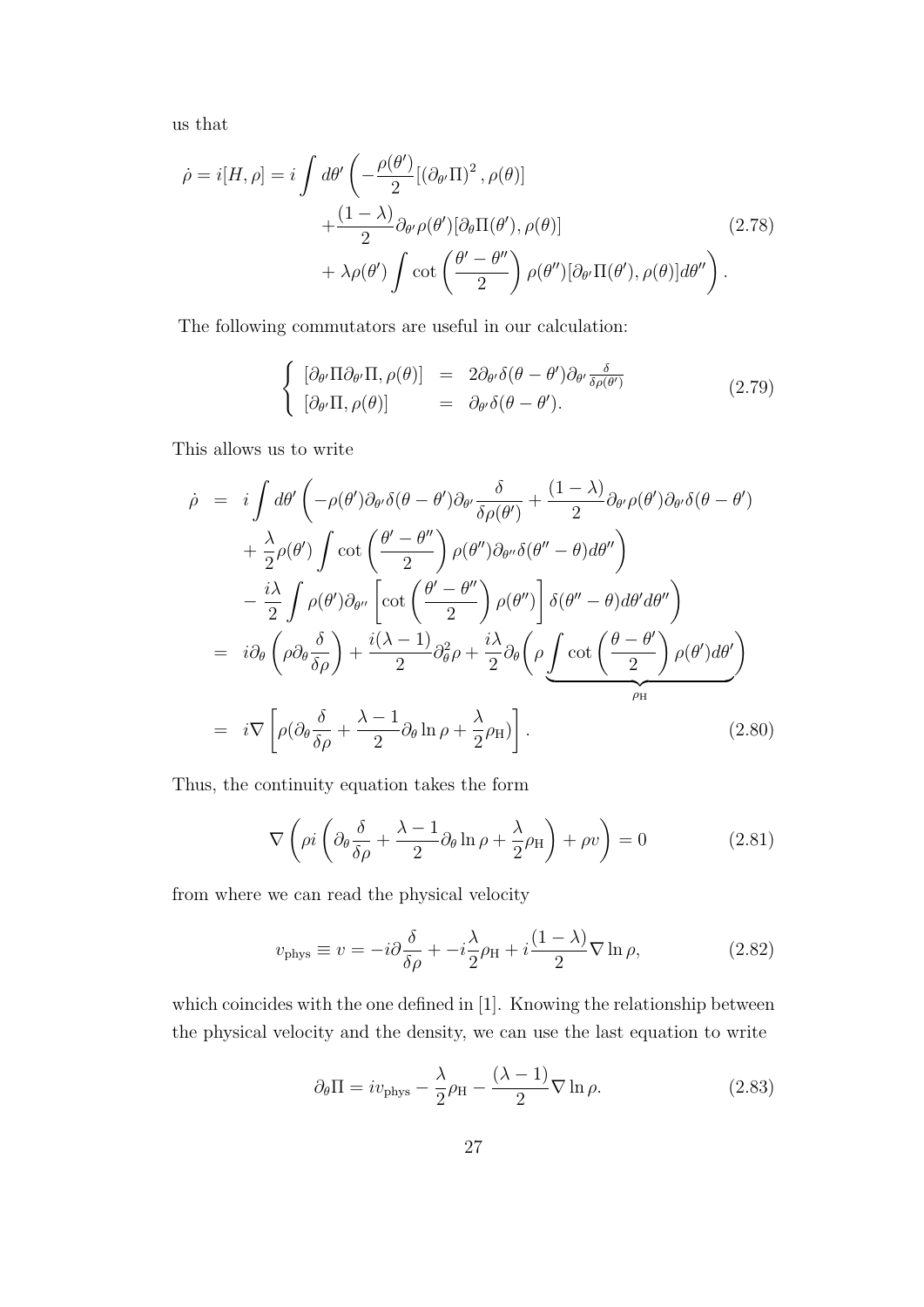Note that this equation is the same as (2.76), which we had derived by imposing Sutherland Hermiticity. Had we imposed Jack' Hermiticity by using the  $K[\rho]$  inner-product weight, the resulting velocity would be missing a term, and thus would not be physical. Thus, we confirm that the Sutherland inner product is the one that must be enforced. As a consistency check, if we use (2.83) and recycle the previous calculation from equation (2.76) onwards, we arrive at the same Hamiltonian in (2.77).

## **2.9 Non-Chiral Current Decomposition?**

We would like to obtain an expression analogous to equation (2.36) for the non-chiral case, with the left and right going modes decoupled. After all, the "lifted" FQHE 2D system can be separated in terms of left and right going currents on the edges. However, we encounter an unsolvable problem: If we define the chiral currents  $j_R$ ,  $j_L$  in terms of a velocity operator that is Hermitian under the Jack' inner product,

$$
j_{R,L} = \frac{1}{2} \left( \rho \pm \frac{v}{\lambda \pi} \right),\tag{2.84}
$$

where

$$
v(\theta) = \frac{1}{2\pi} \sum_{n=-\infty}^{\infty} \underbrace{2\pi \left( -n \frac{\partial}{\partial p_{-n}} + \frac{\lambda}{2} \text{sgn}(n) p_n \right) e^{-in\theta}}_{v_n},\tag{2.85}
$$

we find that

$$
[j_{R,n}, j_{R,m}] = m\nu \delta_{m+n,0}, \qquad (2.86)
$$

$$
[j_{L,n}, j_{L,m}] = -m\nu \delta_{m+n,0}, \qquad (2.87)
$$

$$
[j_{L,n}, j_{R,m}] = 0, \t(2.88)
$$

and so the left and right currents are cleanly separated. However, when we try to express the Hamiltonian in terms of decoupled left and right chiral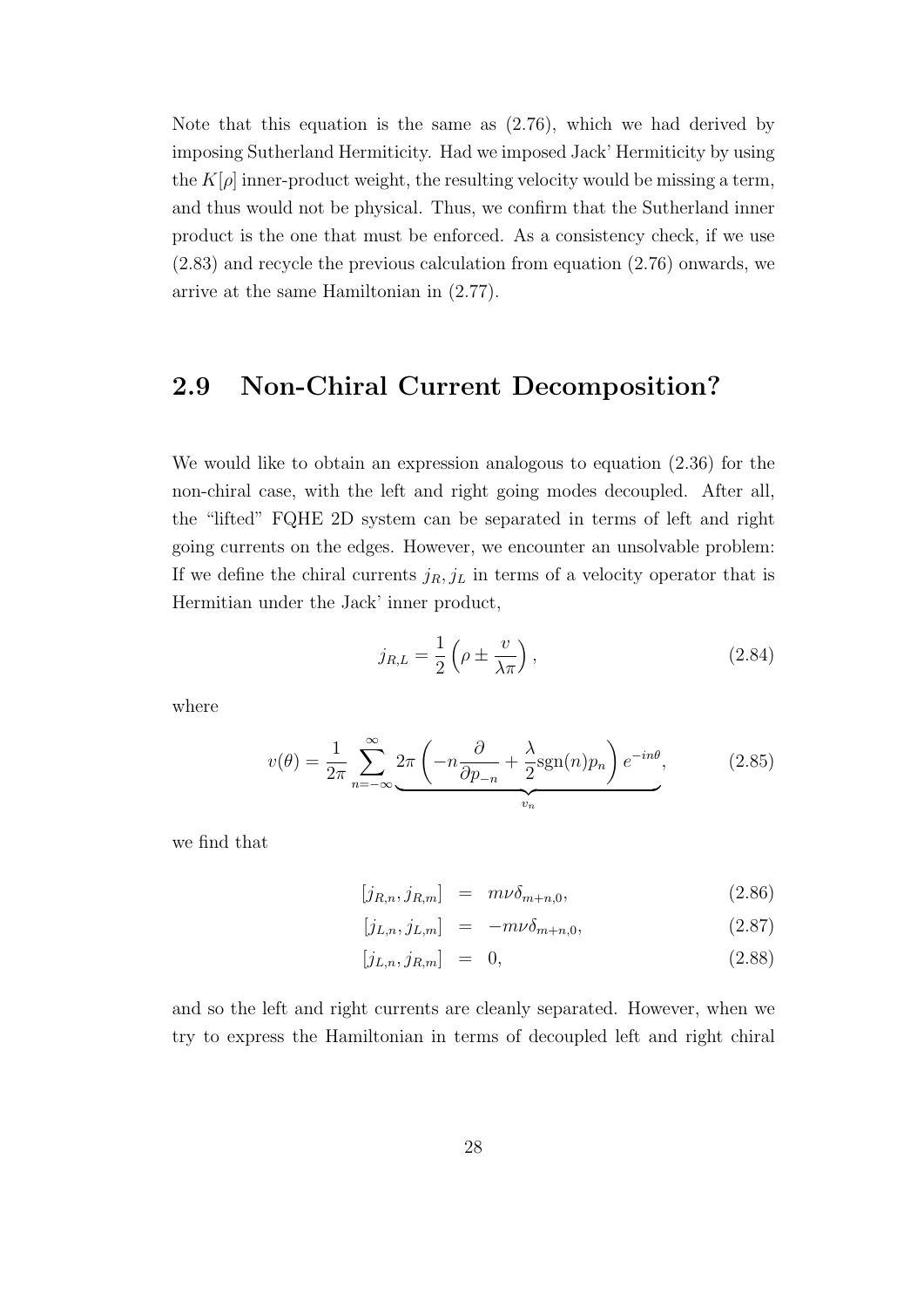sectors,

$$
H = 4\pi^2 \int_0^{2\pi} \left\{ \frac{\lambda^2}{6} (j_R^3 + j_L^3) - \frac{\lambda(\lambda - 1)}{8\pi} (j_R \partial (j_R)_H + j_L \partial (j_L)_H) \right\} d\theta, \tag{2.89}
$$

we fail (see Stone et. al [1] page 19). This is not surprising, though, since we've already seen that the "good" inner product is the Sutherland one. If we try the alternative route, and consider a definition of the current in terms of the physical velocity found before, we can write the Hamiltonian in the form of equation (2.89). Unfortunately, these new currents are non-commuting, which implies that an initially zero  $J_L$  does not remain zero. Thus, it seems it is not possible to decompose the Hamiltonian in terms of decoupled left and right going blocks for the non-chiral case. We will get a second shot at this problem through a different perspective when we consider a classical approach to the Sutherland model (chapter 3), and although the outcome will remain the same, we will gain a better understanding as to why this occurs.

A different question is the condition that the collective fields must satisfy in order to make the current chiral. This should be a solvable problem, since one could experimentally produce a chiral current and then find the properties and relationships that the fields satisfy. Rightly so, Bettelheim, Abanov and Wiegmann [22] have found the right-going chiral constraint to be

$$
v_{\text{physical}} = \pi \lambda \rho - \frac{1}{2} (\lambda - 1) \partial_{\theta} (\ln \rho)_{H}.
$$
 (2.90)

This constraint allows one to recover the chiral EOM starting from the nonchiral one. To show this, we start from the hydrodynamic EOMs that are satisfied by the non-chiral collective field Hamiltonian in (2.77):

$$
\begin{cases}\n\dot{\rho} + \frac{\kappa}{2} \left( \rho^2 + \frac{a}{2\pi} \rho \nabla (\log \rho)_{\mathrm{H}} \right) = 0 & \text{(Continuity equation)}, \\
\dot{v} + \nabla \left( \frac{v^2}{2} + w \right) = 0 & \text{(Euler equation)},\n\end{cases}
$$
\n(2.91)

where

$$
w = \frac{\kappa^2}{(2\pi)^2} \frac{\delta(\rho \epsilon)}{\delta \rho}, \quad \rho \epsilon = \frac{\pi^2}{6} \rho^3 + \frac{a^2}{8} \frac{(\nabla \rho)^2}{\rho} + \frac{1}{2} \pi a \rho \nabla \rho_H.
$$
 (2.92)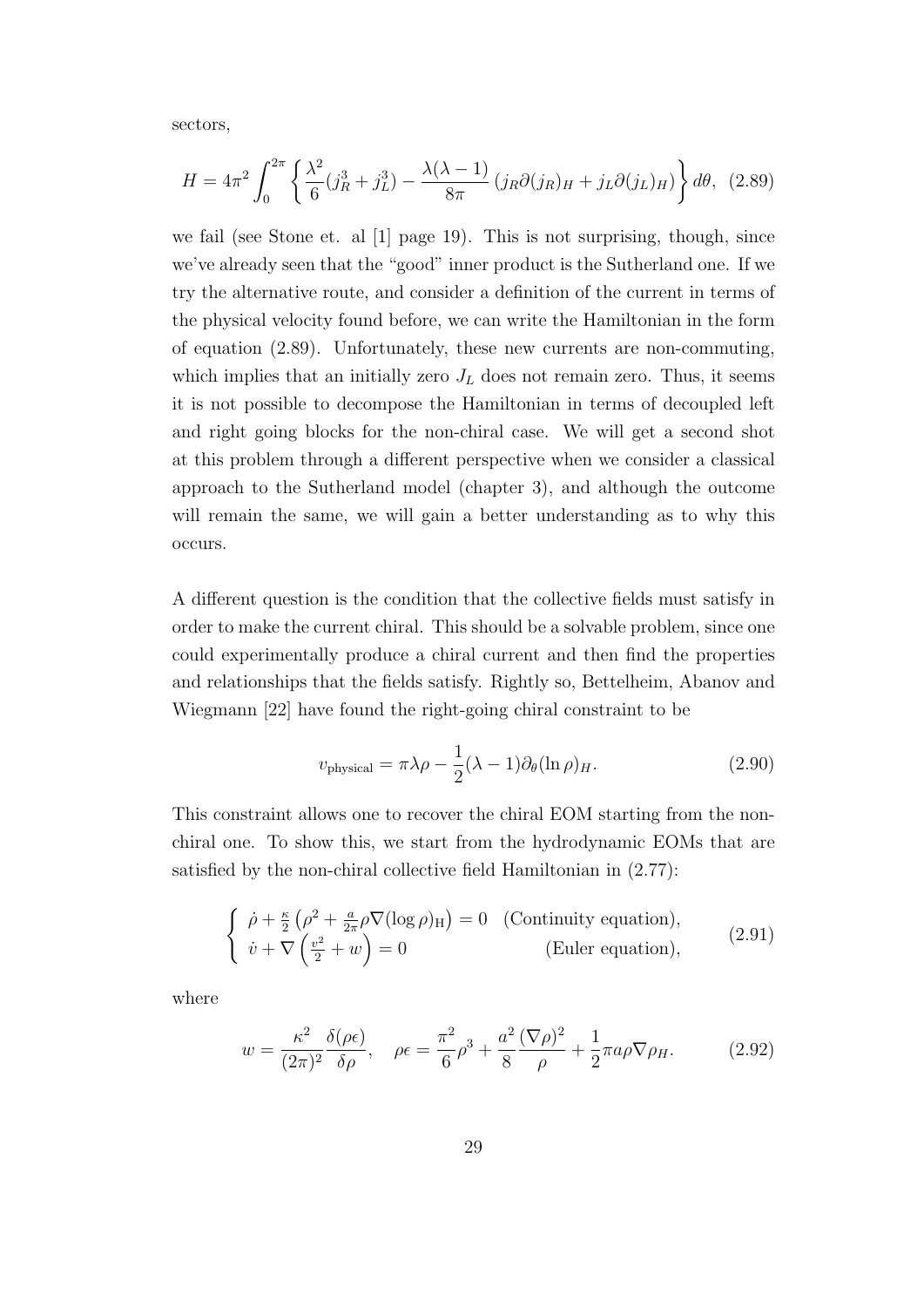Using the chiral constraint condition on the velocity together with the continuity equation, it can be shown that the Euler equation for the non-chiral case collapses to the BO equation (2.37) of the chiral case after linearization. This requires some considerable algebra and the use of the Tricomi's version

$$
(\phi_1(\phi_2)_H)_H + ((\phi_1)_H \phi_2)_H = (\phi_1)H(\phi_2)_H - \phi_1 \phi_2 \tag{2.93}
$$

of the Poincare-Bertrand identity [23]. Since the details of this calculation are not shown in [22], we have included them in full in Appendix A.8 for instructional purposes.

To sum up the results reviewed so far, under the Quantum Mechanical approach we can derive a hydrodynamic model of the Calogero-Sutherland model. We find that in the general non-chiral case, out of the two inner products available only the Sutherland one provides us with physical variables. Unlike the chiral case, it seems it is not possible to decompose the Hamiltonian into decoupled sectors. However, it is possible to find a condition on the fields for pure chiral evolution and recover the results of the chiral case. Although correct, this condition is rather mysterious and unintuitive. The next chapter will help us understand this condition in a much simpler way.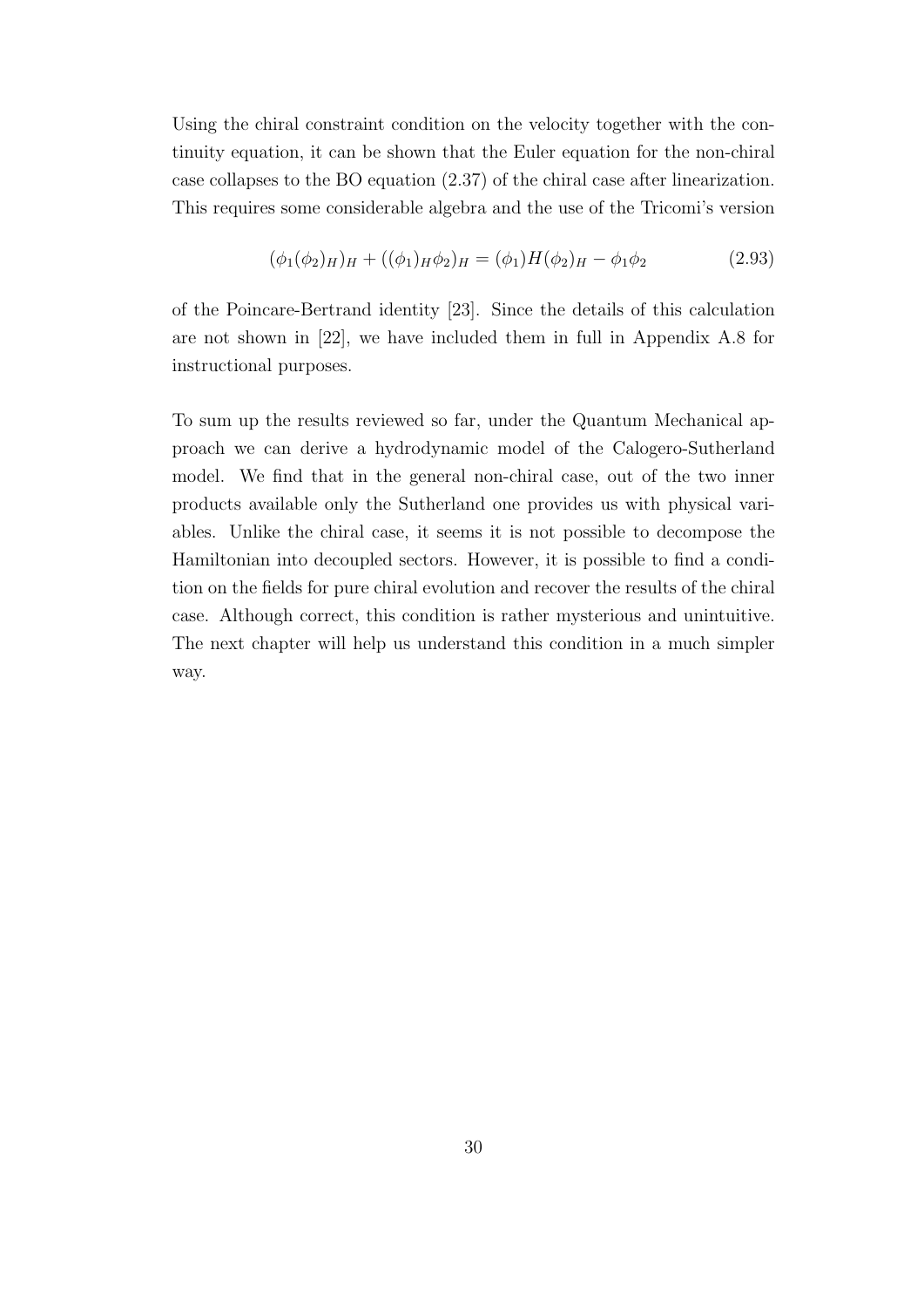# **3 Classical Approach to the Calogero-Sutherland Model**

The answers to some questions under the Quantum Mechanical approach are not simple. For example, it is not obvious how we could define left and right currents so that we can decompose the Hamiltonian in a form such as the chiral one of (2.36), or whether this is possible at all. Additionally, in the Quantum approach, the condition on the density and velocity fields for pure left and right-going chiral motion comes from the need to convert operators that are Hermitian with respect to one of the two natural inner products of the Calogero-Sutherland Hilbert space, into operators that are Hermitian with respect to the other [1]. This, although technically satisfactory, doesn't provide a physical picture as to why it happens.

A different point of view will be obtained by studying a classical model based on the Quantum Benjamin-Ono equation. Its explicit solutions will reveal a direct connection to the Calogero-Sutherland model, both at the equation of motion and the Hamiltonian level, and the understanding of these solutions will allow us to obtain the Quantum Mechanical results in an arguably simpler way. The following reviews the work presented in [3], with some added comment and proofs to compliment the original work.

### **3.1 Toy Model: Classical 1D Fermi Gas**

In order to understand the motivation behind the classical Calogero hydrodynamic approach, it's best if we start by looking at the well known onedimensional gas of spinless, unit-mass fermions. This system can be repre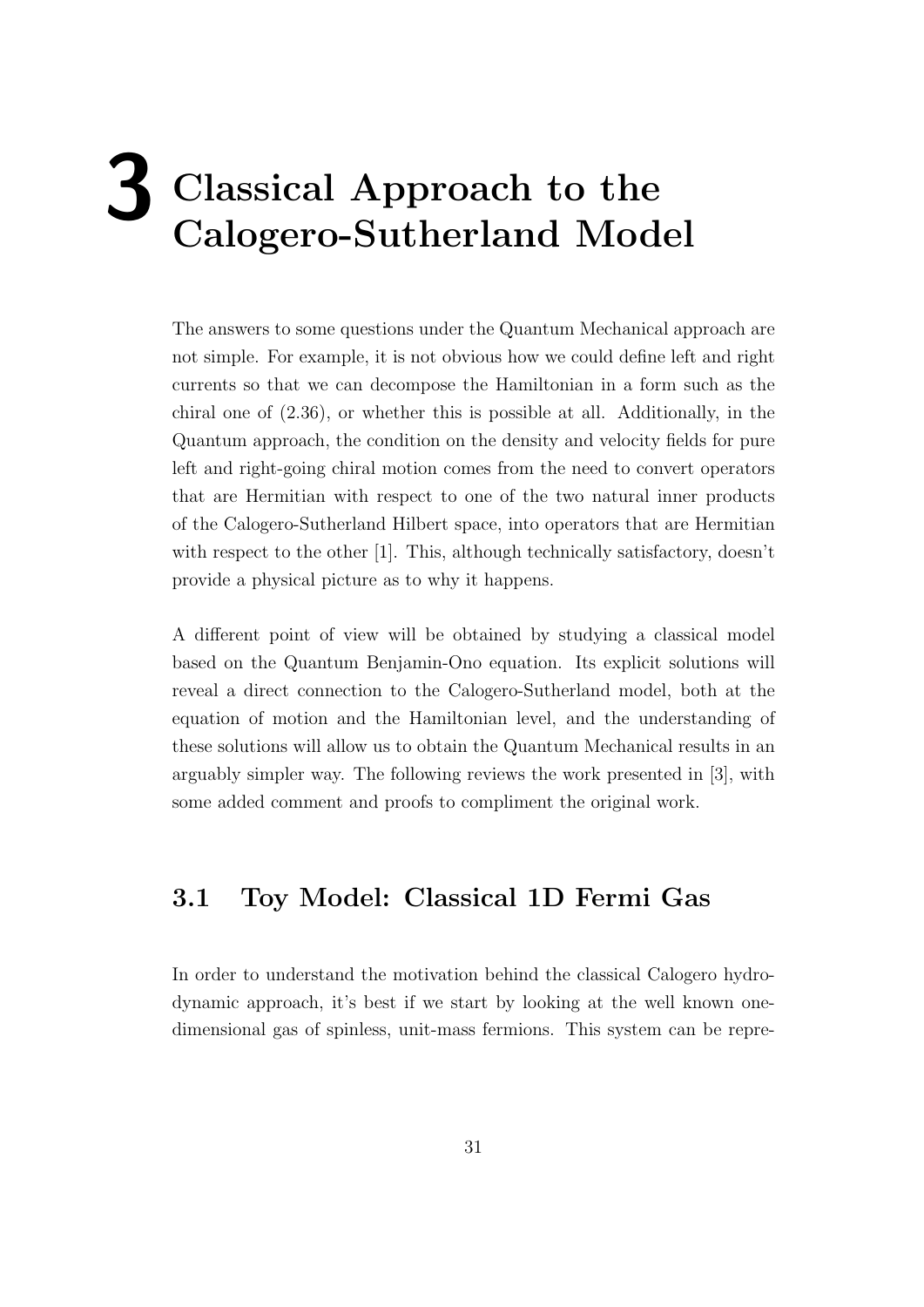sented by the simplest Galilean-invariant Hamiltonian

$$
H_{\text{fluid}} = \int \left\{ \frac{1}{2} \rho v^2 + \frac{\lambda^2 \pi^2}{6} \rho^3 \right\} dx. \tag{3.1}
$$

Here *v* is the fluid velocity and  $\lambda$  is a parameter that generalizes the model for later comparison (for fermions,  $\lambda = 1$ ). We can satisfy the continuity equation if we introduce a Poisson bracket in our function space,

$$
\{\theta(x,t), \rho(x',t)\} = \delta(x-x'),\tag{3.2}
$$

where  $\theta$  is the velocity potential  $v = \partial_x \theta$ . The Hamiltonian can be rewritten as

$$
H_{\text{fluid}} = \frac{1}{2\lambda\pi} \int \left\{ \frac{1}{6} (v + \lambda\pi\rho)^3 - \frac{1}{6} (v - \lambda\pi\rho)^3 \right\} dx,\tag{3.3}
$$

and the equations of motion  $\rho = \{H_{\text{fluid}}, \rho\}$  and  $\dot{v} = \{H_{\text{fluid}}, v\}$  can be similarly rearranged as

$$
\partial_t (v + \lambda \pi \rho) + (v + \lambda \pi \rho) \partial_x (v + \lambda \pi \rho) = 0 \tag{3.4}
$$

$$
\partial_t (v - \lambda \pi \rho) + (v - \lambda \pi \rho) \partial_x (v - \lambda \pi \rho) = 0. \tag{3.5}
$$

We see that the Hamiltonian can be decomposed into two non-interacting sectors by defining the right-going and left-going Riemann invariants  $I_{R,L}(x)$  =  $(v \pm \lambda \pi \rho)$ , which are proportional to the chiral currents  $j_{R,L} = 1/2(\rho + v/\lambda \pi)$ . The Riemann invariants have vanishing crossed Poisson commutators

$$
\{I_{R,L}(x), I_{R,L}(x')\} = \pm 2\pi\lambda \partial_x \delta(x - x')
$$
\n(3.6)

$$
\{I_R(x), I_L(x')\} = 0. \t(3.7)
$$

Until here, it seems we have gained little from our analysis. However, the novelty comes from noting that (3.4) and (3.5) can be combined and rewritten in terms of a complex-valued field *u* that satisfies discontinuous boundary conditions on the real axis,

$$
\partial_t u + u \partial_z u = 0, \quad \text{with} \quad \lim_{\epsilon \to 0} u(x \pm i\epsilon) = v \pm \lambda \pi \rho,
$$
 (3.8)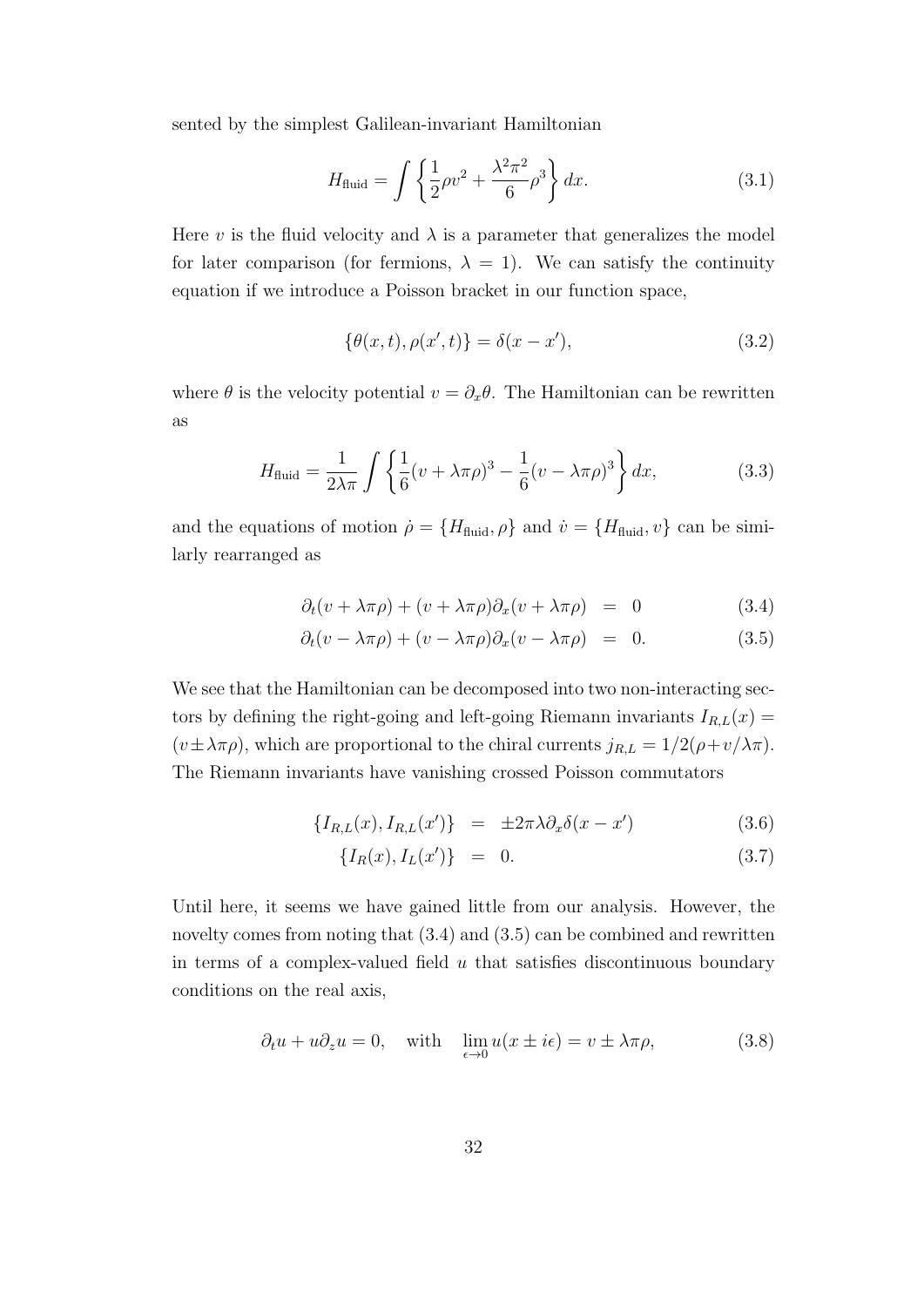where the boundary conditions on the real *x*-axis relate *u* to the physical fields  $\rho$  and *v*. Note the similarity between this equation and (2.37) of the Quantum chiral Calogero model, this free fermion model being a simplified version of the Calogero one. An extension of (3.8) will be obtained in the next section that represents the Calogero model instead of the free Fermi gas.

### **3.2 The CS - BO Mapping**

Unlike the quantum mechanical treatment, in which we start from the discrete CS Hamiltonian of equation (2.1) and work to obtain the continuum limit expressions, here the starting point will be the QBO equation (2.2), which for simplicity we reproduce below:

$$
\dot{u} + uu_x = \frac{1}{2}\lambda[u_{xx}]_H, \quad \text{where} \quad f_H(x) \equiv \frac{P}{\pi} \int_{-\infty}^{\infty} \frac{1}{x - \xi} f(\xi) d\xi. \tag{3.9}
$$

This is a non-linear and non-local partial differential equation, where the non-locality is given by the Hilbert transform on the real line. Although it is important on its own right, it can also be viewed as an extension of (3.8) of the classical toy model presented above. Before attempting to find its solutions, we can introduce a Poisson bracket similar to the previously introduced in (3.2),

$$
\{u(x), u(x')\} = 2\lambda \pi \partial_x \delta(x - x'). \tag{3.10}
$$

This allows us to write (3.9) as the usual Heisenberg time evolution for the field  $u^1$ , that is,  $\dot{u}(x,t) = \{H_{\text{BO}}, u(x,t)\}$ , where  $H_{\text{BO}}$  is a Hamiltonian given

<sup>1</sup>This is a general property of any Poisson bracket. It can be shown that *{, }* as defined above is indeed a Poisson bracket by satisfing the necessary Jacobi identity  $\{f, \{g, h\}\}\$  ${g, {h, f}}$  +  ${h, {f, g}}$  = 0 and antisymmetry property.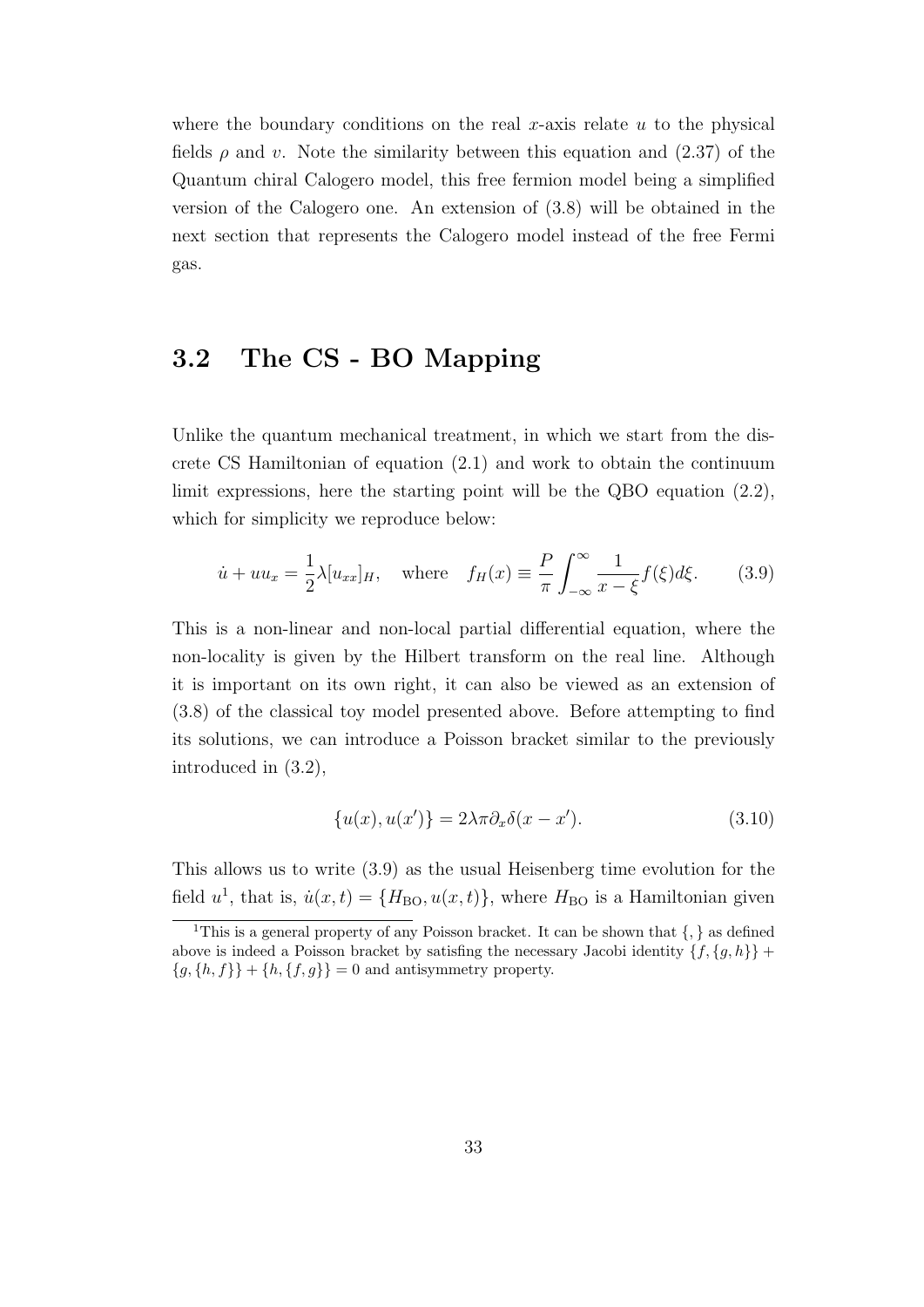by  $2$ 

$$
H_{\rm BO} = \frac{1}{2\pi\lambda} \int_{-\infty}^{\infty} \left(\frac{1}{6}u^3 - \frac{\lambda}{4}u(u_x)_H\right) dx.
$$
 (3.11)

This Hamiltonian, together with the Poisson bracket, is equivalent to the QBO equation and will prove useful later on.

#### **3.3 Pole Ansatz Solutions**

To obtain solutions to the QBO equation, we try an ansatz solution that is a sum of poles

$$
u(x,t) = \sum_{j=1}^{N} \frac{i\lambda}{x - a_j(t)} - \sum_{j=1}^{M} \frac{i\lambda}{x - b_j(t)},
$$
\n(3.12)

where the poles at  $a_j(t)$ ,  $j = 1, ..., N$  lie below the real axis, and the poles  $b_j(t), j = 1, \ldots, M$  lie above it. Note that *N* and *M* do not need to be equal, and that the  $\{a_j, b_j\}$  are not necessarily real for the real line Hilbert transform contour in 3.9 (unlike Chen et al. [24], we do not set  $b_i = a_i^*$  since we are not interested in a real  $u(x, t)$  but instead in real  $a_i(t)$ ). Under this contour, the poles satisfy the Hilbert transform property

$$
H\left(\frac{1}{z-a_i}\right) = \frac{-i}{z-a_i} \quad \text{and} \quad H\left(\frac{1}{z-b_i}\right) = \frac{i}{z-b_i},\tag{3.13}
$$

for  $a_i$  above the real axis and  $b_i$  below (*H* denotes the Hilbert transform). Plugging the ansatz into  $(3.9)$  (see Appendix B.1 for full derivation), the  $a_j$ 

<sup>&</sup>lt;sup>2</sup>The QBO equation is known to be infinitely integrable, and the method of Lax pairs provides a mechanism for retrieving any of the integrable constants of motion. The first of these is the momentum, while the second is the energy, or Hamiltonian.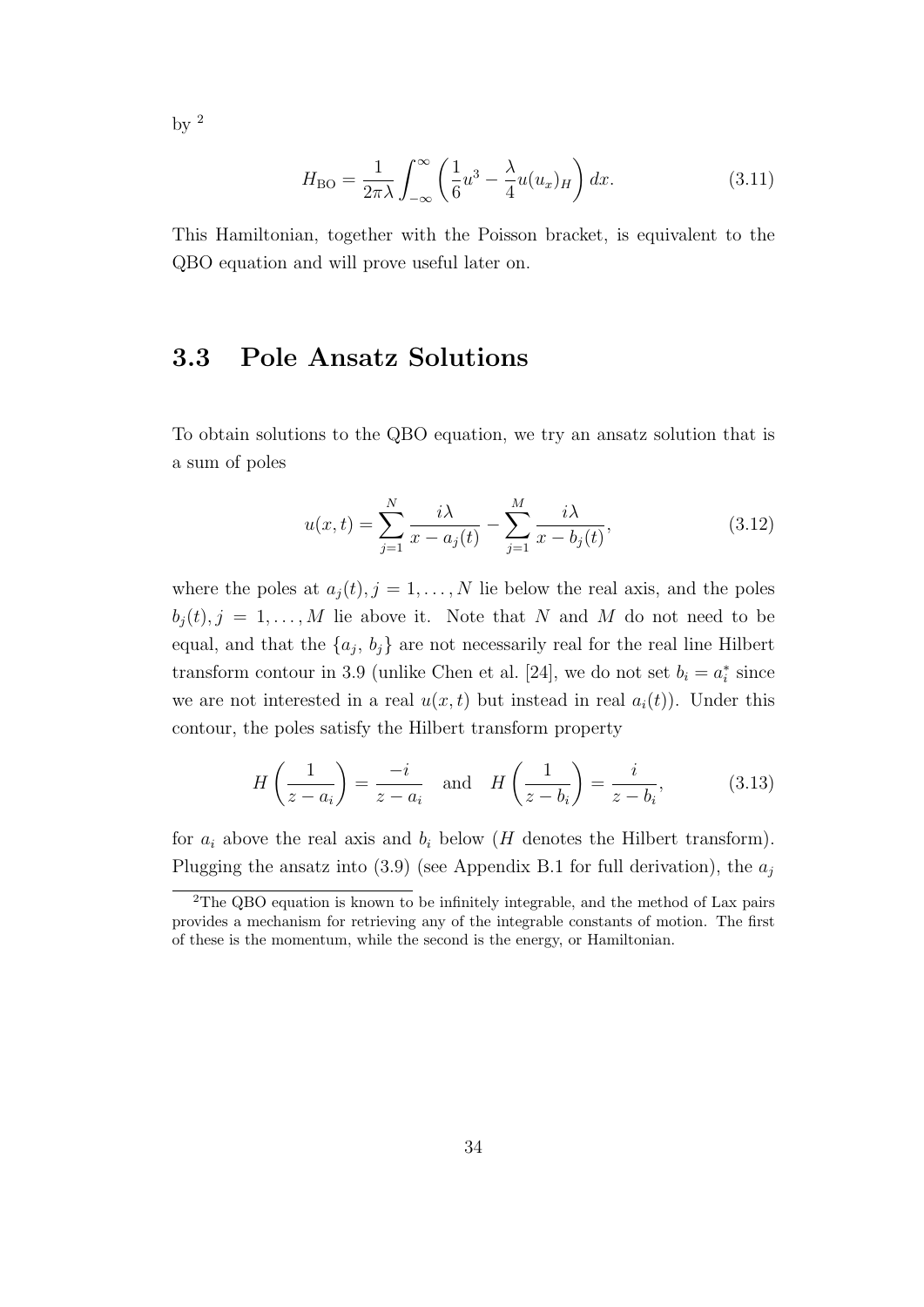and  $b_j$  can be shown to satisfy,

$$
i\dot{a}_j = \sum_{k \neq j}^{N} \frac{\lambda}{a_k - a_j} - \sum_{k=1}^{M} \frac{\lambda}{b_k - a_j},
$$
\n(3.14)

$$
i\dot{b}_j = \sum_{k \neq j}^{N} \frac{\lambda}{b_j - b_k} - \sum_{k=1}^{M} \frac{\lambda}{b_j - a_k}.
$$
 (3.15)

We see that the velocities depend on the values of both  $a_j$  and  $b_j$ . The acceleration can be computed from the above using straightforward algebra (details in Appendix B.2), yielding

$$
\ddot{a}_j = \sum_{k \neq j} \frac{2\lambda^2}{(a_j - a_k)^3} \qquad \forall j = 1, \dots, N \tag{3.16}
$$

Remarkably, we find that the dynamics of the *{aj}* are self-determined, and the only role of the  ${b_j}$  is to set the initial complex velocities  $\dot{a}_j(0)$  of the poles. The *N* equations in (3.16) determining the accelerations are a complex version of the Calogero model equations of motion. For the *ai*-real case, they can be derived from the Calogero Hamiltonian (2.1), or alternatively from the many-body Calogero Lagrangian

$$
L_{\text{Calogero}} = \frac{1}{2} \sum_{i=1}^{N} \dot{a}_i^2 - \sum_{i < j} \frac{\lambda^2}{(a_i - a_j)^2}.
$$
\n(3.17)

The same procedure can be repeated when searching for periodic solutions. These can be obtained by making an infinity train of poles spaced by  $2\pi$ . The resulting acceleration is

$$
\ddot{a}_j = -\frac{\partial}{\partial a_j} \left\{ \frac{1}{4} \sum_{k \neq j} \frac{\lambda^2}{\sin^2(a_j - a_k)/2} \right\},\tag{3.18}
$$

which is again the same EOM derived from the Sutherland model Hamiltonian  $H_{\text{sut}}$  (2.1).

The main difference between the  ${a_j}$  poles introduced in our ansatz solution and the  $\{x_j\}$  of the Calogero model is that the former can be complex valued, while the latter are necessarily real. We must remember that the QBO equa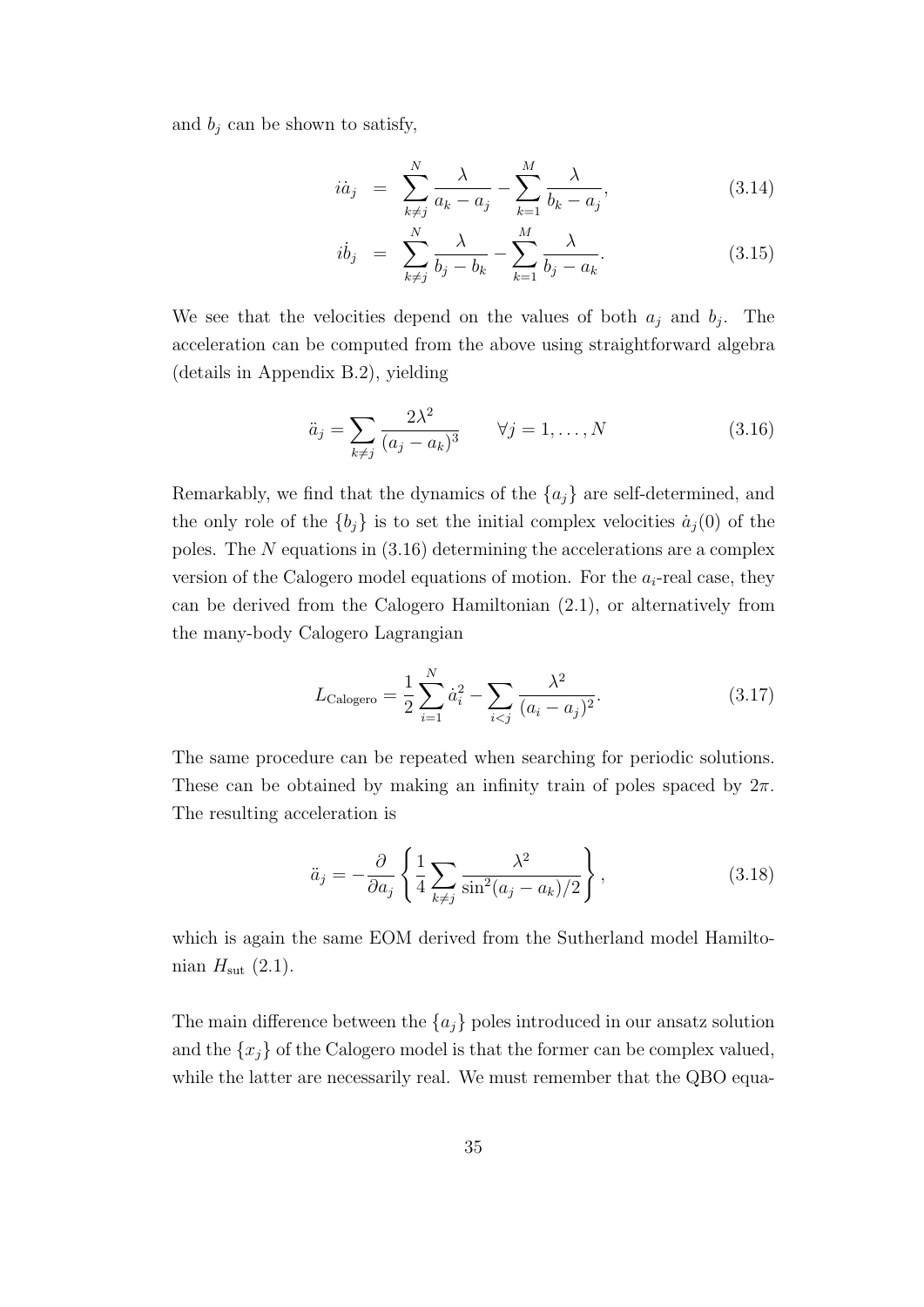tion is incomplete without a specification of the Hilbert transform contour. Different Hilbert transform contours than the real line one used in (3.9) will change the relationship between  $\{a_j\}$  and  $\{b_j\}$ , and thus ultimately the evolution of the  ${a_j}$ . We need a contour that allows us to have  ${a_j(0)} \in \Re$  while at the same time satisfying the Hilbert transform property (3.13), necessary to derive the  ${b_i}$ -independent acceleration for the  ${a_i}$ . Following Abanov and Wiegmann [2], the contour we need is shown in Figure 3.1, which results



Figure 3.1: The  $\Gamma$  contour wraps around the  $\{a_i\}$  poles that represent the Calogero particles and lie on the real axis. The soliton shepherd poles  ${b_i}$ are outside of the contour.

in the following Hilbert transform:

$$
u_{\Gamma}(z) \equiv \frac{\mathcal{P}}{\pi} \oint_{\Gamma} \frac{1}{z - \psi} d\psi.
$$
 (3.19)

Here  $\Gamma$  is the simple closed and positively oriented contour upon which z lies, as shown in Figure 3.1. This way, if we can put the  $a_j(0)$  on the x-axis and distribute the  $b_j$  over the rest of the complex plane so that  $\dot{a}_j(0) \in \Re$ , then the Calogero evolution given by  $(3.16)$  ensures that the  $\{a_i\}$  stay real. Thus, we arrive at the realization that a complex field  $u(z, t)$  obeying the BO equation on the Γ contour can provide real-axis Calogero-Sutherland dynamics.

#### **3.4 Excitations in the Continuum Limit**

So far, we have managed to represent a discrete set of Calogero particles as the pole solutions of the complex-valued field  $u(z)$  that satisfies the BO equation. However, in order to reproduce the results found in the Quantum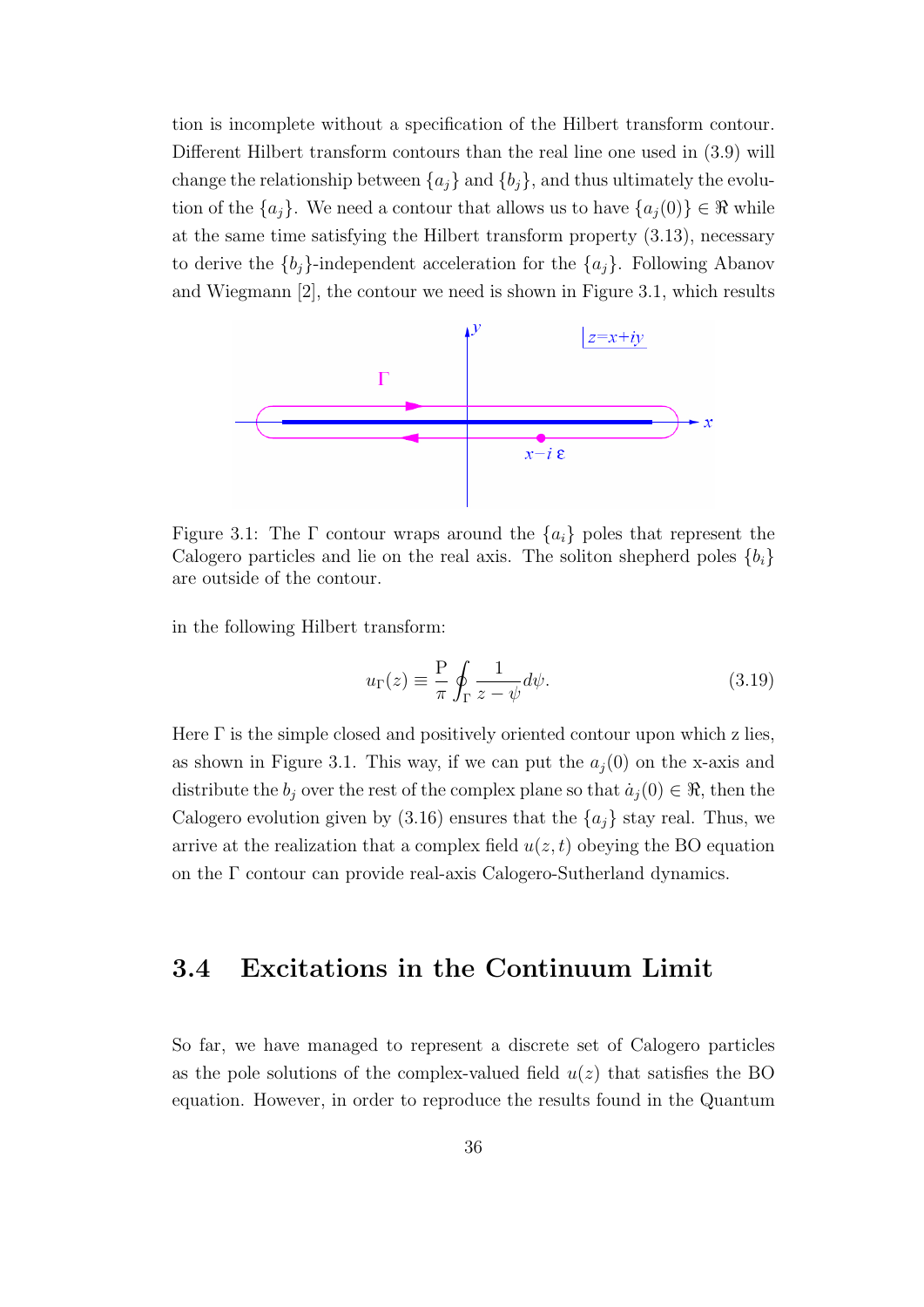mechanical treatment, we need to have a continuum of Calogero particles. The easiest way is to modify the velocity equations in  $(3.15)$  for the  $\{a_j, b_j\}$ poles and upgrade them to continuous fields. However, it is not immediately obvious how to do this. Following [3], we will look at the simplest "naive" approach and study its consequences, only to realize that it is not sufficient. We will then review how this can be improved upon to turn it into a consistent model.

#### **3.4.1 The Simplest Continuum Extension**

We start by making the simplest extension in the velocities of  $(3.15)$ ,

$$
i\dot{a}(x,t) = P \int_{-\infty}^{\infty} \frac{\lambda}{\xi - x} \rho(\xi, t) d\xi - \sum_{k} \frac{\lambda}{b_k - x},
$$
\n(3.20)

$$
i\dot{b}_j(t) = \sum_{k;k\neq j} \frac{\lambda}{b_j - b_k} - \int_{-\infty}^{\infty} \frac{\lambda}{b_j - \xi} \rho(\xi, t) d\xi,
$$
 (3.21)

where  $\dot{a}(x, t) \equiv v(x, t)$  is the velocity of the pole at x and represents our physical field. We have chosen to keep a discrete number of  ${b_j}$  poles, which we are free to do since the *N* and *M* indexes are independent, as it turns out that this is sufficient to shepherd the  $a(x,t)$  poles properly (i.e. keep their velocities real). Note that these equations are linear in the densities, so naturally a superposition of solutions will remain a solution.

Since we know from the Quantum mechanical treatment that the Calogero model supports solitonic solutions, it is not unreasonable to expect the same for our new fields. We consider a density profile of the form

$$
\rho(x,0) = \rho_0 + \rho_1(x)
$$
, with  $\rho_1(x) = \left(\frac{A}{\pi}\right) \frac{1}{x^2 + A^2}$ , (3.22)

where  $\rho_1(x)$  corresponds to an excess of one particle near  $x = 0$  ( $\rho_1$ , the Lorentzian density integrates to unity over the entire real axis). Under this proposed density, the velocity evolution of the Calogero poles, given by (3.21),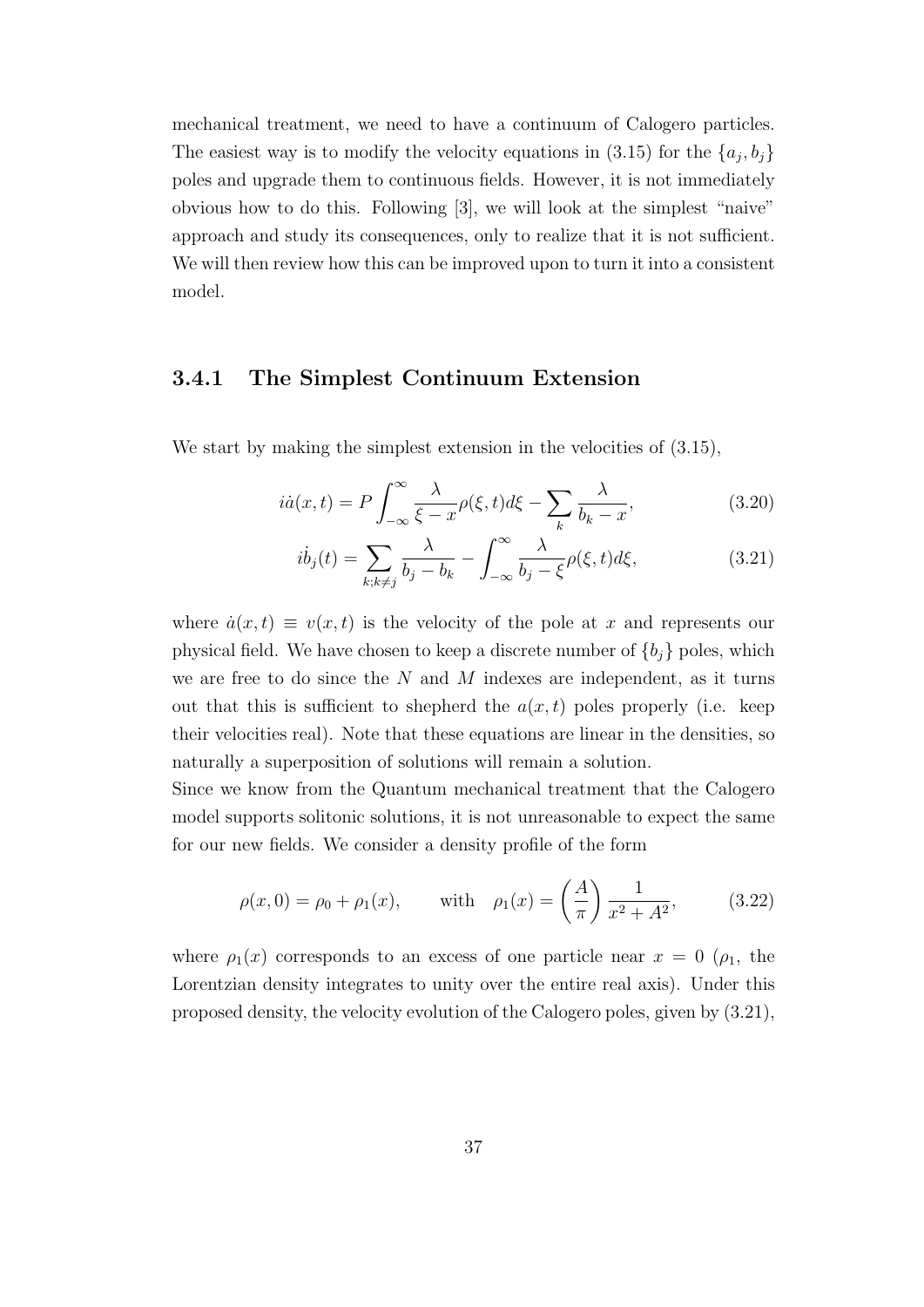becomes

$$
i\dot{a}(x,t) = -\frac{\lambda x}{x^2 + A^2} - \sum_{k} \frac{\lambda}{b_k - x}.
$$
\n(3.23)

Note that the density fluctuation tends to push  $a(x)$  off the *x*-axis, so we must compensate for this by choosing a suitable combination of *b* poles. It turns out that a single *b*-pole at  $b = iA$  is enough:

$$
i\dot{a}(x,t) = -\frac{\lambda x}{x^2 + A^2} + \frac{\lambda}{x - iA} = \frac{iA\lambda}{x^2 + A^2}.
$$
 (3.24)

Thus, the *a* poles have a purely real initial velocity

$$
v_{\text{pole}}(x,0) = \dot{a}(x,0) = \frac{A\lambda}{x^2 + A^2},
$$
\n(3.25)

and from what we've seen previously in (3.18), remains real over time. On the other hand, the evolution of the  $b = iA$  pole can be found also by using (3.21),

$$
\begin{split}\ni\dot{b} &= -\int_{-\infty}^{\infty} \frac{\lambda}{b - \psi} \left(\frac{A}{\pi}\right) \frac{1}{\psi^2 + A^2} d\psi - \int_{-\infty}^{\infty} \frac{\lambda \rho_0}{b - \psi} d\psi \\
&= -\frac{\lambda}{b + iA} + i\lambda \pi \rho_0 \\
&= \frac{i\lambda}{2A} + i\lambda \pi \rho_0.\n\end{split} \tag{3.26}
$$

Thus, the *b*-pole velocity is

$$
\dot{b} = \frac{\lambda}{2A} + \lambda \pi \rho_0,\tag{3.27}
$$

which is also purely real. Thus, we can interpret the *b*-poles as a shepherd [3]: they move parallel to the real axis and track the soliton excitation. We conclude that the proposed density profile (3.22) is a constant-shape soliton with motion

$$
\rho(x,t) = \rho_0 + \left(\frac{A}{\pi}\right) \frac{1}{(x - v_{\text{soliton}}t)^2 + A^2},
$$
\n(3.28)

and speed  $v_{\text{soliton}} = \dot{b}$ . Note that the amplitude and direction of the soliton are controlled by the magnitude and sign of the imaginary part of the *b*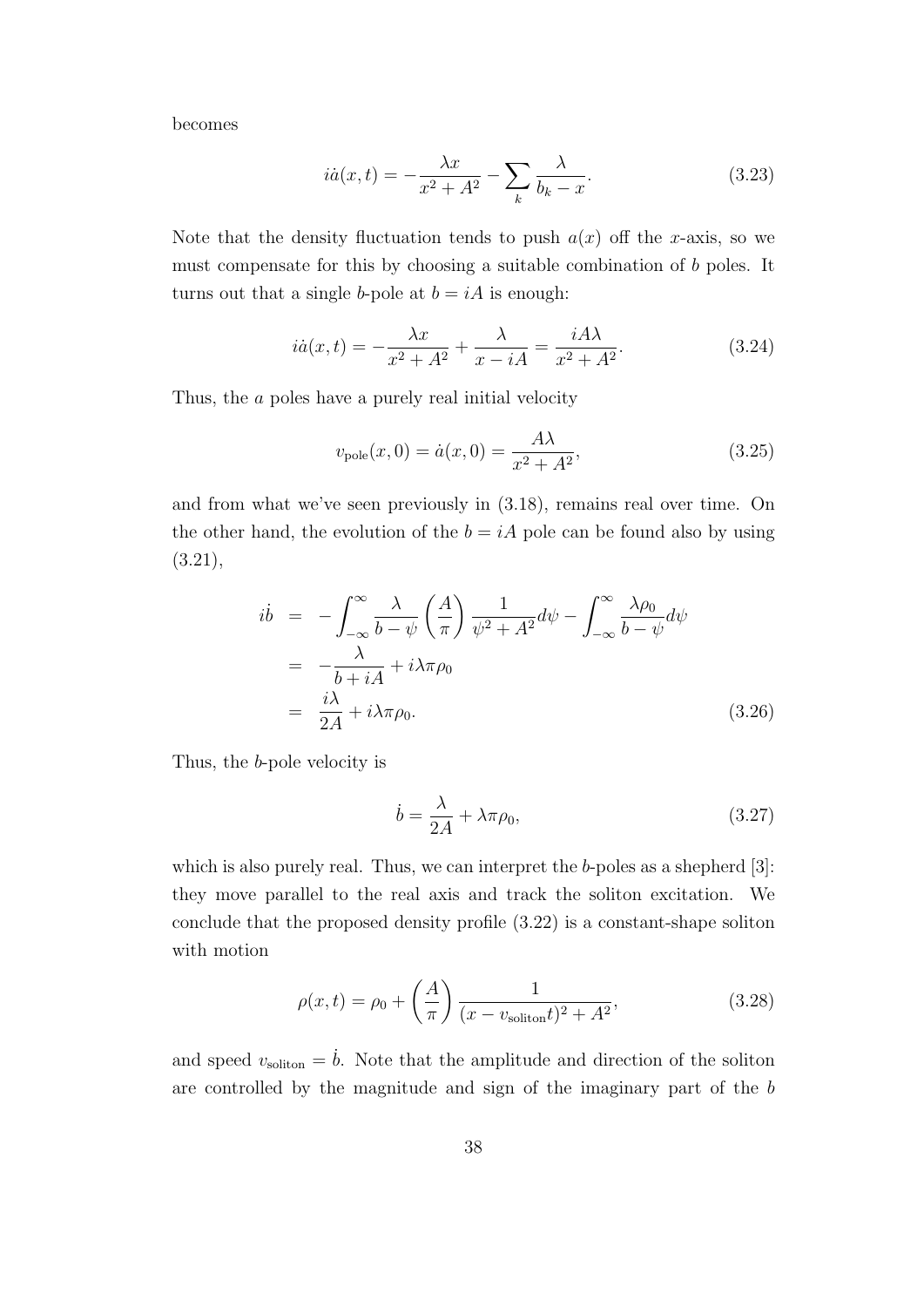shepherd pole respectively.

Since the pole evolution in (3.21) is linear, we might wonder how to represent multi-soliton configurations. Before we tackle this question, it is worth to note that the evolution of the soliton (3.28) is completely characterized by the position of the shepherd pole *b*. Moreover, the evolution of the shepherd pole was obtained by using the continuum velocities in (3.21). However, the same end result for the *b*-pole evolution can be achieved if we consider the *discrete* system in (3.18), whose velocities are given by (3.15), and take the *a*-pole distribution to be  $a = b^*$ :

$$
i\dot{b}_j = \sum_{k}^{N} \frac{\lambda}{b_j - b_k} - \sum_{k=1}^{M} \frac{\lambda}{b_j - a_k} = -\frac{\lambda}{b_j - b_j^*}
$$

$$
= -\frac{\lambda}{2\text{Im}(b_j)} = \frac{i\lambda}{2A},
$$
(3.29)

where we set  $\{a_j\} = a_j = b_j^*$  and also set  $b = iA$  on the second line. This way, we see that the continuum chiral soliton problem coincides with the Benjamin-Ono conventional multisoliton solutions<sup>3</sup>. Thus, the recipe to establish a right-chiral multisoliton system is to place for every soliton a shepherd pole *b* above the real axis, where  $\text{Im}(b) = A$ , and the real part of *b* locates the center of the soliton.

Unfortunately, our solutions are not entirely satisfactory, since they fail to satisfy the continuity equation, given by

$$
\dot{\rho} + \partial_x(\rho v_{\text{pole}}) = 0. \tag{3.30}
$$

To show this, we use the fact that the soliton density is a wave,  $\rho = \rho(x - \rho)^2$  $v_{\text{soliton}}(t)$  to relate the time and space derivatives,

$$
\partial_t \rho = -v_{\text{soliton}} \partial_x \rho,\tag{3.31}
$$

which can be applied to the continuity equation, yielding the condition

$$
\partial_x \{\rho(v_{\text{pole}} - v_{\text{soliton}})\} = 0 \quad \implies \quad \rho(v_{\text{pole}} - v_{\text{soliton}}) = C, \tag{3.32}
$$

<sup>3</sup>This fact is employed to run numerical simulations showing interactions between solitons, since it's much easier to numerically solve (3.15) than (3.21), even though the results are equivalent.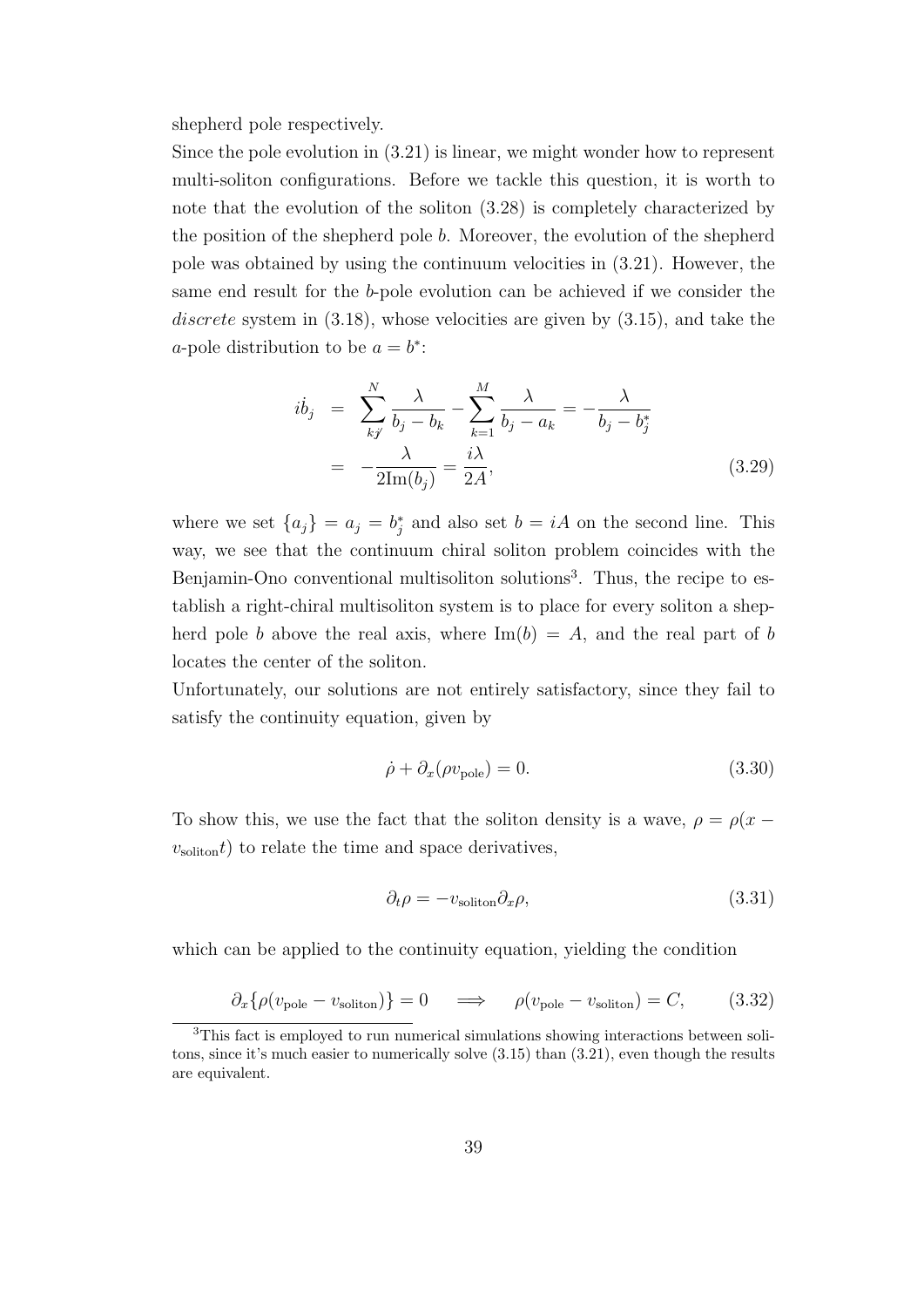where *C* is a constant. Because this relationship must be valid for the entire *x*-axis, we can consider large distances, where  $\rho \rightarrow \rho_0$  and  $v_{\text{pole}} \rightarrow 0$ , to find that  $C = \rho_0 v_{\text{soliton}}$ , which leads to the necessary condition

$$
v_{\text{pole}} = \frac{\rho - \rho_0}{\rho} v_{\text{soliton}}.\tag{3.33}
$$

We had previously seen from the explicit solutions that the density and the *a*-pole velocity are linked by  $v_{\text{pole}}(x) = \lambda \pi (\rho(x) - \rho_0)$ . However, this would require that  $\lambda \pi = v_{\text{soliton}}/\rho$ , which is not correct since  $\rho$  varies with position. Thus, our solutions don't satisfy the continuity equation. We will see how this can be solved on the next section.

#### **3.4.2 The Non-Linear Correction**

The problem with the above approximation lies in the naive continuum approximations (3.20, 3.21). According to [3], a non-linear correction must be introduced into the latter to correctly describe the continuum limit of (3.15), namely

$$
\sum_{k;k\neq j} \frac{\lambda}{a_k - a_j} \sim P \int_{-\infty}^{\infty} \frac{\lambda}{\xi - a_j} \rho(\xi, t) d\xi - \frac{\lambda}{2} \partial_x \ln \rho(x)|_{x = a_j}.
$$
 (3.34)

The  $\partial_x \ln \rho$  term is but the first order correction in an asymptotic series in gradients of  $\rho$  based on the Euler-Maclaurin expansion (see Appendix in [3] for a derivation). This first order correction is enough to produce self-consistent solutions that satisfy the continuity equation. Unfortunately, the non-linear nature of the new velocity equations prevents us from finding multisoliton solutions by superposition as done in the previous section. It is possible however, to find simple soliton solutions, just as in the linear case. If we start with the previously studied density in (3.22), and look at the pure  $a$ -pole contribution to the  $\dot{a}$  velocity, we find

$$
P \int_{-\infty}^{\infty} \frac{\lambda}{\psi - x} \rho(\psi, 0) d\psi - \frac{\lambda}{2} \partial_x \ln \rho = -\frac{\lambda x}{x^2 - A^2 + A/(\pi \rho_0)}
$$
  
= 
$$
-\frac{\lambda x}{x^2 + B^2}, \qquad (3.35)
$$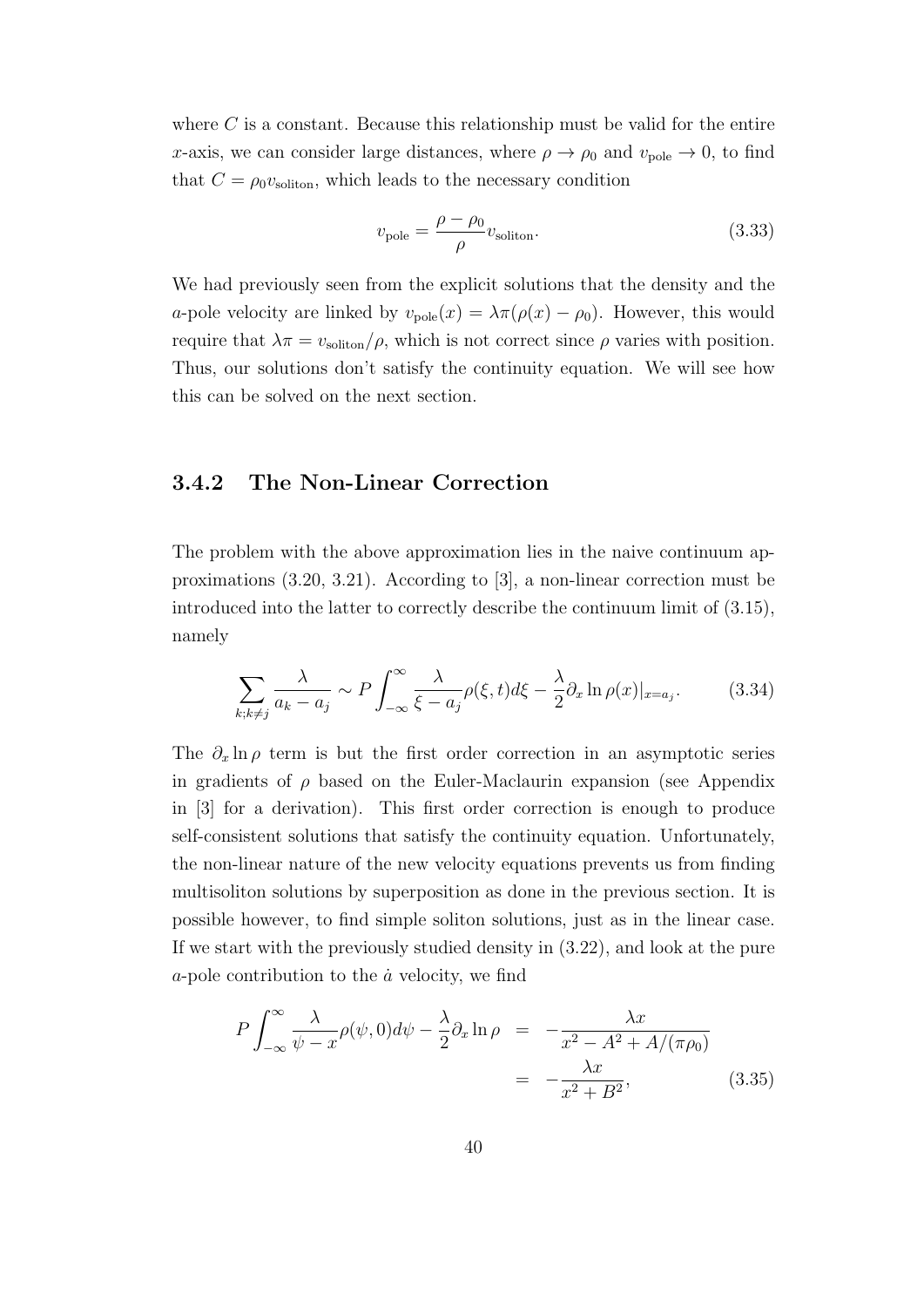where

$$
B = \sqrt{A^2 + \frac{A}{\pi \rho_0}}.\t(3.36)
$$

Thus, the *a*-pole velocity expression is analogous to the previous section, with the *b*-pole needing to be placed at  $b = iB$  instead of  $b = iA$  in order to keep the  $\{\dot{a}\}\$  real. The *a*-pole velocity, including the new *b*-pole contribution, thus becomes

$$
i\dot{a}(x) = P \int_{-\infty}^{\infty} \frac{\lambda}{\psi - x} \rho(\psi, 0) d\psi - \frac{\lambda}{2} \partial_x \ln \rho + \frac{\lambda}{x - iB} = \frac{iB\lambda}{x^2 + B^2}.
$$
 (3.37)

The new pole velocity, which is the extension of (3.25) for the non-linear case, reads

$$
v_{\text{pole}}(x) = \dot{a}(x) = \frac{B\lambda}{x^2 + B^2}.\tag{3.38}
$$

We should revisit the continuity equation with our new solution. Since the form of  $\rho$  is unchanged, the condition in  $(3.33)$  remains. However, using the new  $v_{\text{pole}}$  explicit solution allows us to write  $v_{\text{soliton}} = \rho_0 \lambda \pi (B/A)$ . This velocity is *x*-independent, as it should. Lastly, the *b*-pole velocity  $b$  can be calculated and show to be equal to  $v_{\text{soliton}}$ . Thus, the picture of the *b*-pole as a shepherd pole that tracks the physical soliton remains valid in the non-linear case.

#### **3.4.3 Rederiving The Hydrodynamic Model**

So far under the classical formulation, we have found that a field *u* satisfying the QBO equation 3.9 can be written in terms of new fields *a*,*b* that satisfy the Calogero-Sutherland equation. In the continuum limit, we have found specific excitation solutions as a coherent superposition of these fields and made them consistent through a non-linear correction. However, we still haven't recovered a Hamiltonian, or an equation of motion, in terms of the physical density and velocity fields. As a guide to how we should proceed, we can look back at the toy model of section 3.1, in which starting from the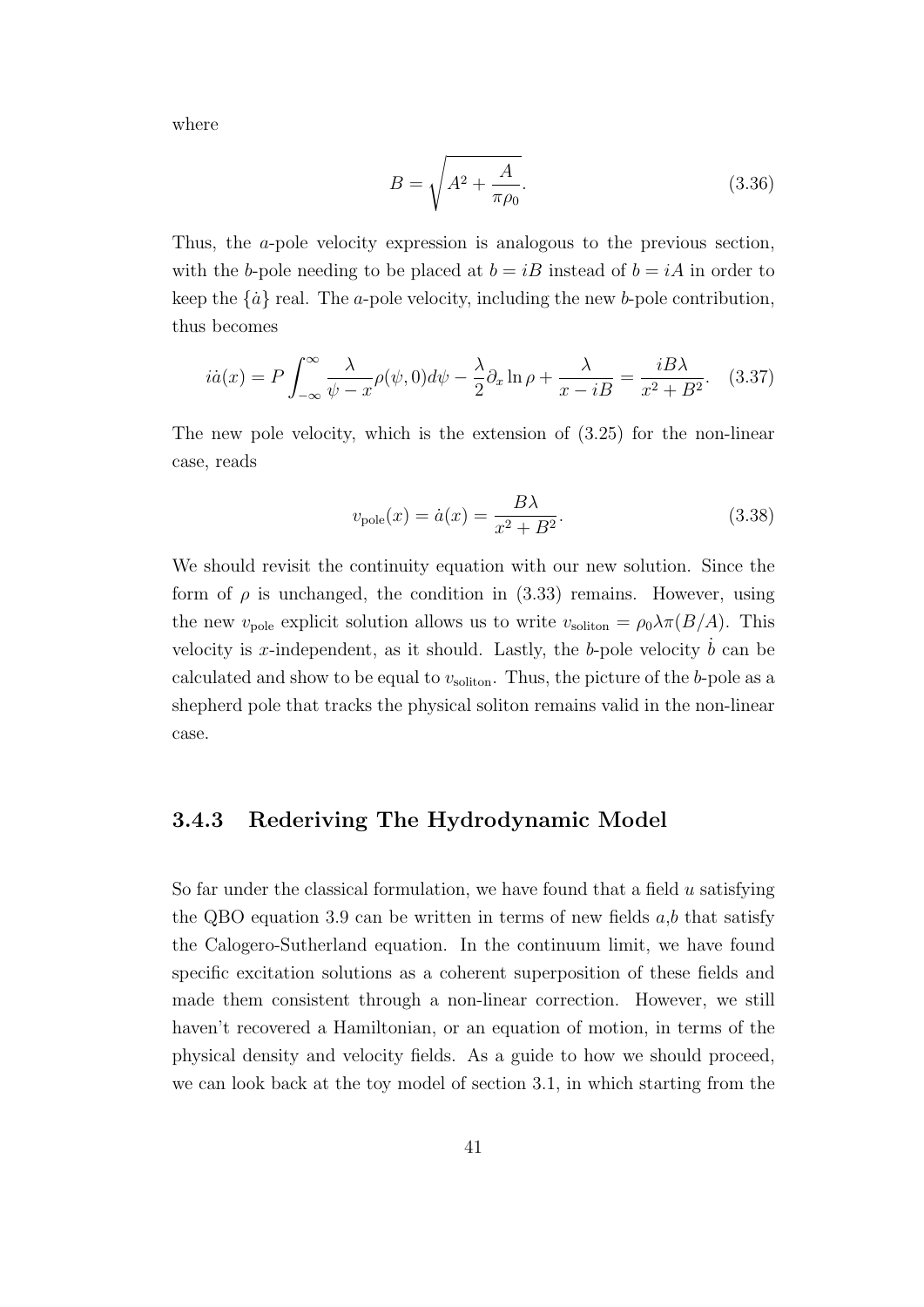system's Hamiltonian, arrived at an equation of motion for a field *u* on the complex plane, akin to the QBO equation together with certain boundary conditions.

The starting step is thus to find the boundary conditions that the field *u* satisfies in terms of the density and velocity fields. For this, and following [2], we decompose the field *u* into two parts, depending on which eigenvalue the part has wrt. the Hilbert transform on  $\Gamma$ , just as we did when we found the solutions in the previous section. The decomposition reads

$$
u(z,t) = u_{+}(z,t) + u_{-}(z,t), \qquad (3.39)
$$

$$
u_{-}(z,t) = \sum_{j=1}^{N} \frac{i\lambda}{z - a_j(t)},
$$
\n(3.40)

$$
u_{+}(z,t) = \sum_{j=1}^{M} \frac{-i\lambda}{z - b_{j}(t)}.
$$
\n(3.41)

The  $u_{\pm}(z, t)$  are eigenfunctions of the Γ-contour Hilbert transform with eigenvalues  $\pm i$  respectively. In the hydrodynamic limit,  $u_-\$ becomes

$$
u_{-}(z,t) = i \int_{-\infty}^{\infty} \rho(\xi, t) \frac{\lambda}{z - \xi} d\xi,
$$
\n(3.42)

which, by its definition, is discontinuous on the real  $axis<sup>4</sup>$ :

$$
u_{-}(x+i\epsilon) - u_{-}(x-i\epsilon) = 2\lambda \pi \rho(x). \tag{3.43}
$$

This yields the boundary condition

$$
u(x \pm i\epsilon) = \lambda \pi (i\rho_H \pm \rho).
$$
 (3.44)

With the local correction included, the a-pole velocity  $v \equiv \dot{a}(x, t)$  reads  $v =$  $i\lambda\pi\rho_H + i\lambda/2\partial_x\ln\rho + u_+$ , from which we get the second boundary condition

$$
u_{+}(x,t) = v - i\lambda\pi\rho_{H} - \frac{i\lambda}{2}\partial_{x}\ln\rho
$$
\n(3.45)

<sup>4</sup>The integrals for the upper and lower plane limits can be calculated using Cauchy's theorem over semicircles with counterclockwise and clockwise orientations respectively.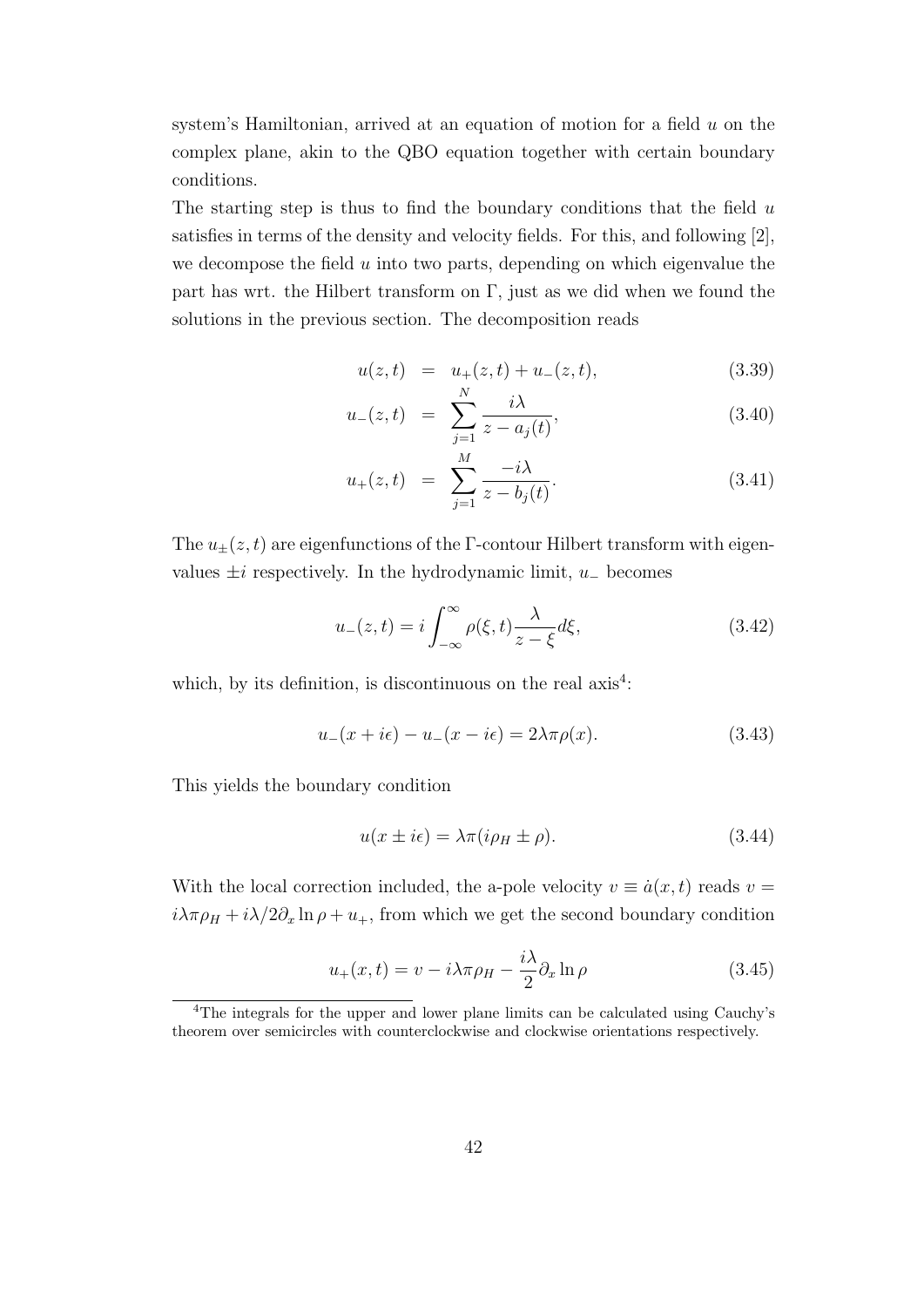Thus, the field u has boundary conditions

$$
\lim_{\epsilon \to 0} u(x \pm i\epsilon, t) = v \pm \lambda \pi \rho - \frac{i\lambda}{2} \partial_x \ln \rho.
$$
\n(3.46)

This is a generalization of (3.8) from the free fermion toy model to the CS model. The next question is, can we go further, and provide a Hamiltonian involving the  $\rho$ , *v* fields through the field  $u(z, t)$ ? The answer is satisfactory. If we consider the complex-plane extended version of equation (3.9) on the Γ contour of Figure 3.1, the Hamiltonian (3.11) becomes

$$
H_{\gamma} = \frac{1}{2\lambda\pi} \oint_{\Gamma} \left\{ \frac{1}{6} u^3 - \frac{\lambda}{4} u (\partial_z u)_{\Gamma} \right\} dz.
$$
 (3.47)

If we deform the  $\Gamma$  contour towards the real axis, and use the boundary conditions satisfied by  $u(x \pm i\epsilon, t)$  in (3.46), after some algebra the Hamiltonian becomes the same as the one in (2.77), that is,

$$
H_{\text{hydro}} = \int_{-\infty}^{\infty} \left\{ \frac{1}{2} \rho v^2 + \frac{\lambda^2 \pi^2}{6} \rho^3 - \frac{\lambda^2 \pi}{2} \rho (\partial_x \rho)_H + \frac{\lambda^2}{8} \frac{(\partial_x \rho)^2}{\rho} \right\} dx. \quad (3.48)
$$

Thus, we see that this classical formulation is able to recover the hydrodynamic model obtained through the Quantum mechanical approach<sup>5</sup>. However, we have not tackled the remaining questions that the latter approach posed. For example, is it possible to decompose the Hamiltonian (3.47) as the sum of non-interacting currents? The  $u(x \pm i\epsilon, t)$  play the same role as the Riemann invariants of the chiral model, defined in (3.7), since they have vanishing Poisson brackets. At first sight, it might seem that this Hamiltonian already provides a suitable decomposition into these two currents, since the integral over  $\Gamma$  is naturally divided into an upper-plane and lower-plane part. However, the  $(\partial_z u)_\Gamma$  factor breaks the illusion, since it couples the two branches dynamically <sup>6</sup> . Just like in the Quantum mechanical formalism, we see that an initially zero  $u(x - i\epsilon)$  does not remain so in time. Therefore, we conclude that the Hamiltonian (3.47) is the closest we can get to a real

 $5Polychronakos states [16] that it is possible to derive the classical hydrodynamic limit$ by "simply" taking the limit  $\hbar \rightarrow 0$  from the Quantum mechanical collective field formalism instead of converting the classical discrete fields to continuum fields through the Euler-McLaurin expansion.

<sup>&</sup>lt;sup>6</sup>Dynamically coupled in this context means that the time evolution of  $u(x + ie, t)$ will contain both  $u(x + i\epsilon, t)$  and  $u(x - i\epsilon, t)$  factors, which come out from computing  $\dot{u}(x+i\epsilon) = i[u(x+i\epsilon),H_{\Gamma}].$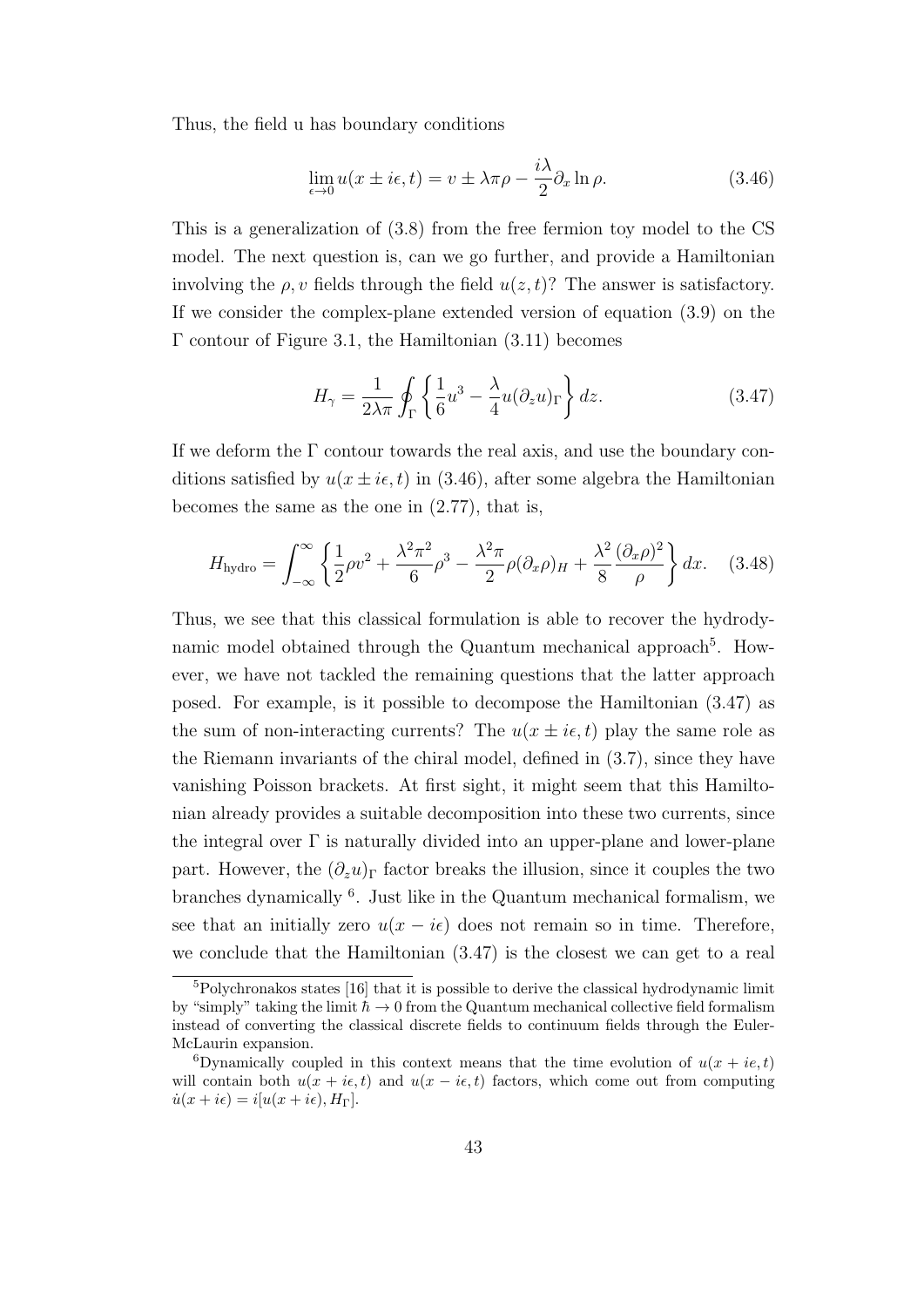chiral current decomposition.

We can, however, find the chirality condition for pure left or right going motion. Unlike the Quantum mechanical approach, the physical picture provides an easy answer: we must demand that all the shepherd *b* poles lie on either the upper or lower half complex plane, so that all the *a*-solitons have the same direction. For the right going case, we demand that

$$
(u_{+})_{H} = iu_{+}, \t\t(3.49)
$$

which, due to the property in equation (3.13) property that  $\Gamma$  satisfies, can only be true if the *b*-poles are all in the upper plane. The above can be satisfied by imposing [1, 2]

$$
v = \lambda \pi (\rho - \rho_0) - \frac{1}{2} \lambda (\partial_x \ln \rho)_H.
$$
 (3.50)

This is the condition between current and velocity for pure chiral motion, which is the same result obtained in  $(2.90)$  under the Quantum mechanical approach. After looking at these results, we can conclude that the field  $u(z, t)$ , together with the boundary conditions  $(3.46)$  and the Quantum Benjamin-Ono equation 3.9 provide a continuum hydrodynamic model for the Calogero-Sutherland model analogous to the one obtained from the Quantum Mechanical treatment, albeit from a different perspective. It provides an arguably simplified framework from which it is easier to derive physical properties.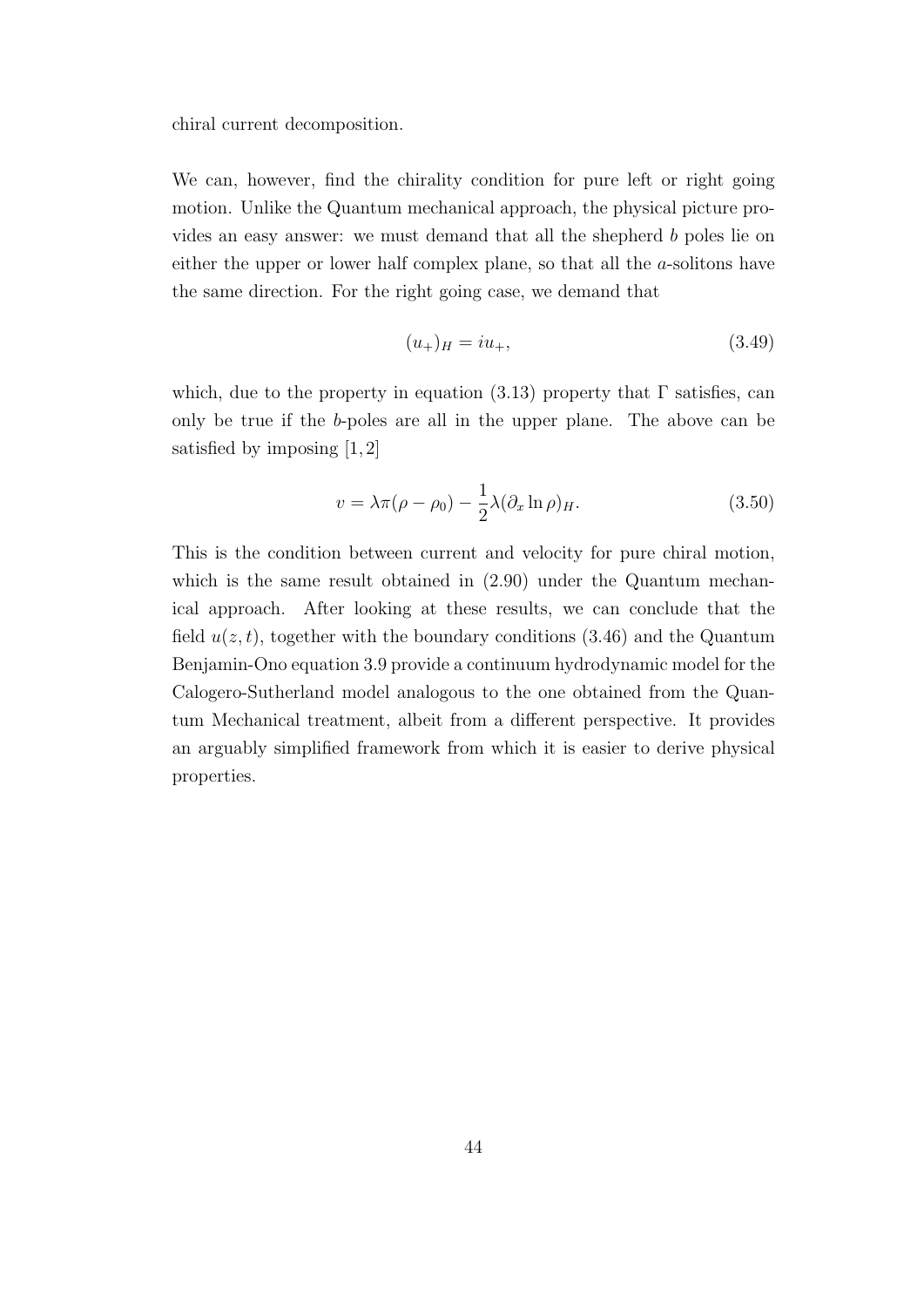# **4 The FQHE-CS Model Connection**

#### **4.1 Introduction**

As we mentioned before, Polychronakos has shown in [5] the existance of a mapping between a matrix model of the FQHE and the Calogero-Sutherland model. In the following, we wish to review said mapping and the matrix model formulation leading to it. To accomplish this, we should first become familiar with the basis of the Quantum Hall effect.

It is beyond the scope of this thesis to aboard a comprehensive explanation of the Quantum Hall effect. On a basic experimental level, we can broadly characterize it as an effect that appears when one considers a two-dimensional sample in the presence of a perpendicular magnetic field. Under this conditions, the sample contains an off-diagonal conductivity<sup>1</sup>  $\sigma$  that is quantized,

$$
\sigma_{xy} = \frac{ne^2}{\hbar},\tag{4.1}
$$

where *e* is the charge of the electron, and *n* is an integer or a fraction. When the electron-impurity interactions or scattering dominate, *n* can be shown to be an integer, and we have the so-called Integer Quantum Hall Effect (IQHE). When the electron-electron interactions dominate, *n* can take fractional values, and we are under the Fractional Quantum Hall Effect (FQHE). There are different models to explain each of these effects, depending on the level of rigorosity and detail needed. The IQHE is the simplest to understand, and can be modeled by looking at the energy level structure of non-interacting electrons in two dimensions under a magnetic field. The eigenstates for an

<sup>&</sup>lt;sup>1</sup>The conductivity  $\sigma$  is defined as the inverse of the resistivity, that is,  $I = \sigma V$ . Actual measurements of the Hall conductivity have been found to be integer or fractional multiples of  $e^2/h$  to nearly one part in a billion.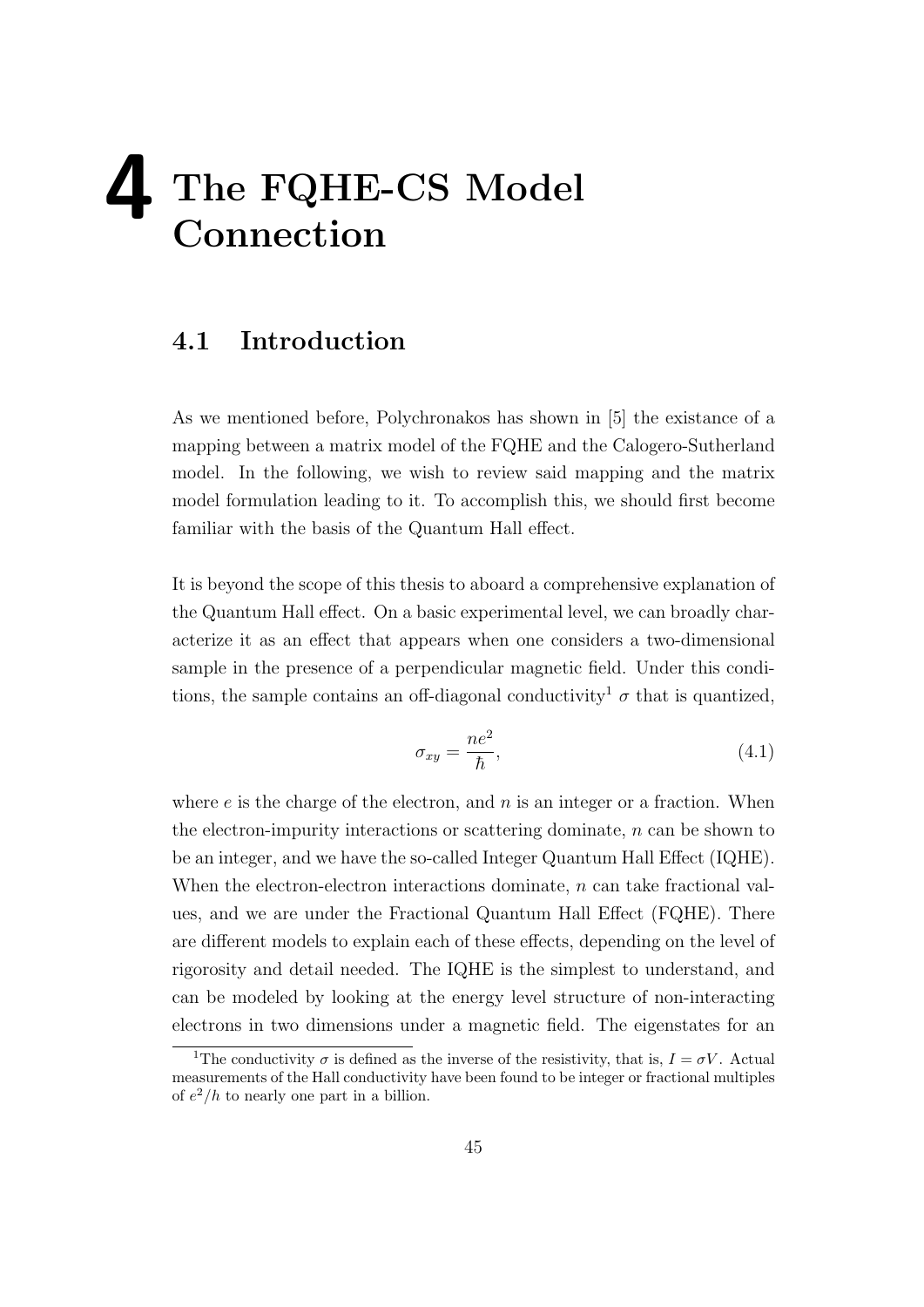individual electron are given by

$$
\psi_{n,m}(z,\bar{z}) = z^m L_n^m(z,\bar{z}) e^{\frac{-|z|^2}{4l_0^2}},\tag{4.2}
$$

where  $L_n^m(z, \bar{z})$  are Laguerre polynomials and  $l_0 = \sqrt{\hbar/eB}$  is the magnetic length, which controls the spread of the Gaussian factor. These states are degenerate, with one index *n* indicating the different energies (referred to as Landau levels in the literature) and the other index *m* characterizing the angular momentum. When one considers a finite-sized system, it turns out that for each Landau level  $n$ , only a certain number of  $m$  values are possible<sup>2</sup>. It can be shown that for fixed electron density there can only be a maximum of  $\Phi/\Phi_0$  electrons per Landau level, where  $\Phi$  is the magnetic flux piercing the sample, and  $\Phi_0 = h/e$  is the flux quantum. Now, in any given real physical system, the electronic density will fill only  $p-1$  Landau levels exactly, leaving the last *p*-level partially filled. Based on an argument by Laughlin [25], it can be proved that, in the presence of impurities, the contributions from the partially filled level is the same as one in which the whole band is filled. Thus, the off-diagonal conductivity quantization (4.1) holds. This is also reflected in the conductivity vs. magnetic field curve in Figure 4.1

The plateaus indicate that within them, the magnetic field is not strong enough to start filling the next band, thus the conductivity remains constant. Once this is overcome, the next Landau level begins filling up and consequently we see a jump in the conductivity.

The FQHE is more complicated to model, with the rigorous formulations requiring the use of field theory [26]. A simplified model exists, based on the use of Laughlin wavefunctions that replaces the real multi-electron Coulomb interaction by a toy interaction in the angular momentum of electron pairs. This model contains all the basic properties that appear in the FQHE, namely charge quantization for the excitations, and therefore non-abelian statistics, and fractional quantization of the conductivity. The reader is referred to Chetan Nayak's notes [27] for a "user-friendly" exposition of the topic. In the following, we will review the work of Susskind [4] and Polychronakos [5] that establish a connection to the Calogero Model. The former introduced a simplified fluid model for describing the FQHE, while the latter extended it

<sup>&</sup>lt;sup>2</sup>This is easily seen by calculating  $\langle r \rangle_{0,m} = l_0 \sqrt{2(m+1)}$ .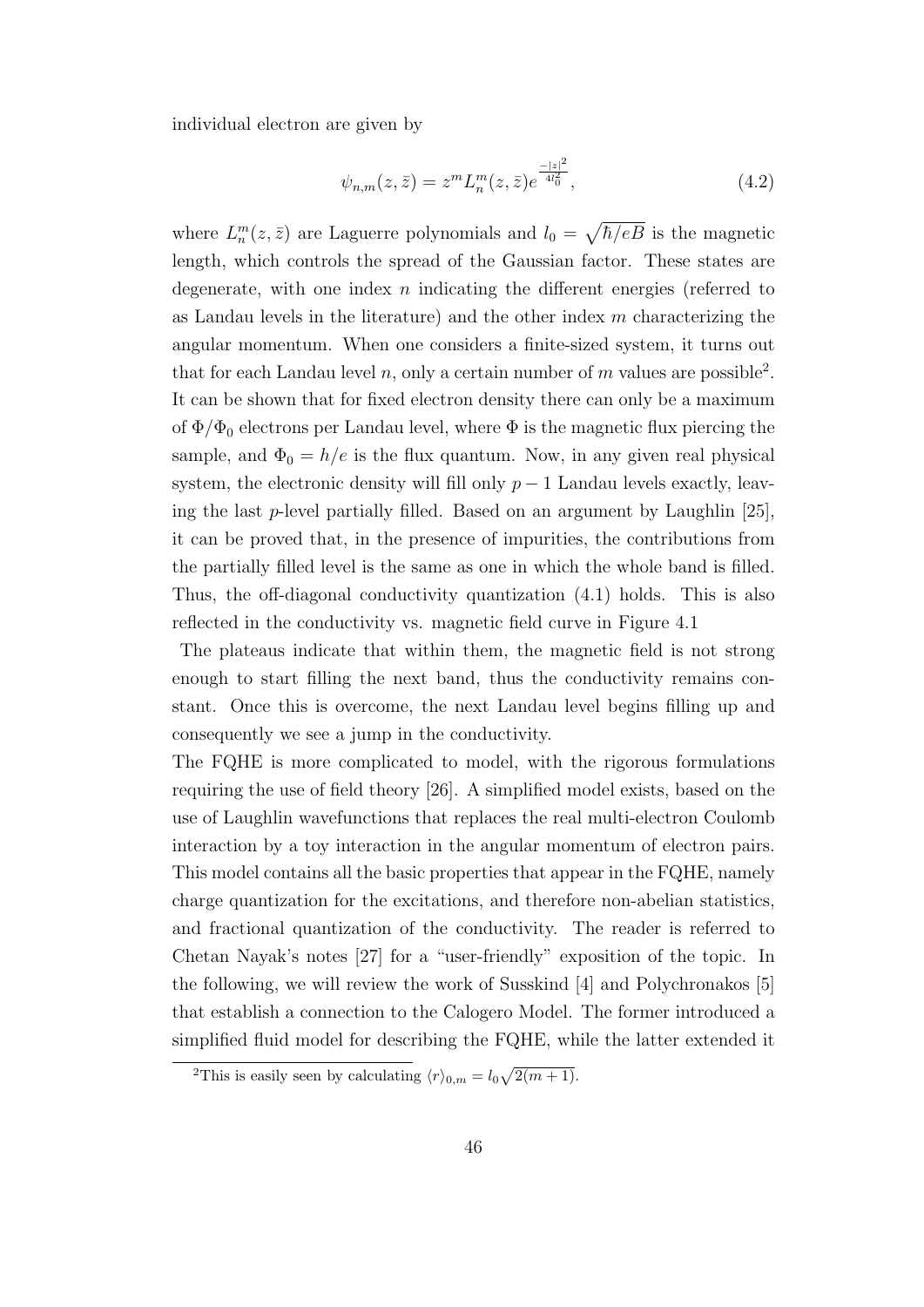

Figure 4.1: Top: Transversal resistivity as a function of the applied magnetic field. The resistivity depends on the total number of partially or completely filled Landau bands. Each plateau in the resistivity represent a partial filling of the last Landau band. When this partially-filled Landau band becomes full, the resistivity jumps to the next plateau, repeating the same process. Bottom: Diagonal resistivity as a function of the applied magnetic field.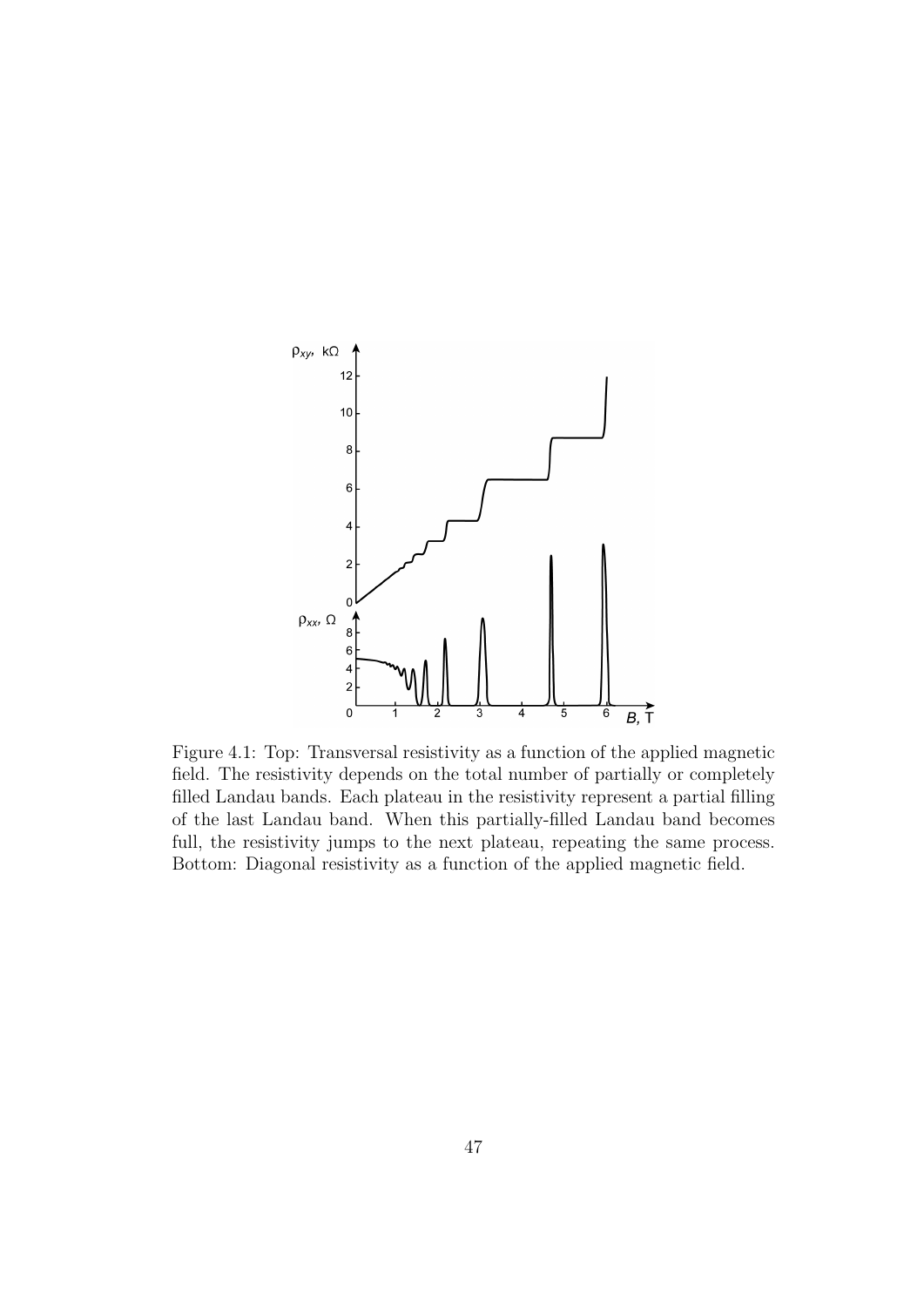through a non-abelian matrix-theory to provide more rigorous results.

#### **4.2 Fluid Model Description of the FQHE**

We will roughly follow the steps in [4] to arrive at a fluid description of the FQHE. We start by considering a classical 2D fluid system with N particles in the absence of a magnetic field. The simplest description is given by the Lagrangian

$$
L = \sum_{a} \frac{m}{2} \dot{x}_a^2 - U(x),
$$
\n(4.3)

where  $U(x)$  is an interaction potential, and the index *a* runs over all the electrons in our system. In the continuum limit, the particle labels become pairs of real numbers,  $a \rightarrow (y_1, y_2)$ , and thus the physical position of each particle is determined by the map  $x_i = x_i(y_1, y_2)^3$ . Consequently, the real space density is related to the particle label density by the Jacobian,

$$
\rho(x) = \rho_0 \left| \frac{\partial y}{\partial x} \right|.
$$
\n(4.4)

Thus, the Lagrangian of the fluid in the continuum limit reads

$$
L = \int d^2 y \rho_0 \left[ \frac{m}{2} \dot{x}_a^2 - V(\rho_0 \left| \frac{\partial y}{\partial x} \right|) \right]. \tag{4.5}
$$

The most important property of this Lagrangian is the invariance under areapreserving diffeomorphisms (APD), which is to be expected since reshuffling the particle labels should not affect the Lagrangian. Note that this is a much broader symmetry than the permutation group that one would have in standard quantum mechanics. It is important to know what this implies for the fluid, since Noether's theorem states that for each symmetry there's a conserved quantity. We will see that in this case, the conserved quantity is

<sup>&</sup>lt;sup>3</sup>The *y* coordinates are the particle-label space and the *x* coordinates are the real-space ones. For example,  $\vec{x} = 2\vec{y}$  would represent particles in real space that are stretched out by 1/2 in each direction, with a corresponding density of 1/4 the density in *y*-space. The *y*-space density can always be taken to be unity.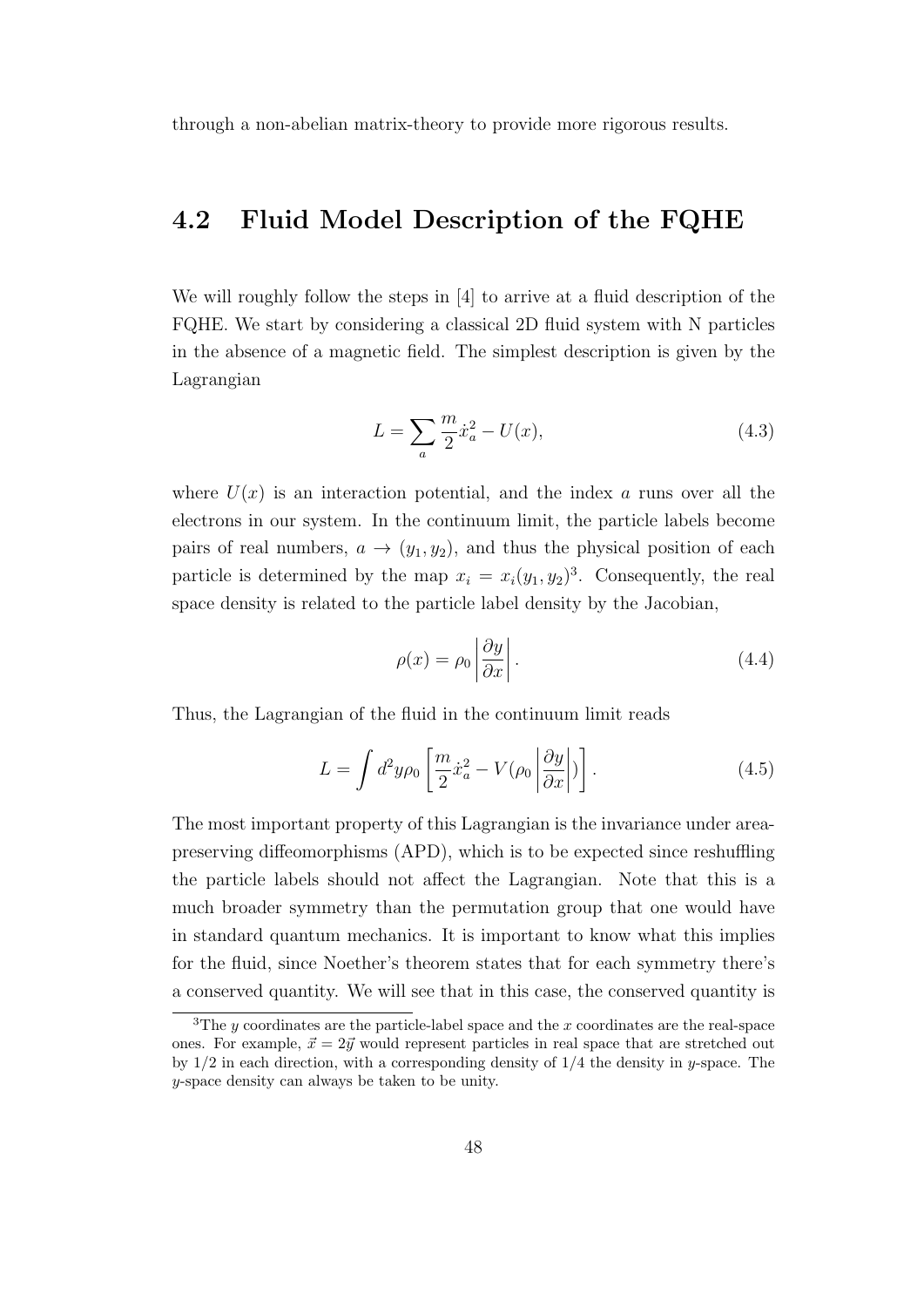the vorticity of the fluid.

In general, if a Lagrangian is invariant under a transformation  $\delta x$  (on the physical space), then the quantity  $\int d^2y \Pi_a \delta x_a$  is conserved, where  $\Pi_a \sim \dot{x}_a$ . Since the factor  $\delta x_a$  depends in our case on the APD done on the y-space particle labels, we need to consider an infinitesimal APD transformation  $y_i'$  =  $y_i + f_i(y)$  and estimate the induced transformation  $\delta x$ . To first order, we have the expansion  $|\frac{\partial y'}{\partial y}| = 1 + \vec{\nabla} \vec{f}$ , which implies that the APD transformation must satisfy the condition

$$
f_i = \epsilon_{ij} \frac{\partial \Lambda(y)}{\partial y_j}.
$$
\n(4.6)

The physical coordinates transform as  $x_a(y) \to x_a(y_i + f_i(y))$ . Using the above, we can compute the physical transformation as

$$
\delta x_a = \frac{\partial x_a}{\partial y_i} = \epsilon_{ij} \frac{\partial \Lambda(x_a)}{\partial y_i} \frac{\partial \Lambda(y)}{\partial y_j}.
$$
\n(4.7)

The conserved quantity can now be directly computed,

$$
\frac{d}{dt} \left[ \underbrace{\frac{\partial}{\partial y_j} \left( \epsilon_{ij} \dot{x}_a \frac{\partial x_a}{\partial y_j} \right)}_{\text{vorticity}} \right] = 0 \quad \implies \quad \frac{d}{dt} \int_{\Gamma} \dot{x}_a dx_a = 0, \tag{4.8}
$$

which shows that the vorticity, or circulation of the fluid, is conserved. In particular, the vorticity-free fluid satisfies the condition

$$
\frac{\partial}{\partial y_j} \left( \epsilon_{ij} \dot{x}_a \frac{\partial x_a}{\partial y_j} \right) = 0. \tag{4.9}
$$

We can think of the distortion field  $\delta x$  as the excitations over the background, much like the *A* field in electromagnetism indicates the electrical charges. We can parameterize the small perturbations in real space around the uniform density  $\rho_0$ , where we assume the potential has a minimum, by  $A_j$ :

$$
x_i = y_i + \epsilon_{ij} \frac{A_j}{2\pi \rho_0}.\tag{4.10}
$$

Here the condition  $\delta A_j = 2\pi \rho_0 \frac{\partial \Lambda}{\partial u_j}$  $\frac{\partial \Lambda}{\partial y_j}$  must be satisfied<sup>4</sup> in order for the transformation to be an APD. We assume a parabolic potential of the form

<sup>&</sup>lt;sup>4</sup>Up to linear order in  $\Lambda$ .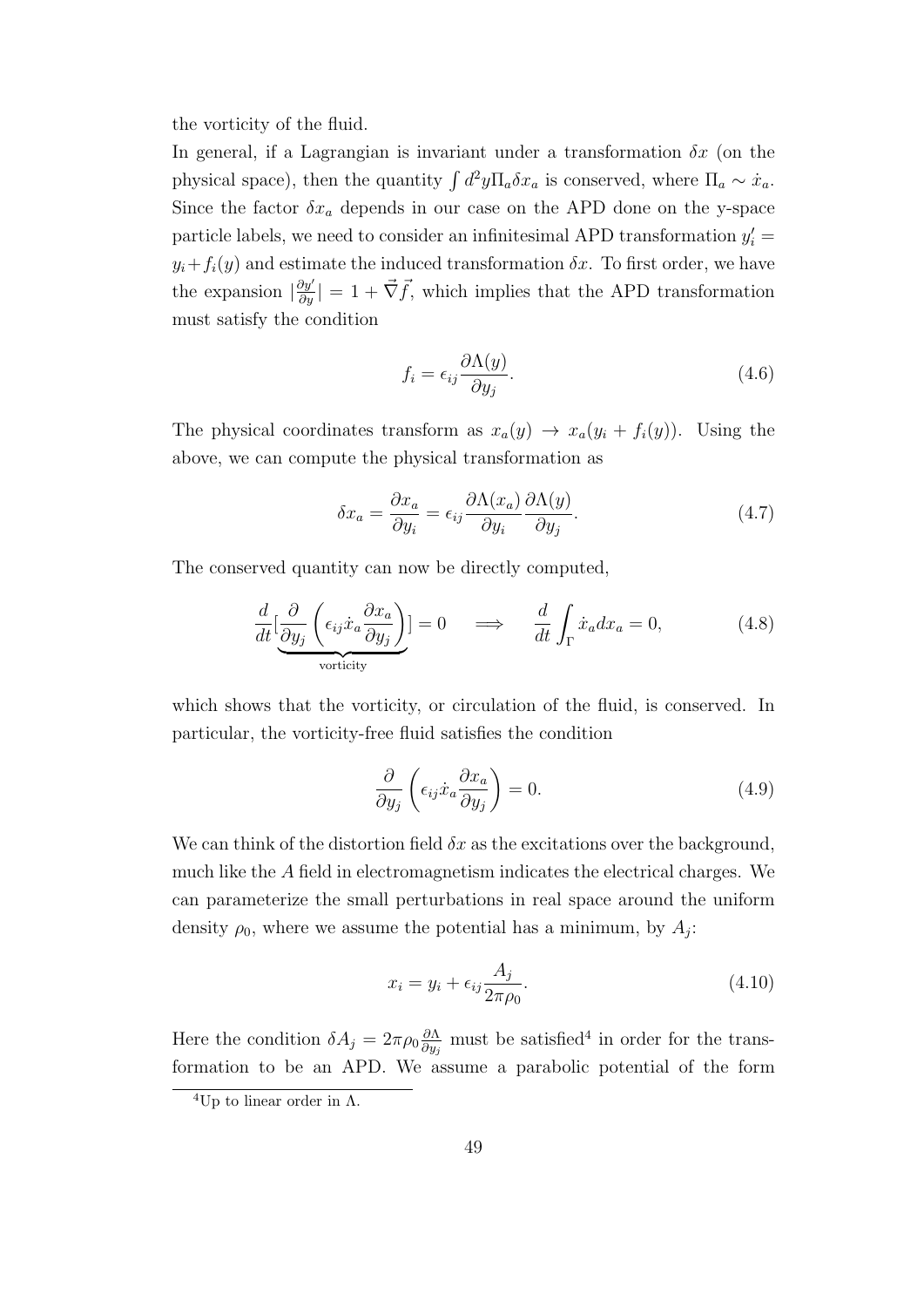$V = \mu(\rho - \rho_0)^2$ , which has a minimum at  $\rho_0$ . The density to first order in the perturbation is  $\rho = \rho_0 - \frac{1}{2a}$  $\frac{1}{2\pi}(\nabla \times A)$ . Combining these results, the Lagrangian in terms of the perturbation field *A* becomes

$$
L = \frac{1}{g^2} \int d^2 y \frac{1}{2} \left[ \dot{A}^2 - \frac{2\mu \rho^2}{m} (\nabla \times \vec{A})^2 \right], \quad \text{with} \quad g = (2\pi)^2 \frac{\rho_0}{m}.
$$
 (4.11)

The vortex free condition in the linearized approximation becomes the Gauss law constraint  $\nabla E = \nabla \vec{A} = 0$ . Thus, we see that the vortices in the fluid theory are equivalent to charges in the electromagnetic theory.

So far we have reviewed a model for a classical fluid with a symmetry group and found the conditions for free vorticity and conservation of vorticity. However, we need to introduce a magnetic field to characterize the FQHE. Thus, we embed the fluid, which we now assume is charged, in a magnetic field. The Lagrangian (4.3) acquires an extra term given by  $\frac{e}{2} \epsilon_{ab} \dot{x}_a x_b$ , which represents the usual Lorentz force  $F_{mag} = q\vec{v}x\vec{B}$ . In the continuum limit, the magnetic contribution becomes

$$
L_{\text{mag}} = \frac{eB}{2} \int \rho_0 d^2 y \epsilon_{ab} \dot{x}_a x_b = \frac{eB}{2\pi^2 \rho_0} \int \rho_0 d^2 y \epsilon_{ab} \dot{A}_a A_b,\tag{4.12}
$$

which must be added to the previous Lagrangian. In the above, we used (4.10) to perturb around the equilibrium position. Although the complete Lagrangian contains all the terms in both  $(4.5)$  and  $(4.12)$ , only the latter dominates the long-range behavior. Thus, we can discard the so called Maxwell term (4.5) and concentrate on the Chern-Simmons term (4.12). We know that the Lagrangian must be invariant under the APD symmetry, so we would like to write it in a way that explicitly shows this fact. The APD symmetry yields the following conserved gauge generator:

$$
\frac{1}{2}\frac{\partial}{\partial y_j}\left(\epsilon_{ij}\epsilon_{ab}x_b\frac{\partial x_a}{\partial y_i}\right) = \frac{1}{2}\epsilon_{ij}\epsilon_{ab}\frac{\partial x_b}{\partial y_j}\frac{\partial x_a}{\partial y_i} = \left|\frac{\partial y_j}{\partial x_a}\right|^{-1} = \frac{\rho_0}{\rho}.\tag{4.13}
$$

So we see that the density is time independent. Fixing the value of this generator is equivalent to fixing the vortex distribution of the system (again, equivalent to fixing the charge distribution in the electromagnetic theory). In the absence of vortices, we can set the value of the generator to  $1<sup>5</sup>$  We

<sup>&</sup>lt;sup>5</sup>In the presence of vortices, we need to add a  $\delta$  function to represent the vortices, as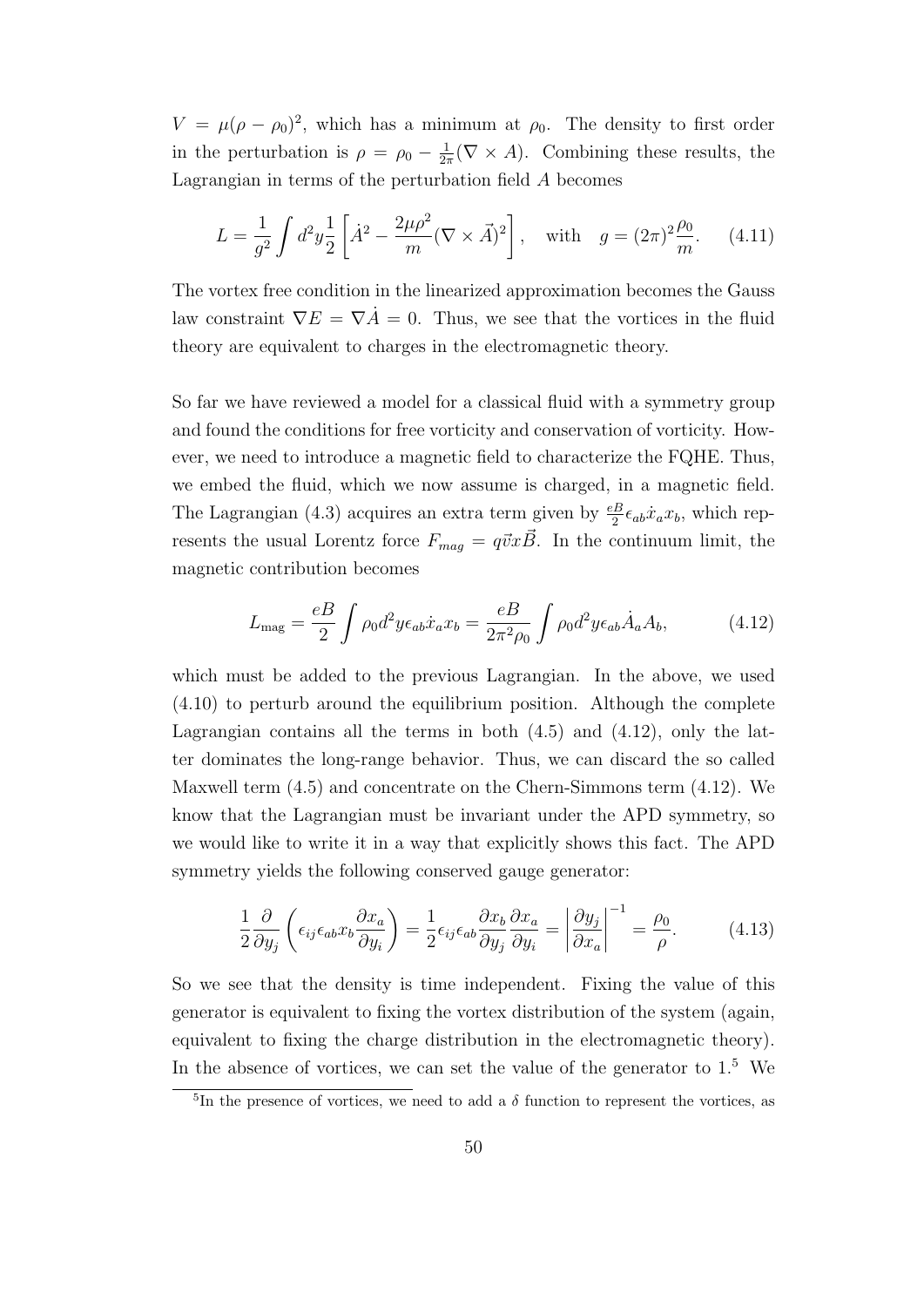have

$$
\frac{1}{2}\epsilon_{ij}\epsilon_{ab}\frac{\partial x_b}{\partial y_j}\frac{\partial x_a}{\partial y_i} - 1 = 0.
$$
\n(4.14)

We can write our Lagrangian plus the generator condition in a compact way by introducing a Lagrange multiplier *A*0, yielding

$$
L' = \frac{eB\rho_0}{2}\epsilon_{ab} \int d^2y \left[ \left( \dot{x}_a - \frac{1}{2\pi\rho_0} \{x_a, A_0\} \right) x_b + \frac{\epsilon_{ab}}{2\pi\rho_0} A_0 \right]. \tag{4.15}
$$

Here  $\{,\}$  are Poisson brackets, defined by  $\{F(y), G(y)\}\equiv \epsilon_{ij}\partial_i F \partial_j G$ . This is the Lagrangian for a fermionic fluid in the presence of a magnetic field that automatically satisfies the APD symmetry through the  $A_0$  multiplier. It contains enough structure to represent the main features of the FQHE, namely excitations with fractional charge that satisfy fractional statistics. To see this, we can use (4.10) to analyze small perturbations of the fluid around its equilibrium position, yielding a field *A* that supports vortices solutions, which satisfy

$$
\nabla \times A = 2\pi \rho_0 q \delta^2(y) \quad \Longrightarrow \quad A_i = q \rho_0 \epsilon_{ij} \frac{y_j}{y^2}.
$$
 (4.16)

Taking this solution and looking again at  $(4.10)$ , we see<sup>6</sup> that the Chern-Simmons vortex represents a real space lack or surplus of density at the center of the vortex, and since the density carries charge, therefore charge. The magnitude in lack/excess is

$$
e_{qp} = \rho_0 q e. \tag{4.17}
$$

Thus, the charged vortex is equivalent to the Laughlin quasiparticle in the Laughlin wavefunction formalism. In a more rigorous argument, since the potential *A* diverges near the vortex solution, to correctly understand the near-vortex behavior we have to include a source in the conserved quantity

done in equation (4.18).

<sup>&</sup>lt;sup>6</sup>The physical coordinates  $x_i$  are related to the vortex perturbation by  $x_i = y_i(1 +$  $\frac{q}{2\pi |y|^2}$ ).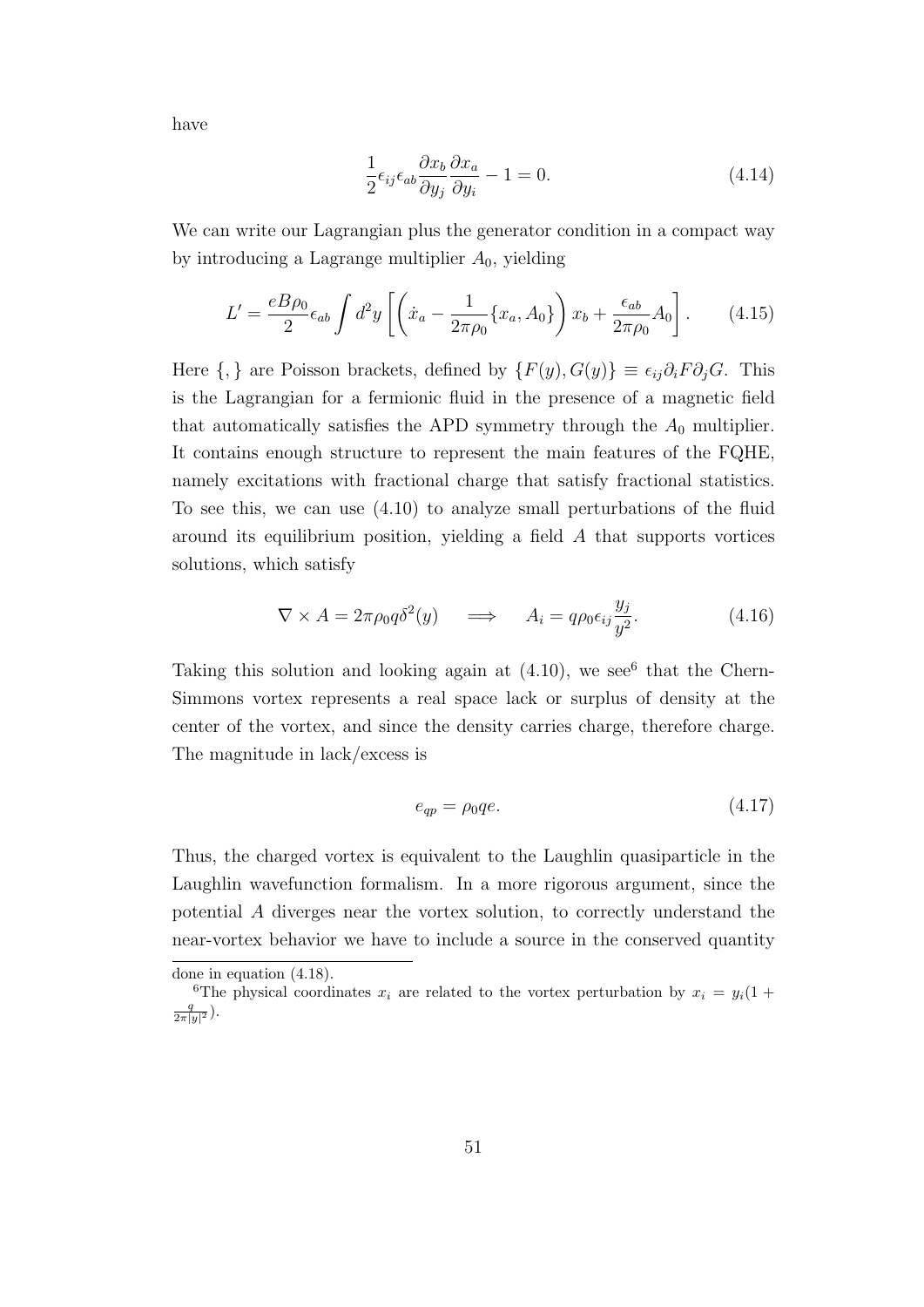$(4.14),$ 

$$
\frac{1}{2}\epsilon_{ij}\epsilon_{ab}\frac{\partial x_b}{\partial y_j}\frac{\partial x_a}{\partial y_i} - 1 = q\delta^2(y),\tag{4.18}
$$

and abandon the small perturbation approximation. This gives a well behaved solution given by

$$
x_i = y_i \sqrt{1 + \frac{q}{\pi |y|^2}} \quad \implies \quad \lim_{|y| \to 0} x_i = \sqrt{\frac{q}{\pi}} = x_i(0). \tag{4.19}
$$

The point  $y = 0$  is mapped to a circle of radius  $\sqrt{\frac{q}{\pi}}$ , leaving an empty hole in the center (of area q). Defining  $\nu = \frac{2\pi \rho_0}{eB}$  (the filling fraction in Laughlin's picture) we see that the quasiparticle charge is

$$
e_{qp} = e\nu. \tag{4.20}
$$

Under this model, it can be shown heuristically that the statistics of the quasiparticles are fractional and that the filling fraction is quantized.

## **4.3 Improving the Fluid Model: The Matrix Model**

The above theory is based on the APD group symmetry, which is too "detailed" to capture the granular character of the electron. We must remember that in reality the electrons are governed by the permutation symmetry group, the APD arising as an approximation in the fluid model description. One way to make the APD theory granular is by making  $[y_1, y_2]$  noncommutative, since then, by the uncertainty principle, the phase-space area of the electron is increased. Thus, the correct theory must be based on a non-commutative space with a discrete indivisible unit of y-space area which is identified with the electron. The Lagrangian that generalizes  $(4.15)$  is [5]

$$
L' = \frac{eB}{2} \epsilon_{ab} Tr \left[ (\dot{X}_a - i[X_a, \hat{A}_0]_m) X_b + eB\theta \hat{A}_0 \right],
$$
 (4.21)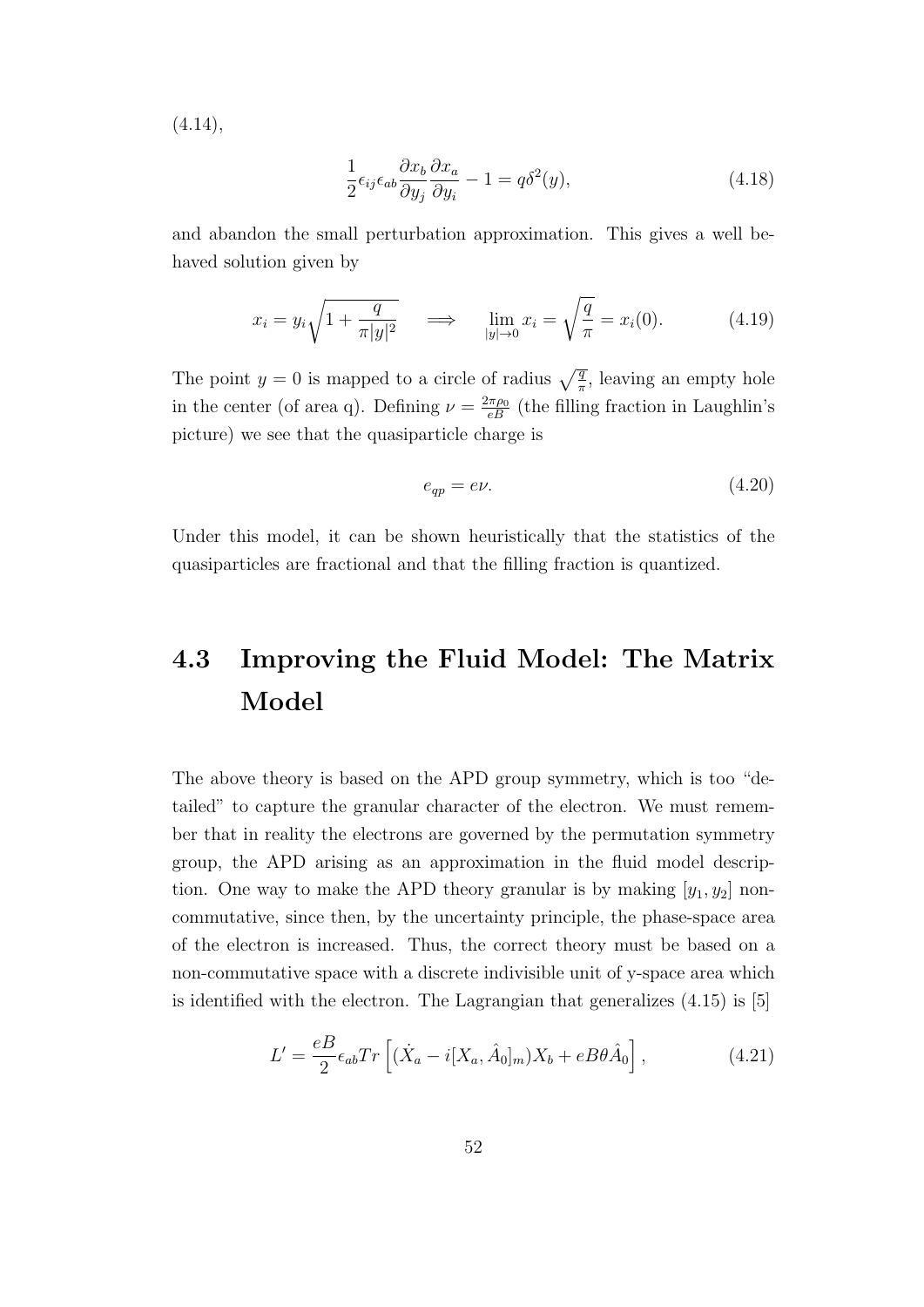which is a matrix theory in a background magnetic field (on an infinite plane, as we shall see below). In this new Lagrangian, the quantities that represent the electron are the eigenvalues of the  $X_1$  and  $X_2$  matrices, and the APD symmetry group has been replaced by the  $U(N)$  group. The multiplier  $A_0$ encodes the non-commutativity of space through its EOM,

$$
[X_a, X_b] - i\theta \epsilon_{ab} = 0. \tag{4.22}
$$

Note that, for a general distribution of vortices, the above constraint, which is equivalent to Gauss law, reads

$$
[X_a, X_b] - i\theta \epsilon_{ab} = \text{sources},\tag{4.23}
$$

where the right side sources are the vortices or quasiholes, which are the equivalent of charges in the electromagnetic theory. Polychronakos [5] shows that a point source at the origin can be represented by

$$
[X_1, X_2] = i\theta(1 + q|0\rangle\langle 0|),\tag{4.24}
$$

where  $\{|n\rangle\}, n = 0, 1, \ldots$  is an oscillator basis for the Hilbert space, and  $|0\rangle$ has the minimal spatial spread. A solution for this source is found to be

$$
X_1 + iX_2 = \sqrt{2\theta} \sum_{i=1}^{\infty} \sqrt{n+q} |n-1\rangle\langle n|,
$$
\n(4.25)

which represents a quasihole. Quantization of the charge *q*, together with fractional statistics for the quasiholes can be shown starting from the above solution. We have a problem, however, when we consider a finite-sized system, since the constraint (4.22) doesn't support any finite-sized matrix solutions (a commutator of finite matrices is always traceless). Thus, the Lagrangian (4.21) represents a system with an infinite number of electrons. In order to work with a finite, bounded system, we follow Polychronakos [5] and introduce two extra terms, which yields the matrix model Lagrangian

$$
L' = \frac{eB}{2} \epsilon_{ab} Tr \left[ (\dot{X}_a - i[X_a, \hat{A}_0]_m) X_b + 2\theta \hat{A}_0 - \omega X_a^2 \right] + \Psi^{\dagger} (i\dot{\Psi} - A_0 \Psi). \ (4.26)
$$

The first term, proportional to  $\omega$ , is a harmonic potential necessary to bound the system, and the second term  $\Psi$  is a complex *N*-dimensional vector that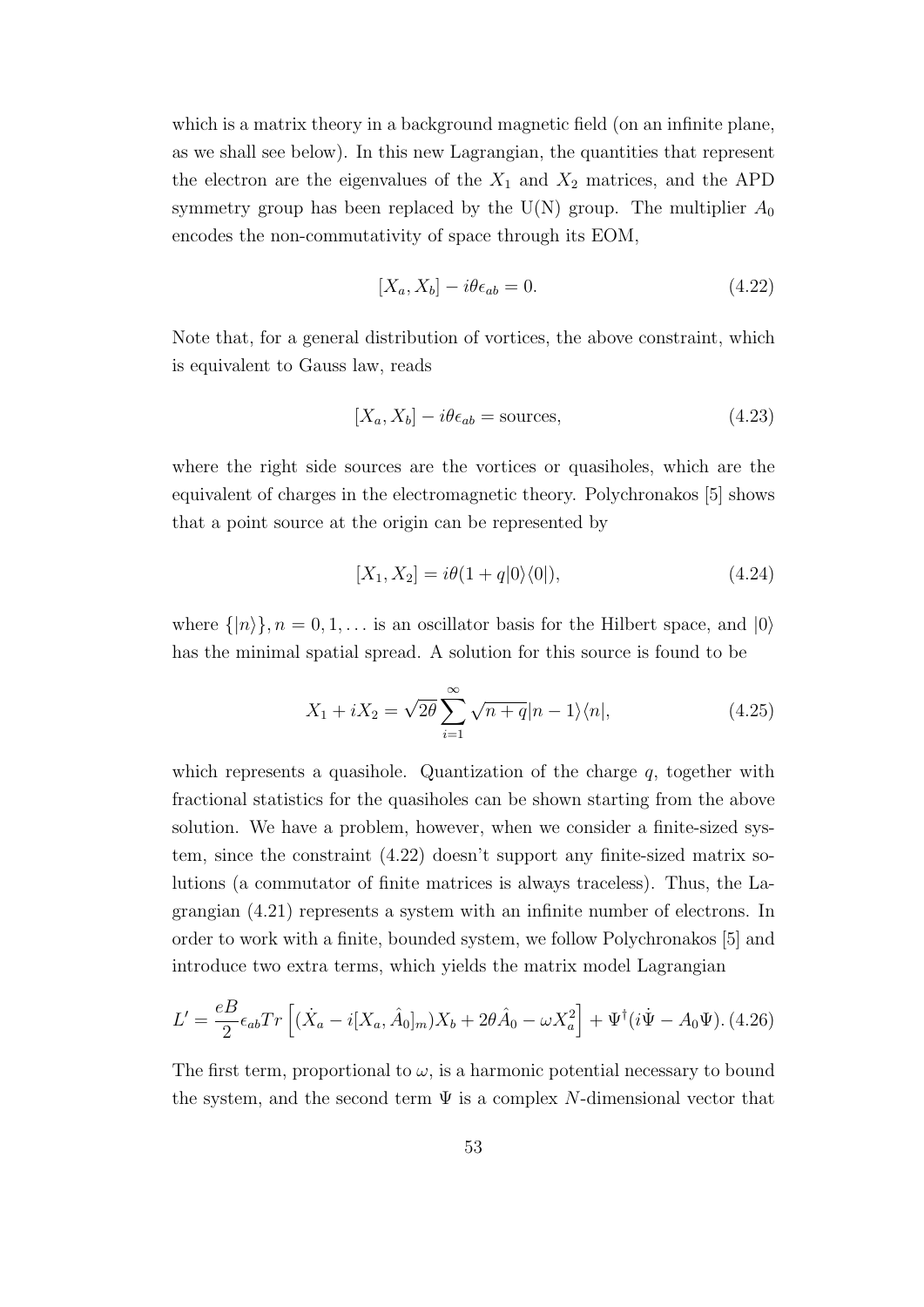acts as a source, as can be seen by the new gauge constraint

$$
-iB[X_1, X_2] - B\theta = \Psi\Psi^\dagger. \tag{4.27}
$$

The classical EOM arising from the above Lagrangian is

$$
\dot{X}_a + \omega \epsilon_{ab} X_b = 0, \quad \text{with} \quad [X_1, X_2] = i\theta (1 - N|v\rangle \langle v|), \tag{4.28}
$$

where  $|v\rangle$  is an *N*-vector of the form  $(0, \ldots, 0, 1 - N)$ . We can get an idea of how the solutions look at a fixed time by choosing a basis in which  $X_1$  is diagonal. The instantaneous matrices can then be parameterized in terms of the N eigenvalues of  $X_1$ , which we call  $x_n$ , and the N diagonal elements of  $X_2$  called  $y_n$ . These results in

$$
(X_1)_{mn} = x_n \delta_{mn}, \qquad (X_2)_{mn} = y_n \delta_{mn} + \frac{i\theta}{x_m - x_n} (1 - \delta_{mn}) \qquad (4.29)
$$

This is a snapshot in time that shows us how the two matrices are related. From (4.28), we have  $\dot{X}_1 = -\omega X_2$ , so infinitesimally we can write

$$
X_1(t) = X_1(0) - t\omega X_2(0). \tag{4.30}
$$

Thus, to see how the eigenvalues  $x_n$  evolve in time, we can use second order perturbation theory on (4.30), taking  $-t\omega X_2$  as the perturbation. The time evolution of the eigenvalues is thus

$$
x_n^{(2)} = x_n - t\omega \langle n|x_2|n \rangle + t^2 \omega^2 \sum_{i \neq j} \frac{|\langle i|X_2|j \rangle|^2}{x_i - x_j}.
$$
 (4.31)

The last term can be explicitly calculated using (4.29), together with the identity  $\langle i | X_2 | j \rangle = \frac{i\theta}{x_i - \theta}$  $\frac{i\theta}{x_i - x_j}$ , to obtain

$$
\ddot{x}_n = 2\omega^2 \theta^2 \sum_{i; i \neq n} \frac{1}{(x_n - x_i)^3}
$$
 (4.32)

$$
\dot{x}_n = -\omega y_n. \tag{4.33}
$$

Comparing this to the EOM of the Calogero model (3.16) presented in the previous chapter, we realize that we can identify the position of the Calogero particles  $x_n$  as the eigenvalues of  $X_1$  and the conjugate momenta  $p_n$  as the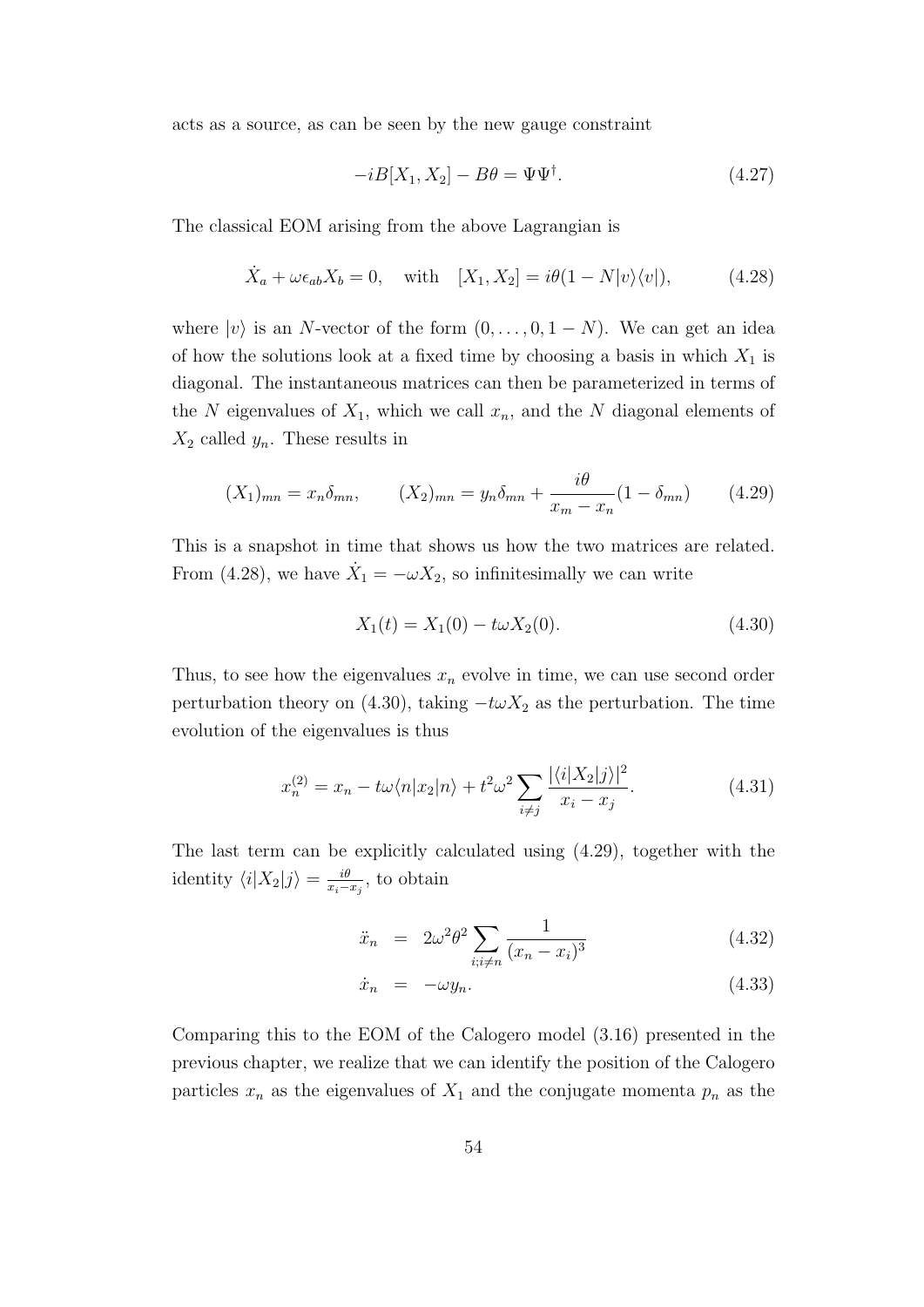diagonal values of  $X_2$ ,  $\omega y_n$ . This is the mapping that links the matrix model of the FQHE and the Calogero-Sutherland model.

### **4.4 Extending The Mapping?**

In chapter 3, we saw that the introduction of a complex-valued field  $u(x, t)$ that satisfies the QBO equation provides new insight into the properties of the hydrodynamic Calogero-Sutherland model, such as explicit left and right soliton solutions, the condition for pure chiral evolution in terms of the density and velocity fields and the separation of the Hamiltonian in terms of chiral currents. Furthermore, in this chapter we have reviewed the fundamentals of the known connection between the 1D Calogero-Sutherland model and the 2D matrix model of the FQHE. Thus, a natural continuation is to try to incorporate the complex-valued field formalism into the matrix model theory by reverting the CS-FQHE mapping, with the purpose of gaining a new perspective into the FQHE.

Although at the moment it is not clear whether this goal can be achieved, the richness of the Calogero model and its connection to the FQHE provides a degree of comfort. For instance, Bernevig has studied [28] the solutions of the Laplace-Beltrani operator  $(2.23)$  for a negative parameter  $\lambda$ , called Jack-polynomials (the Calogero model that we considered satisfies the same operator with positive  $\lambda$ ). Certain Jacks that obey a so-called " $(k, r, N)$ admissible" property span a basis of polynomials that vanish when k particles coincide. This is the necessary condition to represent non-abelian states in the FQHE, and it turns out that these special Jack polynomials represent non-abelian FQHE states. Thus, a connection at the wavefunction level also exists, albeit with a "wrong-signed" *λ*.

Another interesting result concerns the calculation of the entanglement entropy. Katsura et al. [29] have calculated the entanglement entropy in the ground state of the Calogero model. It seems interesting to study the possibility of "lifting" this calculation to the FQHE using the mapping between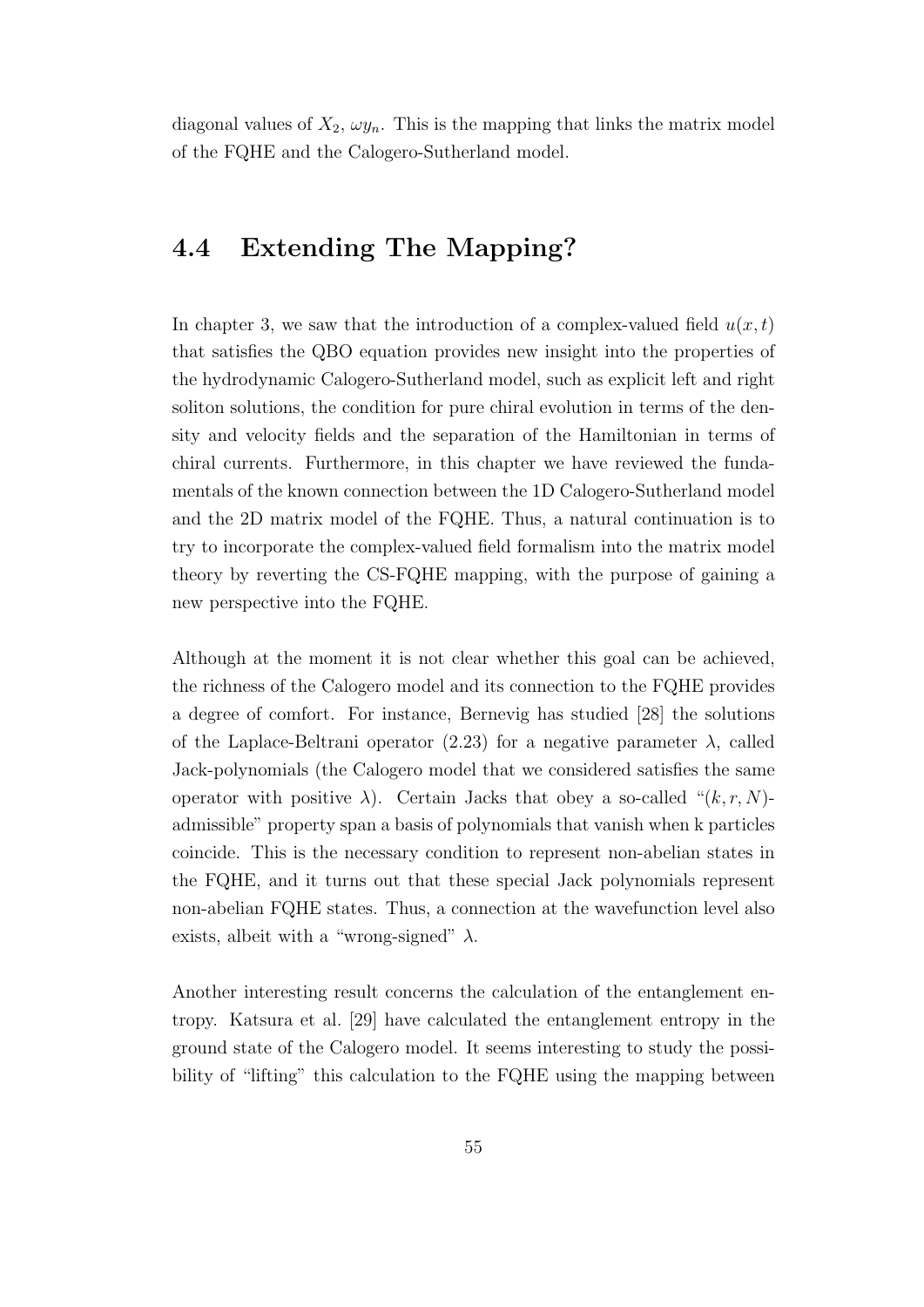the two models. The difficulty here among other things lies in finding proper wavefunctions for the matrix model of the FQHE.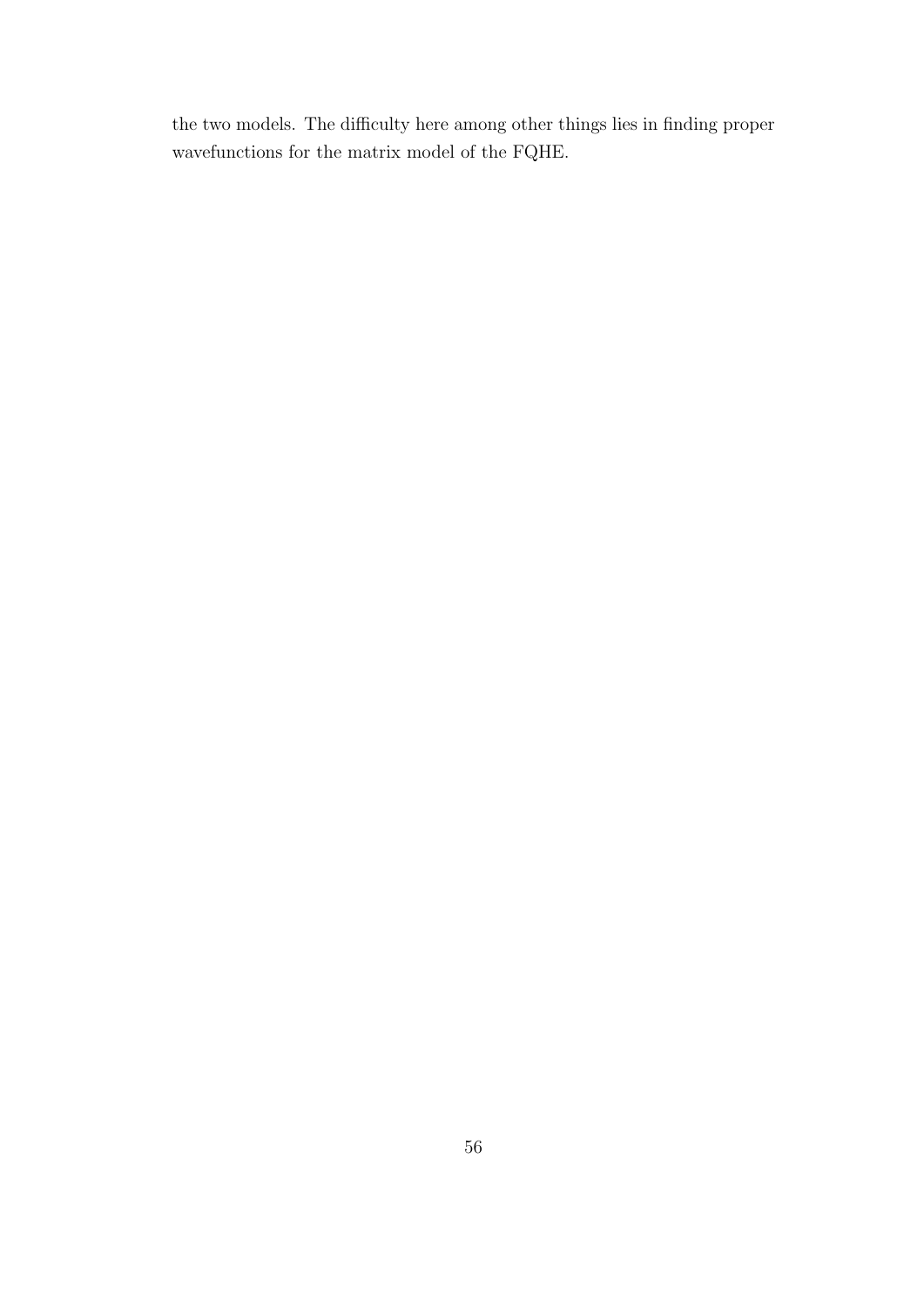# **5 Harmonic Trapped** *<sup>p</sup>* <sup>+</sup> *ip* **Fermions**

#### **5.1 Introduction**

The calculation of the intrinsic angular momentum of the A-phase of superfluid <sup>3</sup>He has a long history, with different results depending on what theoretical framework is employed. If the superfluid is regarded as a Bose condensate of Cooper pairs where each pair possesses angular momentum  $\hbar$ , the total angular momentum of a spatially uniform system of *N* particles is  $\frac{1}{2}N\hbar$  [30]. An alternative argument adds an attenuating factor of  $\Delta/\epsilon_F$ to the above [31], based on the fact that when  $\Delta \ll \epsilon_F$ , the opening of the energy gap  $\Delta$  affects only states lying within an energy range of a few  $\Delta$ about the fermi surface at  $E = \epsilon_F$ .

The difficulty in establishing the correct answer lies in the fact that one can only obtain approximate analytical solutions once spatial variations of the fluid density or order parameter are allowed, with different approaches leading to different answers [32]. In the following, we will review the work of Stone and Anduaga [6] that uses numerical solutions of the BdG equation to estimate the angular momentum and associated mass flow of a two-dimensional model of  $p_x + ip_y$  superfluid fermions confined in a harmonic trap. This work is in a sense a continuation of previous results obtained by Stone and Roy [7], only this time an exact harmonic-trap model is solved numerically instead of a rigid wall model analytically. The results show that, when solved exactly, the BdG equation produces results entirely consistent with the Cooper-pair wave function approach: there is no  $\Delta/\epsilon_F$  suppression, and the zero-temperature intrinsic angular momentum is  $\frac{1}{2}\hbar$  per particle. This is also in agreement with previous numerical computations of the angular momentum in a cylindrical container obtained by Kita [33].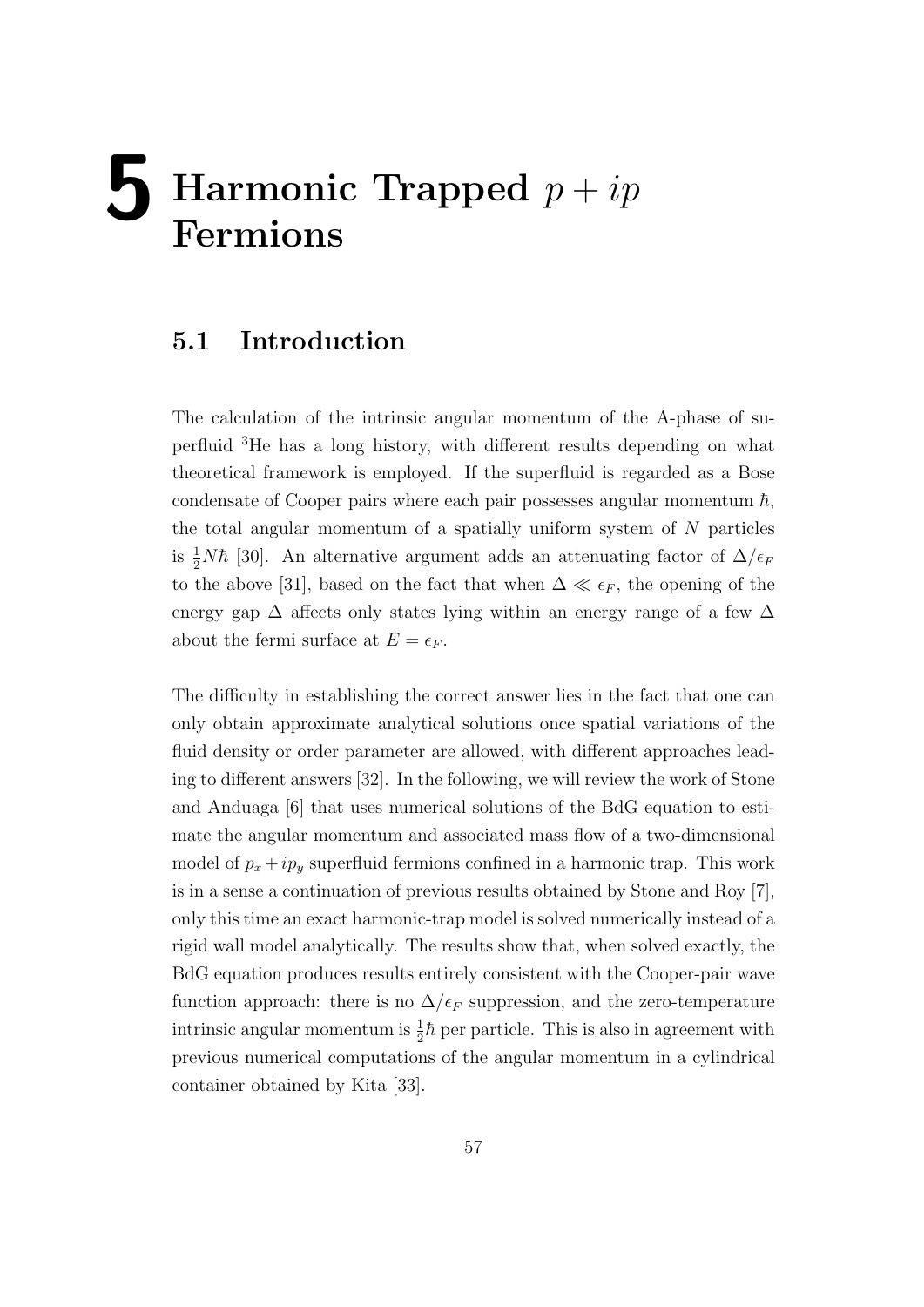Sections 5.2 and 5.3 present some general properties of the Bogoliubov de Gennes (BdG) formalism and the two-dimensional harmonic oscillator. In section 5.4, the task of finding eigenstates of the Hamiltonian is tackled, along with finding suitable matrices to diagonalize numerically. At this point we introduce a clarification of an error in the original paper, where some negative signs were omitted in the resulting tridiagonal matrices. The last section covers the actual numerical results and their comparison to theoretical models such as the Thomas-Fermi approximation and the Ishikawa mass current calculation.

## **5.2 The BdG Equation in a Pair-Interaction Hamiltonian**

Before we tackle the problem of finding specific solutions of the harmonictrapped fermionic Hamiltonian, it is useful to look at the bigger picture and review the properties of the BdG approach, since many results involving operator mean-values can be expressed in terms of components of the eigenvector solutions independently of the fine details of the Hamiltonian considered.

Suppose that  $H_{ij}$  is an *N*-by-*N* matrix representing a one-particle (i.e. first quantized) Hamiltonian *H*. In general, when dealing with a multi-particle system, it is useful to switch into a formulation in terms of occupation numbers, also known as second quantization. The second-quantized many-body Hamiltonian corresponding to the above is

$$
\hat{H} = \hat{a}_i^{\dagger} H_{ij} \hat{a}_j,\tag{5.1}
$$

where a sum over repeated indices is understood. The label *i* includes all the necessary quantum numbers needed to specify a state of the one-particle Hamiltonian, for example angular momentum *l*, quantum number *n*, and spin number  $\sigma$  when  $H_{ij}$  is a two-dimensional harmonic oscillator. In the case of a continuum basis, the label incorporates both the space-coordinates and any spin index. Since we want to represent a system of fermions, the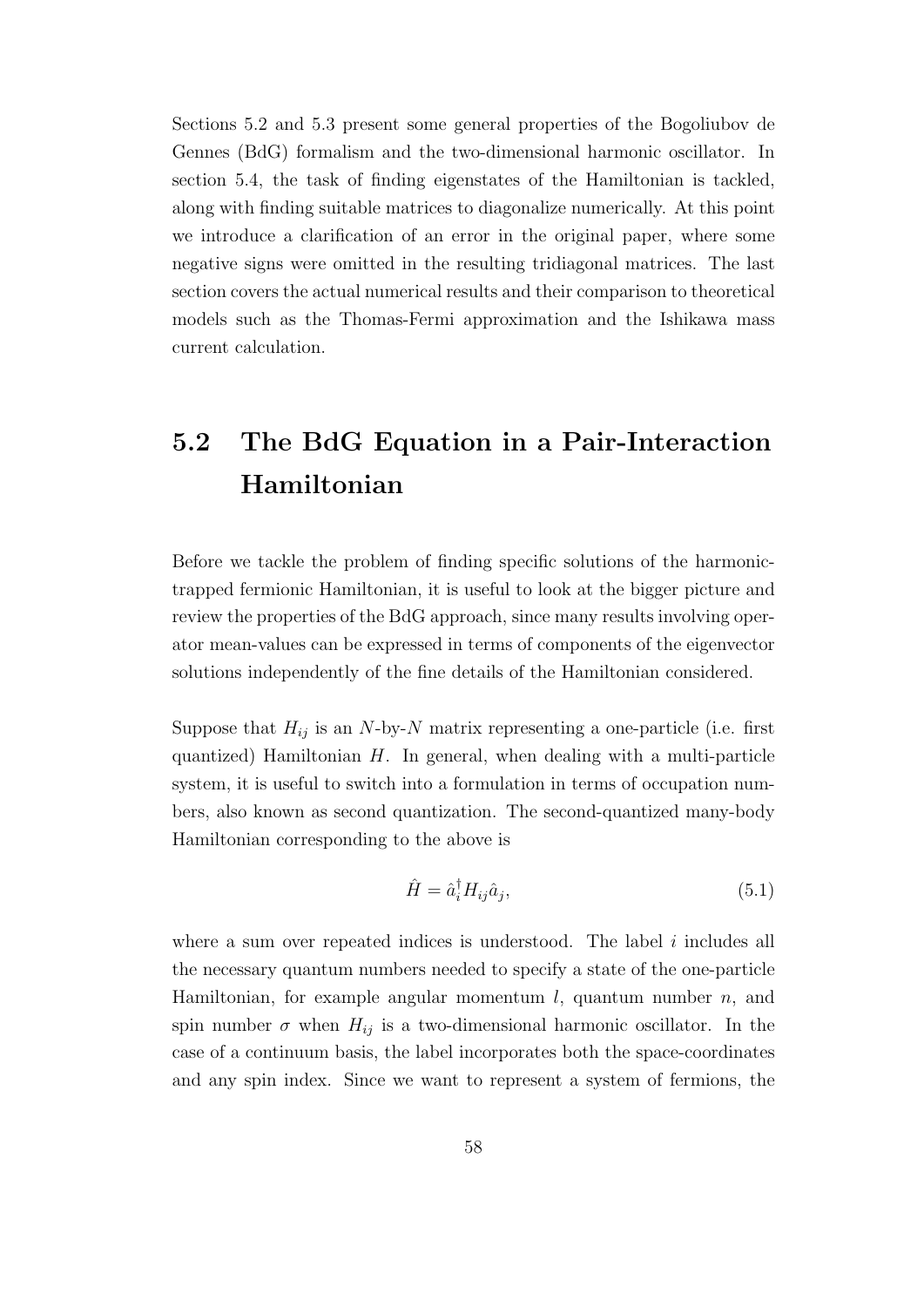$\hat{a}_i^{\dagger}$  and  $\hat{a}_i$  are anti-commuting second-quantization creation and annihilation operators, that is,

$$
\{\hat{a}_i, \hat{a}_j\} = \{\hat{a}_i^{\dagger}, \hat{a}_j^{\dagger}\} = 0, \quad \{\hat{a}_i, \hat{a}_j^{\dagger}\} = \delta_{ij}.
$$
 (5.2)

By definition, the operator  $\hat{a}_i^{\dagger}$  creates a particle in a state *i*, and the commutation relations indicate that  $\hat{a}_i$  destroys such a particle.

The above second-quantized Hamiltonian represents a system of non-interacting particles. Since we want to represent a condensate of Cooper pairs, we must allow for two-particle interaction terms, which in their most general form can be written as

$$
\hat{H}_{\text{Bogoliubov}} = \hat{a}_i^{\dagger} H_{ij} \hat{a}_j + \frac{1}{2} \Delta_{ij} \hat{a}_i^{\dagger} \hat{a}_j^{\dagger} + \frac{1}{2} \Delta_{ij}^{\dagger} \hat{a}_i \hat{a}_j. \tag{5.3}
$$

This so-called Bogoliubov Hamiltonian contains a parameter that regulates the particle-pair energy, the gap function matrix  $\Delta_{ij}$ . The corresponding one for an  $l = 1$  angular momentum per pair is skew-symmetric. Naturally, different forms of  $\Delta_{ij}$  describe different condensates and result in different patterns of symmetry breaking. The following work assumes a given non-zero  $\Delta_{ij}$ , which can be taken to be externally imposed, without worrying about its origin.

The particle-number non-conserving Bogoliubov Hamiltonian can also be written as

$$
\hat{H}_{\text{Bogoliubov}} = \frac{1}{2} (\hat{a}_i^\dagger \quad \hat{a}_i) \begin{pmatrix} H_{ij} & \Delta_{ij} \\ \Delta_{ij}^\dagger & -H_{ij}^T \end{pmatrix} \begin{pmatrix} \hat{a}_j \\ \hat{a}_j^\dagger \end{pmatrix} + \frac{1}{2} \text{tr} H, \tag{5.4}
$$

where  $H<sup>T</sup>$  denotes the transpose of the Hermitian matrix *H*. We would like to diagonalize this Hamiltonian, and subsequently find the relationship between the new operators that create the eigenstates and our old  $\{\hat{a}_i\}$  operators in which we know the observables. To do this, we start by assuming we know the solutions of the single-particle Bogoliubov-de Gennes eigenvalue problem

$$
\begin{pmatrix} H & \Delta \\ \Delta^{\dagger} & -H^T \end{pmatrix} \begin{pmatrix} \vec{u}_m \\ \vec{v}_m \end{pmatrix} = E_m \begin{pmatrix} \vec{u}_m \\ \vec{v}_m \end{pmatrix} . \tag{5.5}
$$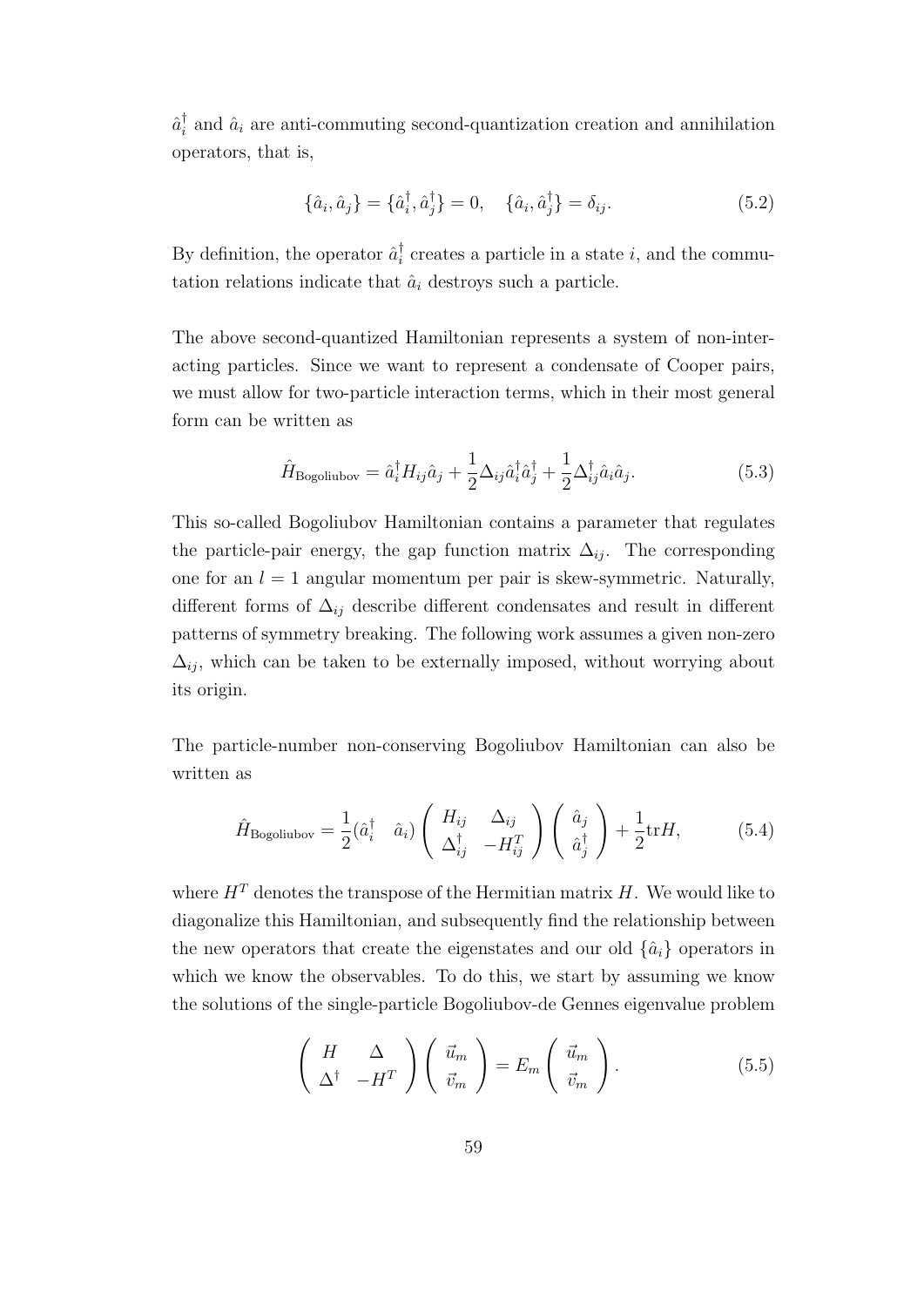Since the complete  $\{\vec{u}_m, \vec{v}_m\}$  pairs are eigenvectors, they can always be normalized to satisfy  $|\vec{u}_m|^2 + |\vec{v}_m|^2 = 1$ . The dimension of the each  $\vec{u}_m, \vec{v}_m$  is equal to the single-particle Hamiltonian dimension *N*. A property of the BdG equation (5.5) is that given an eigenvector with energy *Em*, under conjugation we obtain a new eigenvector with energy *−Em*. This can be seen by expanding the matrix equation,

$$
\hat{H}\vec{u}_m + \Delta \vec{v}_m = E_m \vec{u}_m, \quad \hat{\Delta}^\dagger \vec{u}_m - H^T \vec{v}_m = E_m \vec{v}_m. \tag{5.6}
$$

If we use the properties  $H^T = H^*$ ,  $\Delta^T = -\Delta$ , and  $\Delta^* = -\Delta^T$ , we can conjugate the above to obtain,

$$
\hat{H}^T \vec{u}^*{}_{m} - \Delta^{\dagger} \vec{v}^*{}_{m} = E_m \vec{u}^*{}_{m}, \quad -\hat{\Delta} \vec{u}^*{}_{m} - H \vec{v}^*{}_{m} = E_m \vec{v}^*{}_{m}, \tag{5.7}
$$

which can be written in matrix form as

$$
\begin{pmatrix} H & -\Delta \\ \Delta^{\dagger} & -H^T \end{pmatrix} \begin{pmatrix} \vec{v}_m^* \\ \vec{u}_m^* \end{pmatrix} = -E_m \begin{pmatrix} \vec{v}_m^* \\ \vec{u}_m^* \end{pmatrix} . \tag{5.8}
$$

so the BdG eigenvalues come in  $\pm$  pairs (i.e. the spectrum is symmetric around  $E = 0$ ). If we look at the structure of the above matrix eigenvalue equation, it is easy to see that in the gapless  $\Delta = 0$  case, the upper branch of the eigenvalue spectrum is given by solutions of the form  $\vec{u}_m^i = \delta_{m,i}$ ,  $\vec{v} = \vec{0}$ , while the lower branch solutions have reversed roles for  $\vec{u}_m, \vec{v}_m$ . The upper branch solutions are associated with mainly positive-energy eigenvalues, while the lower branch has mainly negative-energy ones. For example, if we consider the one-dimensional non-relativistic gas with energy  $E(k) = k^2/2 - \mu$ , only a few of the upper branch eigenvalues will dip into the negative region  $(k < \sqrt{2\mu})$  and the rest will have positive energies, while similarly some states of the lower energy branch will have positive energies. The same holds approximately true in the presence of a gap  $\Delta \neq 0$ , with  $|\vec{u}_m| \approx 1$  and  $|\vec{v}_m| \approx 0$  for the upper branch region, and  $|\vec{u}_m| \approx 0$ ,  $|\vec{v}_m| \approx 1$ for the lower branch. This is graphically represented in Figure 5.1. We now turn our attention back to the solutions of the BdG single-particle operator. In linear algebra it is customary, after finding a set of eigenvectors for a given operator, to change bases and work in the new eigenvector basis. Let us define a set of new annihilation operators  $\{b_j, b_j^{\dagger}\}\$  that create the eigenvectors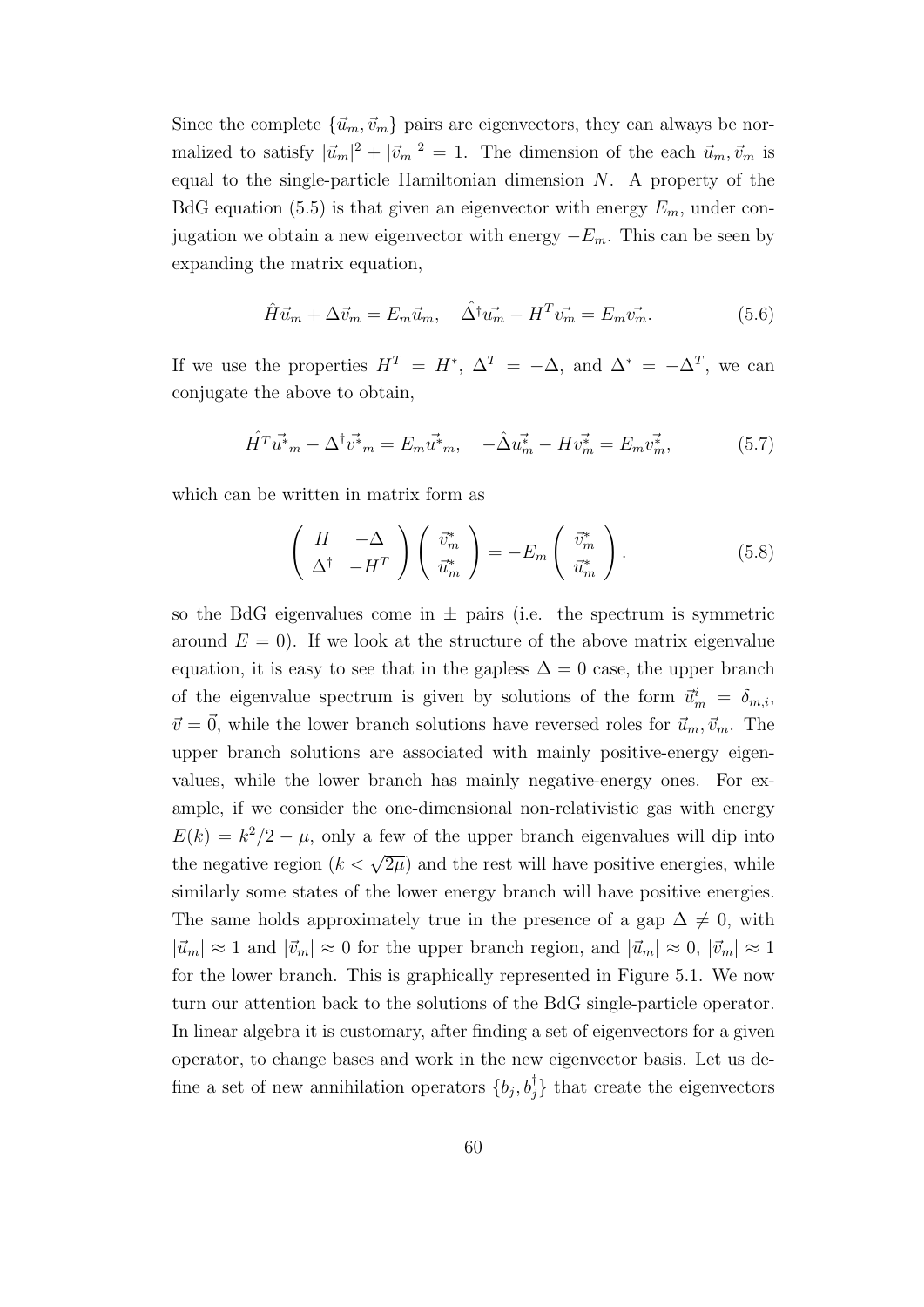

Figure 5.1: The BdG operator spectrum for a one-dimensional nonrelativistic gas with  $E(k) = k^2/2 - \mu$ . Left: the spectrum with  $\Delta = 0$ . Right: the spectrum after a gap is opened by a non-zero  $\Delta$ . In each case the part of the spectrum with BdG eigenvalue  $E > 0$  is shown as a solid line, and the part with  $E < 0$  is shown dashed. For  $\Delta = 0$ , the solid branch of the spectrum has  $|\vec{u}| = 1$ ,  $|\vec{v}| = 0$ , and opposite for the dashed branch. For  $\Delta \neq 0$ , the  $E > 0$  "particle-like" region has  $|\vec{v}| \approx 0$  and  $|\vec{u}| \approx 1$ , and the "hole-like" region has  $|\vec{u}| \approx 0$  and  $|\vec{v}| \approx 1$ .

of *H*. We can re-express the Hamiltonian (5.4) in terms of these as

$$
\hat{H}_{\text{Bogoliubov}} = \frac{1}{2} (\hat{b}_i^\dagger \quad \hat{b}_i) \, I \left( \begin{array}{cc} H_{ij} & \Delta_{ij} \\ \Delta_{ij}^\dagger & -H_{ij}^T \end{array} \right) I^\dagger \left( \begin{array}{c} \hat{b}_j \\ \hat{b}_j^\dagger \end{array} \right) + \frac{1}{2} \text{tr} H, \tag{5.9}
$$

where  $I^{\dagger}$  is the matrix that changes from the old basis where the  $\{a_i, a_i^{\dagger}\}\$ are defined, to the new eigenvector basis. From elementary linear algebra we know that this matrix is just the list of all eigenvectors arranged by columns<sup>1</sup>, resulting in

$$
I^{\dagger} = \begin{pmatrix} u_1 & \dots & u_N & u_{N+1} & \dots & u_{2N} \\ \vdots & & \vdots & & \vdots & \\ v_1 & \dots & v_N & v_{N+1} & \dots & v_{2N} \\ \vdots & & \vdots & & \vdots & \vdots \end{pmatrix}, \qquad (5.10)
$$

where we have a total of 2*N* columns. Using the conjugation symmetry from (5.8), we see that the second half of this matrix is not independent from the first, allowing us to write  $u_{N+i} = v_i^*$ ,  $v_{N+i} = u_i^*$ . This way, the change of

<sup>&</sup>lt;sup>1</sup>Note that this matrix satisfies  $I^{\dagger}(1,0,\ldots,0)^{T} = (u_1,\ldots,u_N,v_1,\ldots,v_N)^{T}$ , which is what we seek.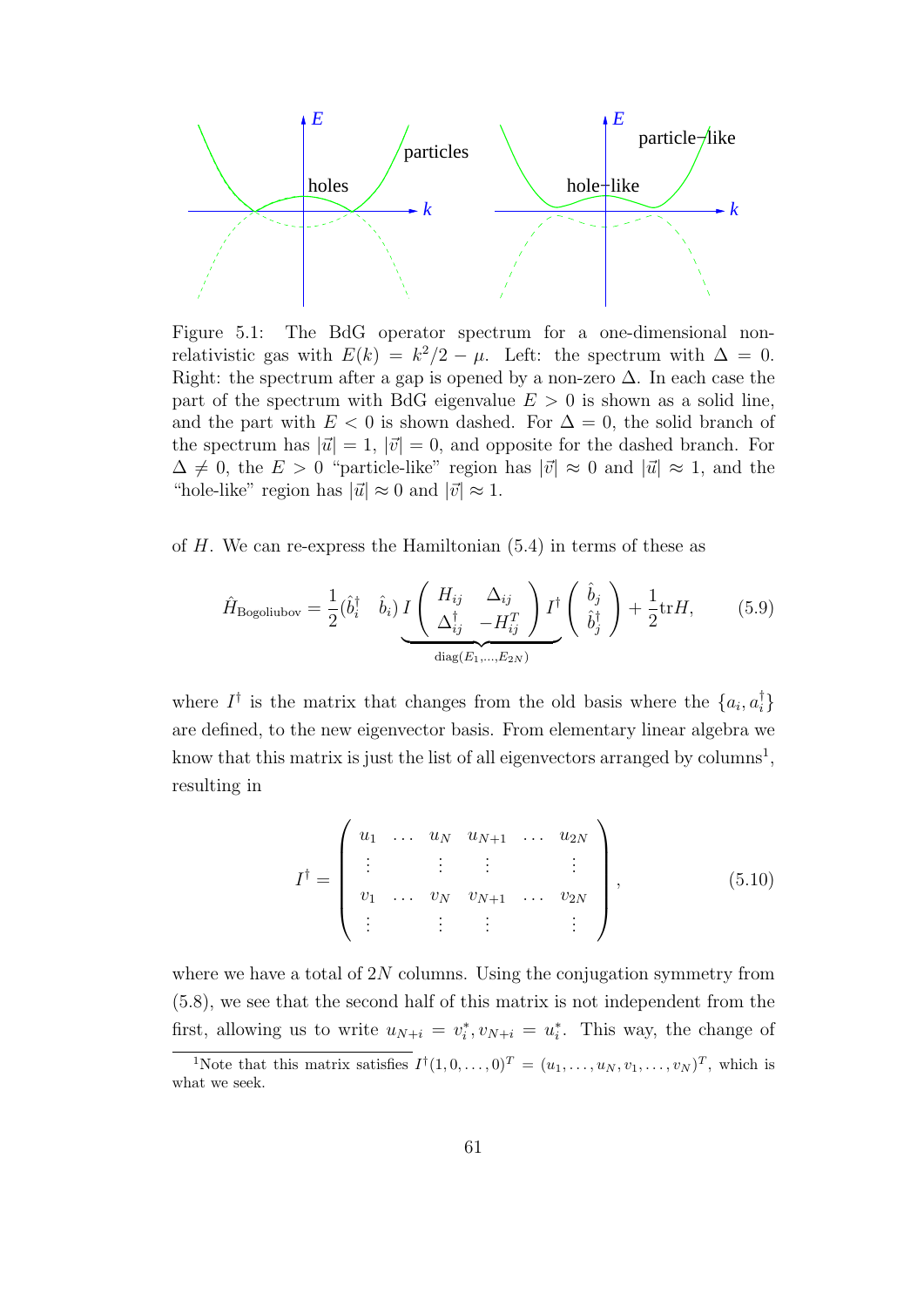basis matrix becomes

$$
I^{\dagger} = \left( \begin{array}{cccc} u_1 & \dots & u_N & v_1^* & \dots & v_N^* \\ \vdots & & \vdots & \vdots & & \vdots \\ v_1 & \dots & v_N & u_1^* & \dots & u_N^* \\ \vdots & & \vdots & \vdots & & \vdots \end{array} \right). \tag{5.11}
$$

Here the left half eigenvectors have eigenvalues  $E_n > 0$ , while the second have eigenvalues  $E_{N+n} = -E_n < 0$ . This way, the old and new operators, which are related through the  $I^{\dagger}$  matrix as  $I^{\dagger}(b_j, b_j^{\dagger})^T = (a_j, a_j^{\dagger})^T$ , can be written as

$$
a_j = u_{jn}b_n + v_{jn}^*b_n^{\dagger} \tag{5.12}
$$

$$
a_j^{\dagger} = u_{jn}^* b_n^{\dagger} + v_{jn} b_n, \tag{5.13}
$$

where the sum over repeated indices is implied. The mutual orthogonality and completeness of the eigenvectors  $(\vec{u}_m, \vec{v}_m)^T$  ensures that the new operators  $\hat{b}_m, \hat{b}^{\dagger}$  have the same anti-commutation relations as the old ones. To find the expression of the Hamiltonian in terms of these new operators, we only need to look at (5.9) and realize that if we absorb the change of basis matrices *I, I†* into the Hamiltonian, the latter becomes diagonal. Thus, we can write

$$
\hat{H}_{\text{Bogoliubov}} = \frac{1}{2} (\hat{b}_i^{\dagger} \quad \hat{b}_i) \left( \begin{array}{c} \{E\} & 0 \\ 0 & \{-E\} \end{array} \right) \left( \begin{array}{c} \hat{b}_j \\ \hat{b}_j^{\dagger} \end{array} \right) + \frac{1}{2} \text{tr} H \n= \frac{1}{2} \sum_{n=1}^{N} E_n (b_n^{\dagger} b_n - b_n b_n^{\dagger}) + \frac{1}{2} \text{Tr} H \n= \sum_{n=1}^{N} E_n b_n^{\dagger} b_n - \frac{1}{2} \sum_{n=1}^{N} E_n + \frac{1}{2} \sum_{n=1}^{N} E_i^{(0)}.
$$
\n(5.14)

Here  $E_i^{(0)}$  $I_i^{(0)}$  are the eigenvalues of  $H_{ij}$ , which unlike the  $E_m$  can be of either sign<sup>2</sup>. The usefulness of the new operators  $b_j$  surfaces when we analyze the ground state of the system and compute mean values of operators acting on it. By definition<sup>3</sup>, the ground state  $|0\rangle_b$  is such that it is annihilated by all the

<sup>&</sup>lt;sup>2</sup>Note that by construction, the  $E_m$  are positive.

<sup>&</sup>lt;sup>3</sup>One can ask about the relationship between the new ground state  $|0\rangle$ <sup>*b*</sup> defined as the state annihilated by all the  $\hat{b}_m$  operators, and the older one of the  $\hat{a}_m$  operators. It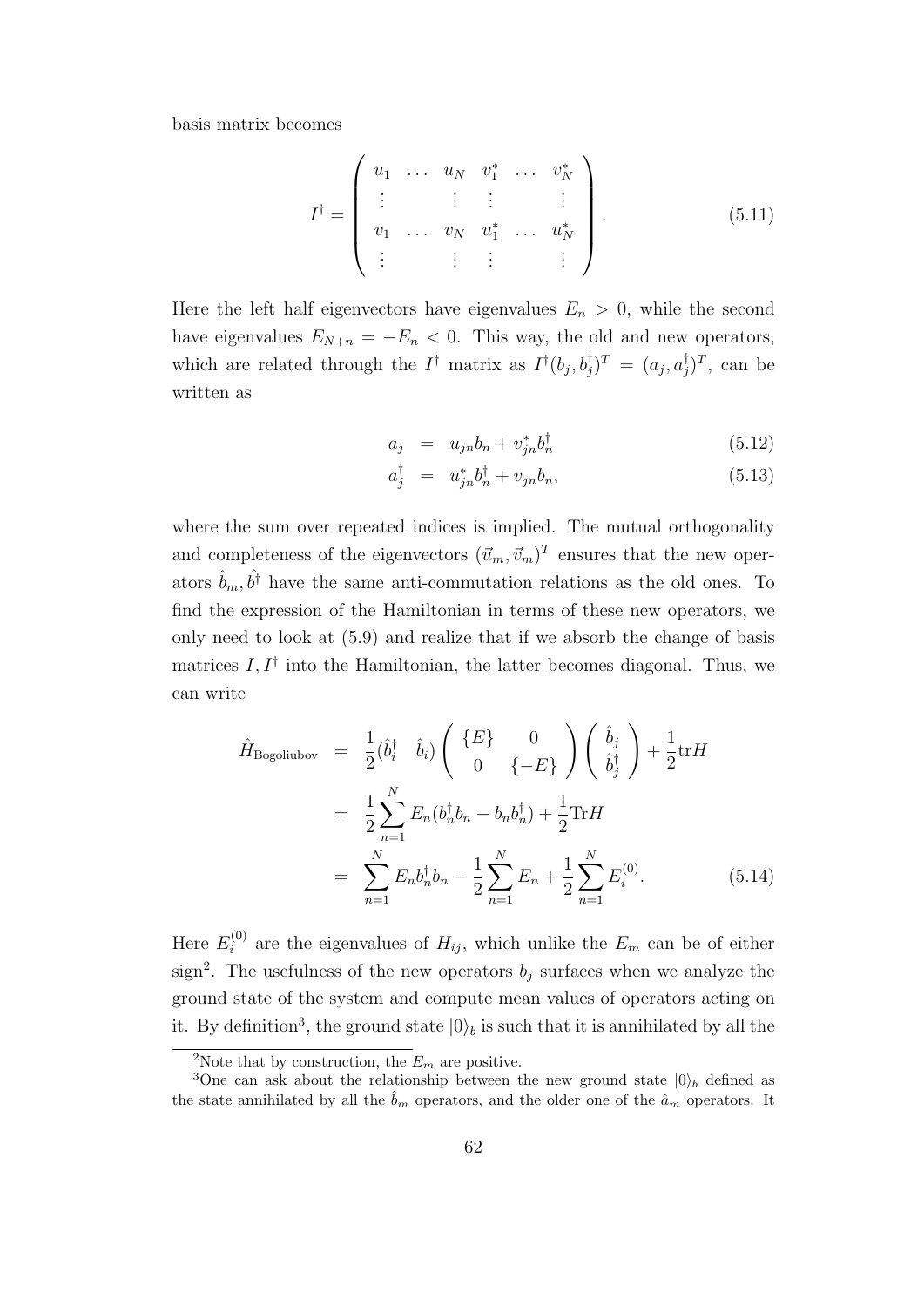$\hat{b}_m$  (we must remember that  $b_m^{\dagger}$  creates the *m*-th quasiparticle excitation). Our physical operators are defined in terms of the original physical fermionic operators  $\{a_i, a_i^{\dagger}\}\$ . If we consider an operator of the form  $\hat{O} = \hat{a}_i^{\dagger}O_{ij}\hat{a}_j$ , its ground-state expectation value can be written as

$$
\langle \hat{O} \rangle = b \langle 0 | \hat{a}_i^{\dagger} O_{ij} \hat{a}_j | 0 \rangle_b
$$
  
\n
$$
= b \langle 0 | (v_{im} \hat{b}_m + u_{im}^* \hat{b}_m^{\dagger}) O_{ij} (u_{jn} \hat{b}_n + v_{jn}^* \hat{b}_n^{\dagger}) | 0 \rangle_b
$$
  
\n
$$
= v_{im} O_{ij} v_{jm}^*
$$
  
\n
$$
= \sum_{m=1}^N \bar{v}_m^T O \bar{v}_m^*.
$$
\n(5.15)

Note that the last sum involves the sum over the eigenstates with positive energy. Using the  $E \leftrightarrow -E$ ,  $\vec{u} \leftrightarrow \vec{v}^*$  symmetry, we could alternatively write this last expression as a sum over the negative eigenvalues of the Hamiltonian with  $\vec{v}$  replaced by  $\vec{u}$ , that is,  $\sum \vec{u}_m^{\dagger} O \vec{u}_m$ . Equipped with the above expression, we can compute the number of particles in the ground state by finding the expectation value of the number operator  $O_{ij} = \delta_{ij}$ . This becomes

$$
N = {}_{b}\langle 0|\hat{a}_{i}^{\dagger}\hat{a}_{i}|0\rangle_{b} = v_{im}v_{im}^{*} = \sum_{m=1}^{N} |\vec{v}_{m}|^{2}.
$$
 (5.16)

We can get a better feeling for the expression if we again use the  $\vec{u} \leftrightarrow \vec{v}^*$ symmetry and write

$$
N = \sum_{\text{negative}E} |\vec{u}_m|^2. \tag{5.17}
$$

We had previously discussed that in the gapless case,  $|\vec{u}_m| = 1$  and  $|\vec{v}_m| = 0$ for the particle-like states (upper energy branch) and that some of these states would dip into negative energies as a consequence of a non-zero chemical potential. Therefore, when  $\Delta = 0$ , the above sum will be equal to the number of negative-energy eigenstates of  $H_{ij}$  (which is zero when  $\mu = 0$ ).

We can also derive an expression for the mean values of space-dependent op-

turns out that the new ground state  $|0\rangle_b$  can be written in terms of the old one through the coherent superposition of paired states  $|0\rangle_b = C \exp\left(\frac{1}{2}\hat{a}_i^{\dagger}\hat{a}_j^{\dagger}\psi_{ij}\right)|0\rangle_a$ , where  $\psi_{ij} =$  $v_{im}^*(u^{-1})_{mj}^*$  is the un-normalized Cooper-pair wavefunction.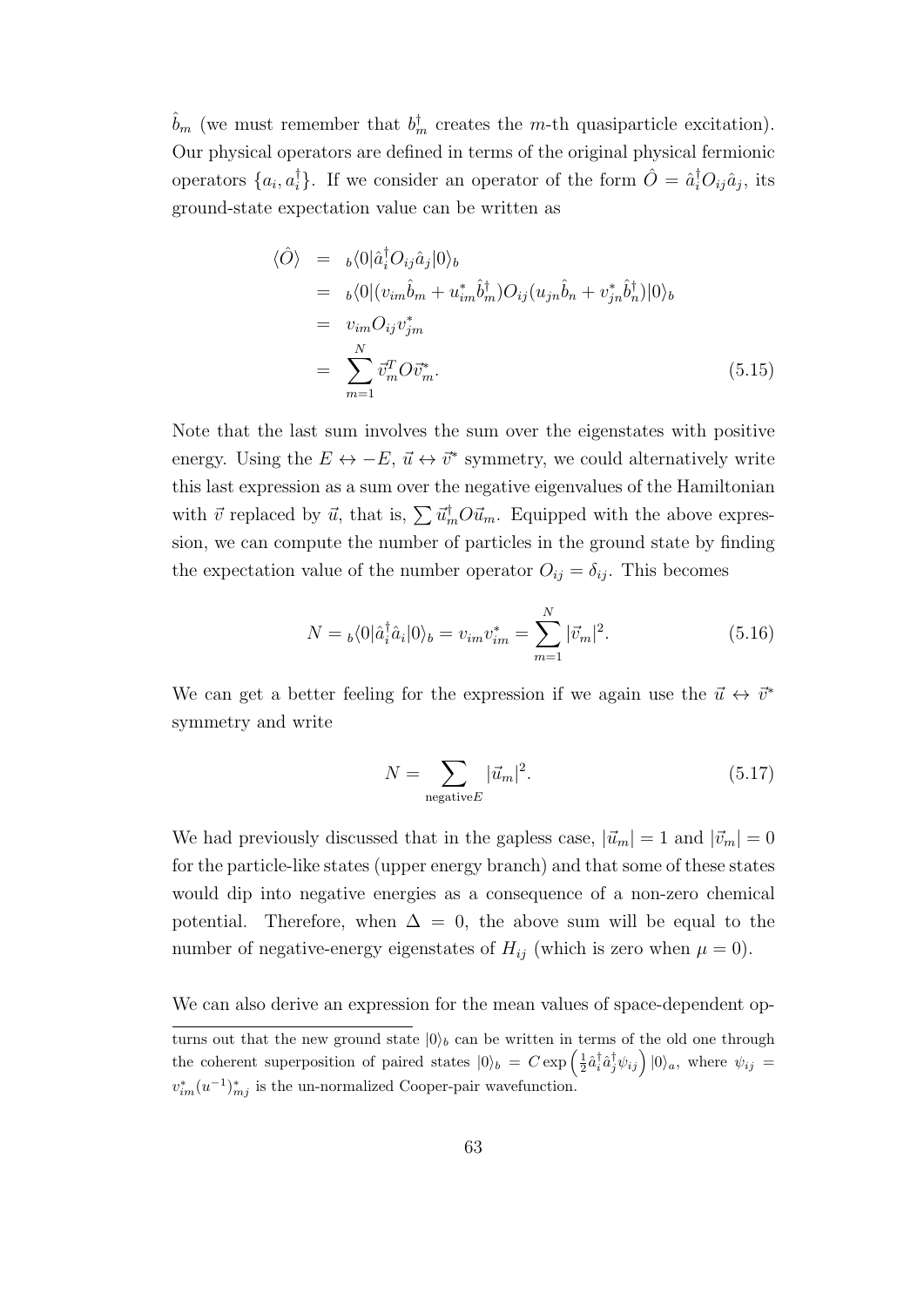erators in terms of the spatial eigenfunctions components similarly to (5.15). The expectation value of an operator of the form  $\hat{O} = \int \hat{a}^{\dagger}(x)O(x, x')\hat{a}(x)d^2xd^2x'$ on the ground state of the system is given by

$$
\langle \hat{O} \rangle = \sum_{i=1}^{N} \int v_i^T(\vec{x}) O(\vec{x}, \vec{x}') v_i(x') d^2x d^2x' \qquad (5.18)
$$

For example, in the harmonic case using this expression together with the density operator  $\hat{\rho}(\vec{r}, \vec{r}') = \delta(\vec{r} - \vec{r}')$  yields the mean value of the density in the ground state of the system:

$$
N = \int \sum_{m,l=1}^{N} |v_{m,l}(r,\theta)|^2 d^2r \implies \rho(r,\theta) = \sum_{m,l}^{N} |v_{m,l}(r,\theta)|^2. \tag{5.19}
$$

This analysis has shown us that we can compute mean values such as particle number and angular momentum if know the energy spectrum and the eigenvectors of the single-particle BdG Hamiltonian. This in itself is no easy task if we cannot find a way to simplify the way the states link to each other. At the very least, we should understand the form of the solutions of the singleparticle Hamiltonian *H*, to then look at how the gap operator  $\Delta$  couples these solutions. We must then turn our attention to the two-dimensional harmonic oscillator and review its spectrum and eigenvalues.

#### **5.3 Reviewing the 2D Harmonic Oscillator**

The model that we are considering involves fermions confined in a harmonic trap in the *x*-*y* plane. Therefore, the one-particle Hamiltonian of the previous section inside  $H_{\text{Bogoliubov}}$  is that of the two-dimensional harmonic oscillator:

$$
H = \frac{1}{2} \left( p_x^2 + p_y^2 + \omega^2 (x^2 + y^2) \right). \tag{5.20}
$$

Here  $p_x = -i\hbar\partial/\partial x$  is the usual momentum operator, with *x*, *p* being canonically conjugates,  $[x, p_x] = i\hbar$ . The mass of the particles has been taken to be unity. This Hamiltonian is invariant under rotations along the  $\hat{z}$  axis, which implies that the angular momentum operator  $L_z$  must commute with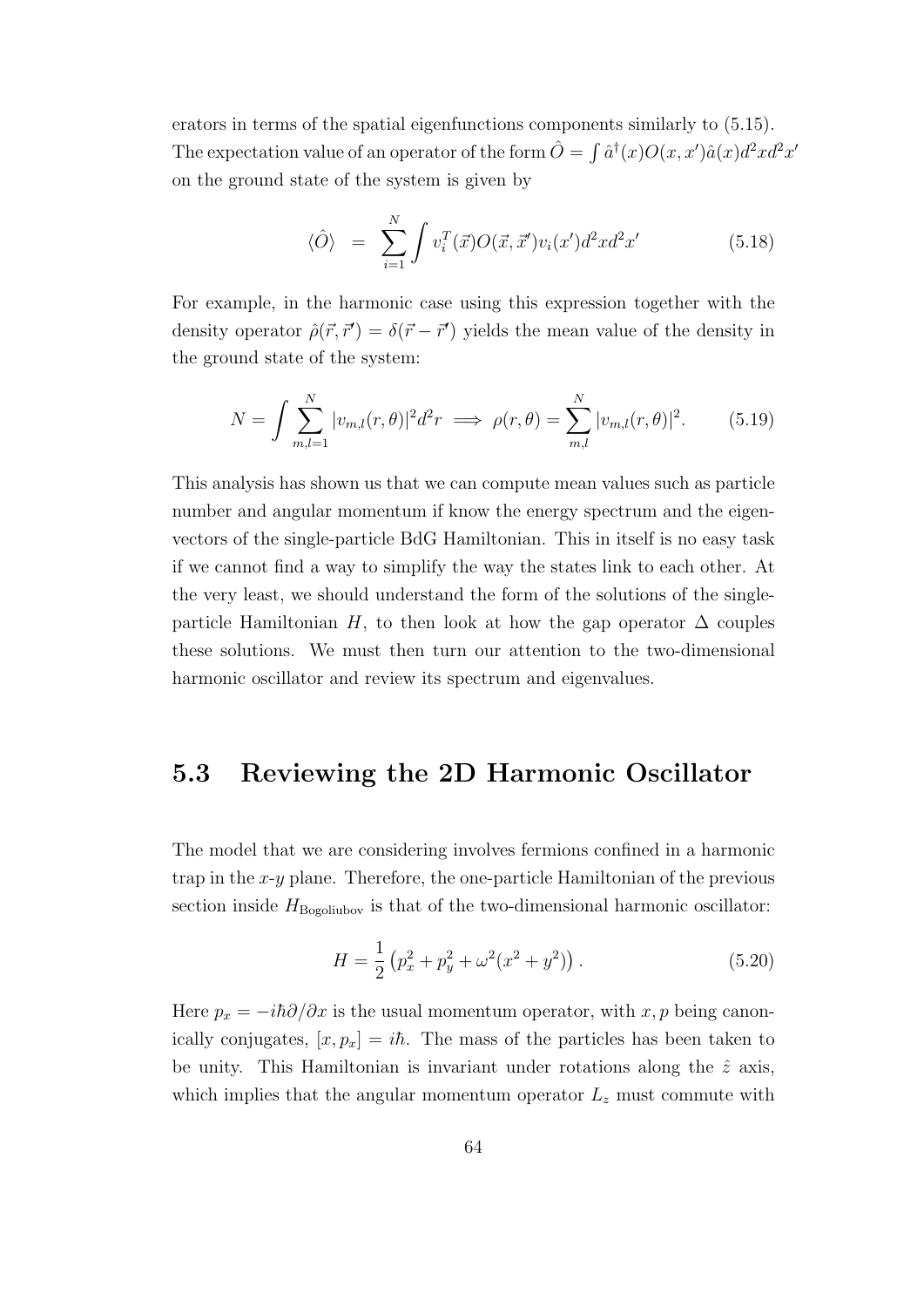it<sup>4</sup>. Therefore, it is possible to diagonalize simultaneously the Hamiltonian and the *L<sup>z</sup>* operator, or equivalently stated, we can choose eigenvectors of the Hamiltonian that are also eigenvectors of  $L_z$ . The additional advantage of this approach is seen in the commutator algebra between  $L<sub>z</sub>$  and the momentum operators  $P = p_x - ip_y$  and  $P^{\dagger} = p_x + ip_y$ :

$$
[L_z, p_x \pm i p_y] = [(\vec{r} \times \vec{p})_z, p_x \pm i p_y] = \pm \hbar (p_x \pm i p_y). \tag{5.21}
$$

Thus, the  $L_z$ ,  $P^{\dagger}$  and  $P$  operators form an  $SU(2)$  triplet, with  $P^{\dagger}$  and  $P$  being the raising and lowering ladder operators respectively. Since we will see in the next section that the gap operator  $\Delta$  is proportional to P, its action on the eigenvectors of  $L_z$  will be simple. Thus, we want to find ladder operators of *L<sup>z</sup>* in terms of the usual harmonic-oscillator ladder operators

$$
a_x = \sqrt{\frac{\omega}{2\hbar}} \left( x + i \frac{p_x}{\omega} \right), \quad a_x^{\dagger} = \sqrt{\frac{\omega}{2\hbar}} \left( x - i \frac{p_x}{\omega} \right), \tag{5.22}
$$

which have bosonic commutation relationships and generate the eigenstates of the harmonic oscillator as

$$
|n_x, n_y\rangle = \frac{(a_x^\dagger)^{n_x}}{\sqrt{n_x!}} \frac{(a_y^\dagger)^{n_y}}{\sqrt{n_y!}} |0, 0\rangle.
$$
 (5.23)

To achieve this, we can first express the angular momentum operator in terms of the canonical operators,

$$
L_z \equiv xp_y - yp_x = i\hbar (a_y^{\dagger} a_x - a_x^{\dagger} a_y). \tag{5.24}
$$

Next, we propose a general ladder operator of the form

$$
b_i^{\dagger} = C_1 a_1^{\dagger} + C_2 a_2^{\dagger}, \quad |C_1|^2 + |C_2|^2 = 1,\tag{5.25}
$$

where the right equality ensures that  $[b_i, b_i] = 1$ . To determine the coefficients, we must impose the *L<sup>z</sup>* ladder operator condition

$$
[L_z, b_i^{\dagger}] = \alpha \hbar b_i^{\dagger}, \qquad (5.26)
$$

<sup>&</sup>lt;sup>4</sup>In general, if a field H is invariant under a transformation  $\Theta$ , then the infinitesimal action of this transformation *δ*Θ on the field must also be zero. Since this action can be represented in a Lie algebra by the commutator between the generator of the transformation and a matrix representation of the field, we must have that  $[\delta\Theta, H] = 0$ .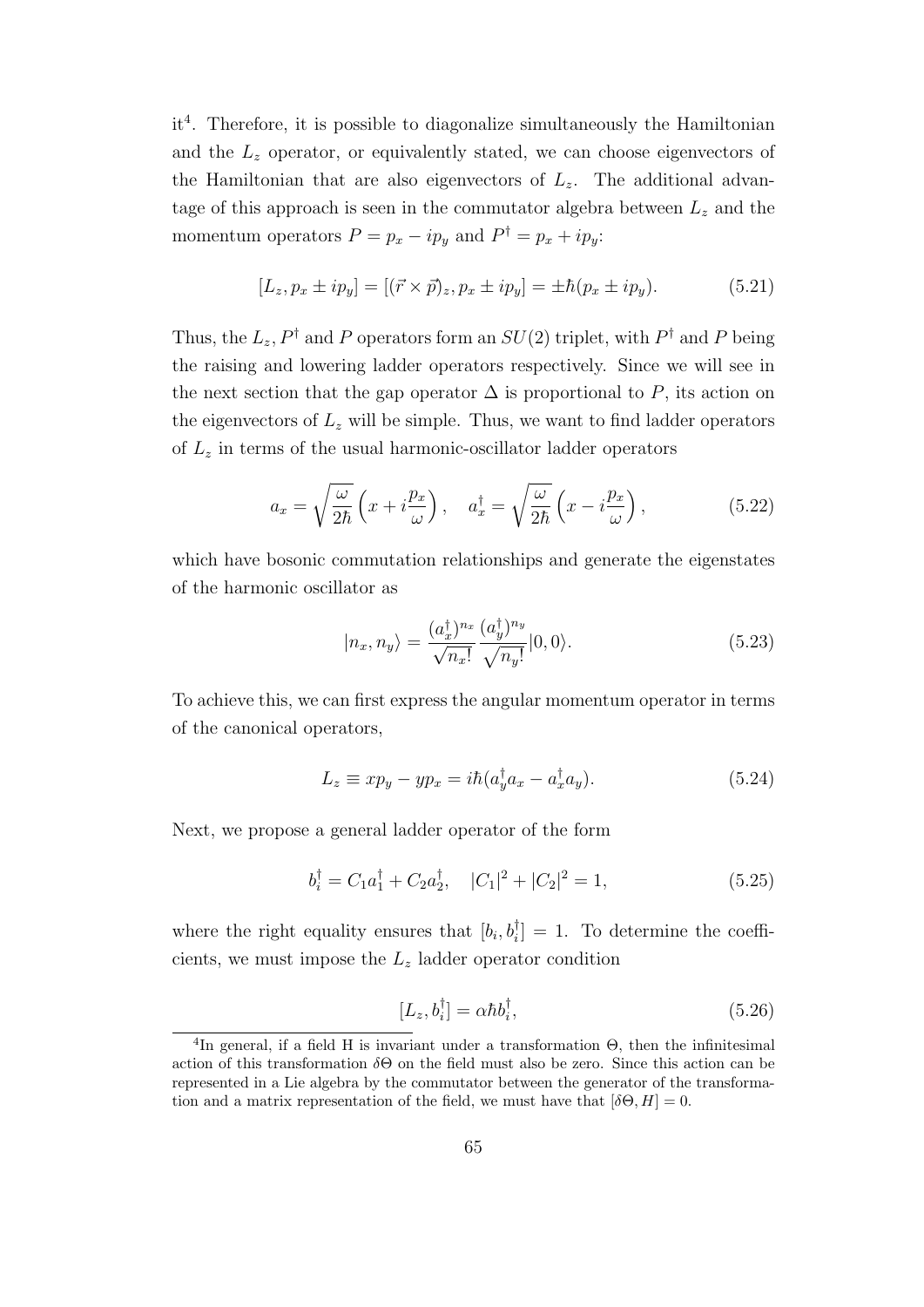where  $\alpha$  is an arbitrary parameter. Substituting the expressions for  $b_i^{\dagger}$  into the above leads to two possible values for the parameter  $\alpha$ , namely  $\alpha = \pm 1$ . These values yield the new operators

$$
b_1^{\dagger} = \frac{1}{\sqrt{2}} (a_x^{\dagger} + i a_y^{\dagger}), \quad b_2^{\dagger} = \frac{1}{\sqrt{2}} (a_x^{\dagger} - i a_y^{\dagger}), \tag{5.27}
$$

which obey the ladder operator relations we were seeking,

$$
[L_z, b_1^{\dagger}] = \hbar b_1^{\dagger}, \quad [L_z, b_2^{\dagger}] = -\hbar b_2^{\dagger}.
$$
 (5.28)

In terms of these new operators, the Hamiltonian can be expressed as

$$
H = \hbar\omega(b_1^{\dagger}b_1 + b_2^{\dagger}b_2 + 1),\tag{5.29}
$$

and the eigenstates become

$$
|n,l\rangle = \frac{(b_1^{\dagger})^N}{\sqrt{N!}} \frac{(b_2^{\dagger})^M}{\sqrt{M!}} |0,0\rangle, \quad n = N + M, \quad l = N - M. \tag{5.30}
$$

Thus, the eigenstates of the Harmonic oscillator can be created by applying the ladder operators successively. The angular momentum of the state  $|n, l\rangle$ is  $\hbar$ *l* and its energy is  $E_{n,l} = \hbar \omega(n+1)$ . This way, the ladder operators move the states diagonally in  $n, l$  space. The relationship between the  $n, l$  and *N, M* integers tells us that the set of states with energy quantum number *n* is  $(n + 1)$ -fold degenerate, with the angular momentum *l* ranging between  $l = -n$  to  $l = n$  in steps of two. This can be seen schematically in Figure 5.2.

The normalized real-space wavefunctions  $\langle r, \theta | n, l \rangle$  corresponding to these eigenstates are generally written as

$$
\psi_{N,l}(r,\theta) \equiv \langle r, \theta | 2N + |l|, l \rangle
$$
  
=  $\omega^{|l|+1/2} \sqrt{\frac{N!}{\pi (N+|l|)!}} e^{il\theta} r^l e^{-\omega r^2/2} L_N^{|l|}(\omega r^2),$  (5.31)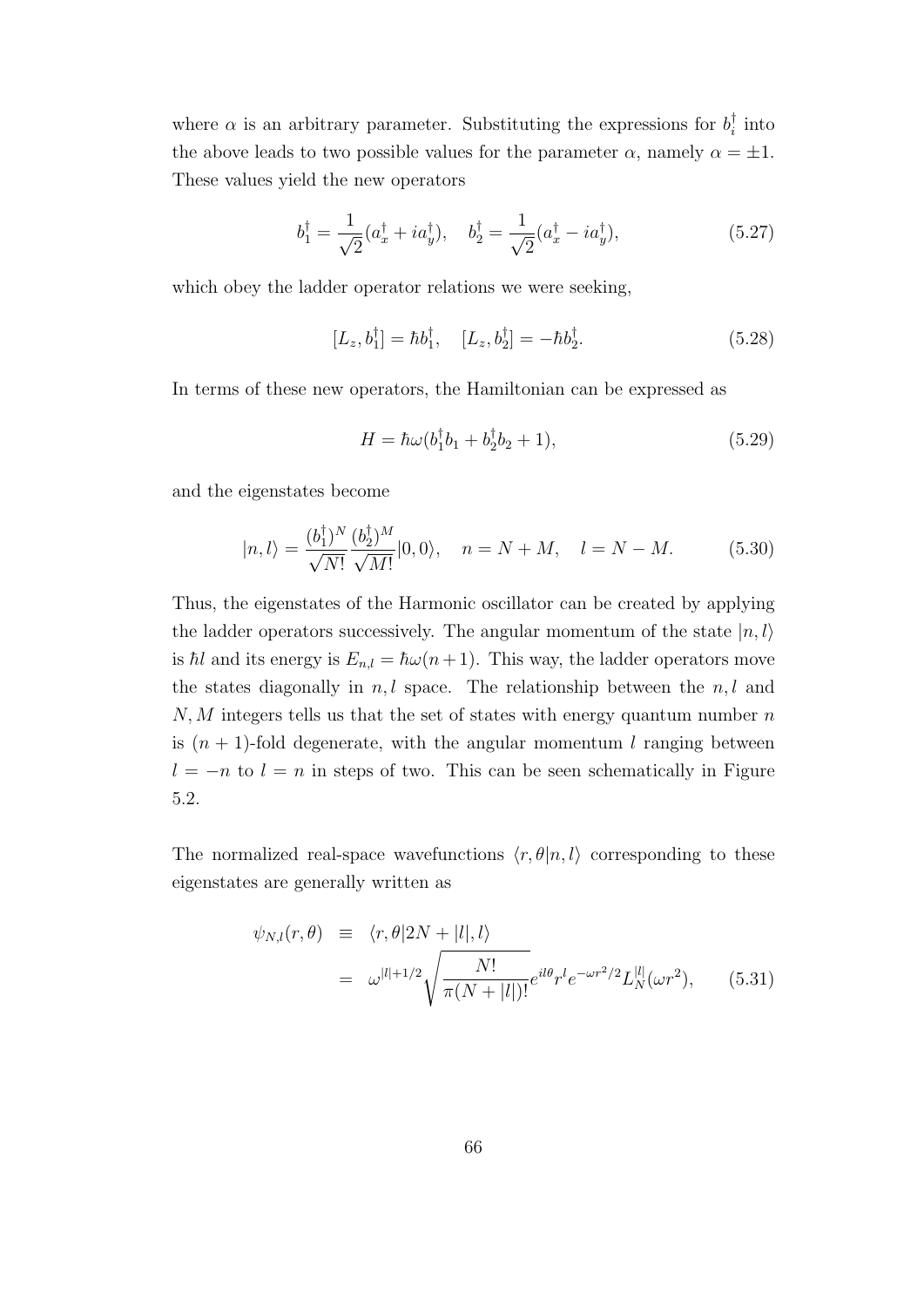where  $L_n^{|m|}$  is the associated Legendre polynomial

$$
L_n^{|m|}(x) = \frac{x^{-|m|}e^x}{n!} \frac{d^n}{dx^n} e^{-x} x^{n+|m|}.
$$
\n(5.32)

The notation  $\langle r, \theta | 2N + |l|, l \rangle$ , which is employed to simplify the labeling of the Legendre polynomials, indicates that these states have energies

$$
E_{N,l} = \hbar\omega(2N + |l| + 1). \tag{5.33}
$$

Now that we know the structure of the harmonic oscillator eigenstates in a suitable basis, we must find the eigenstates for the whole BdG single-particle Hamiltonian (5.5).

### **5.4 Finding the BdG Eigenstates**

The single-particle BdG Hamiltonian involves the gap parameter  $\Delta$ , whose form depends on the specifics of the system considered. Here we consider a system of fermions characterized by an order parameter with a  $p_x + ip_y$ symmetry. This can be, for example, a single atomic layer of <sup>3</sup>He in the Aphase and with the angular momentum director **l** of the Cooper pairs pointing in the  $+\hat{z}$  direction. The Hamiltonian we consider is then the BdG operator

$$
H_{\text{BdG}} = \begin{pmatrix} H - \mu & \Delta(p_x + ip_y) \\ \Delta(p_x - ip_y) & -(H - \mu) \end{pmatrix}.
$$
 (5.34)

Here  $H$  is the harmonic oscillator Hamiltonian that we studied in section 5.3,  $\mu$  is a chemical potential that controls the number of particles in the trap, and  $\Delta$  is a scalar parameter. The off-diagonal gap operator can be written in terms of the  $b, b^{\dagger}$  by simply following the definitions in (5.22, 5.27) as

$$
\Delta(p_x + ip_y) = i\Delta\sqrt{\hbar\omega}(b_1^\dagger - b_2). \tag{5.35}
$$

We had previously seen in (5.21) that the above is a ladder operator of  $L<sub>z</sub>$ , increasing the angular momentum of any eigenstate on which it acts by unity. This agrees with the Cooper pair condensate picture, in which each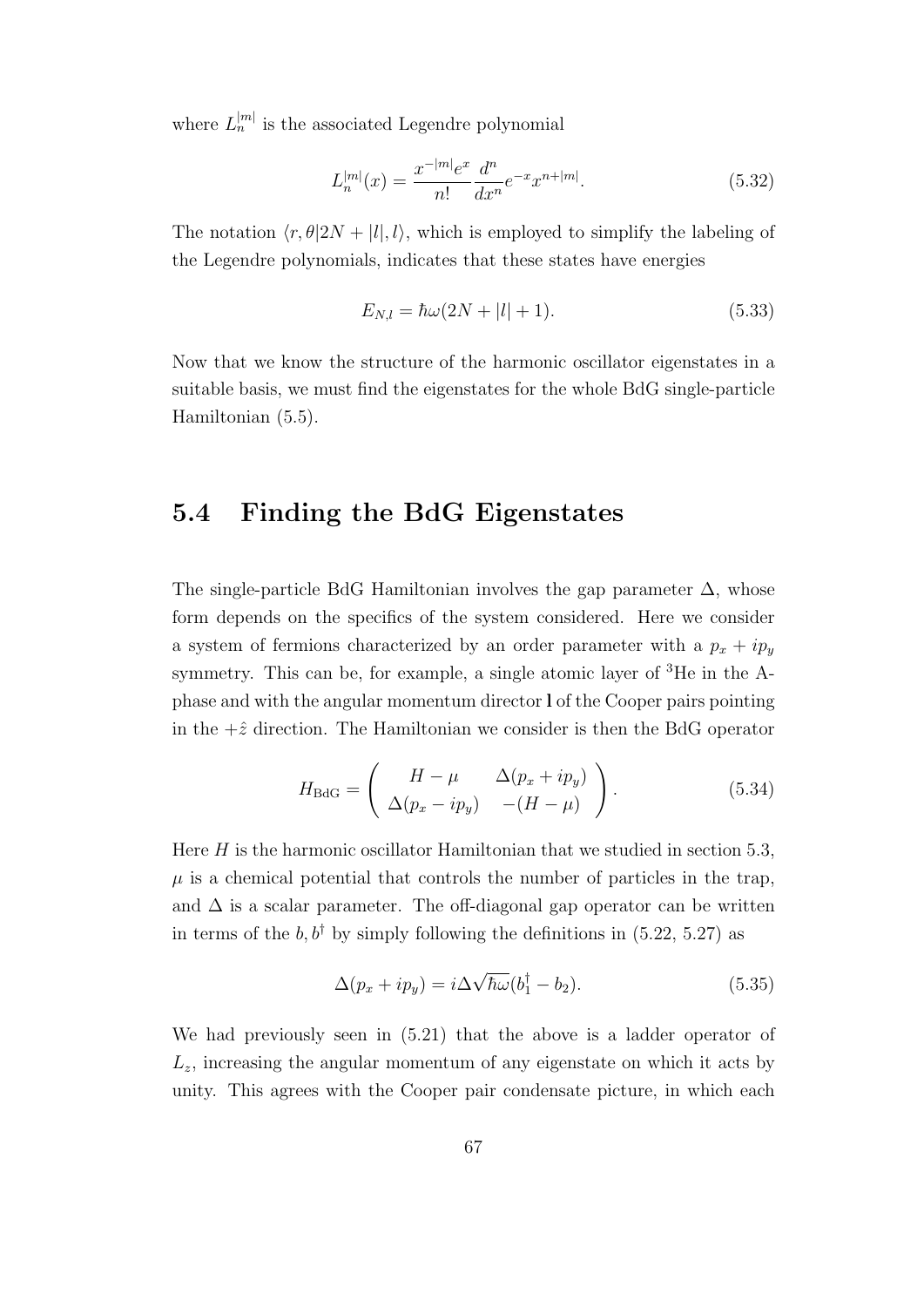electron pair possesses an angular momentum  $+\hbar\hat{z}$ . Because of the structure of the above Hamiltonian, a state characterized by the angular momentum quantum number *l* of the form  $(\sum_{m} a_m | m, l + 1, \sum_{m} b_m | m, l)$ <sup>T</sup> will remain invariant in the value of  $l$  under the action of  $H_{BdG}$ . Therefore, we will consider eigenstates of the form

$$
\Psi_{m,l}(r,\theta) = \begin{pmatrix} i u_{m,l}(r,\theta) \\ v_{m,l}(r,\theta) \end{pmatrix} = \begin{pmatrix} i \sum_n u_{m,l}^n \langle r,\theta | n,l+1 \rangle \\ \sum_n v_{m,l}^n \langle r,\theta | n,l \rangle \end{pmatrix}
$$
(5.36)

with eigenvalues  $E = E_{m,l}$ . Thus, for a given value of *l* we have an invariant subspace of eigenstates labeled by the index m. The way these states are connected by the  $H_{BdG}$  Hamiltonian is schematically shown in Figure 5.2. Note that the states are labeled by the angular momentum of the lower



Figure 5.2: The low-lying part of the harmonic oscillator spectrum. The zig-zag paths indicate how states are coupled by the tridiagonal matrix  $H^{(l)}$ . For *l* positive, the first entry in the eigenvector will be a "*v*", and the second entry a "*u*", and so on. For *l* negative, the *u*'s and *v*'s are interchanged.

component *v*. Because of the unit off-set between the angular momentum of the *u* and the *v*'s, the  $E \leftrightarrow -E$  pairing is between eigenstates with angularmomentum label *l* and those with label  $-(l + 1) = -l - 1$ .

We need to find how the  $H_{\text{BdG}}$  Hamiltonian acts on the proposed eigenstates of (5.36). Before we present the results, we need to explain the approach we will take. Historically, the derivation in  $(6)$  contained an error, which was compensated by a discrepancy in the phase between the Legendre polyno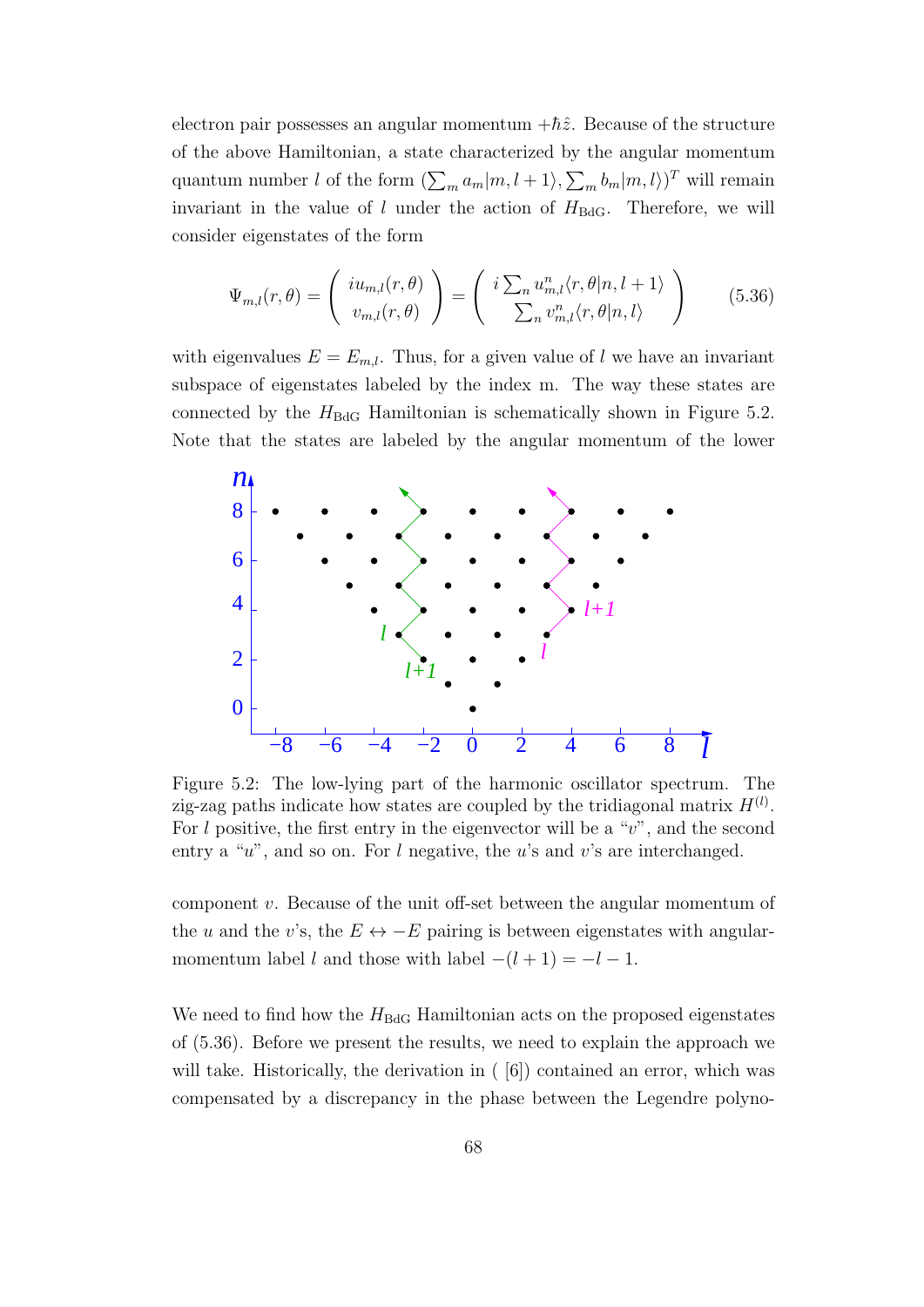mials as defined in (5.32), and the actual Legendre polynomials used when running the simulation code in the Mathematica 6 software. Therefore, although the matrices shown in equations 32 and 33 in ( [6]) are correct, there are two intermediate steps that need to be clarified to understand the results correctly. Therefore, we will look at how the  $H_{\text{BdG}}$  Hamiltonian acts on slightly more general states than those of (5.36).

Considering the most general form of the eigenstates  $\Psi_m$ , l, we have that

$$
\Psi_{m,l} = \begin{bmatrix} \alpha \sum_{n} a^n u_{m,l}^n |n, l+1 \rangle \\ \beta \sum_{n} b^n v_{m,l}^n |n, l \rangle \end{bmatrix},
$$
\n(5.37)

where the coefficients  $\alpha, \beta, a, b$  are complex numbers. In particular, the case  $a = b = 1, \beta = 1, \alpha = i$  reduces to the proposed eigenstates of (5.36) used in [6]. After some straightforward algebra, the action of the BdG Hamiltonian on this state can be written as

$$
H\Psi_{m,l}^{\uparrow} = \sum_{n \ge l+1} \alpha a^n \left[ u_{m,l}^n \epsilon_n + i \Delta \frac{\beta}{\alpha} \left( \frac{b}{a} \right)^{n-1} \frac{1}{a} \sqrt{\frac{n+l+1}{2}} v_{m,l}^{n-1} - i \frac{\beta}{\alpha} \left( \frac{b}{a} \right)^n b v_{m,l}^{n+1} \sqrt{\frac{n-l+1}{2}} \right] |n, l+1\rangle \qquad (5.38)
$$
  

$$
H\Psi_{m,l}^{\downarrow} = \sum_{n \ge l} \beta b^n \left[ -\epsilon_n v_{m,l}^n + i \Delta \frac{\alpha}{\beta} \left( \frac{a}{b} \right)^{n-1} \frac{1}{b} \sqrt{\frac{n-l}{2}} u_{m,l}^{n-1} - i \frac{\alpha}{\beta} \left( \frac{a}{b} \right)^n a \sqrt{\frac{n+l+2}{2}} u_{m,l}^{n+1} \right] |n, l\rangle, \qquad (5.39)
$$

where  $l \geq 0$ , and  $\Psi_{m,l}^{\uparrow}, \Psi_{m,l}^{\downarrow}$  denote the upper and lower components of  $\Psi_{m,l}$  respectively. The  $l < 0$  case is similar to this one with the sums in *n* starting at  $n \ge -(l + 1)$  and  $n > -l$  for the upper and lower terms. By looking at the full eigenvector equation  $H\Psi_{m,l} = E_{m,l}\Psi_{m,l}$  we notice that since the  $|n, l\rangle$  and  $|n, l + 1\rangle$  are independent, each term within the *n*-sums must satisfy the equality condition. Therefore, we have a series of equations involving coefficients  $u^i_{m,l}, v^i_{m,l}$ , which can be thought of as a matrix expressed in a basis of vectors composed of these *u*'s and *v*'s. Choosing an alternating basis  $v^l, u^{l+1}, v^{l+2}, \ldots$ , the above equations can be written as the eigenvalue problem of a matrix  $H^{(l)}$ , where the eigenvectors satisfy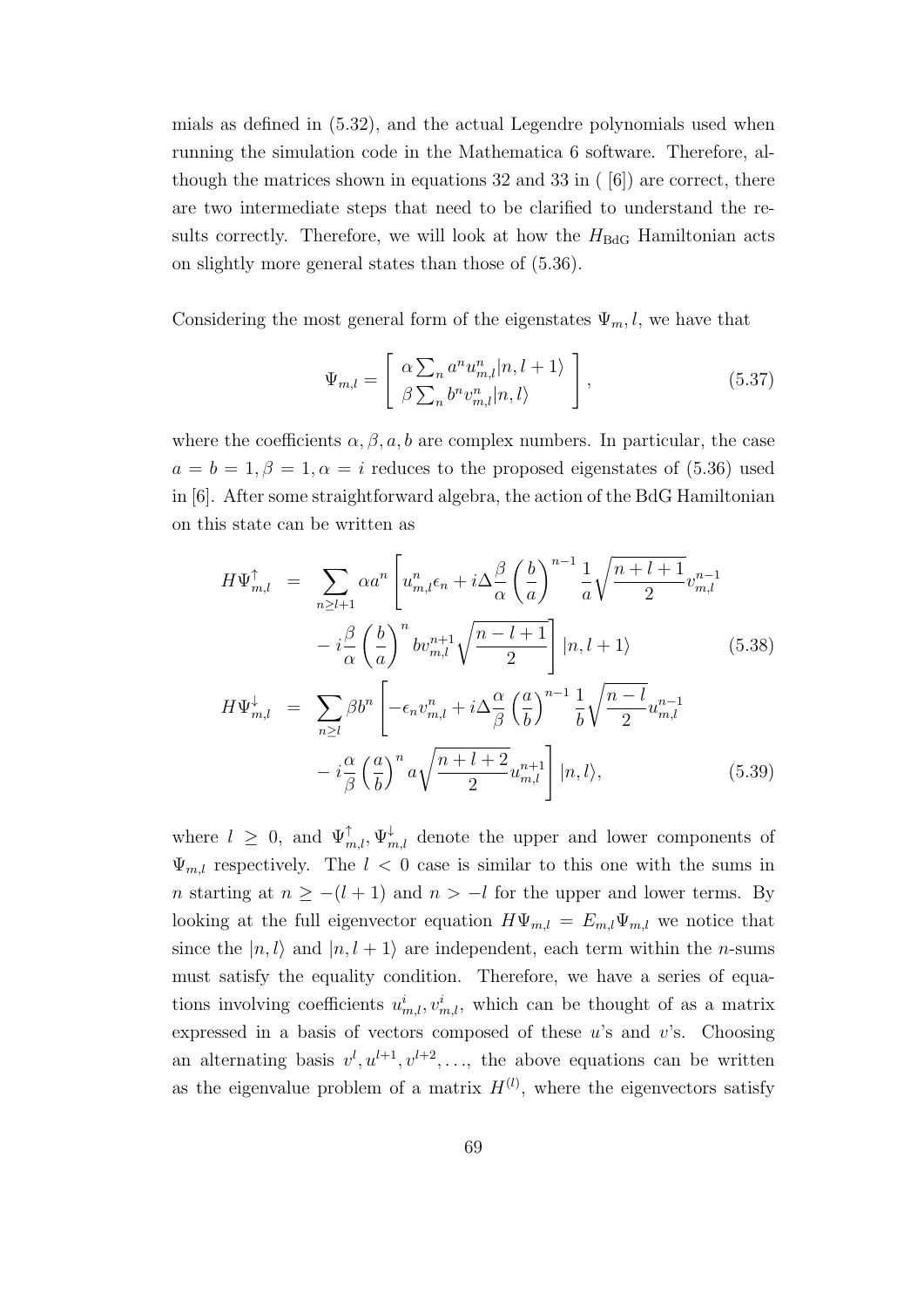$H^{(l)}(\alpha_1 v_l^1, \alpha_2 u_l^2, \alpha_3 v_l^3, \ldots)^T = E_{m,l}(\alpha_1 v_l^1, \alpha_2 u_l^2, \alpha_3 v_l^3, \ldots)^T$  (*l* > 0 case). This matrix reads

$$
H^{(l\geq 0)} = \begin{pmatrix} -\epsilon_l & -i\Delta_{\beta}^{\alpha} \left(\frac{a}{b}\right)^{l} a\sqrt{l+1} & 0 & \cdots \\ i\Delta_{\alpha}^{\beta} \left(\frac{b}{a}\right)^{l} \frac{1}{a}\sqrt{l+1} & \epsilon_{l+1} & -i\frac{\beta}{\alpha} \left(\frac{b}{a}\right)^{l+1} b\sqrt{1} & 0 \\ 0 & i\frac{\alpha}{\beta} \left(\frac{a}{b}\right)^{l+1} \frac{1}{b}\sqrt{1} & -\epsilon_{l+2} & 0 \\ \vdots & 0 & \ddots & \ddots \end{pmatrix} . \tag{5.40}
$$

When we choose  $a = b = 1, \beta = 1, \alpha = i$ , which leads to the same eigenstates considered in (5.36) and [6], the  $(-|l|, -|l| + 1)$ -subspace BdG matrix in the  $l \geq 0$  case becomes

$$
H^{(l\geq 0)} = \begin{pmatrix} -\epsilon_l & \Delta\sqrt{l+1} & 0 & \cdots \\ \Delta\sqrt{l+1} & \epsilon_{l+1} & -\Delta\sqrt{1} & & & \\ & -\Delta\sqrt{1} & -\epsilon_{l+2} & \Delta\sqrt{l+2} & & \\ & & \Delta\sqrt{l+2} & \epsilon_{l+3} & -\Delta\sqrt{2} & \\ 0 & & & -\Delta\sqrt{2} & -\epsilon_{l+4} & \cdots \\ & \vdots & & & \ddots & \ddots \end{pmatrix}, (5.41)
$$

where the  $l < 0$  case yields

$$
H^{(l<0)} = \begin{pmatrix} \epsilon_{-l-1} & \Delta\sqrt{-l} & & 0 & \dots \\ \Delta\sqrt{-l} & -\epsilon_{-l} & -\Delta\sqrt{1} & & \\ -\Delta\sqrt{1} & \epsilon_{-l+1} & \Delta\sqrt{-l+1} & \\ 0 & & -\Delta\sqrt{2} & \epsilon_{-l+3} & \dots \\ \vdots & & & \ddots & \ddots \end{pmatrix} . \tag{5.42}
$$

As we mentioned before, these angular momentum restricted matrices are not, however, the ones appearing in equations 32 and 33 of [6], which do not contain the alternating sign in the off-diagonal elements. This is despite the fact that the starting definitions for the eigenstates are the same in both cases. We already mentioned that even though our matrices in (5.41) and (5.42) are correct, they become modified when we take into account the phase of the Laguerre polynomials used in the Mathematica 6 software.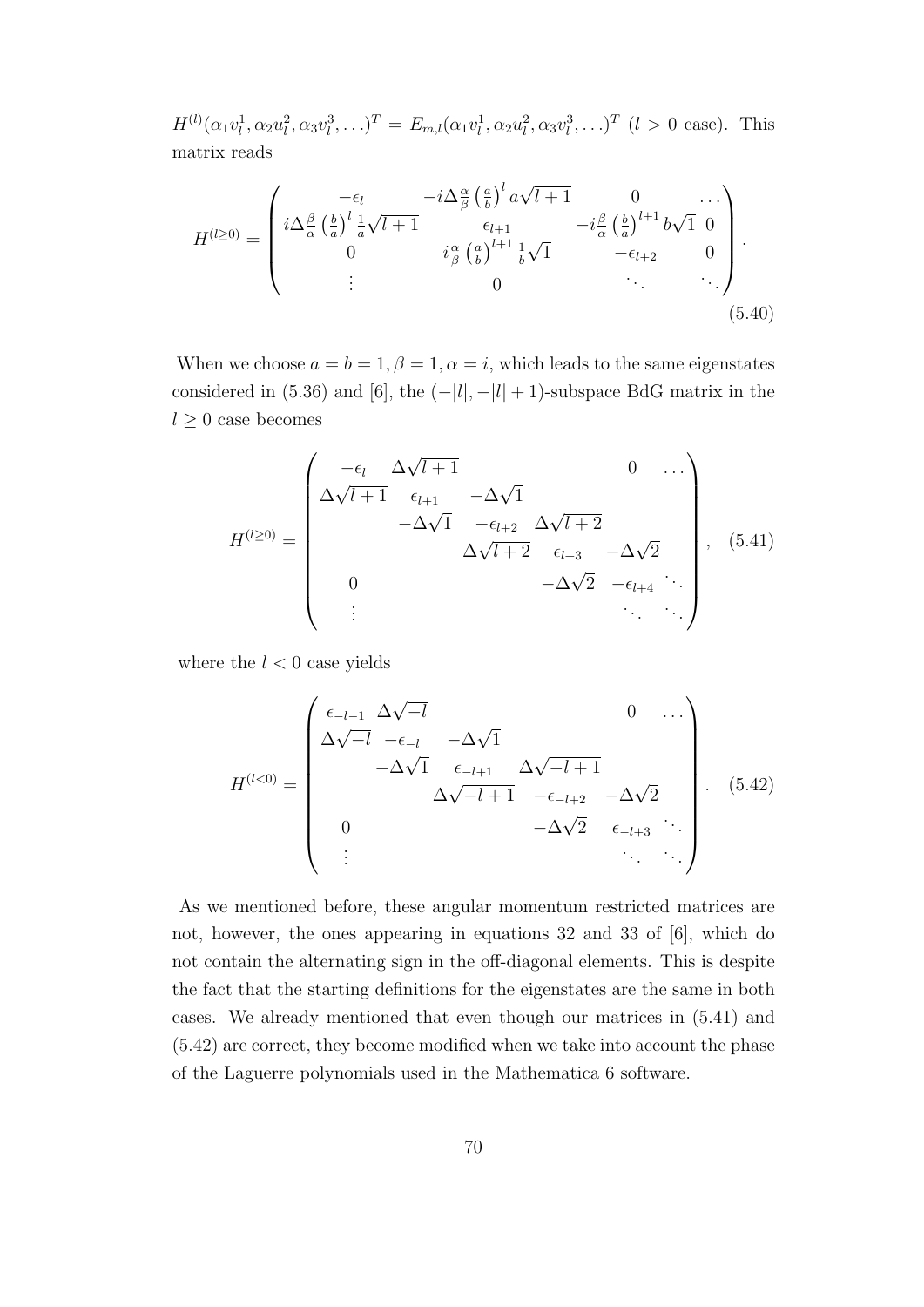The real-space wavefunctions already defined in (5.31) can be written in terms of the  $N, M$  quantum numbers of equation  $(5.30)$  as

$$
|n,l\rangle = \left(\frac{\omega}{\hbar}\right)^{\frac{N+M}{2}} \frac{1}{2^{N+M}\sqrt{N!M!}} \left(z - \frac{\hbar}{\omega}\partial_z\right)^N \left(\bar{z} - \frac{\hbar}{\omega}\partial_{\bar{z}}\right)^M |0,0\rangle, \quad (5.43)
$$

where  $|0,0\rangle \simeq \exp(-z\overline{z})$ . The Mathematica harmonic oscillator eigenstates are written like

$$
|n,l\rangle_{\text{Mathematica}} =\n\left(\frac{\omega}{\hbar}\right)^{\frac{N+M}{2}}\n\frac{i^M}{2^{N+M}\sqrt{N!M!}}\n\left(z - \frac{\hbar}{\omega}\partial_z\right)^N\n\left(\bar{z} - \frac{\hbar}{\omega}\partial_{\bar{z}}\right)^M|0,0\rangle,\n\tag{5.44}
$$

which contain an extra  $i^{(n-l)}$  phase from the definition of the Legendre polynomials. To make both pictures compatible, we must redefined the phase of our harmonic oscillator eigenstates to match the Mathematica 6 ones,

$$
|n,l\rangle \to |n,l\rangle_{\text{Mathematica}} = i^{n-l}|n,l\rangle = (-1)^{\frac{n-l}{2}}|n,l\rangle. \tag{5.45}
$$

Given this phase change, it is straightforward to calculate how (5.39) changes and arrive at the new corrected  $H^{(l)}$  matrices. Alternatively, we can reuse our existing calculations if we find how the coefficients  $a, b, \alpha, \beta$  of the generalized eigenstate (5.37) change upon this transformation. From their definitions, we see that  $\alpha \to \alpha/i$ ,  $\beta \to \beta/i$ ,  $a \to ai$ ,  $b \to bi$ . Looking at the matrix (5.40), we see that the only changes with respect to the original results occur in the off-diagonal terms, which have alternating factors of the form  $\beta/(\alpha a)$  and  $\alpha/(\beta b)$ . The former picks up a -1 phase, while the latter remains invariant. This is just what we need to absorb the alternating sign! Thus, the  $H^{(l)}$  matrices compatible with the Mathematica 6 harmonic oscillator eigenstates become

$$
H^{(l\geq 0)} = \begin{pmatrix} -\epsilon_l & \Delta\sqrt{l+1} & & 0 & \dots \\ \Delta\sqrt{l+1} & \epsilon_{l+1} & \Delta\sqrt{1} & & \\ & \Delta\sqrt{1} & -\epsilon_{l+2} & \Delta\sqrt{l+2} & \\ & & \Delta\sqrt{l+2} & \epsilon_{l+3} & \Delta\sqrt{2} \\ 0 & & & \Delta\sqrt{2} & -\epsilon_{l+4} & \dots \\ & \vdots & & & \ddots & \ddots \end{pmatrix}, \quad (5.46)
$$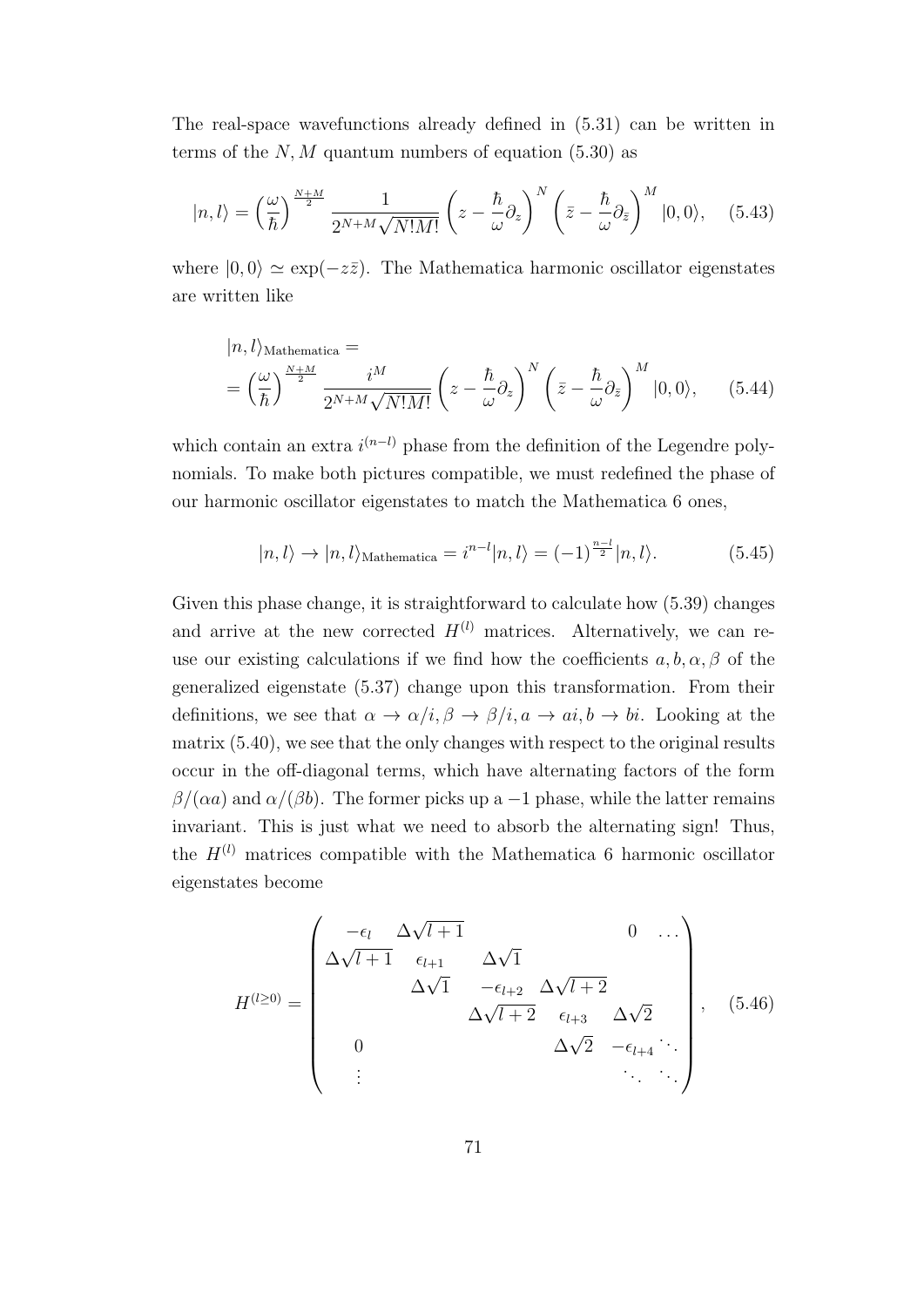where the  $l < 0$  case yields

$$
H^{(l<0)} = \begin{pmatrix} \epsilon_{-l-1} \Delta \sqrt{-l} & 0 & \dots \\ \Delta \sqrt{-l} & -\epsilon_{-l} & \Delta \sqrt{1} & \\ \Delta \sqrt{1} & \epsilon_{-l+1} & \Delta \sqrt{-l+1} & \\ 0 & \Delta \sqrt{2} & \epsilon_{-l+3} & \ddots \\ \vdots & \vdots & \ddots & \ddots \end{pmatrix} . \tag{5.47}
$$

These are the matrices used in [6]. Through the previous argument we have justified their use when used in Mathematica 6 calculations. For each value of *l*, they provide us with a set of eigenvectors from which we can read the components  $u_{m,l}^n$  and  $v_{m,l}^n$ , and since they are tri-diagonal, they are easy to diagonalize numerically. In the next section we explore the dependence of the gap parameter  $\Delta$  on the spectrum.

# **5.5 Numerical Results**

#### **5.5.1 The Energy Spectrum**

Using simple Mathematica 6 code [34], the spectrum and the eigenvectors  $u_{m,l}^n$  and  $v_{m,l}^n$  can be computed for a variety of values of  $\mu$  and  $\Delta$ . The value of  $\hbar\omega$  has been set to unity in all plots, since changing  $\omega$  servers only to rescale the energy and *r*.

In Figure 5.3, we see a plot of the eigenvalues for  $\mu = 40.1$ ,  $\Delta = 0.5$ . Just as in Figure 5.1, we can see the interpenetrating wedges of  $\pm E$  copies the harmonic oscillator spectrum, plus a non-zero gap lying symmetrically around  $\epsilon = 0$ . There is a special group of states crossing the gap from the upper continuum to the lower as *l* increases. These states are referred to as a chiral Majorana edge mode, their existence first pointed out by Volovik [35]. Their name originates from the fact that they live on the physical edge of the system, and also satisfy the Majorana equation [36] [7].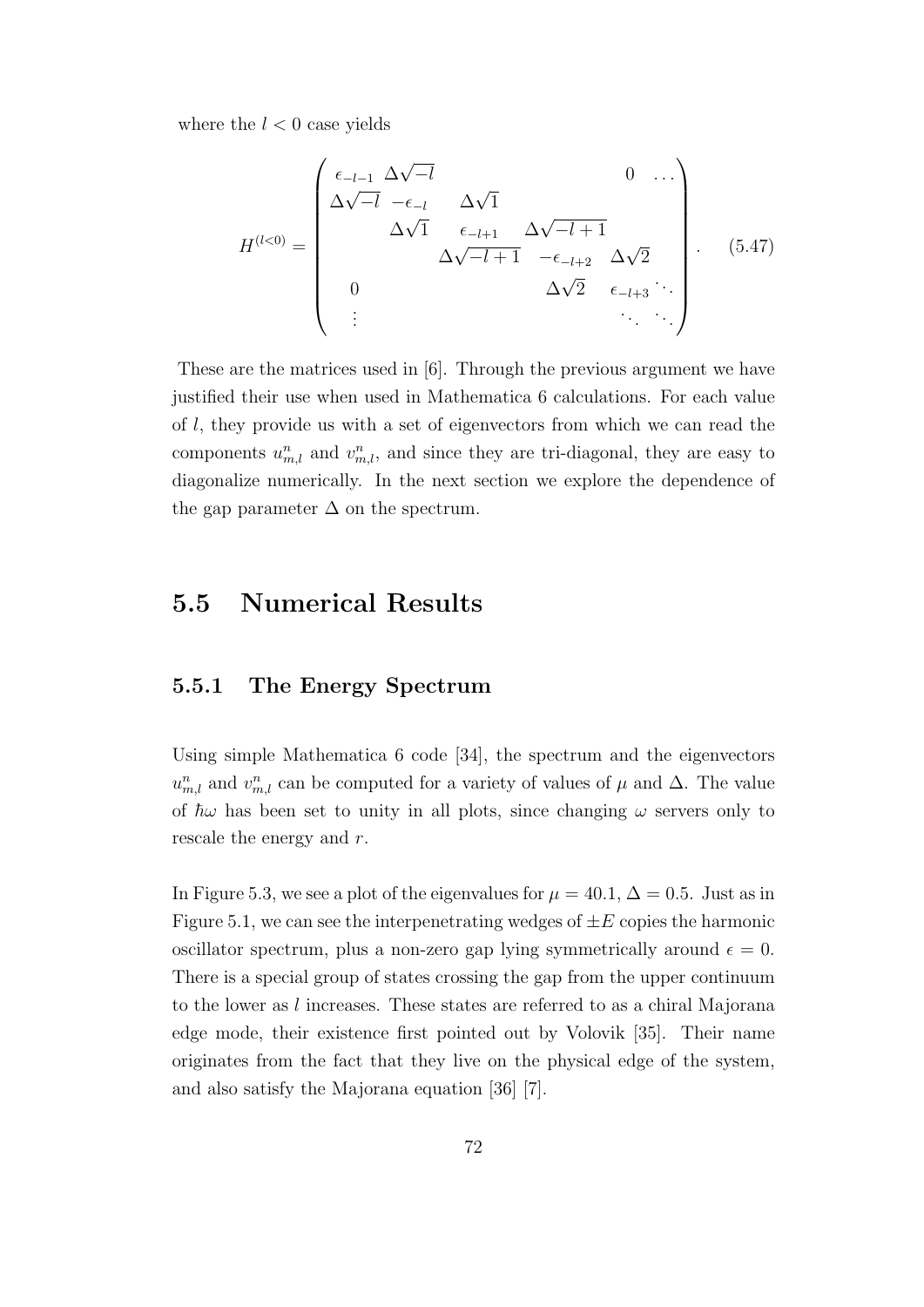

Figure 5.3: BdG operator eigenvalue spectrum for  $\mu = 40.1$  and  $\Delta = 0.5$ . The axes have been suppressed. The angular momentum *l* ranges from *−*55 to +55 on the x-axis, while the energy eigenvalues  $E_{m,l}$  are plotted vertically. Each column of eigenvalues is the result of diagonalizing a 100-by-100 tridiagonal matrix for each *l*. The number of particles in the system can be visually obtained by counting the number of dots from the upper branch that dip into negative energies.

### **5.5.2 Fluid Density and Angular Momentum Distributions**

The fluid density, which we had expressed in terms of the eigenvectors of the BdG Hamiltonian in (5.19), has been plotted as a function of the radius in Figure 5.4. In order to check its validity, it is useful to compare it to that of the one obtained by the Thomas-Fermi approximation, which in its simplest form considers a set of non-interacting fermions in an external potential. The purpose of the approximation is to provide a relationship between the mass density and the external potential without the need to solve Schroedinger's equation, by generalizing the uniform-density results to the non-uniform case. The details of the model and its justification are laid out on Appendix C.1. The main result that concerns us is the expression of the mass density as a function of the external and chemical potentials,

$$
\rho(r)_{\rm TF} = \frac{1}{2\pi\hbar^2} m^2(\mu - V(r)).
$$
\n(5.48)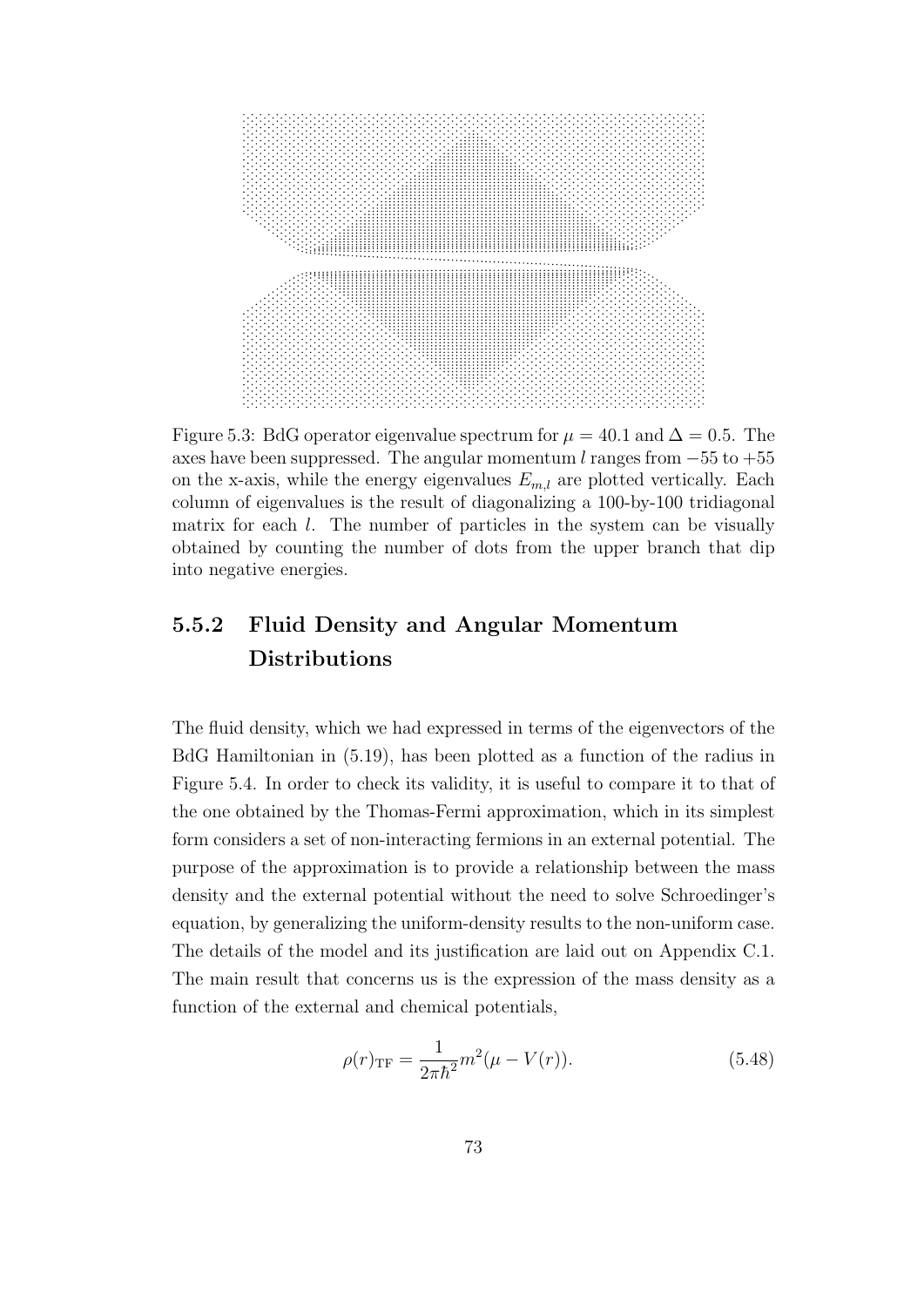

Figure 5.4: Fluid density  $\rho(r)$  as a function of the radius for the case  $N =$  $2\pi \int_0^\infty \rho(r) r dr = 840$ , and  $\Delta = 0.5$ .

Considering the ground state of our system and the harmonic potential, and with the choice of  $m = 1, \hbar = 1$ , the Thomas-Fermi approximation predicts a mass density of the form

$$
\rho_{\rm TF}(r) = \begin{cases} \frac{1}{2\pi}(\mu - \frac{1}{2}r^2) & r < \sqrt{2\mu} \\ 0 & r > \sqrt{2\mu} \end{cases},
$$
(5.49)

which follows closely the density in Figure 5.4. Under the same approximation, the particle number is estimated at

$$
N_{\rm TF} = 2\pi \int_0^\infty \rho_{\rm TF}(r) r dr = \frac{1}{2}\mu^2.
$$
 (5.50)

This results in a total of 804 particles for  $\mu = 40.1$ . The actual particle number for the free-particle case  $\Delta = 0$  is given by  $N_0 = 1/2[\mu]([\mu]+1) = 820$ , where  $[\mu]$  indicates the integer part of  $\mu$ . In our case, the non-zero value of  $\Delta$  makes the particle number creep upwards compared to the gapless case, resulting in a particle number  $N = 840$ .

The angular momentum density, whose analytical form in terms of the BdG eigenvalues can be obtained from (5.18), is given by

$$
L(r) = \langle \hat{L}_z \rangle = \sum_{l,m} v_{m,l} \left( -i \frac{\partial}{\partial \theta} \right) v_{m,l}^* = - \sum_{l,m} l |v_{m,l}(r,\theta)|^2.
$$
 (5.51)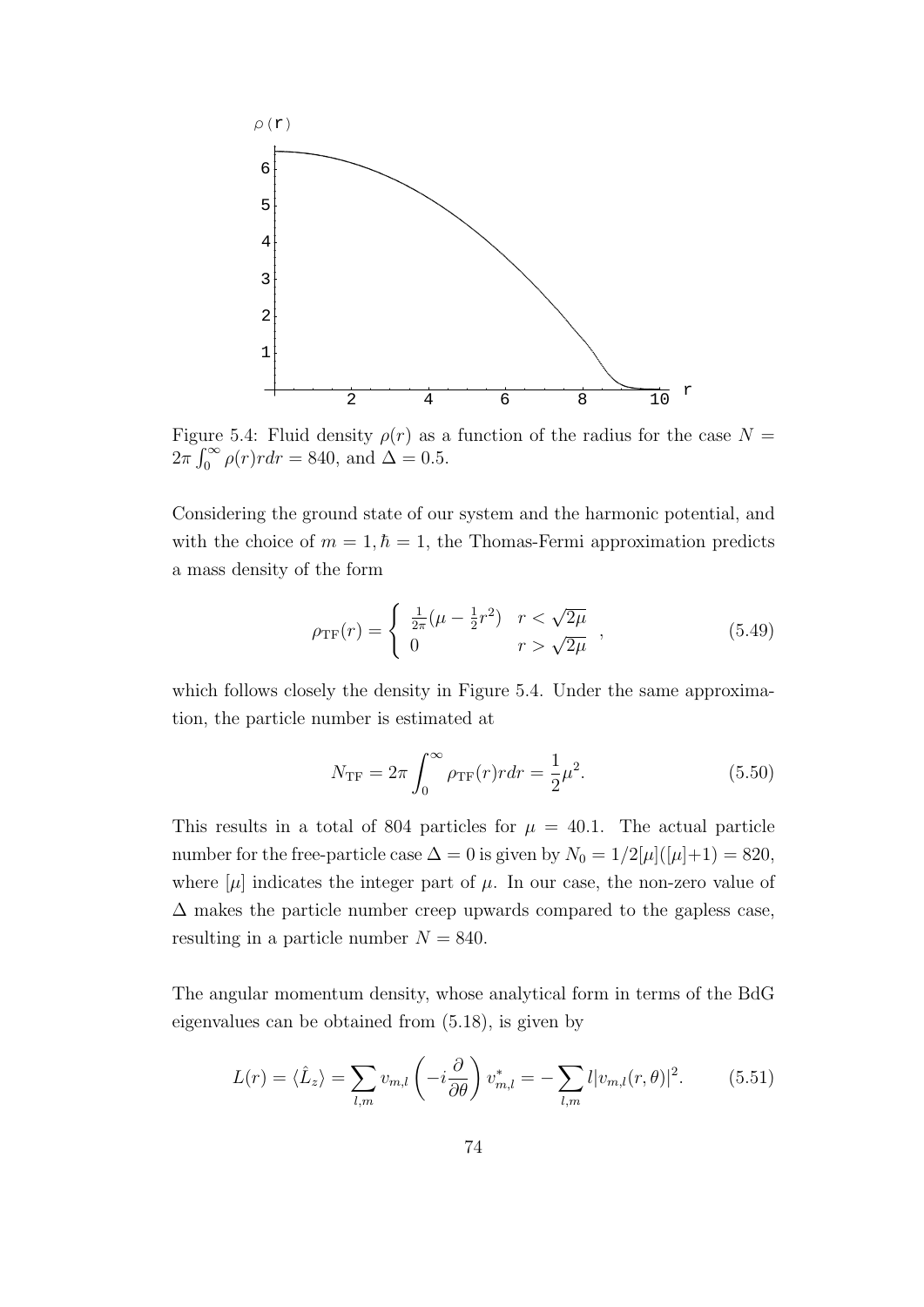This is plotted in Figure 5.5 as a function of the radius for the same parameters. We can see immediately that the distribution peaks towards the edge of the system, just opposite to the density. How the angular momentum per particle depends on the magnitude of the gap  $\Delta$  can be seen in Figure 5.6.



Figure 5.5: Angular momentum density  $L(r)$  as a function of the radius for the same parameters as Figure 5.4. The total angular momentum is  $L_{\text{tot}} = 2\pi \int_0^\infty L(r) r dr = 410$ . Thus, for these parameters,  $L_{\text{tot}}/N = 0.49$ .

Except for very small  $\Delta$ , we find invariably that

$$
L_{\text{tot}} = 2\pi \int_0^\infty L(r)r dr \approx \frac{1}{2}N. \tag{5.52}
$$

There is no simple identity lying behind this fact, and mathematically it results from a quite non trivial rearrangement of spectral weight between the positive and negative *E* eigenstates of any given *l*. We can, however, check the angular momentum distribution by relating it to the azimuthal mass flow distribution from which it arises. From Schroedinger's equation, we know that the mass current is given by  $\vec{j} = \frac{\hbar}{2}$  $\frac{\hbar}{2i}(\Psi^*\vec{\nabla}\Psi - \Psi\vec{\nabla}\Psi^*)$ , where  $\Psi$  is the wavefunction of the system. Since the angular momentum satisfies  $\vec{L} = \vec{r} \times \vec{j}_{\text{mass}}$ , we can relate the angular component of mass flow to the *z*ˆ-angular momentum component as

$$
j_{\text{mass},\theta} = \frac{1}{2i} \sum_{m,l} \left\{ v_{m,l} \left( \frac{1}{r} \frac{\partial}{\partial \theta} v_{m,l}^* \right) - \left( \frac{1}{r} \frac{\partial}{\partial \theta} v_{m,l} \right) v_{m,l}^* \right\} = \frac{1}{r} L(r). \quad (5.53)
$$

This quantity is plotted in Figure 5.7. The almost straight line mass flow re-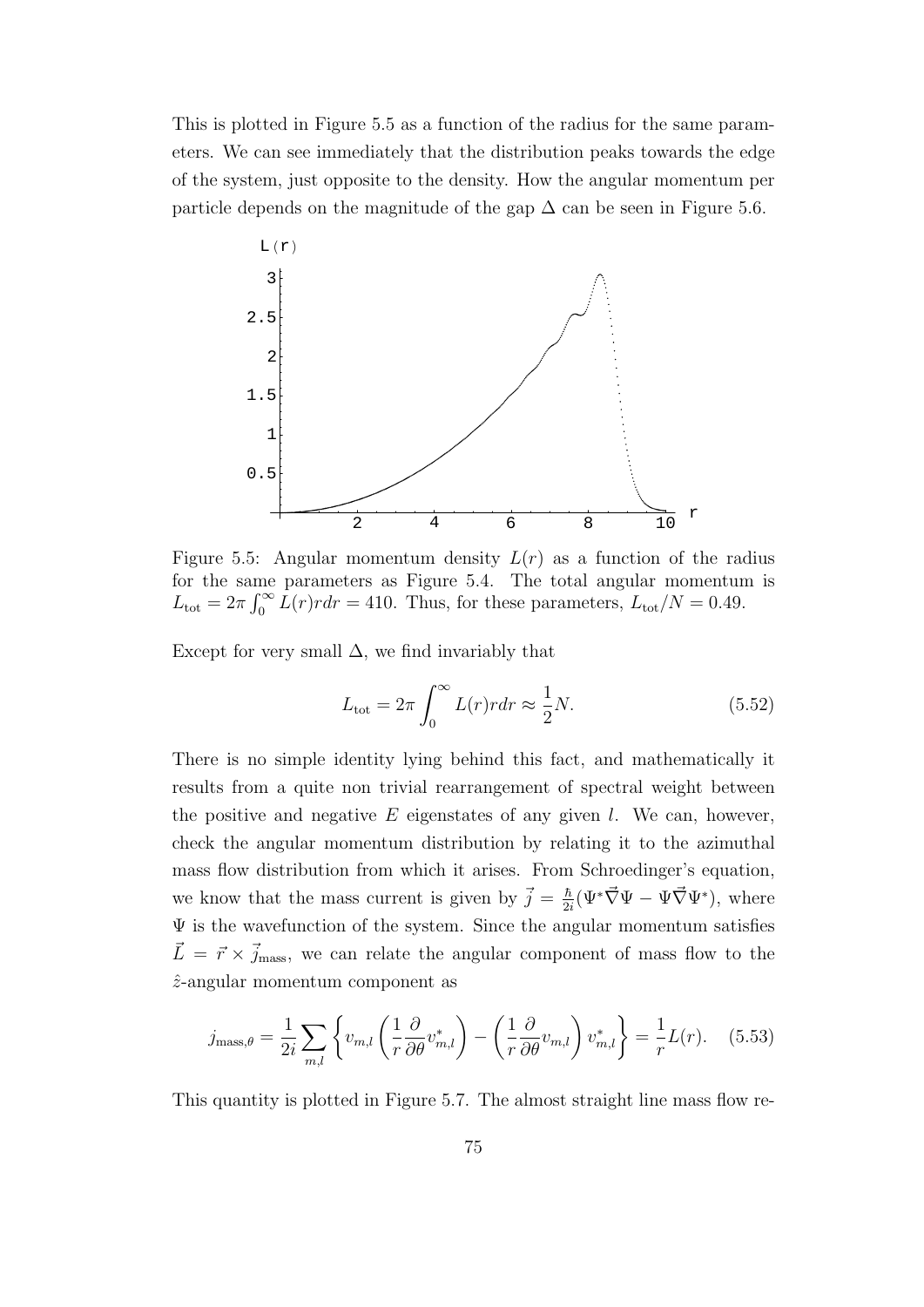

Figure 5.6: The ground state angular momentum per particle  $L_{\text{tot}}/N$  plotted as a function of  $\Delta$  for  $\mu = 40.1$  The discontinuous steps in the rising part of the graph are due to individual levels crossing  $\epsilon = 0$ , and changing their occupation. The  $\Delta > 0.05$  ground state is therefore not adiabatically connected to the  $\Delta = 0$  ground state.

veals that the mass current is well described by the Ishikawa-Mermin-Muzikar formula [37] [38], which predicts

$$
\mathbf{j}_{\text{mass}} = \frac{1}{2} \nabla \times \left( \frac{1}{2} \rho \hbar \mathbf{l} \right),\tag{5.54}
$$

where *l* is the angular momentum unit vector. A review of the derivation of this formula following [7] is included in Appendix C.2. Using the Thomas-Fermi approximation for the density, the azimuthal mass flow inside the trap should be

$$
j_{\text{TF},\text{mass},\theta} = \frac{\hbar}{4} \nabla \times \left( \frac{1}{4\pi} r^2 \hat{e}_z \right) = -\frac{\hbar}{8\pi} r \hat{e}_\theta.
$$
 (5.55)

Thus, the linearity of the azimuthal flow inside the trap confirms that the fluid has a near-parabolic particle density profile. The Ishikawa-Mermin-Muzikar formula also predicts a total angular momentum

$$
L_{\text{tot}} = \int (\mathbf{r} \times \mathbf{j}_{\text{mass}}) d^3 \mathbf{r} = \frac{1}{2} \hbar \int \rho \, \mathbf{l} \, d^3 \mathbf{r} = \frac{1}{2} N \hbar \mathbf{l}, \qquad (5.56)
$$

which agrees with the numerical result in  $(5.52)$ . The oscillations near the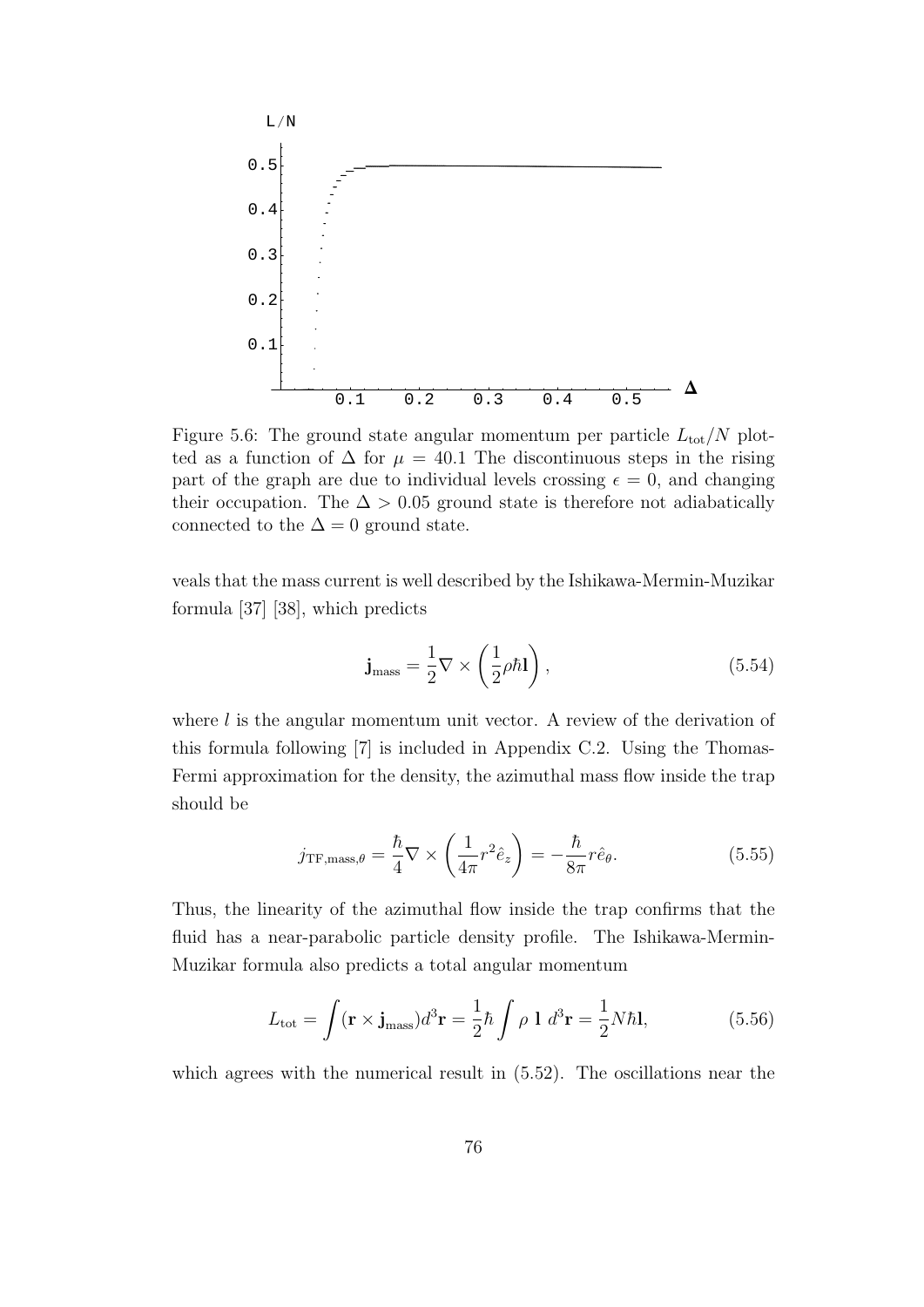

Figure 5.7: The ground state azimuthal mass flow  $j_{\text{mass},\theta}(r) = L(r)/r$  corresponding to the angular momentum density in Figure 5.5.

abrupt drop of  $j_{\text{mass},\theta}(r)$  to zero at the edge of the droplet of confined fluid are also seen in the numerical results of [33].

#### **5.5.3 The Edge-Mode Contribution**

It is interesting to ask how much of the mass flow and angular momentum is supplied by the chiral Majorana edge mode, since they play a special role in the BdG spectrum, providing the most striking  $l \leftrightarrow -l$  asymmetry. Examination of Figure 5.3 shows that positive-energy states within the gap exist for each integer *l* in the range  $-\mu$  to 0<sup>5</sup>. We already know how to calculate the mean value of the angular momentum operator through (5.15), therefore we only need to find the coefficients  $|\vec{v}|^2$  for each eigenstate.

The Majorana edge modes have been analytically found for a rigid-wall container [7], and shown that they are an equal superposition of particle and holes, that is,  $|\vec{u}|^2 = |\vec{v}|^2 = \frac{1}{2}$  $\frac{1}{2}$ . This has been verified numerically by Stone and Anduaga [6] as we will see below. Thus, the theoretical contribution of

<sup>5</sup>Remember that we are calculating operator mean values through equation (5.15), which involves the  $\vec{v}_m$  branch of the positive energy eigenvalues. We could alternatively use the negative-energy eigenstates of the  $\vec{u}_m$  branch, and thus use the gapped states that range from 0 to  $\mu$ .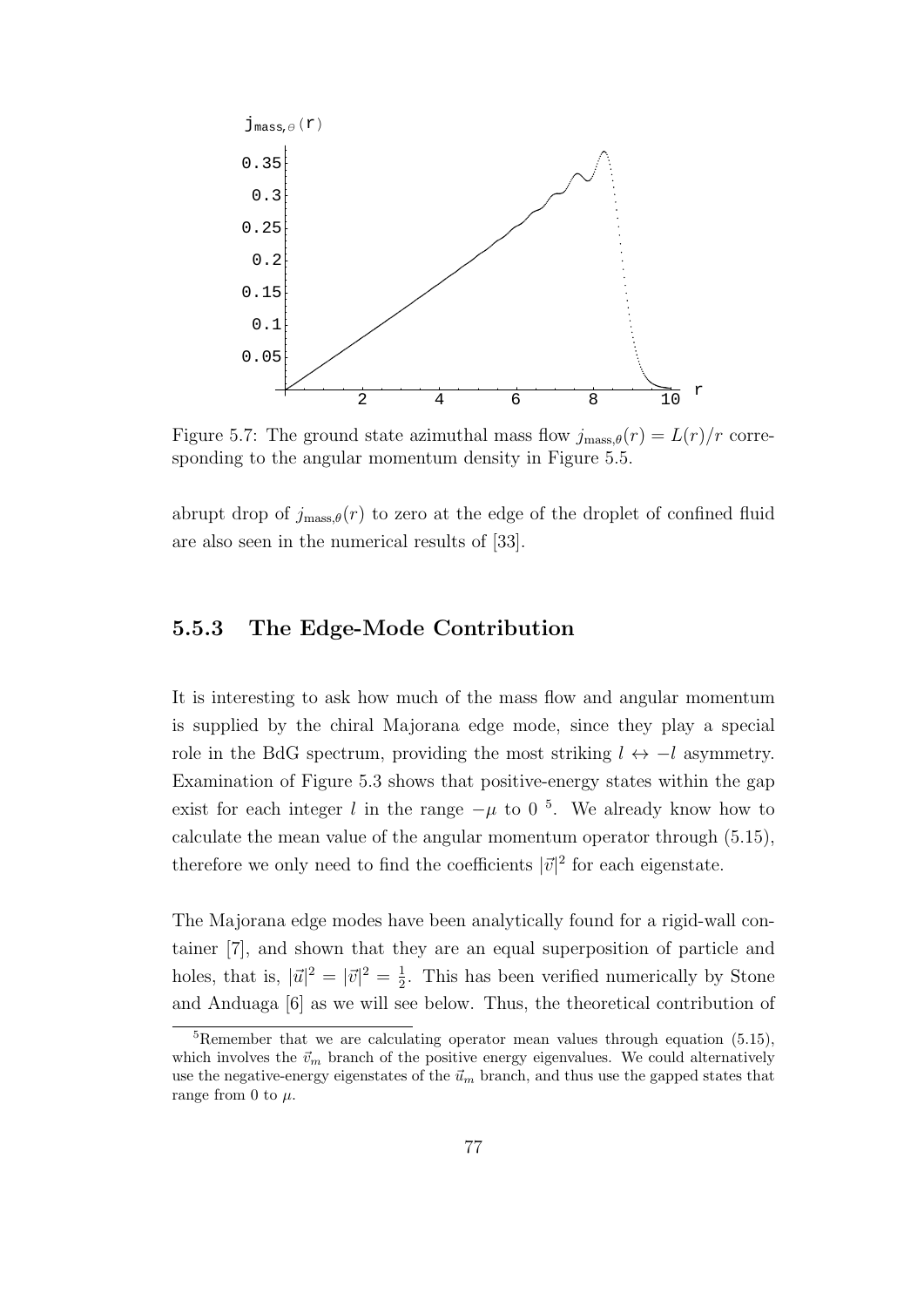the edge modes to the angular momentum is

$$
L_{\text{tot}}^{\text{edge-mode}} = \sum_{l=-\mu}^{0} \vec{v}_l^T \hat{L} \vec{v}_l^* = -\frac{1}{2} \sum_{l=-\mu}^{0} \hbar l = \frac{1}{4} \mu(\mu + 1) \simeq \frac{1}{2} N \hbar. \tag{5.57}
$$

This way, for the harmonic-trapped system the edge-mode contribution appears to be equal to total angular momentum of the system. We can now digress and compare this analytical result of the uniform fluid bounded by a rigid wall. The edge modes have been calculated in [7] and are given by

$$
\xi_0(k_x) = \sqrt{\frac{\Delta}{2v_f}} e^{ik_f x \cos \theta} \sin(k_f y \sin \theta) e^{-\Delta y/v_f} \begin{bmatrix} 1 \\ 1 \end{bmatrix}.
$$
 (5.58)

In this case, the edge modes have a dispersion  $E(k) = -\Delta(k/k_F)$  and merge into the continuum at  $k = k_F$ . The mass current for a given wavefunction  $\Psi$ is given by  $\vec{j} = \frac{\hbar}{2i}$  $\frac{\hbar}{2i}(\Psi^*\vec{\nabla}\Psi - \Psi\vec{\nabla}\Psi^*)$ , which for these edge states reduces to  $j = (k_F \cos \theta, k_F \sin \theta)$ . Integrating over the wall, the boundary mass current yields

$$
j_{\text{boundary}}^{\text{edge-mode}} = \frac{1}{2} \int_0^1 \frac{d(k_F \cos \theta)}{2\pi} k_F \cos \theta = \frac{\hbar}{8\pi} k_F^2 = \frac{\hbar}{2} \rho_{\text{bulk}},\tag{5.59}
$$

where  $\rho_{\text{bulk}} = k_F^2/4\pi$  is the bulk fluid density. We can contrast this result to the harmonic-trap case by calculating its edge mass current. Since we have already seen that our numerical results agree with Ishikawa-Mermin-Muzikar formula, we can spatially integrate the mass current in (5.54) between the beginning of the edge modes and the end, which we call  $r_1$  and  $r_2$ . Therefore, the density at these two points satisfies  $\rho(r_1) = \rho_{\text{bulk}}$  and  $\rho(r_2) = 0$ . These allows us to write

$$
j_{\text{boundary},\text{ht}}^{\text{edge-mode}} = \frac{1}{2} \int_{r_1}^{r_2} -\frac{1}{2} \frac{\partial}{\partial r} \hbar \rho(r) dr = -\frac{\hbar}{4} (\rho(r_2) - \rho(r_1)) = \frac{\hbar}{4} \rho_{\text{bulk}}, \tag{5.60}
$$

where we've added the label ht to avoid confusion with the rigid wall current. Comparing this result to the previous, we see that the rigid-wall edge modes oversupply angular momentum by a factor of two. It has been shown in [7] that this twice-too-large bound state angular momentum is reduced by contributions from the unbound continuum states, and that the resulting edge momentum density is exactly what is required to give the  $N\hbar/2$  total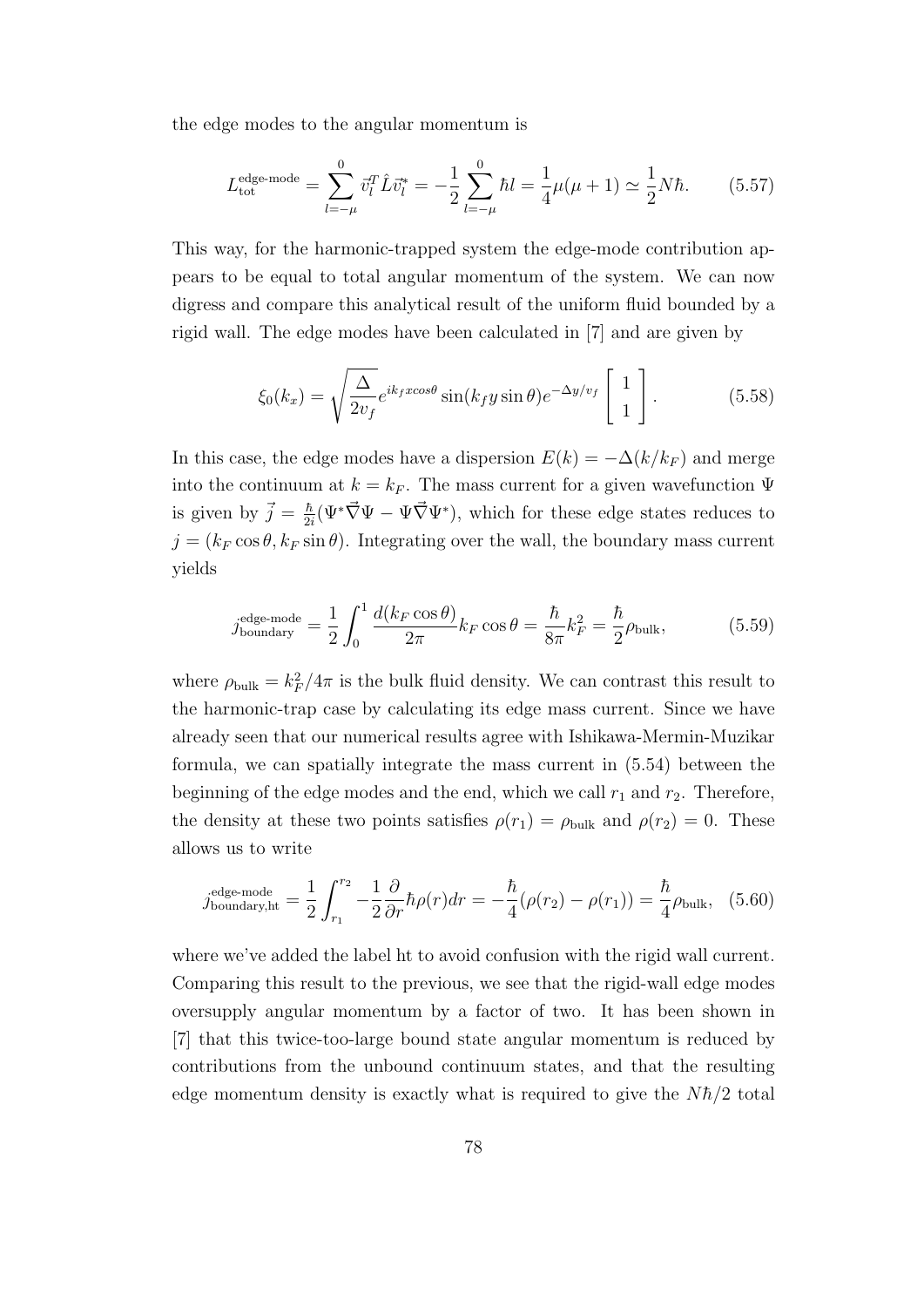angular momentum.

To investigate whether the edge modes are the source of the *entire* harmonic trap edge current, their contribution to the angular momentum density and the mass-flow current has been isolated. To do this, it is necessary to identify which of the within-the-gap eigenstates is indeed a bounded state. Figure 5.8 shows that this is easy to do simply by looking at the modulus of the *v*branch eigenstates, since we know that the positive energy edge modes must have  $|\vec{v}|^2 = 1/2$ . When we sum the contributions to the angular momentum



Figure 5.8: The coefficient  $|\vec{v}|^2$  for the lowest positive energy modes within the gap. The point at which the edge-modes merge into the upper continuum is signaled by the sharp decrease in  $|v|^2$  near  $l = -40$ , where the states transition into the particle *u* branch. The parameters are the same as those in Figure 5.4.

density and the mass flow from these states only, we obtain the results shown in Figures 5.9 and 5.10. As anticipated, the *total* angular momentum of the edge mode distribution is the same as the complete angular momentum distribution,

$$
2\pi \int_0^\infty L^{\text{edge-mode}}(r) r dr \simeq 2\pi \int_0^\infty L(r) r dr. \tag{5.61}
$$

However, both  $L^{\text{edge-mode}}(r)$  and  $j_{\text{mass }\theta}^{\text{edge-mode}}$  $\frac{\text{edge-mode}}{\text{mass},\theta}(r)$  are localized only near the boundary of the fluid, and differ substantially from  $L(r)$  and  $j_{\text{mass},\theta}$ . It can thus be concluded that, as with the rigid wall model of [7], the continuum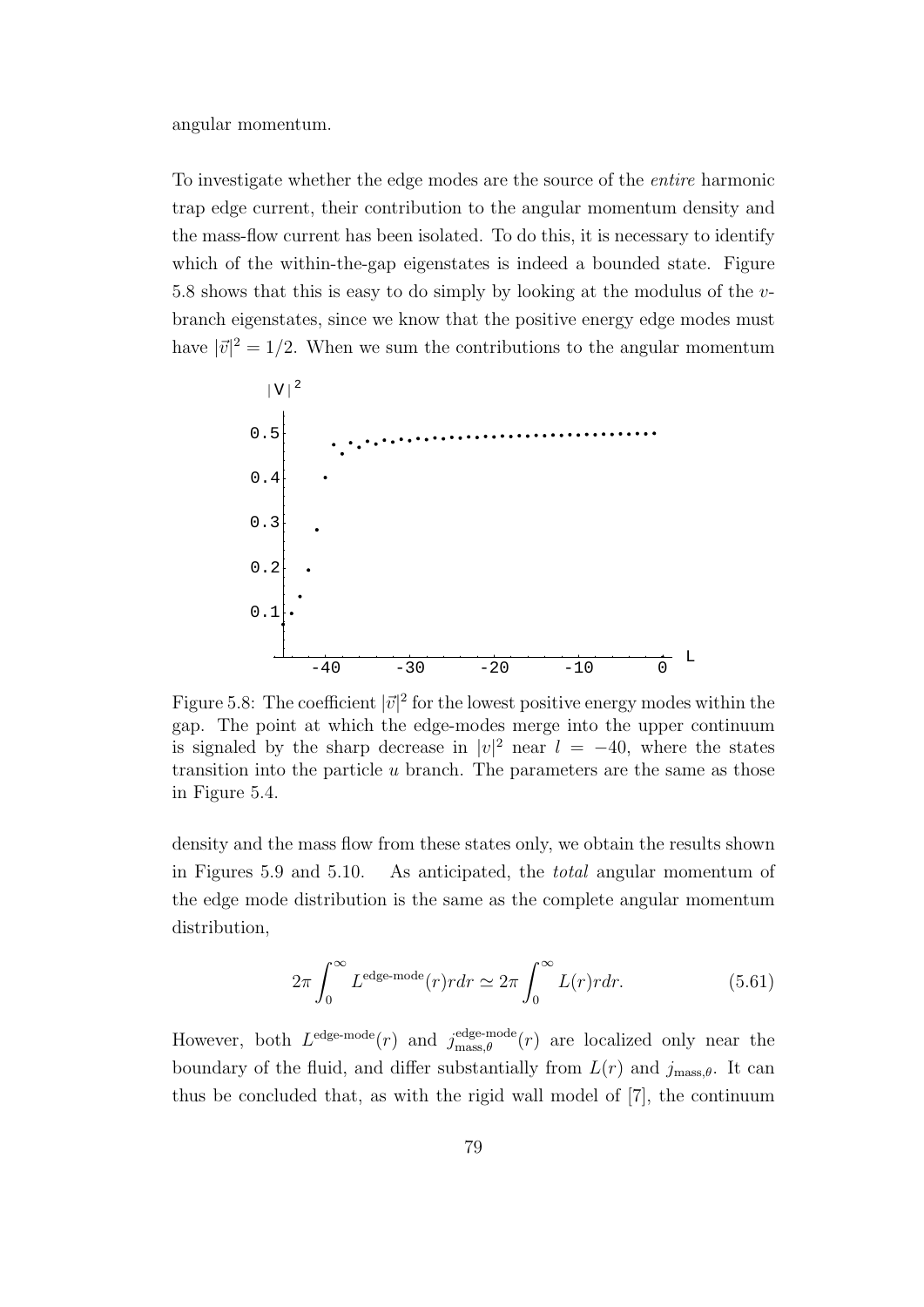

Figure 5.9: The edge mode contribution to the angular momentum density  $L(r)$  for the same parameters as Figure 5.4. The contributions for  $-41 \leq$  $l\leq 0$  are included.



Figure 5.10: The  $-41 \leq l \leq 0$  edge mode contribution to the mass flow for the same parameters as Figure 5.4.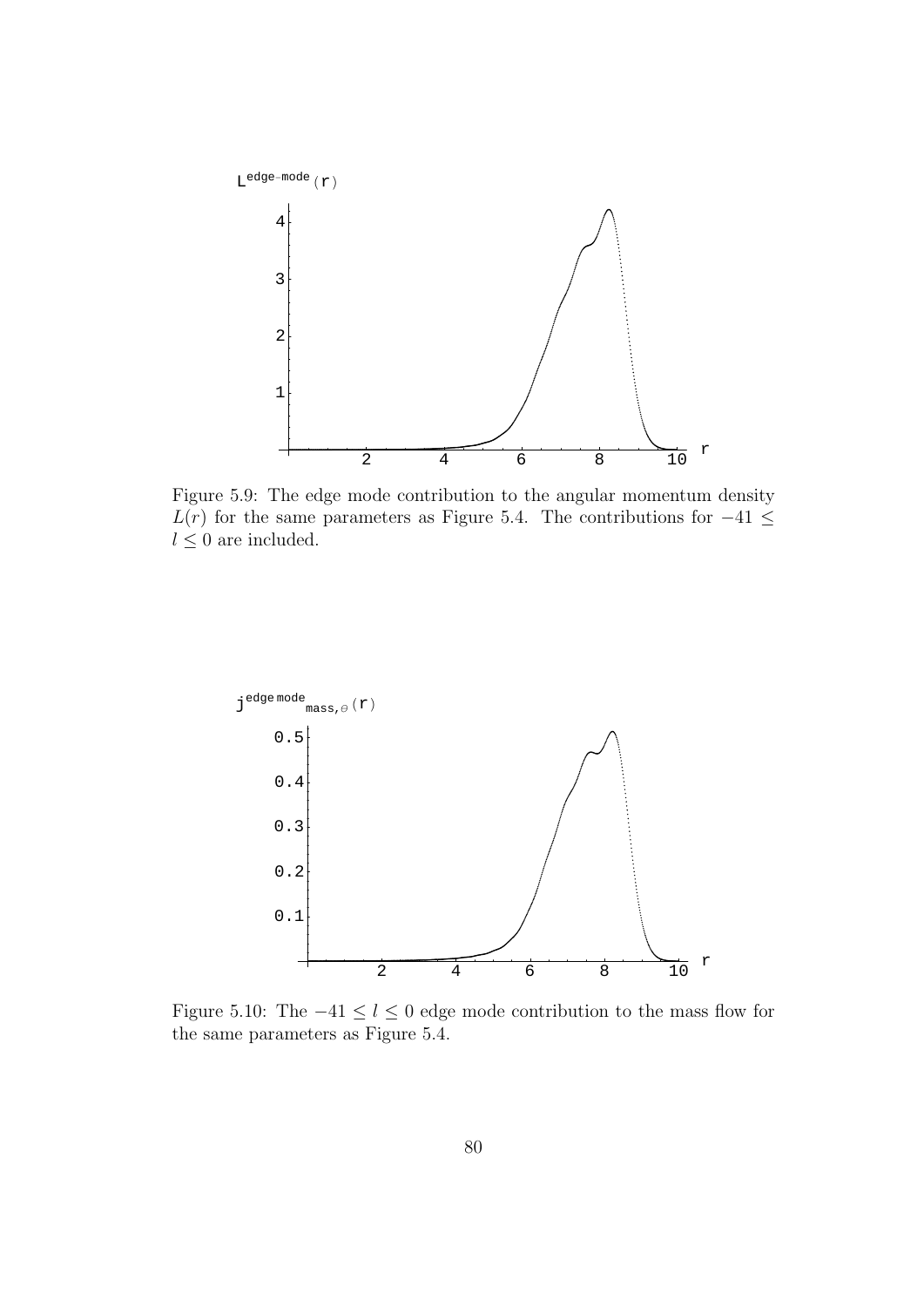modes provide an important component of the mass-flow. The bound-state angular momentum contribution being equal to the total angular momentum should therefore be regarded as a coincidence arising from the particular form of the harmonic trap density profile.

### **5.6 Discussion**

We have seen that the numerical results of the previous section are in agreement with theoretical predictions such as the Ishikawa-Mermin-Muzikar formula and the rigid-wall model of Stone and Roy. Why is it, then, that other estimate of the angular momentum, such as [31], find results that are suppressed by powers of  $\Delta/\epsilon_F$ ? The argument for this suppression is that the only contributions to the angular momentum come from the  $O(\Delta/\epsilon_F)$ particle-hole asymmetry due to the curvature of the dispersion relation near the Fermi surface, all other contributions cancelling one-another. We can see why such argument is not correct by looking at the problem of calculating the mass current, which can be cast  $[39]$  into a weighted sum over  $k_z$  of the quantity

$$
j_{k_z} = \lim_{s \to 0} \left\{ -\frac{1}{2} \sum_n \text{sgn}(E_{n,k_z}) |E_{n,k_z}|^{-s} \right\},\tag{5.62}
$$

where  $E_{n,k_z}$  are the eigenvalues of the Dirac Hamiltonian

$$
H_{\text{Dirac}} = -i\sigma_3 \partial_x + \sigma_2 k_z + m(x)\sigma_1, \tag{5.63}
$$

in which  $m(x)$  changes sign as x changes passes through zero. Given the above, we can build an associated operator through the relation

$$
Q = \sigma_2 H_{\text{Dirac}} - k_z. \tag{5.64}
$$

This new operator anticommutes with the Dirac Hamiltonian,

$$
\{Q, H_{\text{Dirac}}\} = 0. \tag{5.65}
$$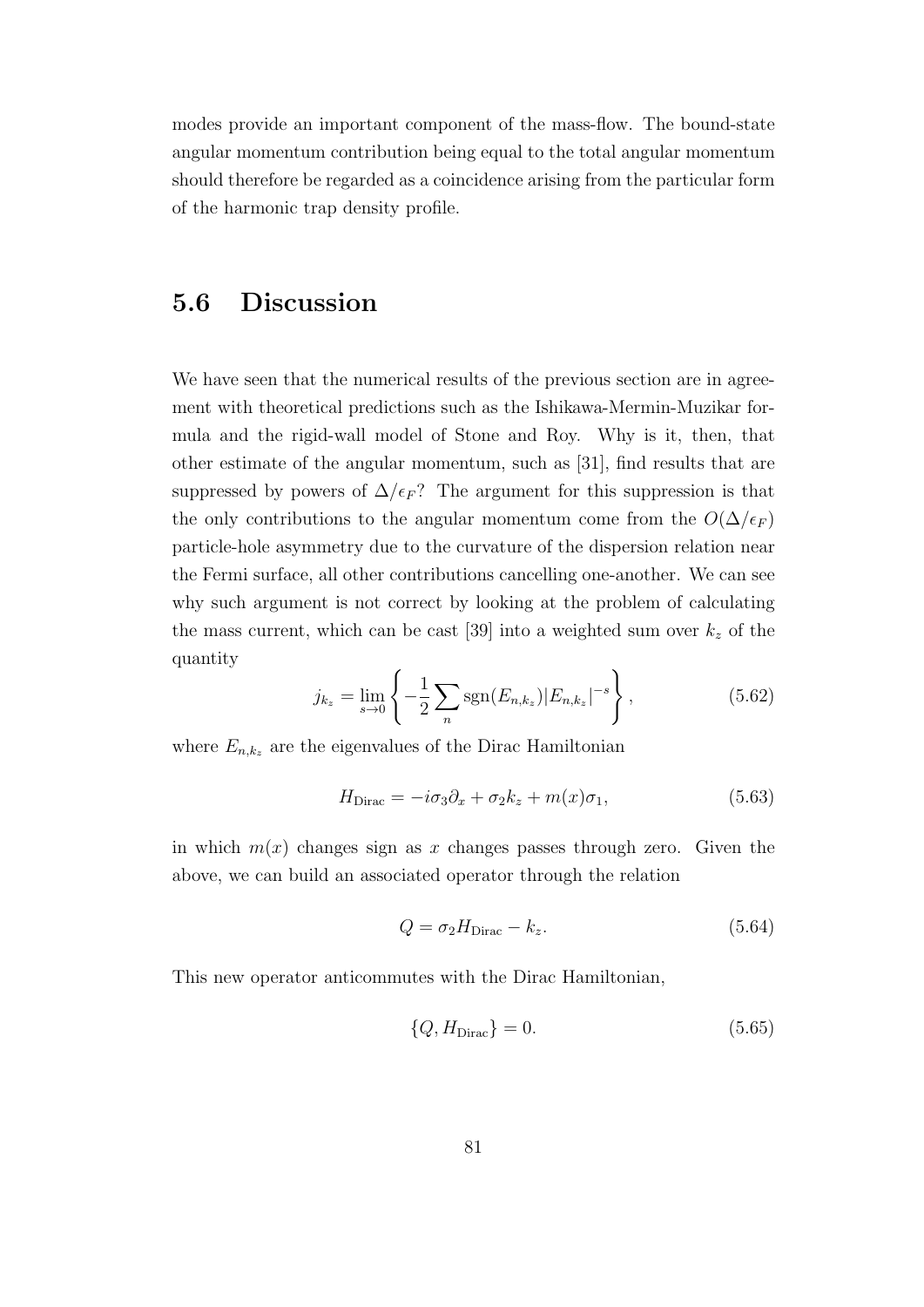This suggests that if  $\Psi$  is an eigenstate of  $H_{\text{Dirac}}$ , then  $Q\Psi$  will also be one with the opposite energy (except for the  $E = k_z$  topologically bound state which is annihilated by  $Q$ ). If one looks at equation 5.62, then it is easy to conclude that all contributions to the mass current would cancel except for the bound state one. However, on closer analysis we realize that the pairing  $(\Psi, Q\Psi)$  with energies  $(E, -E)$  is illusory: In order to have a properly defined eigenvalue problem for  $H_{\text{Dirac}}$ , we must impose self-adjoint boundary conditions on the eigenfuctions. If  $\Psi$  obeys these boundary conditions, then, in general, *Q*Ψ will not. Thus, there is no general cancellation between the different contributions to the total angular momentum.

### **5.7 Conclusions**

In this chapter we have seen that, when exactly solved, the BdG formalism produces a mass flow and angular momentum that coincides to that obtained from the Cooper-pair wavefunction: The zero-temperature intrinsic angular momentum is  $\frac{1}{2}\hbar$  per particle, and there is no  $\Delta/\epsilon_F$  suppression. This has been contrasted with analytical predictions found in previous work by Ishikawa [37], Mermin-Muzikar [38], and particularly in [7], arriving at the same value for the total angular momentum through direct numerical calculations.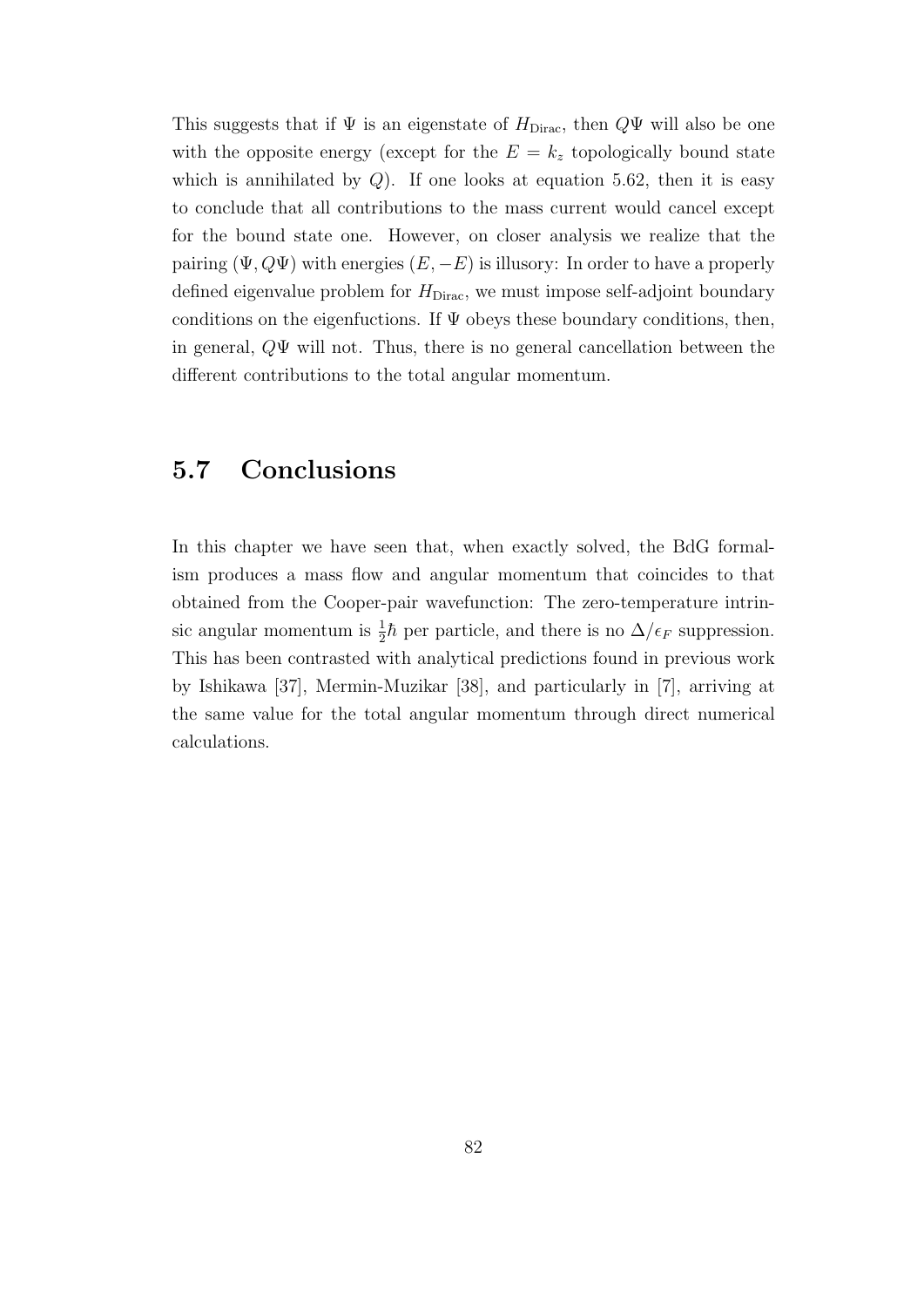# **A Quantum Mechanical Approach to the Calogero-Sutherland Model**

# **A.1 Derivation of the Sutherland Hamiltonian**

We start by expanding the terms in the Hamiltonian 2.5,

$$
H\Psi = \frac{1}{2} \sum_{i} \left( -\frac{1}{\Delta^{\lambda}} \frac{\partial}{\partial \theta_{i}} \Delta^{\lambda} \right) \left( \Delta^{\lambda} \frac{\partial}{\partial \theta_{i}} \frac{1}{\Delta^{\lambda}} \right) \Psi
$$
  
\n
$$
= \sum_{i} \frac{-1}{\Delta^{\lambda}} \frac{\partial}{\partial \theta_{i}} \left( \Delta^{2\lambda} \frac{\left( \Delta^{\lambda} \frac{\partial \Psi}{\partial \theta_{i}} - \Psi \frac{\partial}{\partial \theta_{i}} \Delta^{\lambda} \right)}{\Delta^{2\lambda}} \right)
$$
  
\n
$$
= \frac{1}{2} \left[ \sum_{i} \frac{-1}{\Delta^{\lambda}} \frac{\partial}{\partial \theta_{i}} \left( \Delta^{\lambda} \frac{\partial}{\partial \theta_{i}} - \frac{\partial}{\partial \theta_{i}} \Delta^{\lambda} \right) \right] \Psi
$$
  
\n
$$
= \frac{1}{2} \left[ \sum_{i} \frac{-1}{\Delta^{\lambda}} \left( \frac{\partial}{\partial \theta_{i}} \Delta^{\lambda} \frac{\partial}{\partial \theta_{i}} + \Delta^{\lambda} \frac{\partial^{2}}{\partial \theta_{i}^{2}} - \frac{\partial}{\partial \theta_{i}} \left( \frac{\partial}{\partial \theta_{i}} \Delta^{\lambda} \right) \right) \right] \Psi
$$
  
\n
$$
= \left[ \frac{1}{2} \sum_{i} \left( -\frac{\partial^{2}}{\partial \theta_{i}^{2}} + \frac{1}{\Delta^{\lambda}} \frac{\partial^{2} \Delta^{\lambda}}{\partial \theta_{i}^{2}} \right) \right] \Psi.
$$
 (A.1)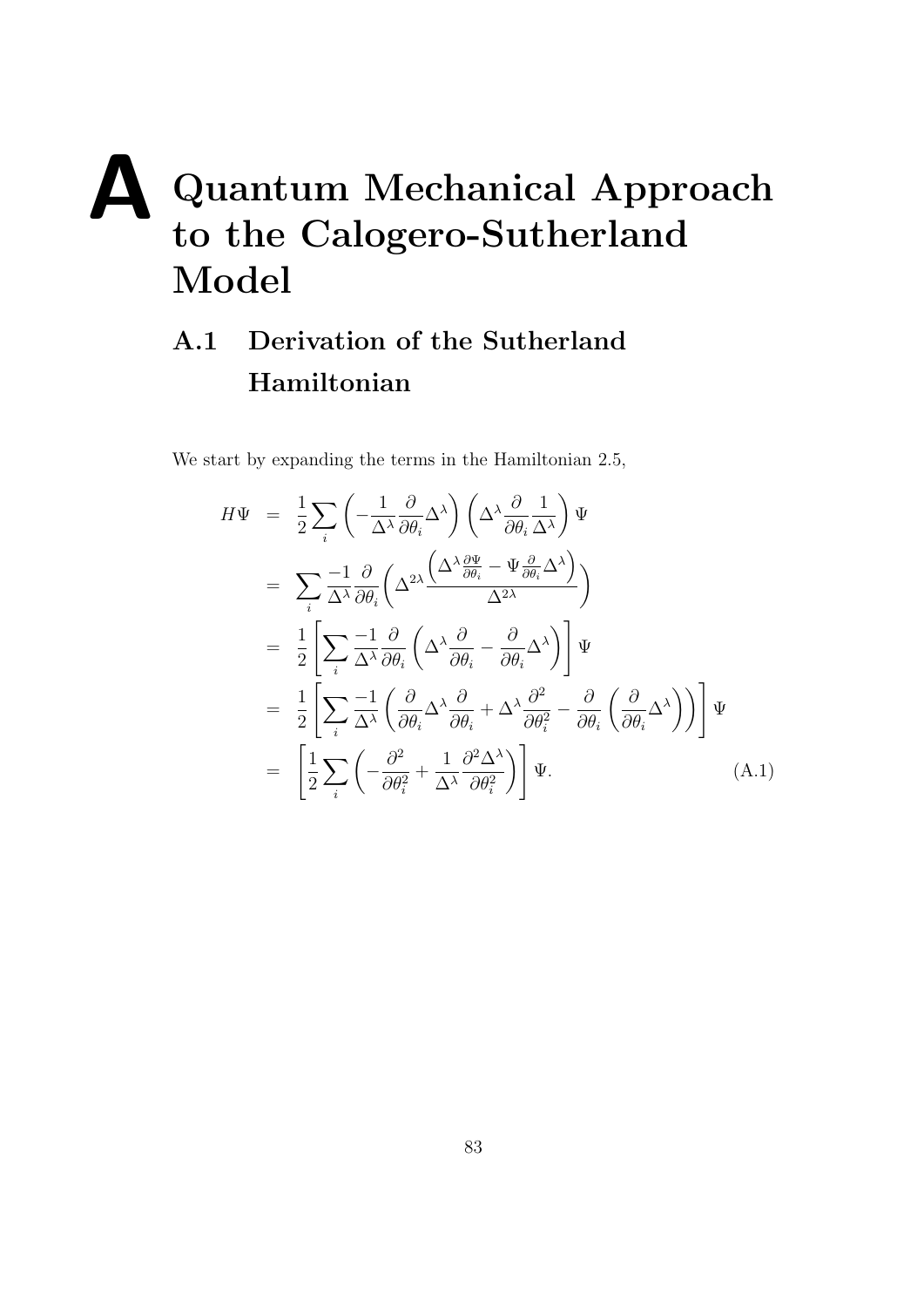We need to calculate the second derivative of  $\Delta^{\lambda}$ . For this, we start with the first derivative,

$$
\frac{\partial}{\partial \theta_{i}} \Delta^{\lambda} = \frac{\partial}{\partial \theta_{i}} \left[ \prod_{k < l} 2 \sin \left( \frac{\theta_{k} - \theta_{l}}{2} \right) \right]^{\lambda} = \frac{\partial}{\partial \theta_{i}} e^{\lambda \sum_{k < l} \ln \left( 2 \sin \left( \frac{\theta_{k} - \theta_{l}}{2} \right) \right)}
$$
\n
$$
= e^{\lambda \sum_{k < l} \ln \left( 2 \sin \left( \frac{\theta_{k} - \theta_{l}}{2} \right) \right)} \frac{\partial}{\partial \theta_{i}} \left[ \lambda \sum_{k < l} \ln \left( 2 \sin \left( \frac{\theta_{k} - \theta_{l}}{2} \right) \right) \right]
$$
\n
$$
= \Delta^{\lambda} \lambda \sum_{k < l} \frac{1}{2} \frac{\cos \left( \frac{\theta_{k} - \theta_{l}}{2} \right) \delta_{i,k} - \cos \left( \frac{\theta_{k} - \theta_{l}}{2} \right)}{\sin \left( \frac{\theta_{k} - \theta_{l}}{2} \right)} \frac{\delta_{i,l}}{\delta_{i,k}} - \cot \left( \frac{\theta_{k} - \theta_{l}}{2} \right) \delta_{i,l} \right)
$$
\n
$$
= \Delta^{\lambda} \lambda \frac{1}{4} \sum_{\substack{k,l \\ k \neq l}} \left( \cot \left( \frac{\theta_{k} - \theta_{l}}{2} \right) - \sum_{\substack{k=1 \\ k \neq i}} \cot \left( \frac{\theta_{k} - \theta_{l}}{2} \right) \right)
$$
\n
$$
= \Delta^{\lambda} \lambda \frac{1}{4} \left( \sum_{\substack{l=1 \\ l \neq i}} \cot \left( \frac{\theta_{i} - \theta_{l}}{2} \right) - \sum_{\substack{k=1 \\ k \neq i}} \cot \left( \frac{\theta_{k} - \theta_{l}}{2} \right) \right) \tag{A.2}
$$

Now we can proceed with the second derivative using (A.2). We get

$$
\frac{\partial^2 \Delta^{\lambda}}{\partial \theta_i^2} = \Delta^{\lambda} \frac{\lambda^2}{2} \left( \sum_{\substack{j=1 \ j \neq i}} \cot g \left( \frac{\theta_i - \theta_j}{2} \right) \right)^2 + \Delta^{\lambda} \frac{\lambda}{2} \sum_{\substack{j=1 \ j \neq i}} \frac{\partial}{\partial \theta_i} \cot g \left( \frac{\theta_i - \theta_j}{2} \right) \tag{A.3}
$$

This way, we can write the Hamiltonian in (A.1) as

$$
2H = \sum_{i} -\frac{\partial^2}{\partial \theta_i^2} + \frac{\lambda^2}{4} \sum_{i} \left( \sum_{\substack{j=1 \ j \neq i}} \cot g \left( \frac{\theta_i - \theta_j}{2} \right) \right)^2 + \frac{\lambda}{2} \sum_{i} \sum_{\substack{j=1 \ j \neq i}} \frac{\partial}{\partial \theta_i} \cot g \left( \frac{\theta_i - \theta_j}{2} \right).
$$
 (A.4)

where we have labeled the right two terms A and B. To compute term A, the key is to split the sum in the  $j, l$  variables into "diagonal" and "non-diagonal"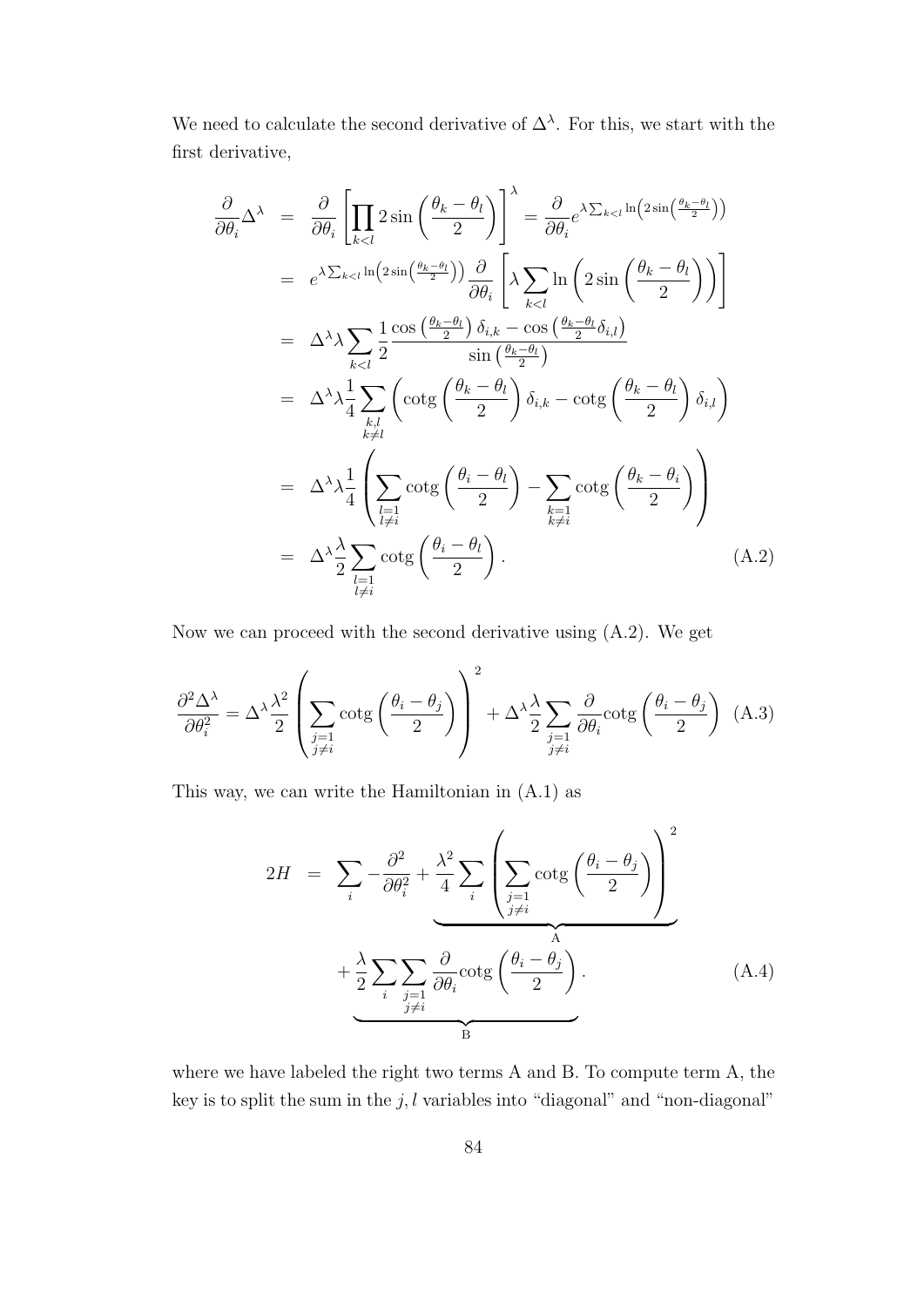parts. We have

$$
A = \frac{\lambda^2}{4} \sum_{\substack{i,j,l \ i \neq i}} \sum_{\substack{j,l \ j \neq i}} \cot g \left( \frac{\theta_i - \theta_j}{2} \right) \cot g \left( \frac{\theta_i - \theta_l}{2} \right) \qquad (A.5)
$$
\n
$$
= \frac{\lambda^2}{4} \sum_{\substack{i,j \ j \neq i}} \cot g^2 \left( \frac{\theta_i - \theta_j}{2} \right) + \frac{\lambda^2}{4} \sum_{\substack{i,j,l \ i \neq j}} \cot g \left( \frac{\theta_i - \theta_j}{2} \right) \cot g \left( \frac{\theta_i - \theta_l}{2} \right).
$$

Using that  $\cot^2(\theta) = \sec^2(\theta) - 1$ , we have

$$
A_1 = \frac{\lambda^2}{4} \sum_{\substack{i,j \\ j \neq i}} (\sec^2 \left( \frac{\theta_i - \theta_j}{2} \right) - 1)
$$
  
= 
$$
\frac{\lambda^2}{4} \sum_{\substack{i,j \\ j \neq i}} \frac{1}{\sin^2 \left( \frac{\theta_i - \theta_j}{2} \right)} - N(N - 1) \frac{\lambda^2}{4}.
$$
 (A.6)

To deal with the term  $A_2$ , we use the trigonometric identity

$$
1 = \cot g \left(\frac{\theta_j - \theta_i}{2}\right) \cot g \left(\frac{\theta_i - \theta_l}{2}\right) + \cot g \left(\frac{\theta_i - \theta_l}{2}\right) \cot g \left(\frac{\theta_l - \theta_j}{2}\right) + \cot g \left(\frac{\theta_l - \theta_j}{2}\right) \cot g \left(\frac{\theta_j - \theta_i}{2}\right).
$$
\n(A.7)

We have

$$
A_2 = -\frac{\lambda^2}{4} \sum_{j \neq i \neq l} \cot g \left( \frac{\theta_j - \theta_i}{2} \right) \cot g \left( \frac{\theta_i - \theta_l}{2} \right)
$$
  
\n
$$
= -\frac{\lambda^2}{4} 2 \sum_{j < i < l} \left[ \cot g \left( \frac{\theta_j - \theta_i}{2} \right) \cot g \left( \frac{\theta_i - \theta_l}{2} \right) \right.
$$
  
\n
$$
+ \cot g \left( \frac{\theta_i - \theta_l}{2} \right) \cot g \left( \frac{\theta_l - \theta_j}{2} \right) + \dots \right]
$$
  
\n
$$
= -\frac{\lambda^2}{2} \sum_{j < i < l}^{N} 1 = -\frac{\lambda^2 N}{2} \frac{N}{6} (N - 1)(N - 2) \tag{A.8}
$$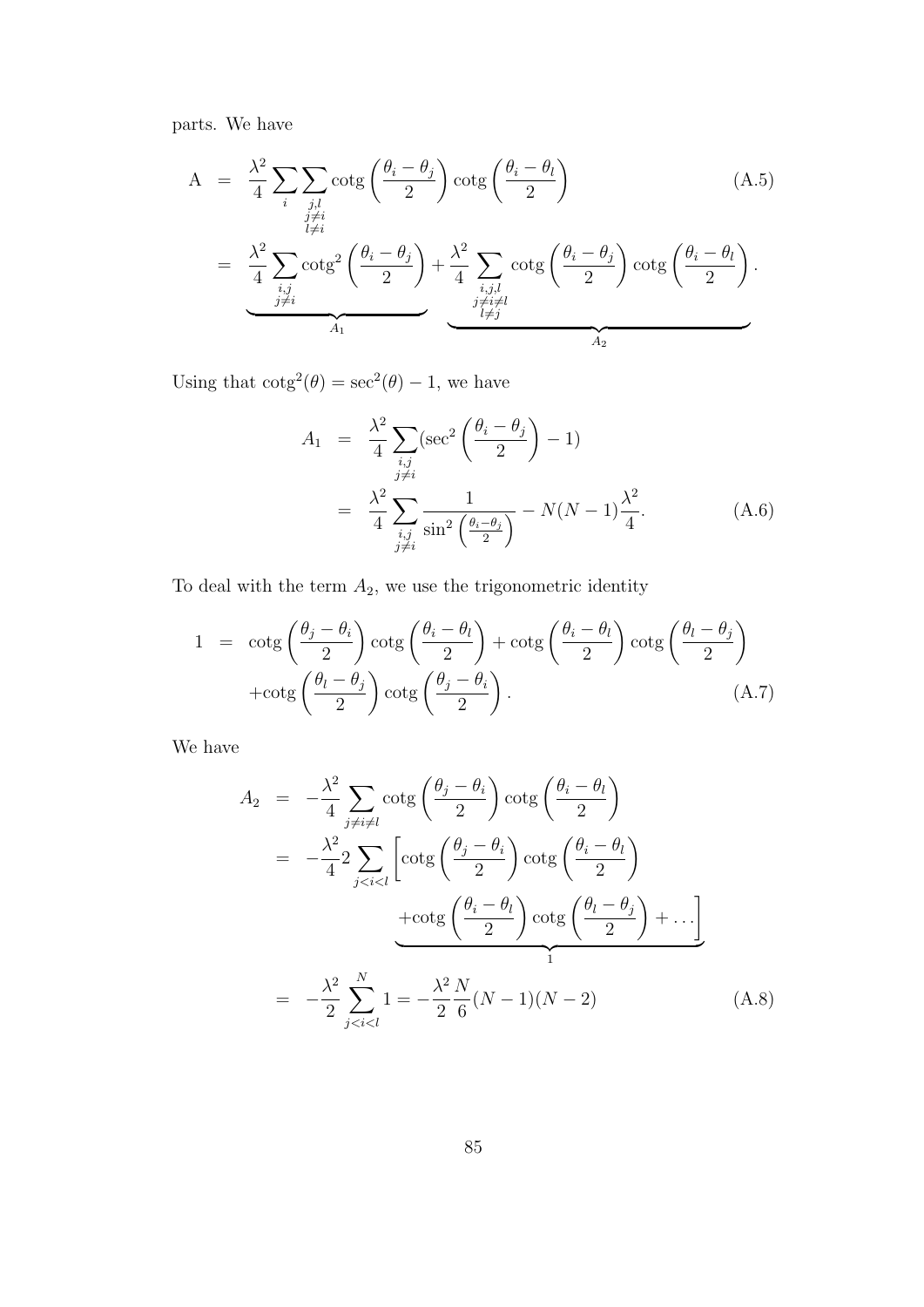Putting together  $A_1$  and  $A_2$  we can write the final expression for A

$$
A = \frac{\lambda^2}{4} \sum_{\substack{i,j \ i \neq i}} \frac{1}{\sin^2\left(\frac{\theta_i - \theta_j}{2}\right)} - \frac{\lambda^2}{2} \left(\frac{N(N-1)}{2} + \frac{N}{6}(N-1)(N-2)\right)
$$
  

$$
= \frac{\lambda^2}{4} \sum_{\substack{i,j \ i \neq i}} \frac{1}{\sin^2\left(\frac{\theta_i - \theta_j}{2}\right)} - \frac{\lambda^2}{12} N(N^2 - 1) \tag{A.9}
$$

The B term is simply given by

$$
B = \frac{\lambda}{2} \sum_{\substack{j=1 \ j \neq i}} \frac{(-1)}{2} \frac{1}{\sin^2 \left(\frac{\theta_i - \theta_j}{2}\right)} = -\frac{\lambda}{4} \sum_{\substack{j=1 \ j \neq i}} \frac{1}{\sin^2 \left(\frac{\theta_i - \theta_j}{2}\right)} \tag{A.10}
$$

Combining the final A and B terms, the Hamiltonian in (A.4) becomes

$$
H = -\frac{1}{2} \sum_{i} \frac{\partial^2}{\partial \theta_i^2} + \frac{1}{4} \sum_{i < j} \frac{\lambda(\lambda - 1)}{\sin^2\left(\frac{\theta_i - \theta_j}{2}\right)} - \frac{\lambda^2}{24} N(N^2 - 1)
$$
\n
$$
= H_{\text{Sutherland}} - \frac{\lambda^2}{24} N(N^2 - 1). \tag{A.11}
$$

# **A.2 Change of Basis to Symmetric Variables**

We want to apply the transformation given by (2.24) to the Hamiltonian (2.23). We have

$$
\sum_{i}^{N} D_{i}^{2} = \sum_{i} z_{i} \frac{\partial}{\partial z_{i}} \left( \sum_{m=1}^{N} m z_{i}^{m} \frac{\partial}{\partial p_{m}} \right)
$$
  
\n
$$
= \sum_{i}^{N} \left[ \sum_{m=1}^{N} m^{2} z_{i}^{m} \frac{\partial}{\partial p_{m}} + \sum_{m=1}^{N} m z_{i}^{m} \left( z_{i} \frac{\partial}{\partial z_{i}} \right) \frac{\partial}{\partial p_{m}} \right]
$$
  
\n
$$
= \sum_{m=1}^{N} m^{2} p_{m} \frac{\partial}{\partial p_{m}} + \sum_{i,m=1}^{N} m z_{i}^{m} \left( \sum_{n=1}^{N} n z_{i}^{n} \frac{\partial}{\partial p_{n}} \right) \frac{\partial}{\partial p_{m}}
$$
  
\n
$$
= \sum_{m=1}^{N} m^{2} p_{m} \frac{\partial}{\partial p_{m}} + \sum_{m,n=1}^{N} m n p_{n+m} \frac{\partial}{\partial p_{n}} \frac{\partial}{\partial p_{m}}.
$$
 (A.12)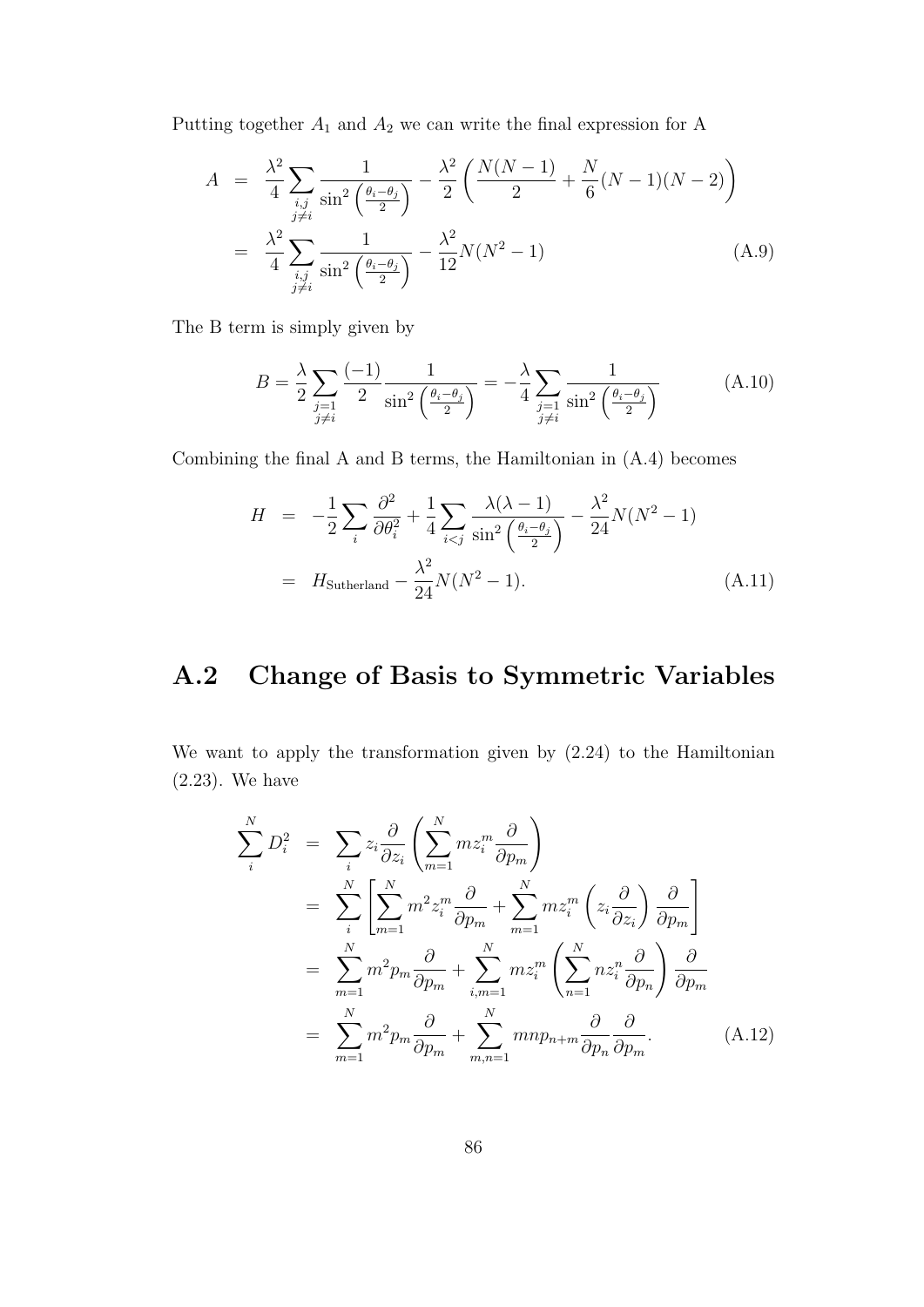To deal with the last term of the Hamiltonian (2.23), we must calculate the ratio of  $(z_i^N - z_j^N)/(z_i - z_j)$ , which we will do in two steps. First, we compute

$$
z_i^N - z_j^N = (z_i - z_j)(A_0 z_i^n - 1 + A_1 z_i^{n-2} z_j + \dots + A_{N-1} z_j^{N-1})
$$
  
\n
$$
= (A_0 z_i^N + A_1 z_i^{N-1} z_j + \dots + A_{n-1} z_i z_j^{N-1})
$$
  
\n
$$
- (A_0 z_i^{N-1} z_j + A_1 z_i^{N-2} z_j^2 + \dots + A_{n-2} z_i z_j^{N-1} + A_{N-1} z_j^N)
$$
  
\n
$$
= (A_0 z_i^N + (A_1 - A_0) z_i^{N-1} z_j + (A_2 - A_1) z_i^{N-2} z_j^2 + \dots + A_{N-1} z_j^N)
$$
  
\n
$$
+ (A_{N-1} - A_{N-2}) z_i z_j^{N-1} - A_{N-1} z_j^N.
$$
 (A.13)

Comparing both sides, we see that  $A_N = 1, A_0 = 1$  and  $A_{i+1} - A_i = 0$ , which yields the identity

$$
z_i^N - z_j^N = (z_i - z_j)(z_i^{N-1} + z_i^{N-2}z_j + \ldots + z_i z_j^{N-2} + z_j^{N-1}).
$$
 (A.14)

Secondly, we look at

$$
(z_i + z_j) \frac{z_i^N - z_j^N}{z_i - z_j} = (z_i - z_j)(z_i^{N-1} + z_i^{N-2}z_j + \dots + z_i z_j^{N-2} + z_j^{N-1})
$$
  

$$
= (z_i^N + z_i^{N-1}z_j + \dots + z_i^2 z_j^{N-2} + z_i z_j^{N-1})
$$
  

$$
+ (z_i^{N-1}z_j + z_i^{N-2}z_j^2 + \dots + z_i z_j^{N-1} + z_j^N). \quad (A.15)
$$

It is clear that all the inner terms are repeated twice while  $z_i^N$  and  $z_j^N$  appear only once, thus we can write

$$
(z_i + z_j) \frac{z_i^N - z_j^N}{z_i - z_j} = z_i^N + 2z_i^{N-1}z_j + 2z_i^{N-2}z_j^2 + \ldots + 2z_i z_j^{N-1} + z_j^N. \tag{A.16}
$$

We are now ready to write the second term from (2.23). We have

$$
\frac{\lambda}{2} \sum_{i < j} \frac{z_i + z_j}{z_i - z_j} (D_i - D_j) = \frac{\lambda}{2} \sum_{i < j} \frac{z_i + z_j}{z_i - z_j} \sum_{l=1}^N l(z_i^l - z_j^l) \frac{\partial}{\partial p_l} \tag{A.17}
$$
\n
$$
= \frac{\lambda}{2} \frac{1}{2} \sum_{\substack{i, j \\ i \neq j}} l(z_i^l + 2z_i^{l-1}z_j + \ldots + 2z_i z_j^{l-1} + z_j^l) \frac{\partial}{\partial p_l}.
$$

Because the condition  $i \neq j$  would complicate things after we performed one of the sums (for example in the *j* variable), we avoid this by writing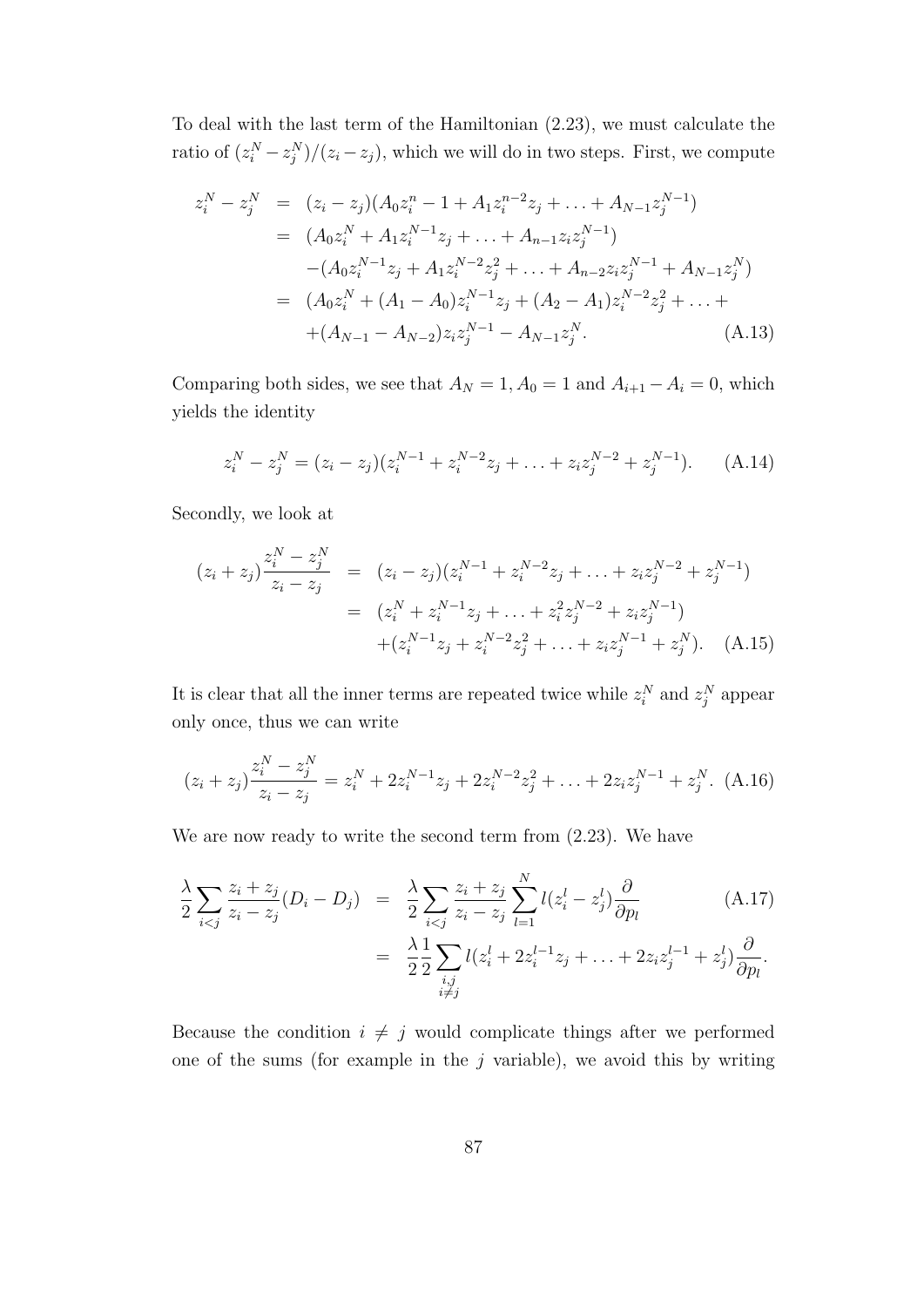$\sum_{i \neq j} = \sum_{i,j} - \sum_{i=j}$ . Thus, we obtain *λ* 2 ∑ *i<j*  $z_i + z_j$ *z<sup>i</sup> − z<sup>j</sup>*  $(D_i - D_j) = \frac{\lambda}{2}$ 1 2 ∑ *N i,j,l*  $l(z_i^l + 2z_i^{l-1}z_j + \ldots + 2z_iz_j^{l-1} + z_j^l)$ *∂ ∂p<sup>l</sup>*  $\overbrace{A}$  $\overbrace{A}$ *− λ* 2 1 2 ∑ *N*  $i=1$ <br>  $(i=1)$ <br>  $(i=1)$  $l(z_i^l + 2z_i^{l-1}z_i + \ldots + 2z_iz_i^{l-1} + z_i^l)$ *∂ ∂p<sup>l</sup>* (A.18)

The sum of all the  $z_i$ 's in the second term is equal to  $2(l-1)z_i^l + 2z_i^l = 2lz_i^l$ (the first contribution comes from the middle terms and the second one from the endpoints). For the first term, we perform the sum first over *i* and then over *j*. We have

$$
A = \frac{\lambda}{2} \frac{1}{2} \sum_{j,l}^{N} l(p_l + 2p_{l-1}z_j + \dots + 2p_1 z_j^{l-1} + N z_j^l) \frac{\partial}{\partial p_l}
$$
  
\n
$$
= \frac{\lambda}{2} \frac{1}{2} \sum_{l=1}^{N} l(Np_l + 2p_{l-1}p_1 + \dots + 2p_1p_{l-1} + Np_l) \frac{\partial}{\partial p_l}
$$
  
\n
$$
= \frac{\lambda}{2} \frac{1}{2} \left( \sum_{l=1}^{N} 2l(p_{l-1}p_1 + \dots + p_1p_{l-1}) \frac{\partial}{\partial p_l} + \sum_{l=1}^{N} 2Np_l \frac{\partial}{\partial p_l} \right). \quad (A.19)
$$

Putting both terms together, we can write

$$
\frac{\lambda}{2} \sum_{i < j} \frac{z_i + z_j}{z_i - z_j} (D_i - D_j) = \frac{\lambda}{2} \frac{1}{2} \left( \sum_{l=1}^N 2l (p_{l-1} p_1 + \ldots + p_1 p_{l-1}) \frac{\partial}{\partial p_l} + \sum_{l=1}^N 2N p_l \frac{\partial}{\partial p_l} \right) - \frac{\lambda}{2} \frac{1}{2} \sum_{l=1}^N 2l^2 p_l \frac{\partial}{\partial p_l} \\
= \frac{\lambda}{2} \sum_{l=1}^N l (p_{l-1} p_1 + \ldots + p_1 p_{l-1}) \frac{\partial}{\partial p_l} \\
+ \frac{\lambda}{2} \sum_{l=1}^N l (N - l) p_l \frac{\partial}{\partial p_l}.\n\tag{A.20}
$$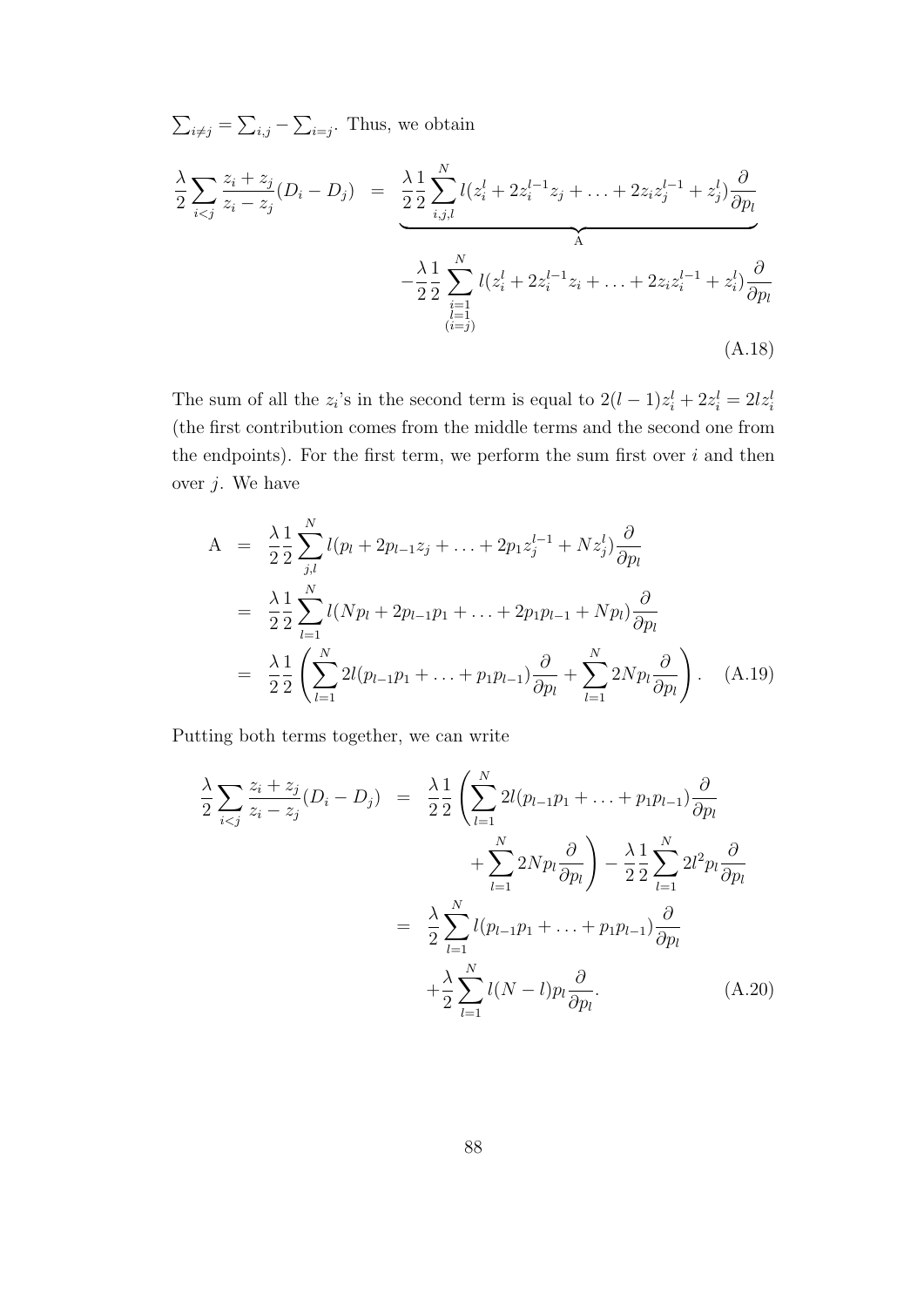We can write the first term more conveniently in terms of a double sum in the *n*, *m* variables, such that  $n + m = l$ . This way, we have

$$
\frac{\lambda}{2} \sum_{i < j} \frac{z_i + z_j}{z_i - z_j} (D_i - D_j) = \frac{\lambda}{2} \sum_{m,n=1}^{n+m \le N} (m+n) p_m p_n \frac{\partial}{\partial p_{n+m}} + \frac{\lambda}{2} \sum_{l=1}^{N} l(N-l) p_l \frac{\partial}{\partial p_l}.
$$
\n(A.21)

Therefore, using the results in (A.12) and (A.21), we can write the Hamiltonian (2.23) as

$$
2H' = \sum_{m} m^{2} p_{m} \frac{\partial}{\partial p_{m}} + \sum_{n,m} n m p_{n+m} \frac{\partial}{\partial p_{n}} \frac{\partial}{\partial p_{m}}
$$
  
+  $\lambda \sum_{m,n=1}^{n+m \le N} (m+n) p_{m} p_{n} \frac{\partial}{\partial p_{n+m}} + \lambda \sum_{l=1}^{N} l(N-l) p_{l} \frac{\partial}{\partial p_{l}}.$  (A.22)

Putting together the terms that have the same structure (and dropping the  $n + m \leq N$  restriction, since we're interested in the limit  $n \to \infty$ ), the Hamiltonian in the new coordinates becomes

$$
2H' = \sum_{n=1}^{N} ((1 - \lambda)n^2 + \lambda nN) p_n \frac{\partial}{\partial p_n} + \sum_{n,m=1}^{N} \left( nmp_{n+m} \frac{\partial}{\partial p_n} \frac{\partial}{\partial p_m} + \lambda (n+m) p_n p_m \frac{\partial}{\partial p_{n+m}} \right). \quad (A.23)
$$

### **A.3 Derivation of the Non-Chiral Extension**

Starting from the  $D_i$  operators in  $(2.40)$ , we can write

$$
\sum_{i=1}^{N} D_i^2 = \sum_{i=1}^{N} z_i \frac{\partial}{\partial z_i} \left( \sum_{-\infty}^{\infty} n z_i^n \frac{\partial}{\partial p_n} \right)
$$
  
= 
$$
\sum_{i=1}^{N} z_i \frac{\partial}{\partial z_i} \left( \sum_{-\infty}^{-1} -|n| z_i^{-|n|} \frac{\partial}{\partial p_{-|n|}} + \sum_{1}^{\infty} n z_i^n \frac{\partial}{\partial p_n} \right).
$$
 (A.24)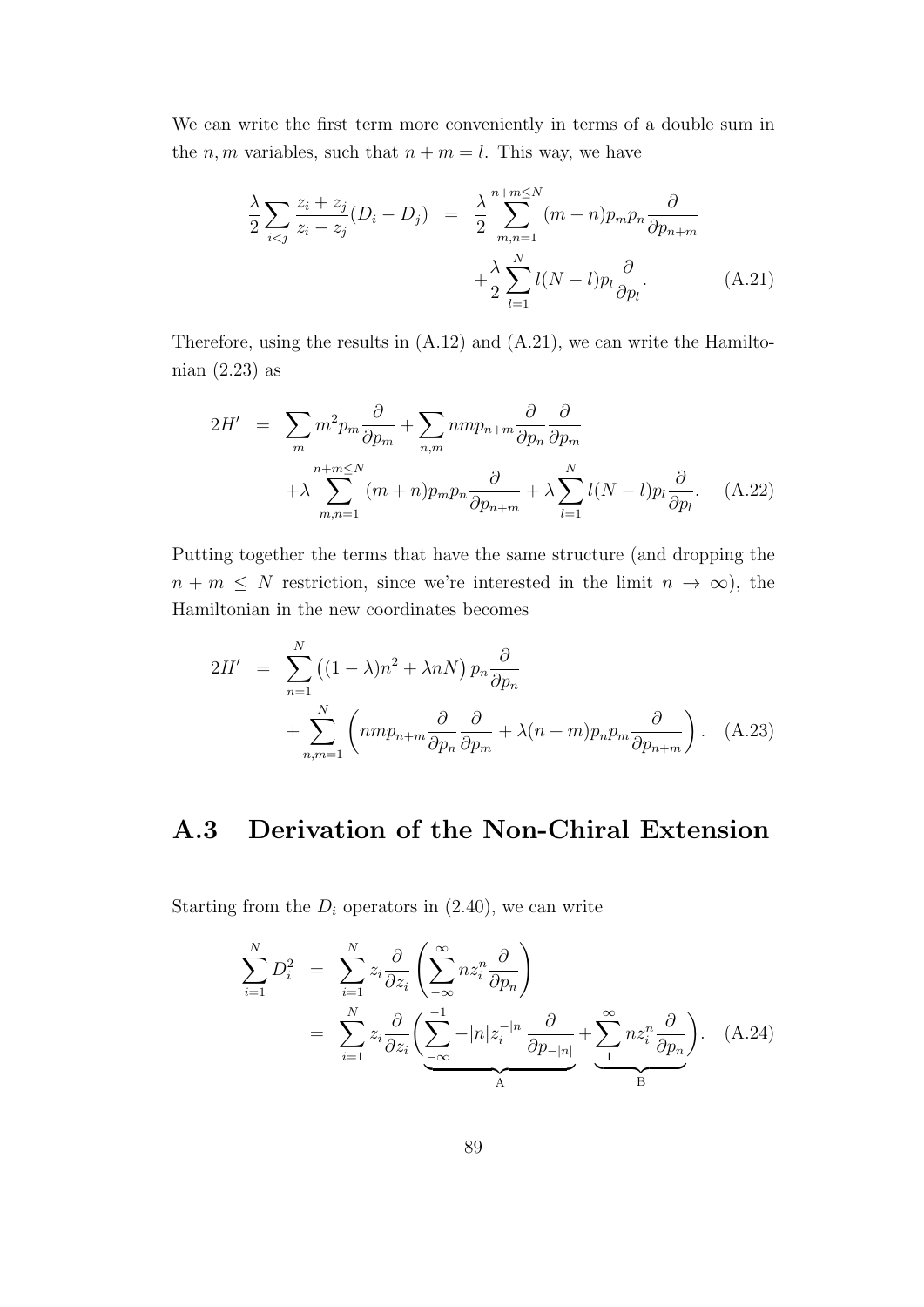The B term has been already calculated in the chiral case in equation (A.12), with the exception that the *n* index in the sums ranges from *−∞* to *∞*). For term A, we have

$$
A = \sum_{i=1}^{N} z_i \left( \sum_{n=-\infty}^{-1} |n|^2 z_i^{-|n|-1} \frac{\partial}{\partial p_{-|n|}} + \sum_{n=-\infty}^{-1} -|n| z_i^{-|n|} \frac{\partial}{\partial z_i} \frac{\partial}{\partial p_{-|n|}} \right)
$$
  
\n
$$
= \sum_{i=1}^{N} \sum_{n=-\infty}^{-1} |n|^2 z_i^{-|n|} \frac{\partial}{\partial p_{-|n|}} + \sum_{i=1}^{N} \sum_{n=-\infty}^{-1} -|n| z_i^{-|n|} \left( z_i \frac{\partial}{\partial z_i} \right) \frac{\partial}{\partial p_{-|n|}}
$$
  
\n
$$
= \sum_{n=-\infty}^{-1} |n|^2 p_{-|n|} \frac{\partial}{\partial p_{-|n|}} + \sum_{n=-\infty}^{-1} \sum_{i=1}^{\infty} -|n| z_i^{-|n|} \left( \sum_{m=-\infty}^{\infty} m z_i^m \frac{\partial}{\partial p_m} \right) \frac{\partial}{\partial p_{-|n|}}
$$
  
\n
$$
= \sum_{n=-\infty}^{-1} n^2 p_n \frac{\partial}{\partial p_n} + \sum_{n=-\infty}^{-1} \sum_{m=-\infty}^{\infty} n m p_{n+m} \frac{\partial}{\partial p_m} \frac{\partial}{\partial p_n}.
$$
 (A.25)

Putting these results together, we obtain (2.41)

$$
\sum_{i=1}^{N} D_i^2 = \sum_{m=-\infty}^{\infty} m^2 p_m \frac{\partial}{\partial p_m} + \sum_{n,m=-\infty}^{-\infty} n m p_{n+m} \frac{\partial}{\partial p_m} \frac{\partial}{\partial p_n}.
$$
 (A.26)

### **A.4 Extending a Useful Identity**

Starting from the identity (2.25) and doing the substitution  $z_i \to z_i^{-1}$ ,  $z_j \to z_j^{-1}$  $z_j^{-1}$ , we get

$$
\left(\frac{1}{z_i} + \frac{1}{z_j}\right) \frac{z_i^{-n} - z_j^{-n}}{\frac{1}{z_i} - \frac{1}{z_j}} = -\frac{z_i + z_j}{z_i - z_j} (z_i^{-n} - z_j^{-n}).\tag{A.27}
$$

From here, we see that the rule to derive the desired identity is to take the old result, make the above substitution and multiply by *−*1. This yields

$$
\frac{z_i + z_j}{z_i - z_j}(z_i^{-n} - z_j^{-n}) = -(z_i^{-n} + 2z_i^{-n+1}z_j^{-1} + \dots + 2z_i^{-1}z_j^{-n+1} + z_j^{-n}). \tag{A.28}
$$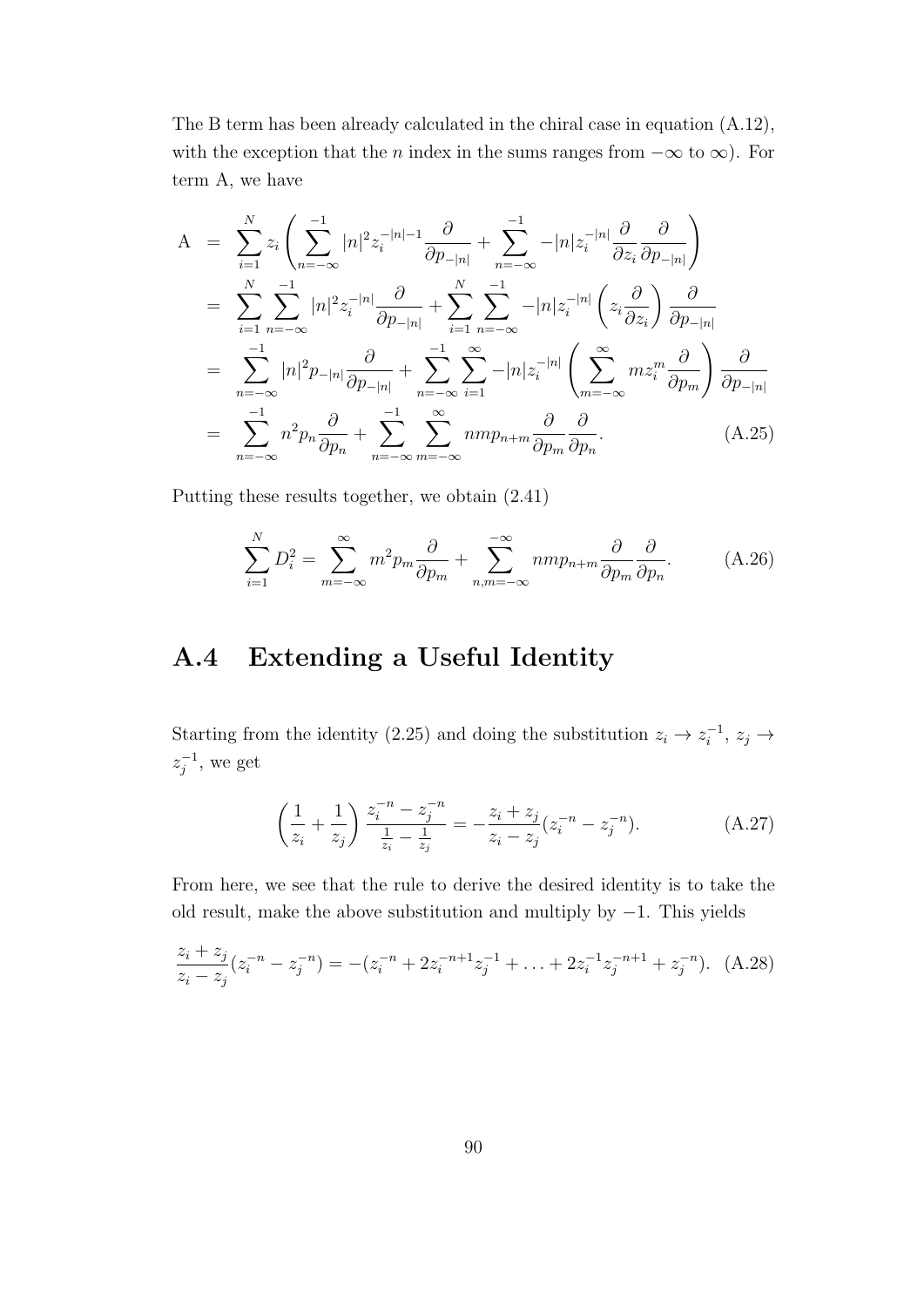We can use this identity to calculate the B term of the Hamiltonian  $(2.42)$ . We obtain

$$
B = \frac{\lambda}{2} \sum_{i < j} \sum_{l=1}^{N} (+l)(z_i^{-l} + 2z_i^{-l+1}z_j^{-1} + \dots + 2z_i^{-1}z_j^{-l+1} + z_j^{-l}) \frac{\partial}{\partial p_{-l}}
$$
\n
$$
= \frac{\lambda}{2} \frac{1}{2} \left( \sum_{i,j} \sum_{l=1}^{N} l(z_i^{-l} + 2z_i^{-l+1}z_j^{-1} + \dots + 2z_i^{-1}z_j^{-l+1} + z_j^{-l}) \frac{\partial}{\partial p_{-l}} - \sum_{i=1}^{N} \sum_{l=1}^{N} l(2lz_i^{-l}) \frac{\partial}{\partial p_{-l}} \right)
$$
\n
$$
= \frac{\lambda}{2} \frac{1}{2} \left( \sum_{i=1}^{N} \sum_{l=1}^{N} l(Nz_i^{-l} + 2z_i^{-l+1}p_{-1} + \dots + p_{-l}) \frac{\partial}{\partial p_{-l}} - 2 \sum_{l=1}^{N} l^2p_{-l} \frac{\partial}{\partial p_{-l}} \right)
$$
\n
$$
= \frac{\lambda}{2} \frac{1}{2} \left( \sum_{l=1}^{N} l(2Np_{-l}) \frac{\partial}{\partial p_{-l}} + \sum_{l=1}^{N} 2l(p_{-l+1}p_{-1} + \dots + p_{-1}p_{-l+1}) \frac{\partial}{\partial p_{-l}} - 2 \sum_{l=1}^{N} l^2p_{-l} \frac{\partial}{\partial p_{-l}} \right)
$$
\n
$$
= \frac{\lambda}{2} \left( \sum_{l=1}^{N} l(N-l)p_{-l} \frac{\partial}{\partial p_{-l}} + \sum_{n,m=1}^{N} (n+m)p_{-n}p_{-m} \frac{\partial}{\partial p_{-(n+m)}} \right). \quad (A.29)
$$

# **A.5 Sutherland Inner-Product Weight**

In order to decouple the  $\theta$  variables from the  $\theta'$  in (2.63), we make the change of variables  $u = \theta - \theta'$  and  $v = \theta + \theta'$ . Since the Jacobian value is 2, we have  $dudv = 2d\theta d\theta'$ . In these new variables, the inner product weight (referred as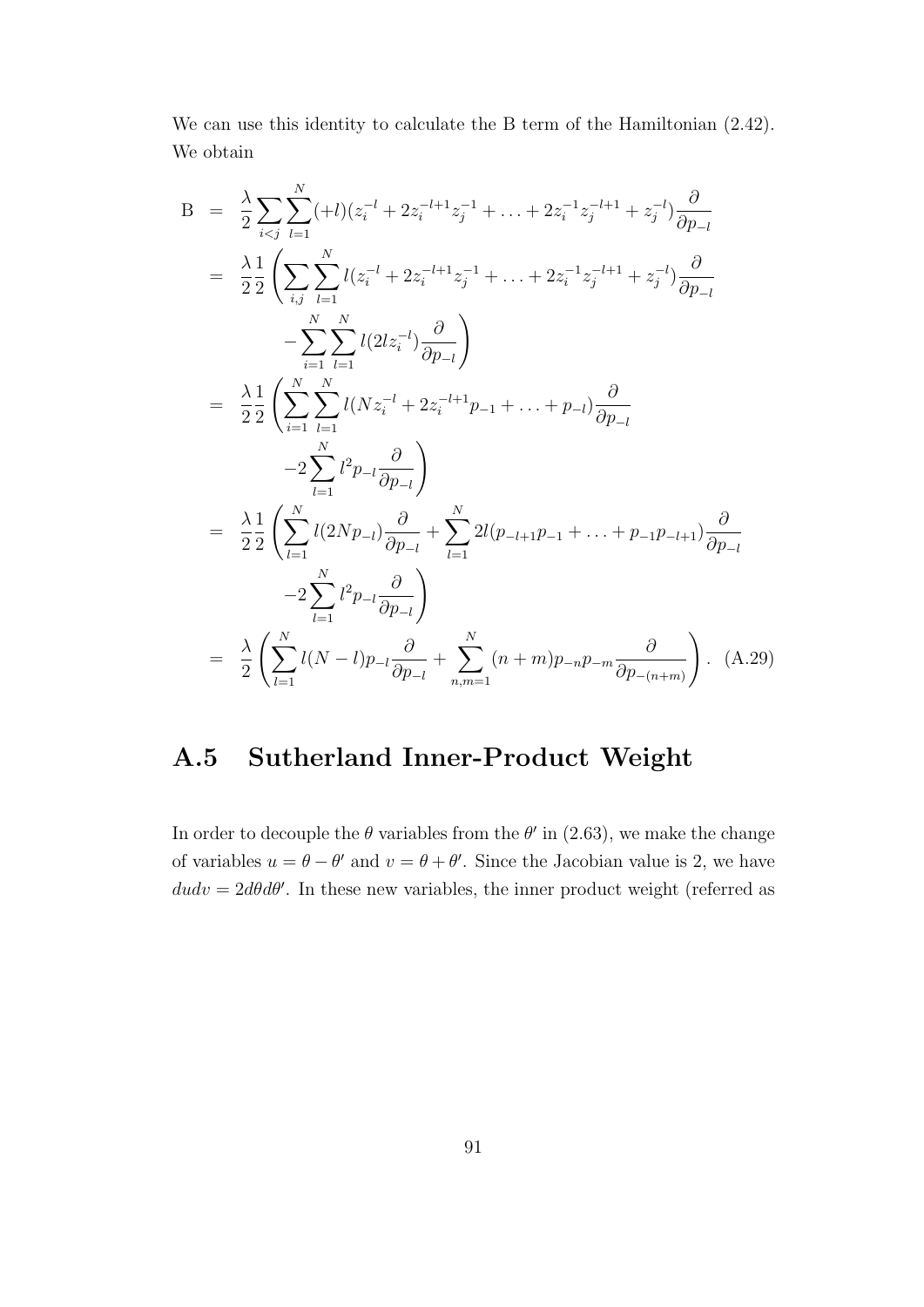W) is

$$
W = \exp\left\{-\frac{\lambda}{2}\sum_{n=1}^{\infty}\frac{1}{n}\int_{0}^{4\pi}\int_{-2\pi}^{2\pi}\rho(\frac{u+v}{2})\rho(\frac{v-u}{2})e^{inu}dudv\right\}
$$
  

$$
= \exp\left\{-\frac{\lambda}{2}\sum_{n=1}^{\infty}\frac{1}{n}\left(\int_{0}^{4\pi}\int_{-2\pi}^{0}\rho(\frac{u+v}{2})\rho(\frac{v-u}{2})e^{inu}dudv\right) + \int_{0}^{4\pi}\int_{0}^{2\pi}\rho(\frac{u+v}{2})\rho(\frac{v-u}{2})e^{inu}dudv\right\}.
$$
(A.30)

Making a change of variables in the first  $[-2\pi, 0]$  integral, with  $h = -u$  and  $dh = -du$  yields

$$
\int_{-2\pi}^{0} \rho\left(\frac{u+v}{2}\right) \rho\left(\frac{v-u}{2}\right) e^{inu} du dv =
$$
\n
$$
= \int_{2\pi}^{0} \rho\left(\frac{v-h}{2}\right) + \rho\left(\frac{h+v}{2}\right) e^{-inh} (-dh) dv
$$
\n
$$
= \int_{0}^{2\pi} \rho\left(\frac{u+v}{2}\right) \rho\left(\frac{v-u}{2}\right) e^{-inu} du dv. \tag{A.31}
$$

Inserting this result in the previous expression, we obtain

$$
W = \exp\left\{-\frac{\lambda}{2}\sum_{n=1}^{\infty}\frac{1}{n}\left(\int_{0}^{4\pi}\int_{0}^{2\pi}\rho\left(\frac{u+v}{2}\right)\rho\left(\frac{v-u}{2}\right)(e^{inu}+e^{-inu})dudv\right)\right\}
$$
  
\n
$$
= \exp\left\{-\frac{\lambda}{2}\int_{0}^{4\pi}\int_{0}^{2\pi}\rho\left(\frac{u+v}{2}\right)
$$
  
\n
$$
\rho\left(\frac{v-u}{2}\right)\left(\sum_{n=1}^{\infty}\frac{1}{n}e^{inu}+\sum_{n=-\infty}^{-1}\frac{1}{|n|}e^{inu}\right)dudv\right\}
$$
  
\n
$$
= \exp\left\{-\frac{\lambda}{2}\int_{0}^{4\pi}\int_{0}^{2\pi}\rho\left(\frac{u+v}{2}\right)\rho\left(\frac{v-u}{2}\right)\sum_{n=-\infty}^{\infty}\frac{1}{|n|}e^{inu}dudv\right\}
$$
  
\n
$$
= \exp\left\{\lambda\int_{0}^{4\pi}\int_{0}^{2\pi}\rho\left(\frac{u+v}{2}\right)\rho\left(\frac{v-u}{2}\right)\ln\left|2\sin\frac{u}{2}\right|dudv\right\}.
$$
 (A.32)

We can extend the integral from  $[0, 2\pi]$  to  $[-2\pi, 2\pi]$  in u ( $\rho$  and sin *u* are both 2*π* periodic in u,  $\rho((u+v)/2+(2\pi)/2) = -\rho((u+v)/2)$  and  $|\sin(u+2\pi)/2|$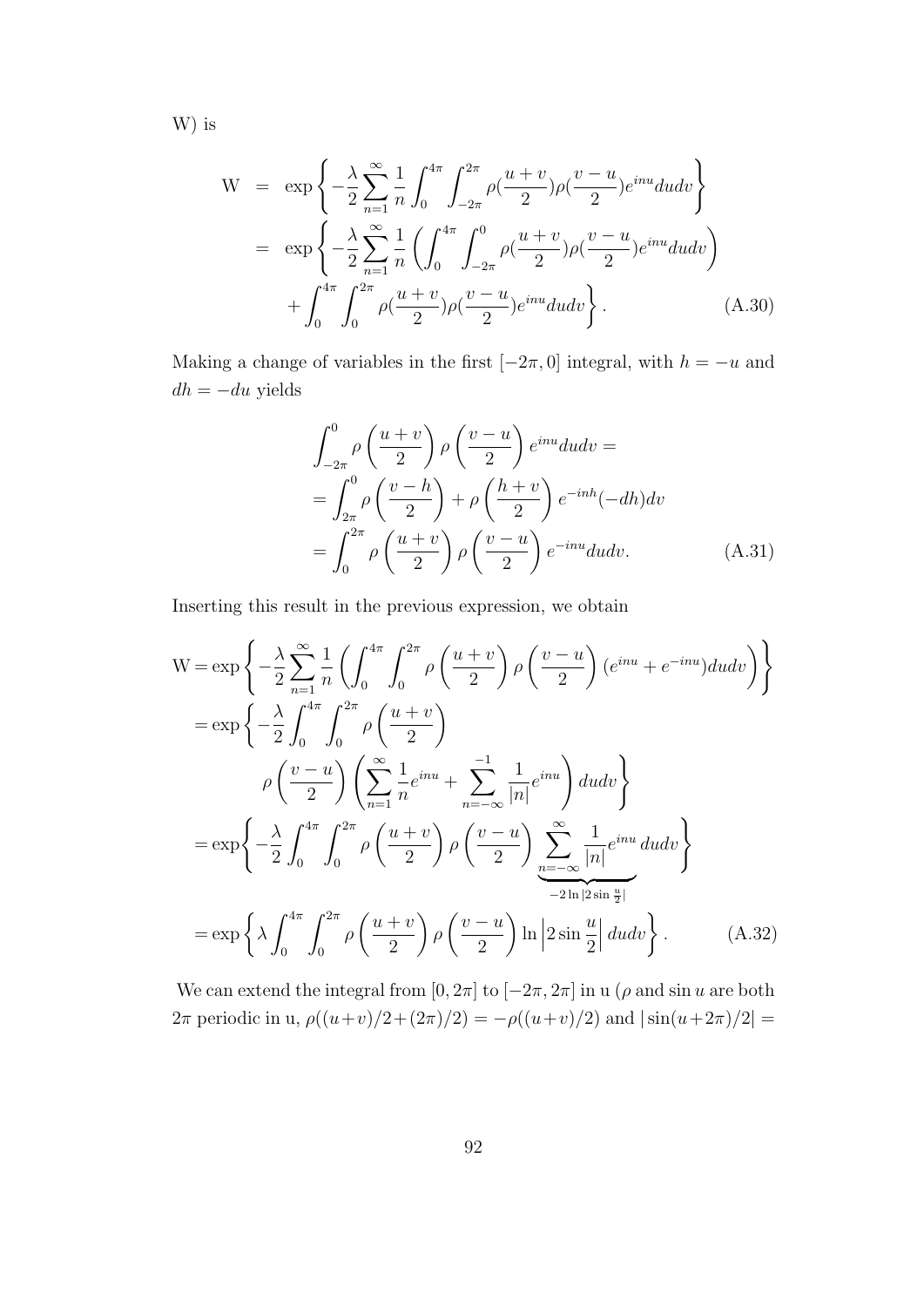*|*sin *u/*2*|*), which gives us

$$
W = \exp\left\{\frac{\lambda}{2} \int_0^{4\pi} \int_{-2\pi}^{2\pi} \rho\left(\frac{u+v}{2}\right) \rho\left(\frac{v-u}{2}\right) \ln\left|2\sin\frac{u}{2}\right| dudv.\right\} (A.33)
$$

We can make the same transformation that we had done before to go back to our original  $\{\theta, \theta'\}$  variables  $(d\theta d\theta' = 1/2dudv)$ , where the domain of integration is the same as the original one, to finally obtain (2.65).

# **A.6 Hydrodynamic Fields in Non-Chiral Case**

The Hamiltonian (2.45) can be rewritten into the form of equation (2.52) through the identity

$$
\sum_{n,m=-\infty}^{\infty} p_n p_m(n+m) sgn(m) \frac{\partial}{\partial p_{n+m}} =
$$
\n
$$
= - \sum_{n=-\infty}^{\infty} \sum_{m=-\infty}^{-1} p_n p_m(n+m) \frac{\partial}{\partial p_{n+m}} + \sum_{n=-\infty}^{\infty} \sum_{m=1}^{\infty} p_n p_m(n+m) \frac{\partial}{\partial p_{n+m}}
$$
\n
$$
= - \sum_{n=-\infty}^{\infty} \sum_{m=1}^{\infty} p_n p_{-|m|}(n-|m|) \frac{\partial}{\partial p_{n-|m|}} + \sum_{n=-\infty}^{\infty} \sum_{m=1}^{\infty} p_n p_m |n| (n+|m|) \frac{\partial}{\partial p_{n+|m|}}
$$
\n
$$
= \sum_{n,m=1}^{\infty} p_{-n} p_{-m}(n+m) \frac{\partial}{\partial p_{-n-m}} + \sum_{m=1}^{\infty} p_0 p_{-m} |m| \frac{\partial}{\partial p_{-m}}
$$
\n
$$
+ \sum_{m=1}^{\infty} p_0 p_m |m| \frac{\partial}{\partial p_m} + \sum_{n,m=1}^{\infty} p_n p_m(n+m) \frac{\partial}{\partial p_{n+m}}
$$
\n
$$
= \sum_{n,m=1}^{\infty} (n+m) \left( p_{-n} p_{-m} \frac{\partial}{\partial p_{-n-m}} + p_n p_m \frac{\partial}{\partial p_{n+m}} \right) + \sum_{m=-\infty}^{\infty} N p_m |m| \frac{\partial}{\partial p_m}.
$$
\n(A.34)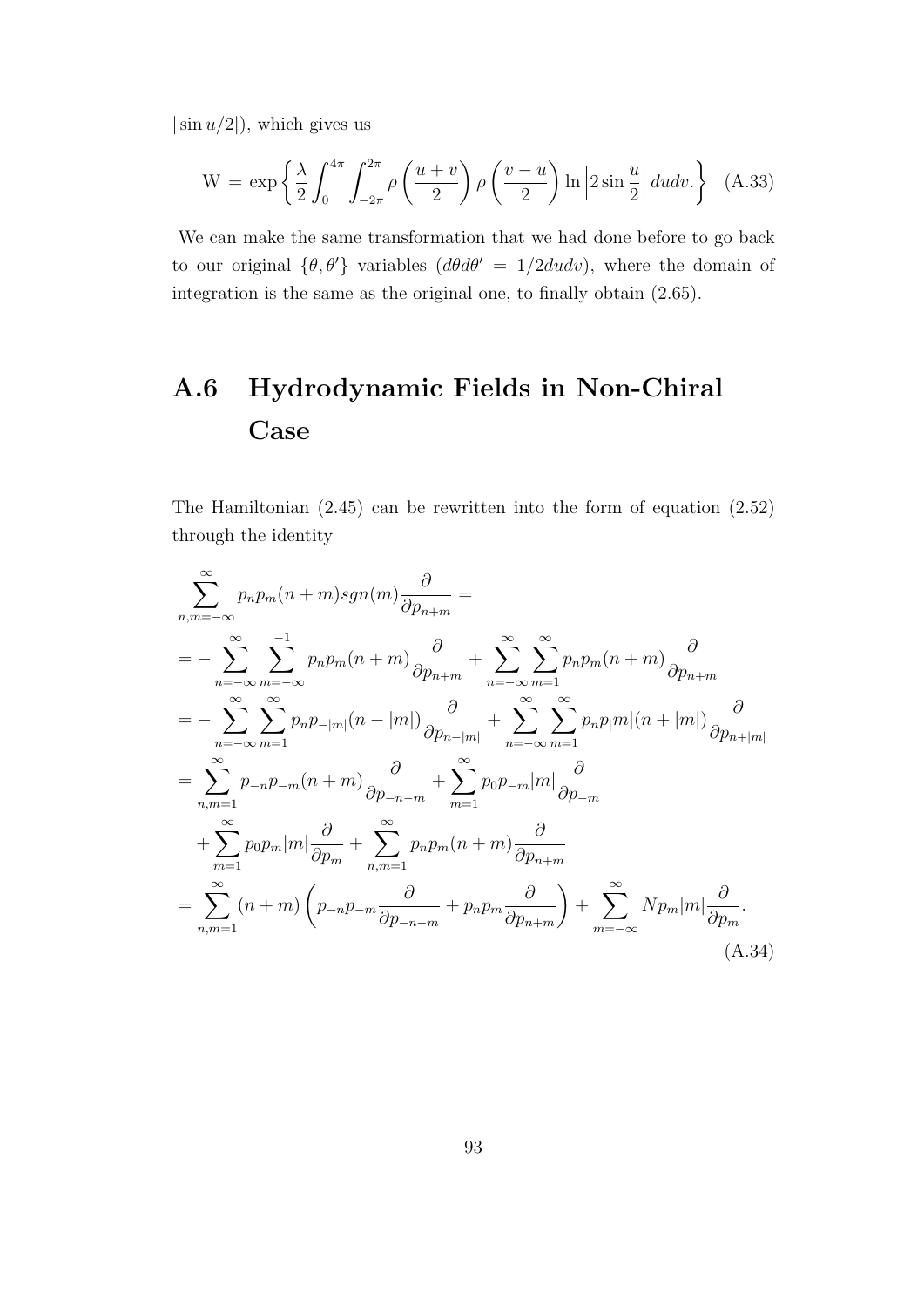Substituting the fields into (2.52) leads us to (2.53), which contains three different terms. The first term A is

$$
A = \sum_{n,m=-\infty}^{\infty} \frac{nm}{2\pi} \int \rho(\theta) \Pi(\theta') \Pi(\theta'') e^{in(\theta-\theta')} e^{im(\theta-\theta'')} d\theta d\theta' d\theta''
$$
  
\n
$$
= \sum_{n,m=-\infty}^{\infty} \frac{1}{2\pi} \int \rho(\theta) \Pi(\theta') \Pi(\theta'') i \frac{\partial}{\partial \theta'} e^{in(\theta-\theta')} i \frac{\partial}{\partial \theta''} e^{im(\theta-\theta'')} d\theta d\theta' d\theta''
$$
  
\n
$$
= - \sum_{n,m=-\infty}^{\infty} \frac{1}{2\pi} \int \rho(\theta) \frac{\partial \Pi(\theta')}{\partial \theta'} \frac{\partial \Pi(\theta'')}{\partial \theta''} e^{in(\theta-\theta')} e^{im(\theta-\theta'')} d\theta d\theta' d\theta''
$$
  
\n
$$
= \frac{-1}{2\pi} \int \rho(\theta) \frac{\partial \Pi(\theta')}{\partial \theta'} \frac{\partial \Pi(\theta'')}{\partial \theta''} 2\pi \delta(\theta - \theta') 2\pi \delta(\theta - \theta'') d\theta d\theta' d\theta''
$$
  
\n
$$
= - \int_{0}^{2\pi} \rho(\theta) \left(\frac{\partial \Pi(\theta)}{\partial \theta}\right)^2 d\theta.
$$
 (A.35)

For the second term B, we find

$$
B = \sum_{n,m=-\infty}^{\infty} \frac{n+m}{2\pi} \int_{0}^{2\pi} \rho(\theta) \rho(\theta') \Pi(\theta'') \text{sgn}(m) e^{in(\theta-\theta'')} e^{im(\theta'-\theta'')} d\theta d\theta' d\theta''
$$
  
\n
$$
= \sum_{n,m=-\infty}^{\infty} \frac{1}{2\pi} \int_{0}^{2\pi} \rho(\theta) \rho(\theta') \Pi(\theta'') \text{sgn}(m) \left( -i \frac{\partial}{\partial \theta} + -i \frac{\partial}{\partial \theta'} \right)
$$
  
\n
$$
= \frac{i}{2\pi} \sum_{n,m=-\infty}^{\infty} \int_{0}^{2\pi} \partial_{\theta} \rho(\theta) \rho(\theta') \Pi(\theta'') \text{sgn}(m) e^{in(\theta-\theta'')} e^{im(\theta'-\theta'')} d\theta d\theta' d\theta''
$$
  
\n
$$
+ \frac{i}{2\pi} \sum_{n,m=-\infty}^{\infty} \int_{0}^{2\pi} \rho(\theta) \partial_{\theta'} \rho(\theta') \Pi(\theta'') \text{sgn}(m) e^{in(\theta-\theta'')} e^{im(\theta'-\theta'')} d\theta d\theta' d\theta''
$$
  
\n
$$
= i \sum_{m=-\infty}^{\infty} \text{sgn}(m) \int_{0}^{2\pi} \partial_{\theta''} \rho(\theta'') \rho(\theta') \Pi(\theta'') e^{im(\theta'-\theta'')} d\theta' d\theta''
$$
  
\n
$$
+ i \sum_{m=-\infty}^{\infty} \text{sgn}(m) \int_{0}^{2\pi} \partial_{\theta'} \rho(\theta') \rho(\theta'') \Pi(\theta'') e^{im(\theta'-\theta'')} d\theta' d\theta'', \qquad (A.36)
$$

where we summed over the n variable in the last line. From the geometric series, one can easily calculate the following identity:

$$
\sum_{m=-\infty}^{\infty} \text{sgn}(m) e^{im(\theta' - \theta'')} = \frac{1}{i} \cot\left(\frac{\theta' - \theta''}{2}\right). \tag{A.37}
$$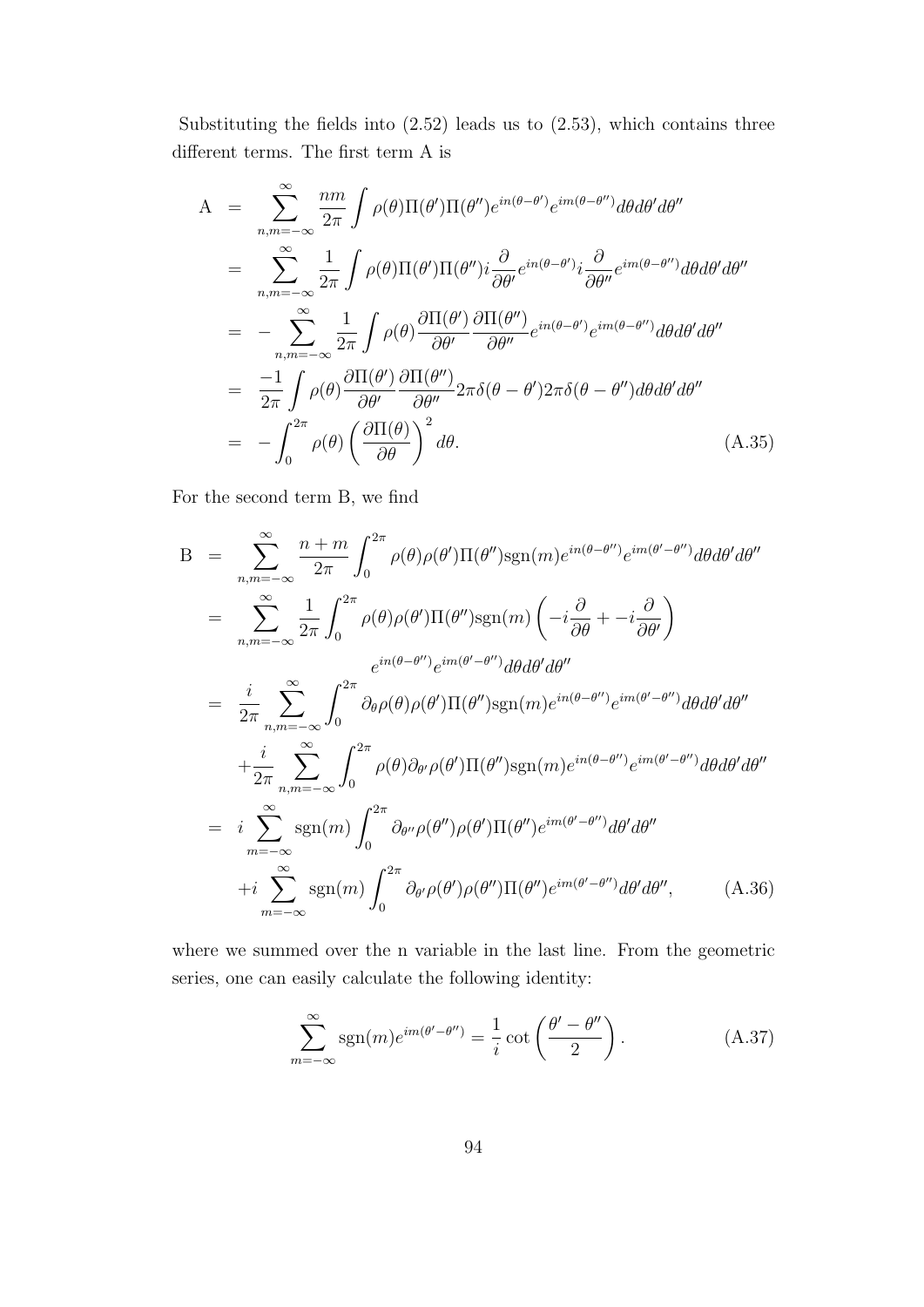We can use this result to perform the sums in B, yielding

$$
B = -\int \partial_{\theta''} \rho(\theta'') \rho(\theta') \Pi(\theta'') \cot\left(\frac{\theta' - \theta''}{2}\right) d\theta' d\theta''
$$
  

$$
- \int \partial_{\theta'} \rho(\theta') \rho(\theta'') \Pi(\theta'') \cot\left(\frac{\theta' - \theta''}{2}\right) d\theta' d\theta''
$$
  

$$
= \int \rho(\theta'') \rho(\theta') (\partial_{\theta''} \Pi(\theta'')) \cot\left(\frac{\theta' - \theta''}{2}\right) d\theta' d\theta''
$$
  

$$
+ \int \rho(\theta') \rho(\theta'') \Pi(\theta'') \partial_{\theta''} \cot\left(\frac{\theta' - \theta''}{2}\right) d\theta' d\theta''
$$
  

$$
+ \int \rho(\theta') \rho(\theta'') \Pi(\theta'') \partial_{\theta'} \cot\left(\frac{\theta' - \theta''}{2}\right) d\theta' d\theta''
$$
  

$$
= \int \rho(\theta) \cot\left(\frac{\theta - \theta'}{2}\right) \rho(\theta') \partial_{\theta'} \Pi(\theta') d\theta d\theta'.
$$
 (A.38)

The last term we need to work out is C. We have that

$$
C = \sum_{n=-\infty}^{\infty} \frac{1-\lambda}{2\pi} n^2 \int \rho(\theta) \Pi(\theta') e^{in(\theta-\theta')} d\theta d\theta'
$$
  
\n
$$
= \sum_{n=-\infty}^{\infty} \frac{1-\lambda}{2\pi} \int \rho(\theta) \Pi(\theta') (\partial_{\theta} \partial_{\theta'}) e^{in(\theta-\theta')} d\theta d\theta'
$$
  
\n
$$
= \int \frac{1-\lambda}{2\pi} \partial_{\theta} \rho(\theta) \partial_{\theta'} \Pi(\theta') \sum_{n=-\infty}^{\infty} e^{in(\theta-\theta')} d\theta d\theta'
$$
  
\n
$$
= \int_{0}^{2\pi} (1-\lambda) \partial_{\theta} \rho(\theta) \partial_{\theta} \Pi(\theta) d\theta.
$$
 (A.39)

This way, putting together the terms A, B and C, the Hamiltonian obtains the form in equation (2.57).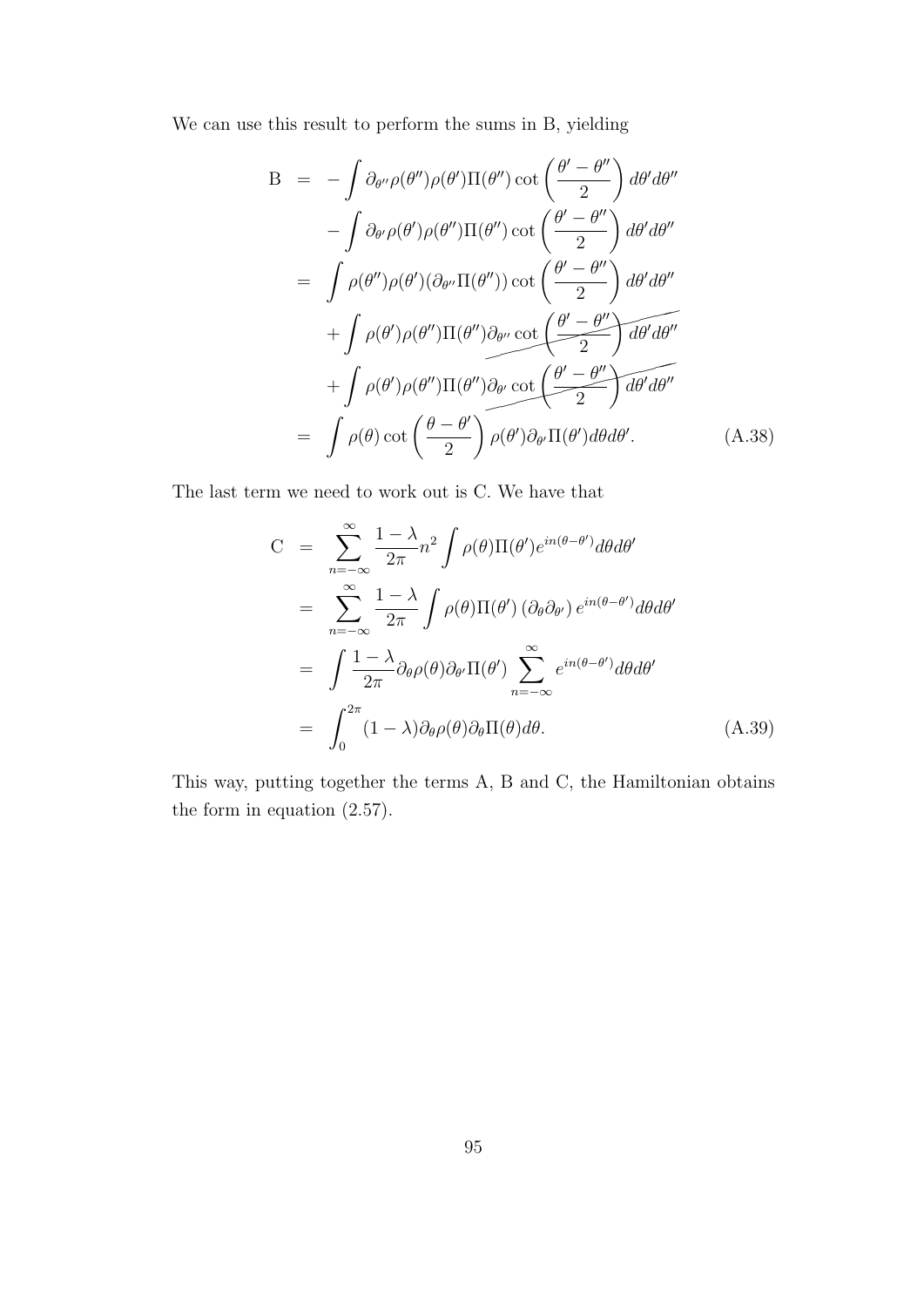# **A.7 Enforcing the Sutherland Inner Product**

Starting from 2.74, we calculate

$$
\frac{\partial \ln J}{\partial \rho} = (\lambda - 1) \int 2\pi \left[ \delta(\theta - \theta') \ln(\rho(\theta')) + \delta(\theta - \theta') \right] d\theta'
$$
  
+  $\lambda \int \left[ \delta(\theta - \theta') \rho(\theta'') + \rho(\theta') \delta(\theta - \theta'') \right] \ln |2 \sin\left(\frac{\theta' - \theta''}{2}\right)| d\theta d\theta'$   
=  $( \lambda - 1) [\ln(\rho(\theta)) + 1] + \lambda \int \rho(\theta'') \ln |2 \sin\left(\frac{\theta - \theta''}{2}\right)| d\theta''$   
+  $\lambda \int \rho(\theta') \ln |2 \sin\left(\frac{\theta - \theta'}{2}\right)| d\theta'$   
=  $( \lambda - 1) [\ln(\rho(\theta)) + 1] + 2\lambda \int \rho(\theta') \ln |2 \sin\left(\frac{\theta - \theta'}{2}\right)| d\theta'.$  (A.40)

Taking the derivative of the above gives us

$$
\frac{\partial}{\partial_{\theta}} \frac{\partial \ln J}{\partial \rho} = (\lambda - 1) \frac{\partial_{\theta} \rho}{\rho} + \lambda \int_{0}^{2\pi} \rho(\theta') \cot \left(\frac{\theta - \theta'}{2}\right) d\theta'. \quad (A.41)
$$

Thus, the field has transformed as

$$
\partial_{\theta} \Pi \to \partial_{\theta} \Pi - \frac{(\lambda - 1)}{2} \frac{\partial_{\theta} \rho}{\rho} + \frac{\lambda}{2} \int_{0}^{2\pi} \rho(\theta') \cot\left(\frac{\theta - \theta'}{2}\right) d\theta' \tag{A.42}
$$

Now that we know how the fields change, we can calculate the transformed Hamiltonian. We introduce two shortcuts for notation

$$
\begin{cases}\n\alpha \equiv \frac{\lambda - 1}{2} \frac{\partial \theta \rho}{\rho} \\
\beta \equiv \frac{\lambda}{2} \int \cot \left(\frac{\theta - \theta'}{2}\right) \rho(\theta') d\theta',\n\end{cases} \tag{A.43}
$$

and so under this notation,  $\partial_{\theta} \Pi \rightarrow \partial_{\theta} \Pi - \alpha - \beta$ . The Hamiltonian can then be written as

$$
2H' = \int d\theta \left[ -\rho (\partial_{\theta} \Pi - \alpha - \beta)^{2} - 2\alpha \rho (\partial_{\theta} \Pi - \alpha - \beta) \right] + \lambda \rho \int \cot \left( \frac{\theta - \theta'}{2} \right) \rho(\theta') (\partial_{\theta'} \Pi - \alpha' - \beta') \right], \quad (A.44)
$$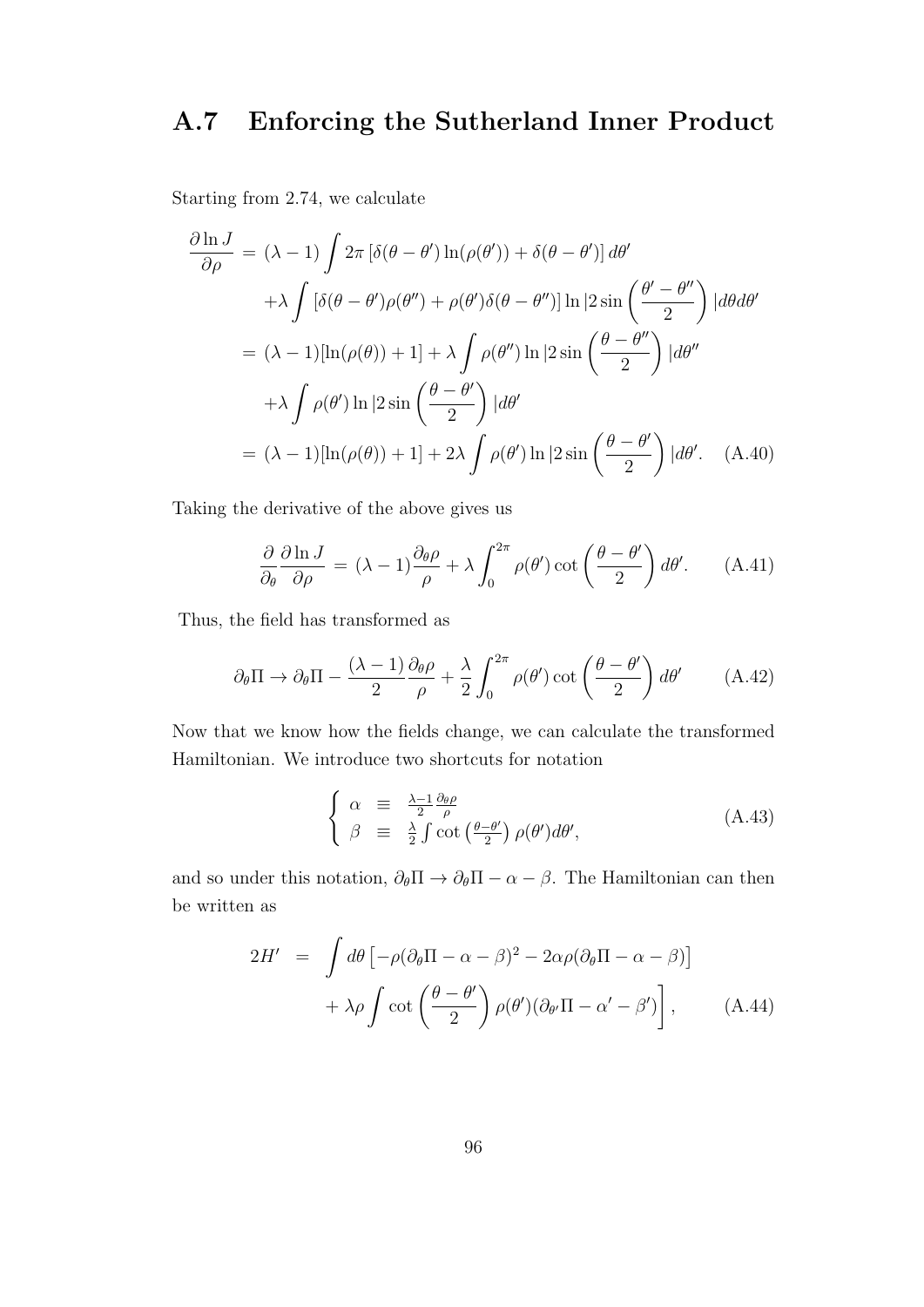where  $\alpha' = \alpha(\theta')$ . We use a trick to write the last term again in terms of  $\alpha$ and  $\beta$  by relabeling  $\theta \leftrightarrow \theta'$  in the integral,

$$
\lambda \int \int \rho(\theta) \cot \left(\frac{\theta - \theta'}{2}\right) \rho(\theta') (\partial_{\theta'} \Pi - \alpha' - \beta') d\theta d\theta'
$$
  
= 
$$
\int (\partial_{\theta} \Pi - \alpha - \beta)(-2\beta) d\theta.
$$
 (A.45)

Using this and expanding the squared term in the Hamiltonian yields

$$
2H' = \int d\theta(-\rho) \left[ (\partial_{\theta} \Pi - (\alpha + \beta))^2 \right] \tag{A.46}
$$
  
\n
$$
+2\alpha \partial_{\theta} \Pi - 2\alpha^2 - 2\alpha \beta + 2\beta (\partial_{\theta} \Pi - \alpha - \beta) \right]
$$
  
\n
$$
= \int d\theta(-\rho) \left[ (\partial_{\theta} \Pi)^2 - 2\partial_{\theta} \Pi(\alpha + \beta) + \alpha^2 + 2\alpha \beta + \beta^2 + (\text{A.47}) \right]
$$
  
\n
$$
2\alpha \partial_{\theta} \Pi - 2\alpha^2 - 2\alpha \beta + 2\beta \partial_{\theta} \Pi - 2\alpha \beta - 2\beta^2 \right]
$$
  
\n
$$
= \int (-\rho) \left[ (\partial_{\theta} \Pi)^2 - \alpha^2 - 2\alpha \beta - \beta^2 \right]
$$
  
\n
$$
= \int d\theta \left[ -\rho (\partial_{\theta} \Pi)^2 + \frac{(\lambda - 1)^2}{4} \frac{(\partial_{\theta} \rho)^2}{\rho} + \frac{\lambda - 1}{2} \lambda \partial_{\theta} \rho \int \cot \left( \frac{\theta - \theta'}{2} \right) \rho(\theta') d\theta' + \frac{\lambda^2}{2} \rho \left[ \int \cot \left( \frac{\theta - \theta'}{2} \right) \rho(\theta') d\theta' \right]^2 \right]. \tag{A.48}
$$

We need the identity

$$
\int_0^{2\pi} d\theta \rho(\theta) \left( \int_0^{2\pi} \cot\left(\frac{\theta - \theta'}{2}\right) \rho(\theta') d\theta' \right)^2
$$
  
= 
$$
\frac{4\pi^2}{3} \int_0^{2\pi} \rho^3(\theta) d\theta - \frac{1}{3} \left( \int_0^{2\pi} \rho d\theta \right)^3,
$$
 (A.49)

where the last term on the RHS is equal to  $N^3/3$  in our case, and the trigonometric version of

$$
\frac{\partial}{\partial t} \left\{ P \int_{-\infty}^{\infty} \frac{\phi(x)}{x - t} dx \right\} = P \int_{-\infty}^{\infty} \frac{\phi(x) - \phi(t)}{(x - t)^2} dx, \tag{A.50}
$$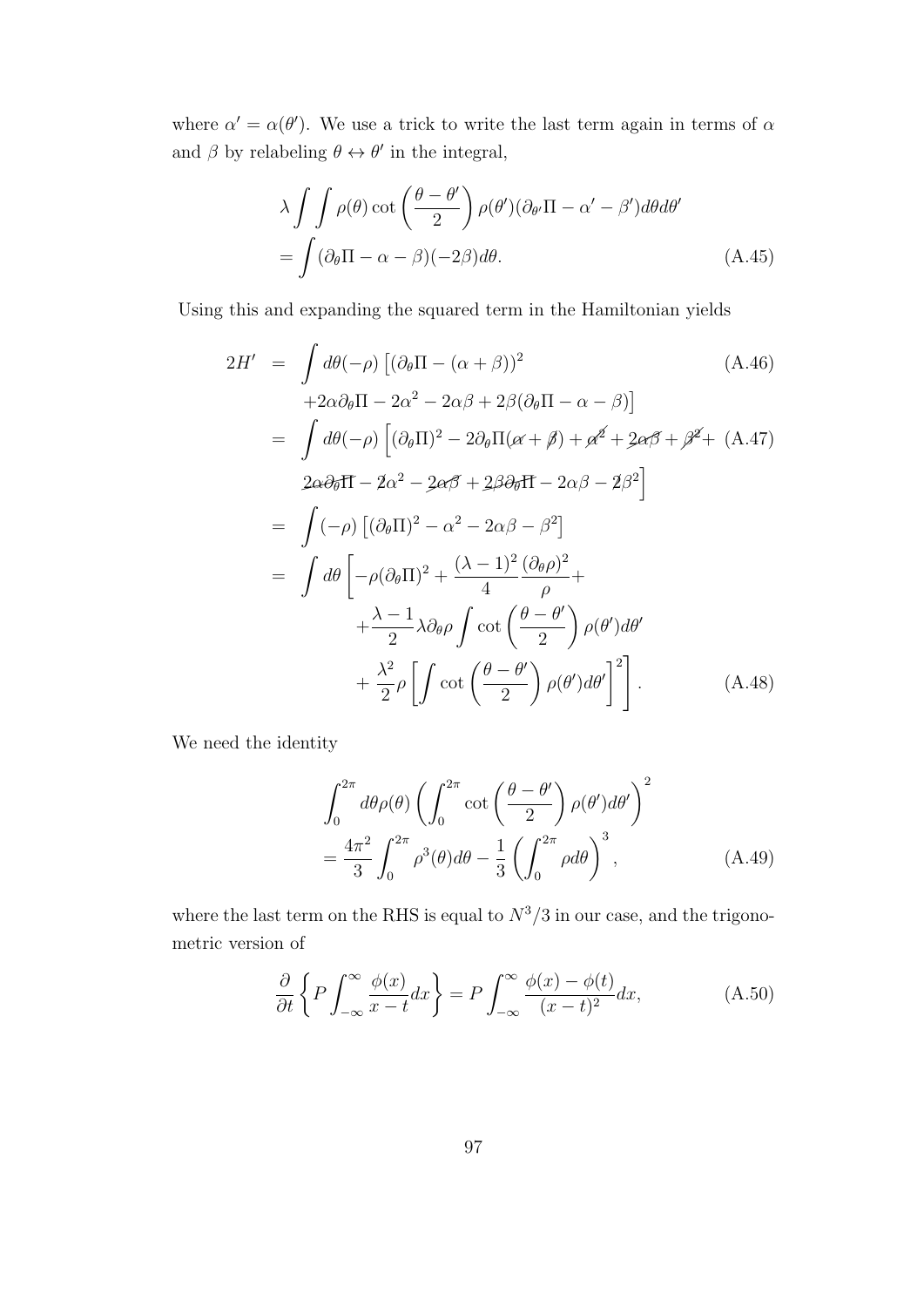which applies to the last term below. Identifying  $v = \partial_{\theta} \Pi$  as the velocity, we can write the final expression as

$$
H = \int \left(\frac{1}{2}\rho v^2 + \frac{\pi^2 \lambda^2}{6} \rho^3 + \frac{(\lambda - 1)^2}{8} \frac{(\partial_\theta \rho)^2}{\rho}\right) d\theta
$$

$$
-\frac{\lambda(\lambda - 1)}{8} \int \int \frac{[\rho(\theta) - \rho(\theta')]^2}{2\sin^2(\theta - \theta')/2} d\theta d\theta'.
$$
(A.51)

# **A.8 Restricting the Non-Chiral Evolution: Chiral Constraint**

Starting from the Euler equation in the non-chiral case (2.91), we want to arrive at the Euler equation for the chiral case, which becomes the Benjamin-Ono (2.37) in its linear approximation. We will use the continuity equation (2.91) and the right-going chiral constraint. We can explicitly carry out the differentiation inside *w* term in (2.92),

$$
\frac{\delta(\rho\epsilon(\theta))}{\delta\rho(\theta')} = \frac{\pi^2}{2}\rho^2\delta(\theta-\theta') + \frac{a^2}{8}\left[\frac{2\nabla\rho}{\rho}\nabla\delta(\theta-\theta') - \frac{(\nabla\rho)^2}{\rho^2}\delta(\theta-\theta')\right] + \frac{\pi a}{2}\delta(\theta-\theta')\nabla\rho_H + \frac{\pi a}{2}\rho\frac{\delta}{\delta\rho}\nabla\rho_H.
$$
\n(A.52)

The following identity

$$
\frac{\delta}{\delta \rho(\theta)} \int \cot g \left( \frac{\theta' - \theta''}{2} \right) \rho(\theta'') d\theta' = -\cot g \left( \frac{\theta - \theta'}{2} \right), \quad (A.53)
$$

enables us to reexpress the above as

$$
\frac{\delta(\rho\epsilon(\theta))}{\delta\rho(\theta')} = \frac{\pi^2}{2}\rho^2\delta(\theta-\theta') + \frac{a^2}{8}\left[\frac{2\nabla\rho}{\rho}\nabla\delta(\theta-\theta') - (\nabla\log\rho)^2\delta(\theta-\theta')\right] \n+ \frac{\pi a}{2}\delta(\theta-\theta')\nabla\rho_H - \frac{\pi a}{2}\rho\nabla_{\theta'}\cot g\left(\frac{\theta-\theta'}{2}\right).
$$
\n(A.54)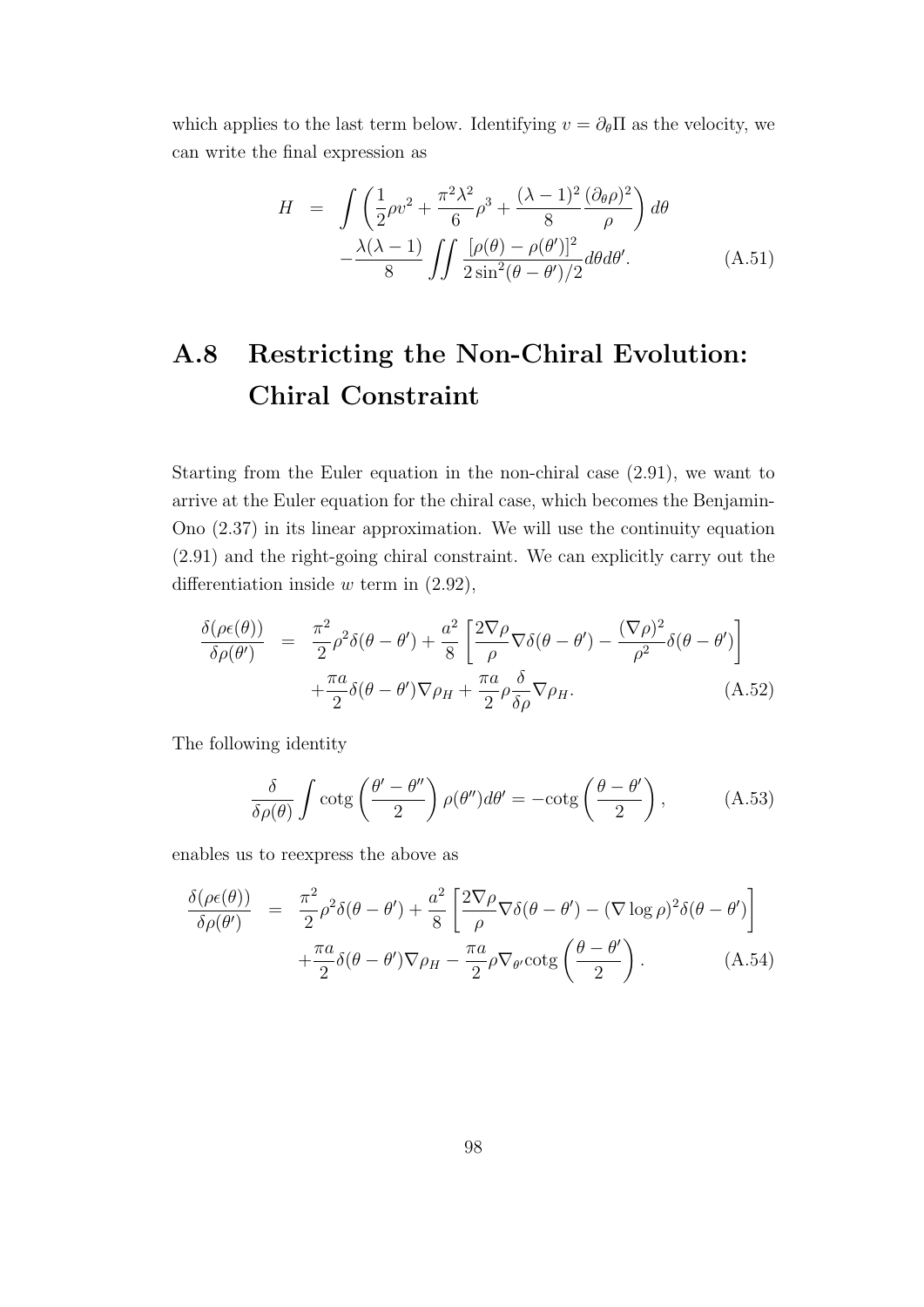Since we can think of the above operators as distributions, we can integrate on both sides to find their form when acting on a function,

$$
\int \frac{\delta(\rho \epsilon(\theta))}{\delta \rho(\theta')} d\theta' = \frac{\pi^2}{2} \rho^2 + \frac{a^2}{8} \left[ -2\nabla^2 \log \rho - (\nabla \log \rho)^2 \right] \n+ \frac{\pi a}{2} \nabla \rho_H - \frac{\pi a}{2} \underbrace{\int \rho(\theta') \nabla_{\theta'} \cot g \left( \frac{\theta - \theta'}{2} \right) d\theta'}_{-\nabla \rho_H} \n= \frac{\pi^2}{2} \rho^2 - \frac{a^2}{8} \left[ 2\nabla^2 \log \rho + (\nabla \log \rho)^2 \right] + \pi a \nabla \rho_H. \tag{A.55}
$$

Thus, the *w* term can be written as

$$
w = \frac{\kappa^2}{(2\pi)^2} \left[ \frac{\pi^2}{2} \rho^2 - \frac{a^2}{8} \left[ 2\nabla^2 \log \rho + (\nabla \log \rho)^2 \right] + \pi a \nabla \rho_H \right].
$$
 (A.56)

Using this result, the Euler equation 2.91 takes the form

$$
\dot{v} + \nabla \left\{ \frac{v^2}{2} + \frac{\kappa^2}{(2\pi)^2} \left[ \frac{\pi^2}{2} \rho^2 - \frac{a^2}{8} \left[ 2\nabla^2 \log \rho + (\nabla \log \rho)^2 \right] + \pi a \nabla \rho_H \right] \right\} = 0.
$$
\n(A.57)

We can now impose the right-going chiral condition  $(2.90)$ . Introducing this into the above, the Euler equation takes the form

$$
\frac{\kappa}{2}\dot{\rho} + \frac{a\kappa}{4\pi}\partial_t\nabla(\log\rho)_H + \nabla\left\{\frac{k^2}{8}\rho^2 + \frac{ak^2}{8\pi}\rho\nabla(\log\rho)_H + \frac{a^2k^2}{8(2\pi)^2}\left[\nabla(\log\rho)_H\right]^2 + \frac{\kappa^2}{(2\pi)^2}\left[\frac{\pi^2}{2}\rho^2 - \frac{a^2}{8}\left[2\nabla^2\log\rho + (\nabla\log\rho)^2\right] + \pi a\nabla\rho_H\right]\right\} = 0.
$$
 (A.58)

The first three terms inside  $\nabla \{\ldots\}$  are  $v^2/2$ . Dividing the whole equation by  $\kappa/2$  and reordering terms, we get

$$
0 = \frac{\kappa}{2} \nabla \left[ \rho^2 + \frac{a}{2\pi} \rho \nabla (\log \rho)_H + \frac{a^2}{2(2\pi)^2} \right]
$$
  

$$
\left\{ \left[ \nabla (\log \rho)_H \right]^2 - 2\nabla^2 \log \rho - (\nabla \log \rho)^2 + \frac{8\pi}{a} \nabla \rho_H \right\} \right]
$$
  

$$
+ \dot{\rho} + \frac{a}{2\pi} \partial_t \nabla (\log \rho)_H = 0,
$$
(A.59)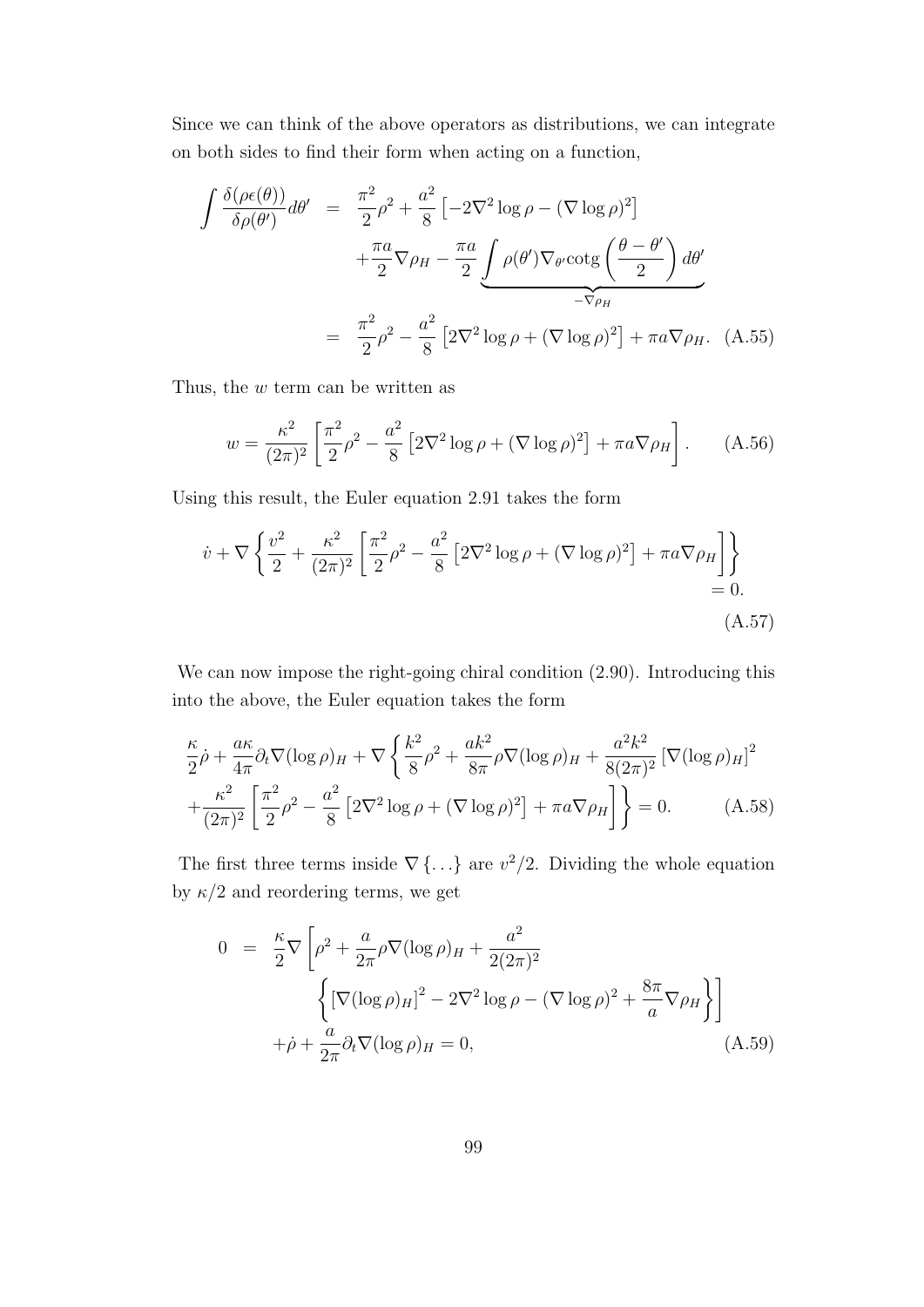which can be further rearranged into

$$
0 = \underbrace{\rho + \frac{\kappa}{2} \nabla \left[ \rho^2 + \frac{a}{2\pi} \rho \nabla (\log \rho)_H \right]}_{\text{non-linear chiral Euler eq.}} + \frac{k}{2} \nabla \left[ \frac{2}{k} \frac{a}{2\pi} \partial_t \nabla (\log \rho)_H + \frac{a^2}{2(2\pi)^2} \right] \tag{A.60}
$$
\n
$$
\left\{ \left[ \nabla (\log \rho)_H \right]^2 - 2 \nabla^2 \log \rho - (\nabla \log \rho)^2 + \frac{8\pi}{a} \nabla \rho_H \right\} \right].
$$

Since we want to show that this entire equation is equivalent to the chiral Euler equation (indicated in the above equation), we must necessarily have

$$
\frac{k}{2} \frac{a}{2\pi} \nabla \left[ \frac{2}{k} \partial_t \nabla (\log \rho)_H + \frac{a}{4\pi} * \right.
$$
  

$$
\left\{ \left[ \nabla (\log \rho)_H \right]^2 - 2 \nabla^2 \log \rho - (\nabla \log \rho)^2 + \frac{8\pi}{a} \nabla \rho_H \right\} \right] = 0, \quad (A.61)
$$

which is satisfied if the inside of *∇*[*. . .*] can be equaled be a constant, that is, we must prove

$$
\frac{\frac{2}{k}\partial_t \nabla (\log \rho)_H + \frac{a}{4\pi} \left\{ \left[ \nabla (\log \rho)_H \right]^2 - 2\nabla^2 \log \rho - (\nabla \log \rho)^2 \right\} + 2\nabla \rho_H = C, \quad (A.62)
$$

where *C* is an arbitrary constant. We will start by analyzing the *A* term and show that it cancels the *B* term. The key to prove this is to use the continuity equation together with the right-going chiral condition applied to the time derivative of the logarithm of term *A*. We have

$$
\frac{2}{\kappa}\partial_t(\log \rho)_H = \frac{2}{\kappa} \int \frac{\partial_t \rho(\theta')}{\rho(\theta')} \cot \left( \frac{\theta - \theta'}{2} \right) d\theta'. \tag{A.63}
$$

The continuity equation (2.91) together with the chirality condition (2.90) reads

$$
\partial_t \rho(\theta') + \frac{\kappa}{2} \nabla_{\theta'} \left( \rho^2 + \frac{a}{2\pi} \rho \nabla (\log \rho)_H \right) = 0, \tag{A.64}
$$

which we can use to solve for  $\partial_t \rho$  appearing in (A.63),

$$
\partial_t \rho(\theta') = -\frac{\kappa}{2} \nabla_{\theta'} \left( \rho^2 + \frac{a}{2\pi} \rho \nabla (\log \rho)_H \right). \tag{A.65}
$$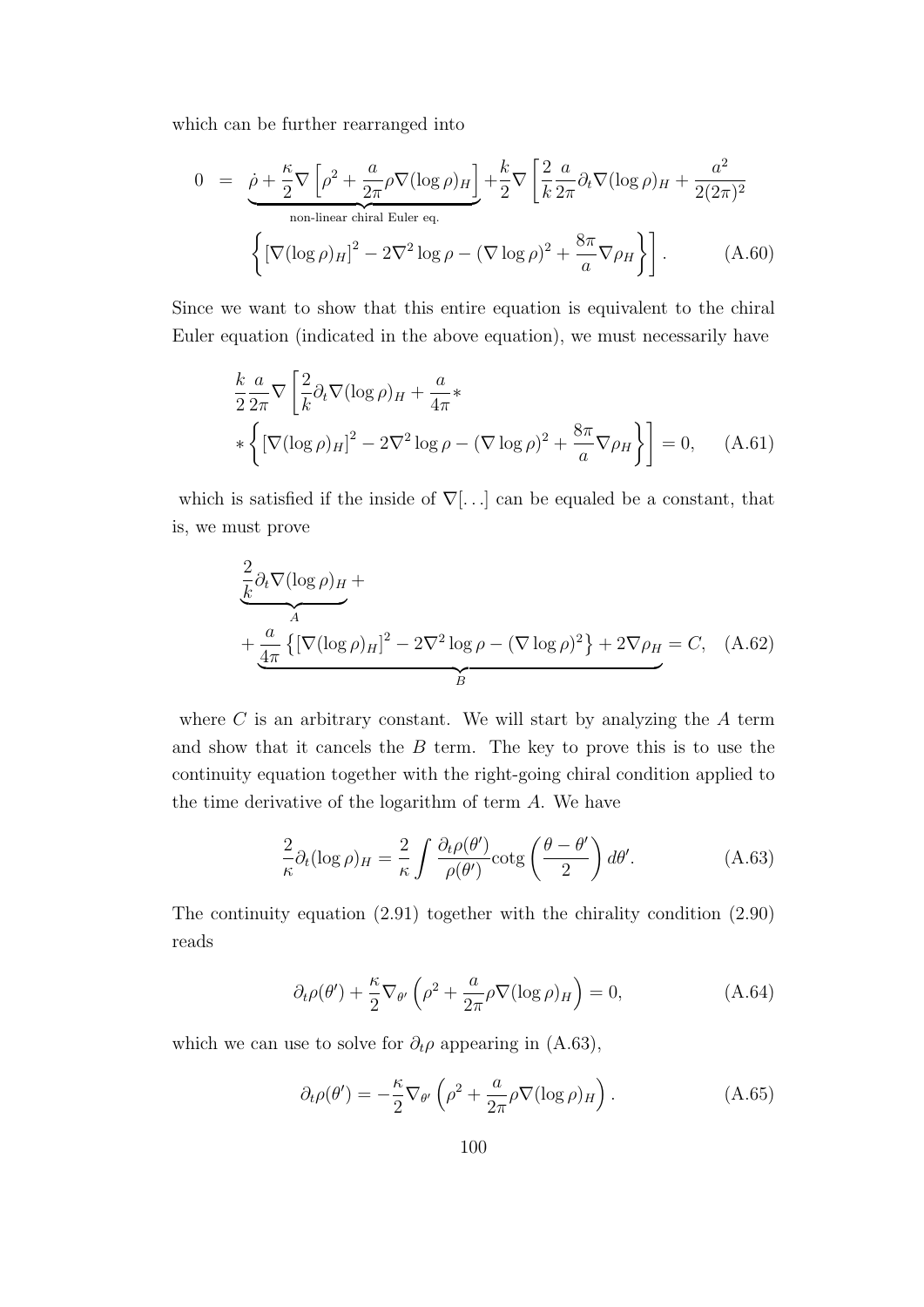Substituting (A.65) into (A.63), we get

$$
A = \frac{2}{\kappa} \partial_t (\log \rho)_H
$$
  
= 
$$
\int -\frac{2}{\kappa} \frac{\kappa}{2} \nabla_{\theta'} \left( \rho^2 + \frac{a}{2\pi} \rho \nabla (\log \rho)_H \right) \frac{\cot g \left( \frac{\theta - \theta'}{2} \right)}{\rho(\theta')} d\theta' \qquad (A.66)
$$

We need to massage this result into something that looks more like the *B* term. Thus, we integrate by parts:

$$
A = \int \left(\rho^2 + \frac{a}{2\pi}\rho \nabla(\log \rho)_H\right) \nabla_{\theta'} \left[\frac{\cot g\left(\frac{\theta - \theta'}{2}\right)}{\rho(\theta')}\right] d\theta'
$$
  
\n
$$
= \int \left(\rho^2 + \frac{a}{2\pi}\rho \nabla(\log \rho)_H\right) \left[\nabla_{\theta'} \cot g\left(\frac{\theta - \theta'}{2}\right) \frac{1}{\rho(\theta')} - \cot g\left(\frac{\theta - \theta'}{2}\right) \frac{\nabla_{\theta'}\rho(\theta')}{\rho(\theta')^2}\right] d\theta'
$$
  
\n
$$
= \int \left(\rho + \frac{a}{2\pi}\nabla(\log \rho)_H\right) \nabla_{\theta'} \cot g\left(\frac{\theta - \theta'}{2}\right) d\theta' \qquad (A.67)
$$
  
\n
$$
- \int \left(\cot g\left(\frac{\theta - \theta'}{2}\right) \nabla_{\theta'}\rho + \frac{a}{2\pi}\cot g\left(\frac{\theta - \theta'}{2}\right) \frac{\nabla \rho(\theta')}{\rho} \nabla(\log \rho)_H\right) d\theta'.
$$

For the first term, we use the identity  $\nabla_{\theta}$  cotg  $\left(\frac{\theta-\theta'}{2}\right)$  $\left(\frac{-\theta'}{2}\right) = -\nabla_{\theta} \cot g \left(\frac{\theta - \theta'}{2}\right)$  $\frac{-\theta'}{2}\Big).$ Then the above becomes

$$
A = -\nabla_{\theta} \underbrace{\int \rho(\theta') \cot g \left(\frac{\theta - \theta'}{2}\right) d\theta'}_{\rho_H}
$$

$$
- \frac{a}{2\pi} \nabla_{\theta} \underbrace{\int \nabla (\log \rho)_{H} \cot g \left(\frac{\theta - \theta'}{2}\right) d\theta'}_{(\nabla(\log \rho)_{H})_{H}}
$$

$$
+ \underbrace{\int \nabla_{\theta'} \cot g \left(\frac{\theta - \theta'}{2}\right) \rho(\theta') d\theta'}_{-\rho_H}
$$

$$
- \frac{a}{2\pi} \underbrace{\int \cot g \left(\frac{\theta - \theta'}{2}\right) (\nabla \log \rho(\theta')) \nabla (\log \rho)_{H} d\theta'}_{[\nabla \log \rho \nabla (\log \rho)_{H}]_{H}}.
$$
(A.68)

For the second term, we use the double Hilbert transform property

$$
(\nabla(\log \rho)_H)_H = \nabla(\log \rho)_{HH} = -\nabla \log \rho.
$$
 (A.69)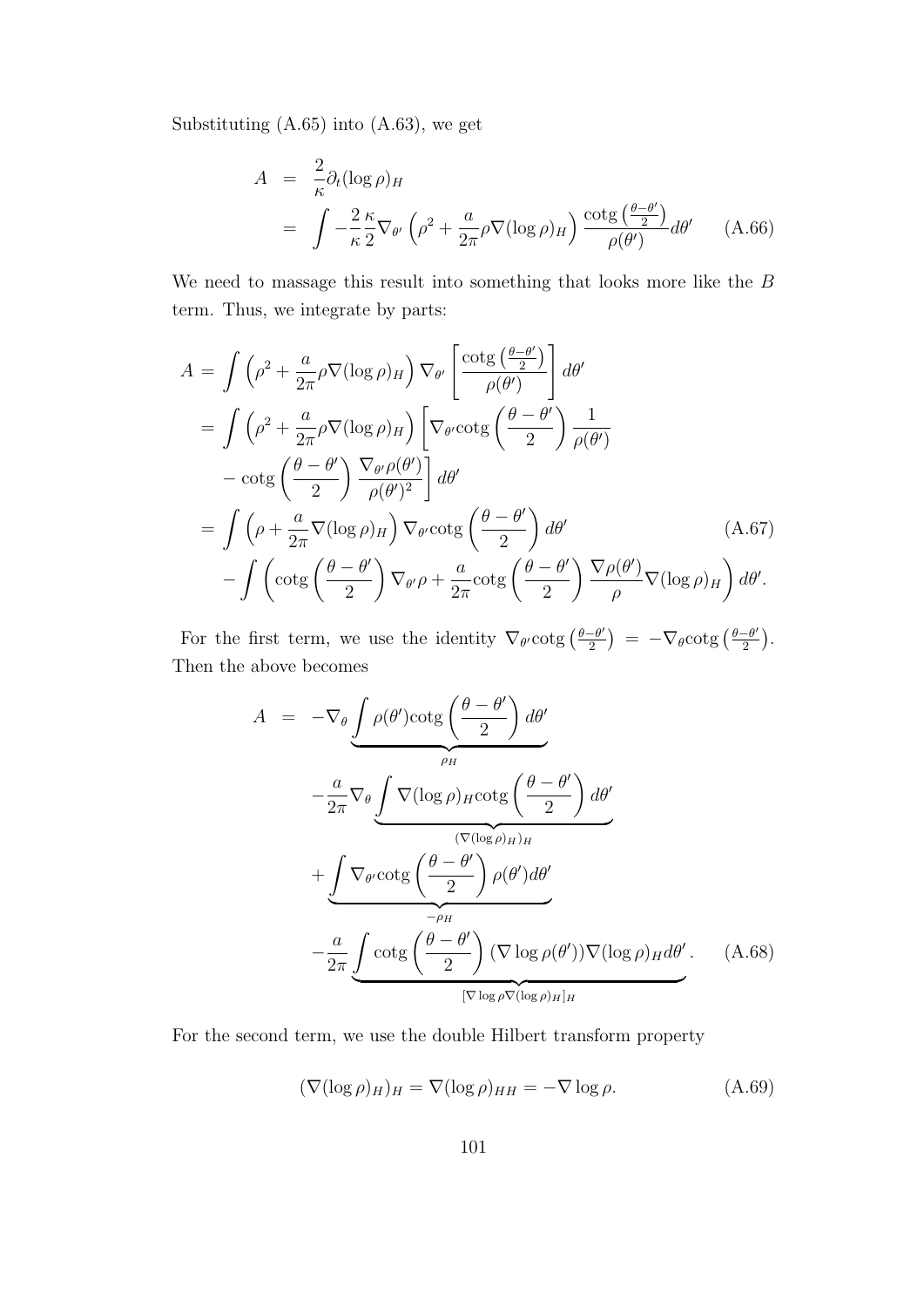We can then write term *A* as

$$
A = -2\nabla\rho_H + \frac{a}{2\pi}\nabla^2\log\rho - \frac{a}{2\pi}\left[\nabla\log\rho\nabla(\log\rho)_{H}\right]_H. \quad (A.70)
$$

The first two terms above appear also in *B* but with opposites signs. To deal with the last term, we can call  $\phi \equiv \nabla \log \rho$  and then write it as  $-\frac{a}{2a}$  $\frac{a}{2\pi}[\phi\phi_H]_H.$ The Hilbert transform satisfies the property

$$
H[\phi_1 H[\phi_2] + \phi_2 H[\phi_1]] = H[\phi_1]H[\phi_2] - \phi_1 \phi_2.
$$
 (A.71)

When  $\phi_1 = \phi_2$ , this collapses to

$$
H[\phi_1 H[\phi_1]] = \frac{1}{2} H[\phi_1]^2 - \frac{1}{2} \phi_1^2.
$$
 (A.72)

We can use this property to rewrite the last term of (A.70) as

$$
-\frac{a}{2\pi} \left[\nabla \log \rho \nabla (\log \rho)_{H}\right] = -\frac{a}{4\pi} \left[\nabla (\log \rho)_{H}\right]^{2} + \frac{a}{4\pi} \left[\nabla \log \rho\right]^{2}.
$$
 (A.73)

At last, we arrive at the following expression for term *A*:

$$
A = -2\nabla\rho_H - \frac{a}{4\pi} \left\{ \left[ \nabla(\log \rho)_H \right]^2 - 2\nabla^2 \log \rho - \left[ \nabla \log \rho \right]^2 \right\} = -B. \tag{A.74}
$$

Looking back at equation (A.62), we see that the condition is satisfied by simply setting  $C = 0$ . Thus, we've managed to show that the Euler equation in the non-chiral case combined with the continuity equation and the right going chiral condition reduces to

$$
\dot{\rho} + \frac{\kappa}{2} \nabla \left[ \rho^2 + \frac{a}{2\pi} \rho \nabla (\log \rho)_H \right]. \tag{A.75}
$$

This equation coincides with the Benjamin-Ono equation by linearizing

$$
\rho \partial_{\theta} (\ln \rho) \sim \partial_{\theta} \rho_H. \tag{A.76}
$$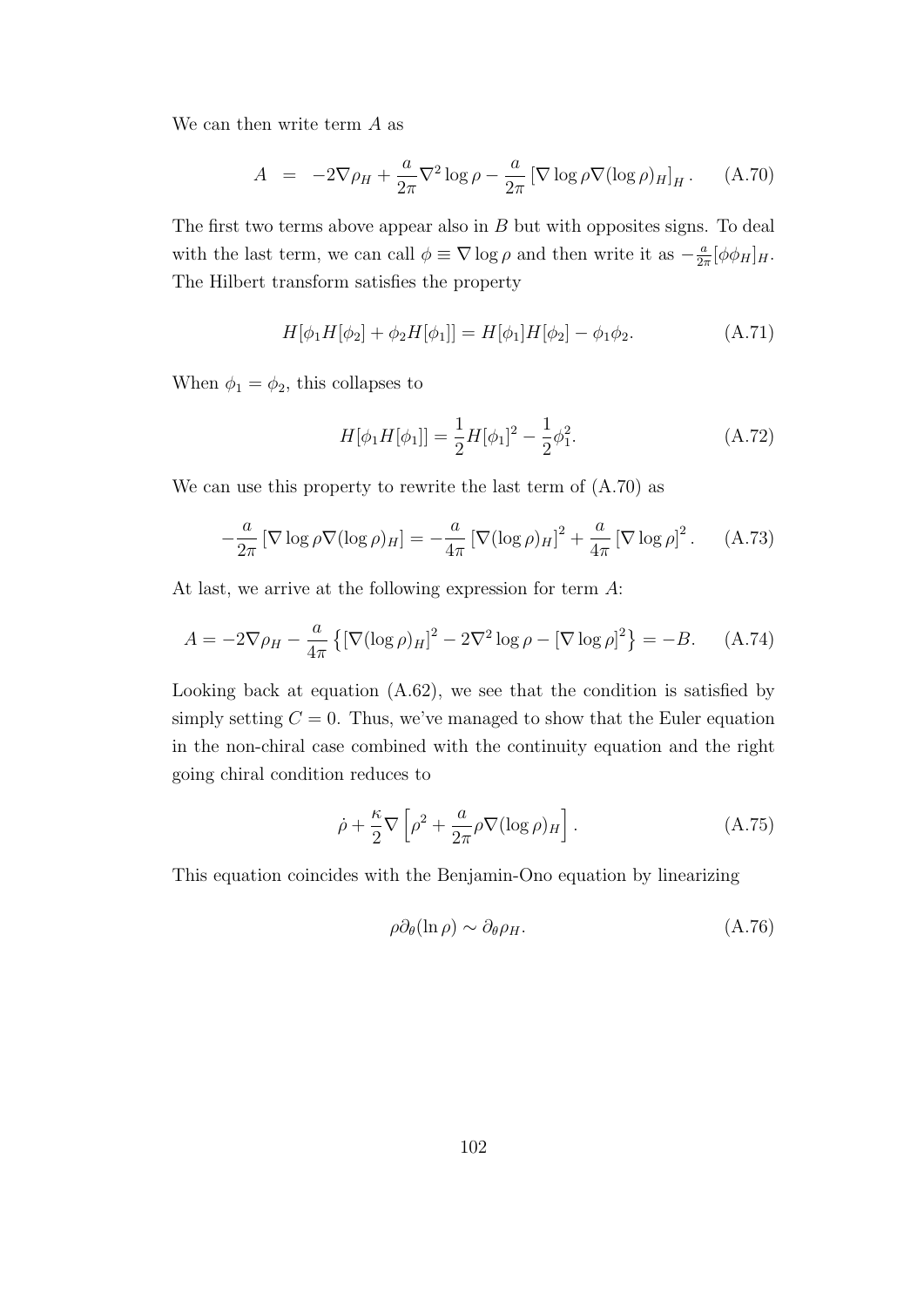## **B Classical Approach to the Calogero-Sutherland Model**

#### **B.1 Pole Ansatz EOM**

We start by considering the QBO equation

$$
\dot{u} + uu_x = \frac{1}{2}H(u_{xx}),\tag{B.1}
$$

and seek solutions of the form

$$
u(x,t) = \sum_{j=1}^{N} \frac{i}{x - a_j(t)} - \sum_{j=1}^{M} \frac{i}{x - b_j(t)},
$$
 (B.2)

where the  $a_j(t)$  are below the real axis and the  $b_j(t)$  above it. The number of poles *N* and *M* are two independent integers. Plugging the ansatz into the above yields three different terms

$$
\left[\sum_{j=1}^{N} \frac{i}{x - a_j} - \sum_{j=1}^{M} \frac{i}{x - b_j}\right]_t + \left[\sum_{j=1}^{N} \frac{i}{x - a_j} - \sum_{j=1}^{M} \frac{i}{x - b_j}\right] \left[\sum_{k=1}^{N} \frac{i}{x - a_k} - \sum_{k=1}^{M} \frac{i}{x - b_k}\right]_x
$$

$$
= \underbrace{\frac{1}{2}H(u_{xx})}_{C}.
$$
(B.3)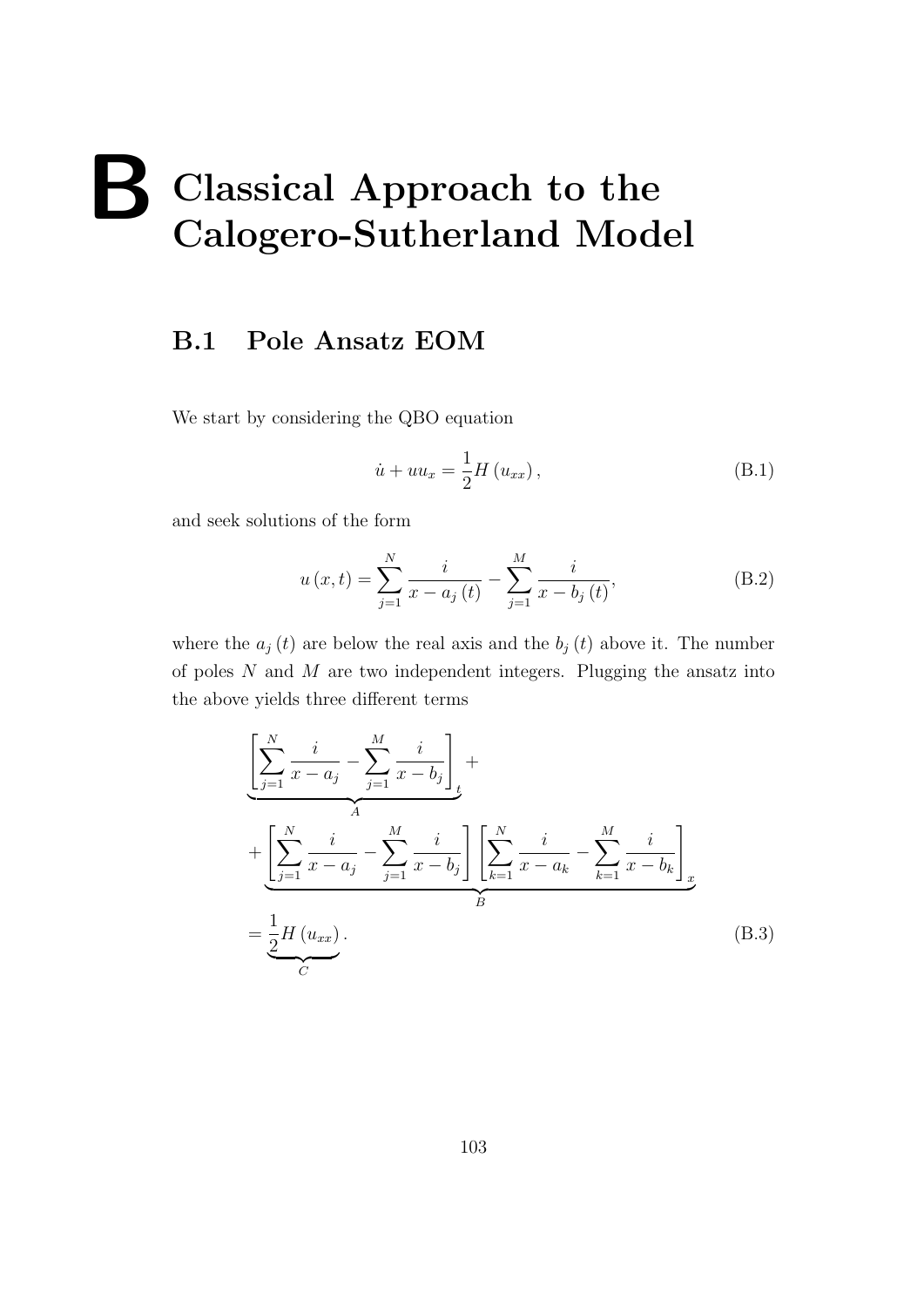We indicate spatial and time derivatives by the lower labels  $x, t$ , whereas  $H$ represents the Hilbert transform operator. We have

$$
A = \sum_{j=1}^{N} \frac{i a_j}{(x - a_j)^2} - \sum_{j=1}^{M} \frac{i b_j}{(x - b_j)^2}
$$
(B.4)

$$
B = \sum_{j,k=1}^{N} \frac{1}{(x - a_j)(x - a_k)^2} - \sum_{j=1}^{N} \sum_{k=1}^{M} \frac{1}{(x - b_j)(x - a_k)^2}
$$

$$
- \sum_{j=1}^{N} \sum_{k=1}^{M} \frac{1}{(x - a_j)(x - b_k)^2} + \sum_{j,k=1}^{M} \frac{1}{(x - b_j)(x - b_k)^2}
$$
(B.5)
$$
C = \frac{1}{2} [H(u)]_{xx} = \frac{1}{2} \left[ \sum_{j=1}^{N} \frac{-i^2}{(x - a_j)^2} - \sum_{j=1}^{M} \frac{i^2}{(x - b_j)^2} \right]_{xx}
$$

$$
= \sum_{j=1}^{N} \frac{1}{(x - a_j)^3} + \sum_{j=1}^{M} \frac{1}{(x - b_j)^3}.
$$
(B.6)

To compute *C* we have used the Hilbert transform property (3.13) and  $H(\partial_t^k u) = \partial_t^k H(u)$ . Substituting this back into the EOM, we get

$$
\sum_{j=1}^{N} \frac{i a_j}{(x - a_j)^2} - \sum_{j=1}^{M} \frac{i b_j}{(x - b_j)^2} + \sum_{j,k=1}^{N} \frac{1}{(x - a_j)(x - a_k)^2}
$$

$$
- \sum_{j=1}^{N} \sum_{k=1}^{M} \frac{1}{(x - b_j)(x - a_k)^2} - \sum_{j=1}^{N} \sum_{k=1}^{M} \frac{1}{(x - a_j)(x - b_k)^2}
$$

$$
+ \sum_{j,k=1}^{M} \frac{1}{(x - b_j)(x - b_k)^2} = \sum_{j=1}^{N} \frac{1}{(x - a_j)^3} + \sum_{j=1}^{M} \frac{1}{(x - b_j)^3}.
$$
(B.7)

The expressions simplify if we split the limits in the sums that have only "diagonal terms" (i.e. terms not containing both *a* or *b*) into the terms  $j = k$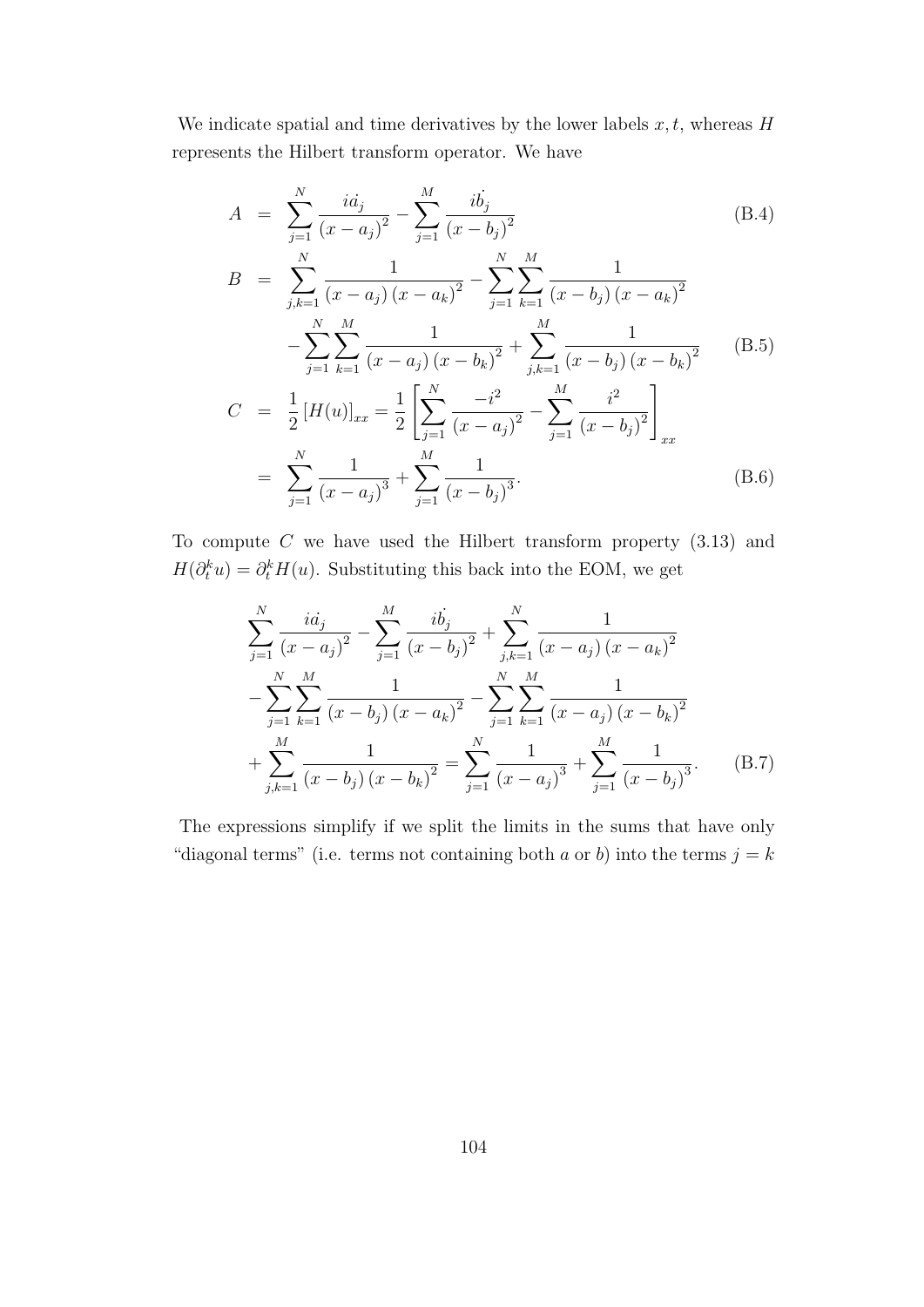and  $j \neq k$ ,

$$
\sum_{j=1}^{N} \frac{i a_j}{(x - a_j)^2} - \sum_{j=1}^{M} \frac{i b_j}{(x - b_j)^2} + \sum_{k=1}^{N} \frac{1}{(x - a_k)^3} + \sum_{k=1}^{M} \frac{1}{(x - b_k)^3}
$$
  
+ 
$$
\sum_{j \neq k}^{N} \frac{1}{(x - a_j)(x - a_k)^2} + \sum_{j \neq k}^{M} \frac{1}{(x - b_j)(x - b_k)^2}
$$
  
- 
$$
\sum_{j=1}^{N} \sum_{k=1}^{M} \frac{1}{(x - b_j)(x - a_k)^2} - \sum_{j=1}^{N} \sum_{k=1}^{M} \frac{1}{(x - a_j)(x - b_k)^2}
$$
  
= 
$$
\sum_{j=1}^{N} \frac{1}{(x - a_j)^3} + \sum_{j=1}^{M} \frac{1}{(x - b_j)^3}.
$$
 (B.8)

We need to have *x*-independent coefficients (besides the  $\frac{1}{x-a_i}$  or  $\frac{1}{x-b_i}$  factors) so that we can compare the coefficients in the expansion, as one would do for example in a Laurant expansion. We have

$$
D = -\sum_{j=1}^{N} \sum_{k=1}^{M} \frac{1}{(x - b_j)(x - a_k)^2} - \sum_{j=1}^{N} \sum_{k=1}^{M} \frac{1}{(x - a_j)(x - b_k)^2}
$$
  
= 
$$
-\sum_{j=1}^{N} \sum_{k=1}^{M} \left[ \frac{1}{(x - b_j)(x - a_k)^2} + \frac{1}{(x - a_k)(x - b_k)^2} \right].
$$
 (B.9)

Using the algebraic identity (2.10), we can write

$$
\frac{1}{(x - b_j)(x - a_k)^2} + \frac{1}{(x - a_k)(x - b_j)^2}
$$

$$
= \frac{1}{(a_k - b_j)(x - a_k)^2} + \frac{1}{(b_j - a_k)(x - b_j)^2}.
$$
(B.10)

The expression for *D* now reads

$$
D = -\sum_{j=1}^{N} \sum_{k=1}^{M} \left[ \frac{1}{(a_k - b_j)(x - a_k)^2} + \frac{1}{(b_j - a_k)(x - b_j)^2} \right].
$$
 (B.11)

Two of the remaining terms in (B.8) can be rewritten using a "trick" involving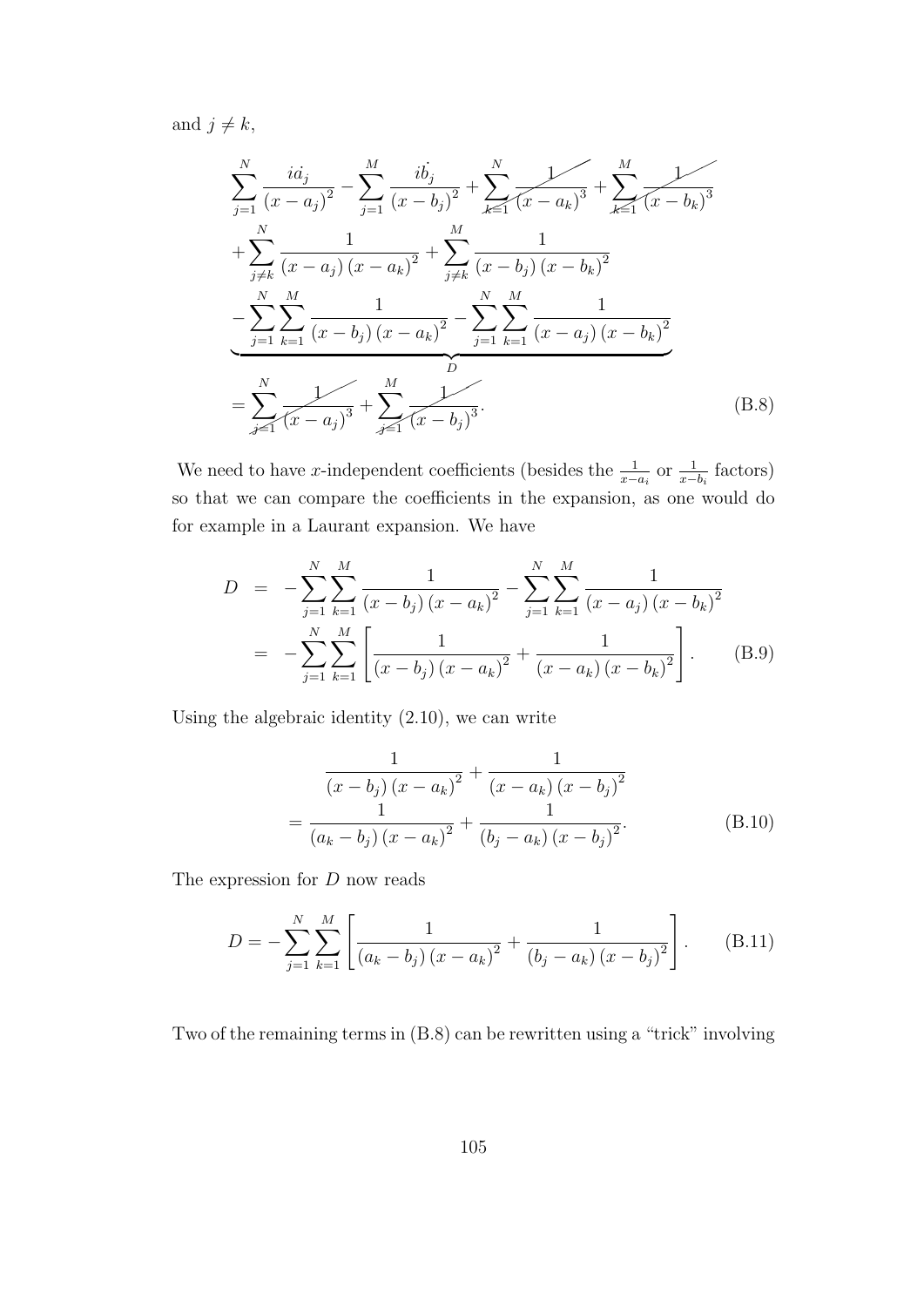the identity (2.10),

$$
\sum_{j\neq k}^{N} \frac{1}{(x - a_j)(x - a_k)^2} = \frac{1}{2} \left[ \sum_{j\neq k}^{N} \frac{1}{(x - a_j)(x - a_k)^2} + \sum_{j\neq k}^{N} \frac{1}{(x - a_k)(x - a_j)^2} \right] \n= \frac{1}{2} \left[ \sum_{j\neq k}^{N} \frac{1}{(a_k - a_j)(x - a_k)^2} + \sum_{j\neq k}^{N} \frac{1}{(a_j - a_k)(x - a_j)^2} \right] \n= \sum_{j\neq k}^{N} \frac{1}{(a_j - a_k)(x - a_j)^2}, \qquad (B.12)
$$
\n
$$
\sum_{j\neq k}^{M} \frac{1}{(x - b_j)(x - b_k)^2} = \frac{1}{2} \left[ \sum_{j\neq k}^{M} \frac{1}{(x - b_j)(x - b_k)^2} + \sum_{j\neq k}^{M} \frac{1}{(x - b_k)(x - b_j)^2} \right] \n= \frac{1}{2} \left[ \sum_{j\neq k}^{M} \frac{1}{(b_k - b_j)(x - b_k)^2} + \sum_{j\neq k}^{M} \frac{1}{(b_j - b_k)(x - b_j)^2} \right] \n= \sum_{j\neq k}^{M} \frac{1}{(b_j - b_k)(x - b_j)^2}.
$$
\n(B.13)

Using the above and the last expression for  $D$ , we can write  $(B.8)$  as

$$
0 = \sum_{j=1}^{N} \frac{1}{(x - a_j)^2} \left[ i a_j + \sum_{j \neq k}^{N} \frac{1}{a_j - b_k} - \sum_{k=1}^{M} \frac{1}{a_j - a_k} \right] + \sum_{j=1}^{N} \frac{1}{(x - b_j)^2} \left[ -i b_j + \sum_{j \neq k}^{M} \frac{1}{b_j - b_k} - \sum_{k=1}^{M} \frac{1}{b_j - a_k} \right].
$$
 (B.14)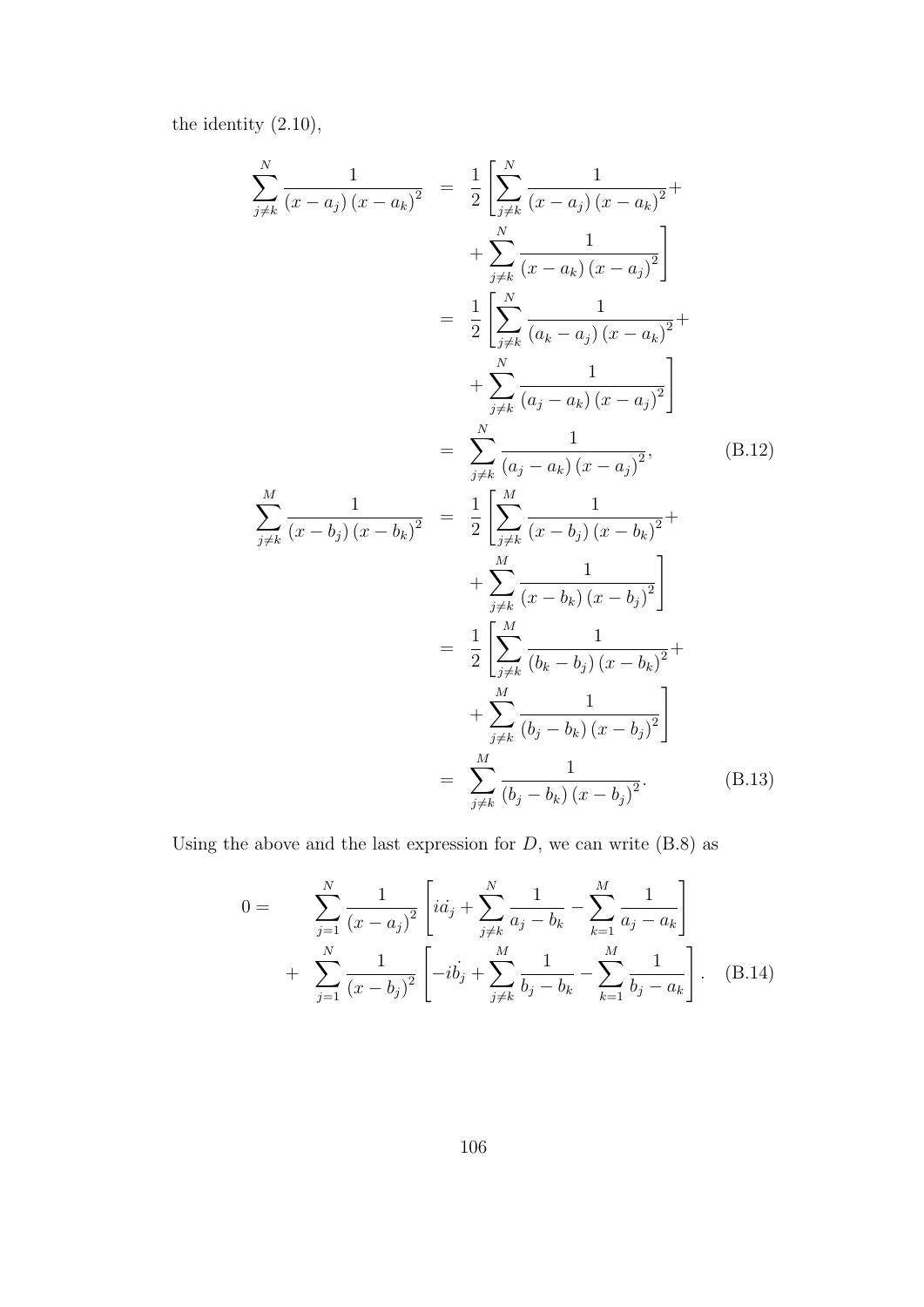Since  $a_j$  and  $b_j$  are independent variables, we arrive at the velocities EOM

$$
ia_j = \sum_{k=1}^{M} \frac{1}{a_j - b_k} - \sum_{k \neq j}^{N} \frac{1}{a_j - a_k},
$$
 (B.15)

$$
-ib_j = \sum_{k=1}^{N} \frac{1}{b_j - a_k} - \sum_{j \neq k}^{M} \frac{1}{b_j - b_k}.
$$
 (B.16)

### **B.2 Deriving the Pole Accelerations**

We start by computing the *a*-pole acceleration from the EOM (3.15),

$$
E = -i\ddot{a_j} = -i\sum_{k=1}^{M} \frac{i\dot{a_j} - i\dot{b_k}}{(a_j - b_k)^2} - (-i)\sum_{k \neq j}^{N} \frac{i\dot{a_j} - i\dot{a_k}}{(a_j - a_k)^2}.
$$
 (B.17)

By using the EOM again, we can replace the velocities appearing above, yielding

$$
E = - \sum_{k=1}^{M} \frac{i}{(a_j - b_k)^2} \left[ \sum_{l=1}^{M} \frac{1}{a_j - b_l} - \sum_{l \neq j}^{N} \frac{1}{a_j - a_l} + \sum_{l=1}^{N} \frac{1}{b_k - a_l} - \sum_{l \neq k}^{M} \frac{1}{b_k - b_l} \right] + \sum_{k \neq j}^{N} \frac{i}{(a_j - a_k)^2} \left[ \sum_{l=1}^{M} \frac{1}{a_j - b_l} - \sum_{l \neq j}^{N} \frac{1}{a_j - a_l} - \sum_{l \neq k}^{N} \frac{1}{a_k - b_l} + \sum_{l \neq k}^{N} \frac{1}{a_k - a_l} \right].
$$
 (B.18)

There are three types of sums if considering the indices  $N$  and  $M: N - N$ ,  $M - M$  and mixed  $N - M$  terms. We put together all the terms that have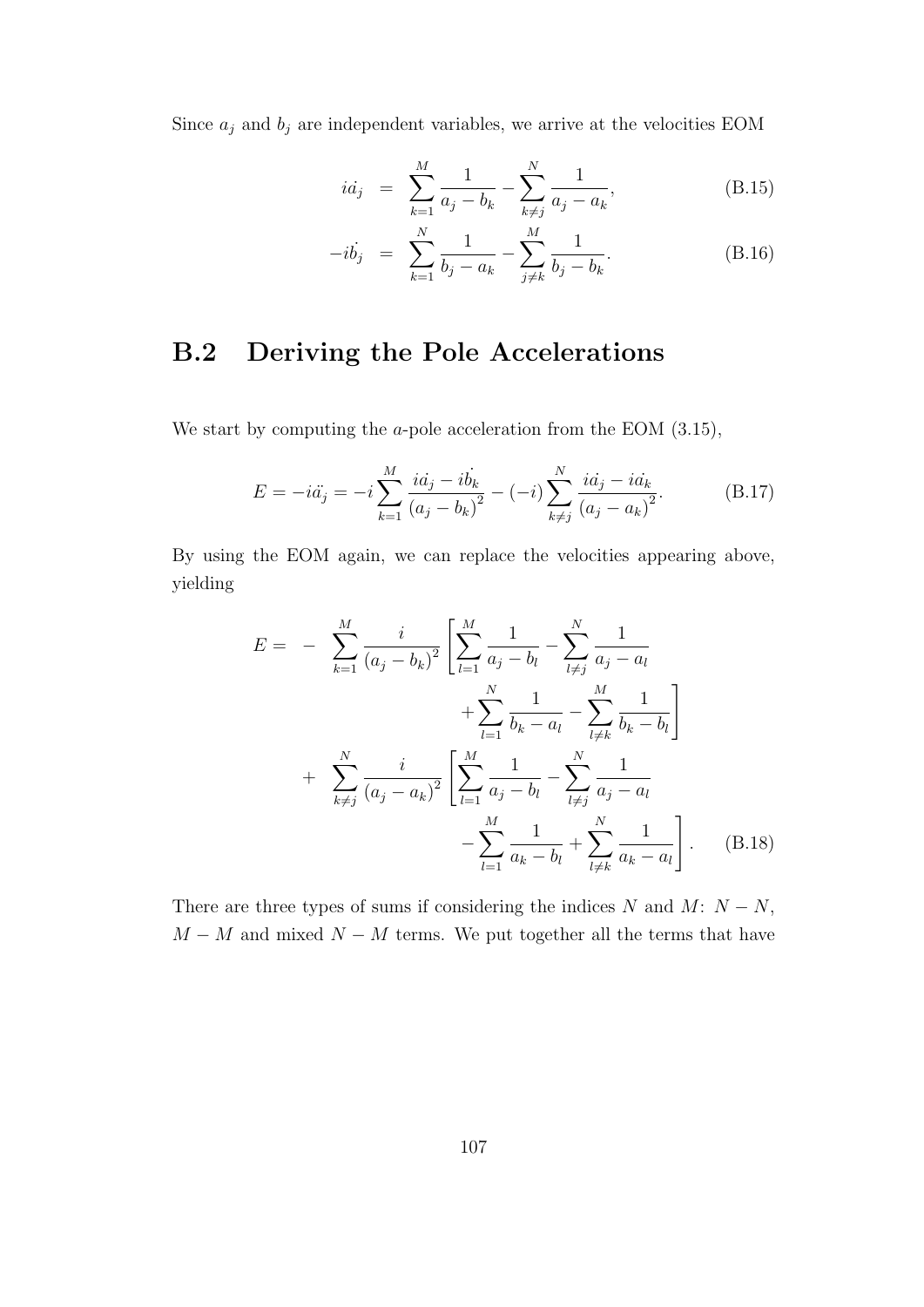the same type of index limit, obtaining

$$
E = \underbrace{i \left[ \sum_{k,l}^{M} \frac{-1}{(a_j - a_k)^2 (a_j - b_l)} - \sum_{k \neq l}^{M} \frac{-1}{(a_j - b_k)^2 (b_k - b_l)} \right]}_{F} + \underbrace{i \left[ \sum_{k,l \neq j}^{N} \frac{-1}{(a_j - a_k)^2 (a_j - b_l)} - \sum_{\substack{k \neq l \ k \neq j}}^{M} \frac{1}{(a_j - a_k)^2 (a_k - a_l)} \right]}_{G} + \underbrace{i \left[ \sum_{k=1}^{M} \sum_{l \neq j}^{N} \frac{1}{(a_j - b_k)^2 (a_j - a_l)} - \sum_{k=1}^{M} \sum_{l=1}^{N} \frac{1}{(a_j - b_k)^2 (b_k - a_l)} \right]}_{F} + \underbrace{\sum_{k \neq j}^{M} \sum_{l=1}^{M} \frac{1}{(a_j - a_k)^2 (a_j - b_l)} - \sum_{k \neq j}^{N} \sum_{l=1}^{M} \frac{1}{(a_j - a_k)^2 (a_k - b_l)}}_{(B.19)}
$$

We group the last two lines and label them by *H*. We want to analyze the terms separately, starting with *G*. In this case, we have to put both terms in equal footing, so we extract the term  $k = l$  from the first sum and the term  $l = j$  from the second. We have

$$
G = i \sum_{k=1}^{N} \frac{-1}{(a_j - a_k)^2 (a_j - a_k)} + \sum_{k \neq l \neq j}^{N} \frac{-1}{(a_j - a_k)^2 (a_j - a_l)} + \sum_{k \neq l}^{N} \frac{-1}{(a_j - a_k)^2 (a_k - a_j)} + \sum_{k \neq l \neq j}^{N} \frac{-1}{(a_j - a_k)^2 (a_k - a_l)}.
$$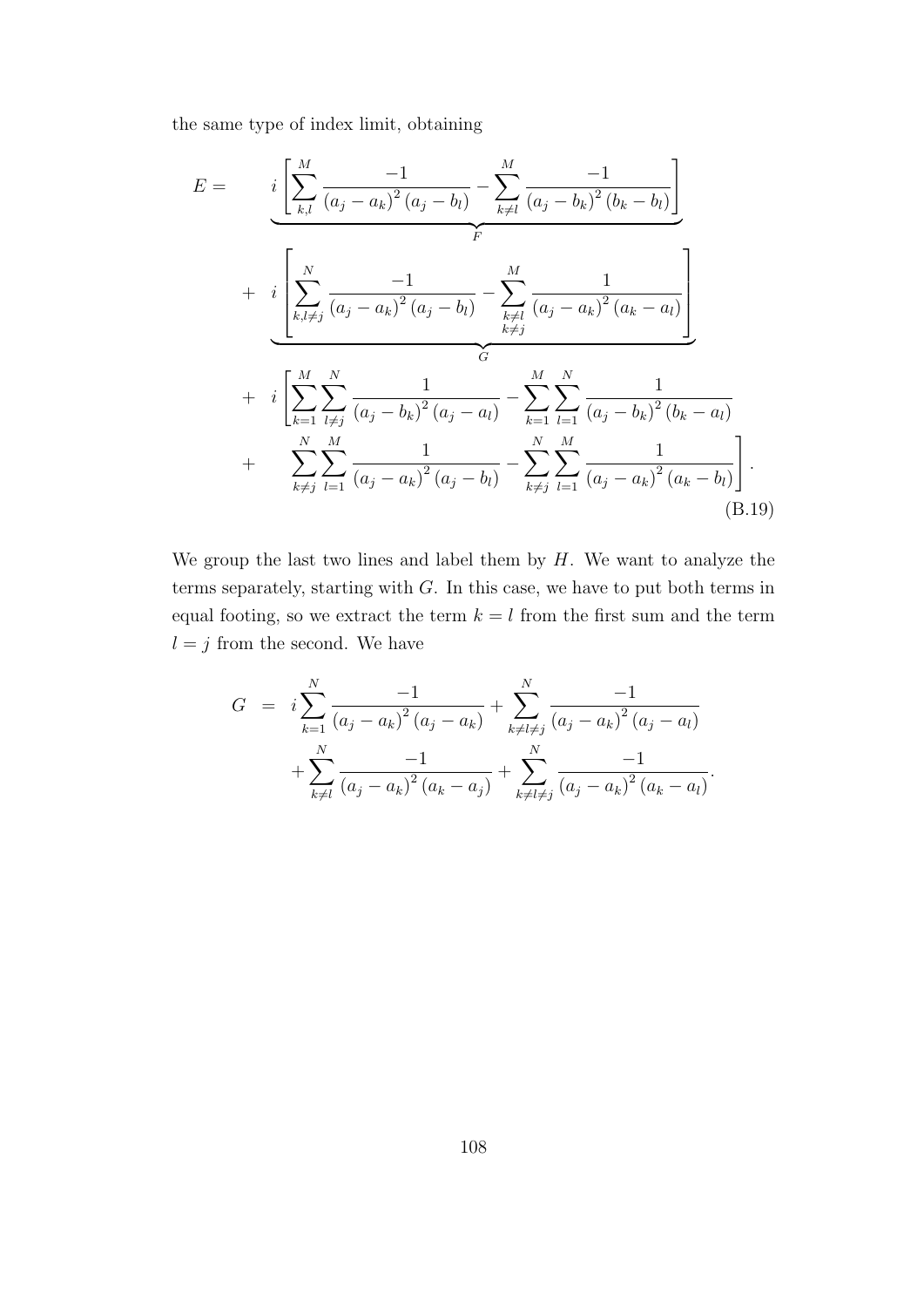This can be written as

$$
G = i \sum_{k \neq j}^{N} \frac{-1}{(a_j - a_k)^2 (a_j - a_k)} + \sum_{k \neq l \neq j}^{N} \frac{-1}{(a_j - a_k)^2 (a_j - a_l)}
$$
  
+ 
$$
\sum_{k \neq l}^{N} \frac{-1}{(a_j - a_k)^2 (a_k - a_j)} + \sum_{k \neq l \neq j}^{N} \frac{-1}{(a_j - a_k)^2 (a_k - a_l)}
$$
  
= 
$$
-2i \sum_{k \neq j}^{N} \frac{1}{(a_j - a_k)^3} + \sum_{k \neq l \neq j}^{N} \left[ \frac{-1}{(a_j - a_k)^2 (a_j - a_l)} + \frac{1}{(a_j - a_k)^2 (a_k - a_l)} \right].
$$
 (B.20)

If we rewrite the last two terms using identity (2.10), we can see that they cancel out. Explicitly,

$$
\sum_{k \neq l \neq j}^{N} \left[ \frac{-1}{(a_j - a_k)^2 (a_j - a_l)} + \frac{1}{(a_j - a_k)^2 (a_k - a_l)} \right] =
$$
\n
$$
\sum_{k \neq l \neq j}^{N} \left[ \frac{1}{(a_l - a_j) (a_k - a_l)^2} - \frac{1}{(a_k - a_j) (a_k - a_l)^2} \right] = 0. \quad (B.21)
$$

This leads to a simple expression for *G*, namely

$$
G = \sum_{k \neq j}^{N} \frac{-2i}{(a_j - a_k)^3}.
$$
 (B.22)

In order to compute  $F$ , we must extract the  $k = l$  term and write out the rest. This yields

$$
F = (-i) \left[ \sum_{k=l}^{N} \frac{1}{(a_j - b_k)^3} + \sum_{k \neq l}^{M} \left( \frac{1}{(a_j - b_k)^2 (a_j - b_l)} - \frac{1}{(a_j - b_k)^2 (b_k - b_l)} \right) \right].
$$
 (B.23)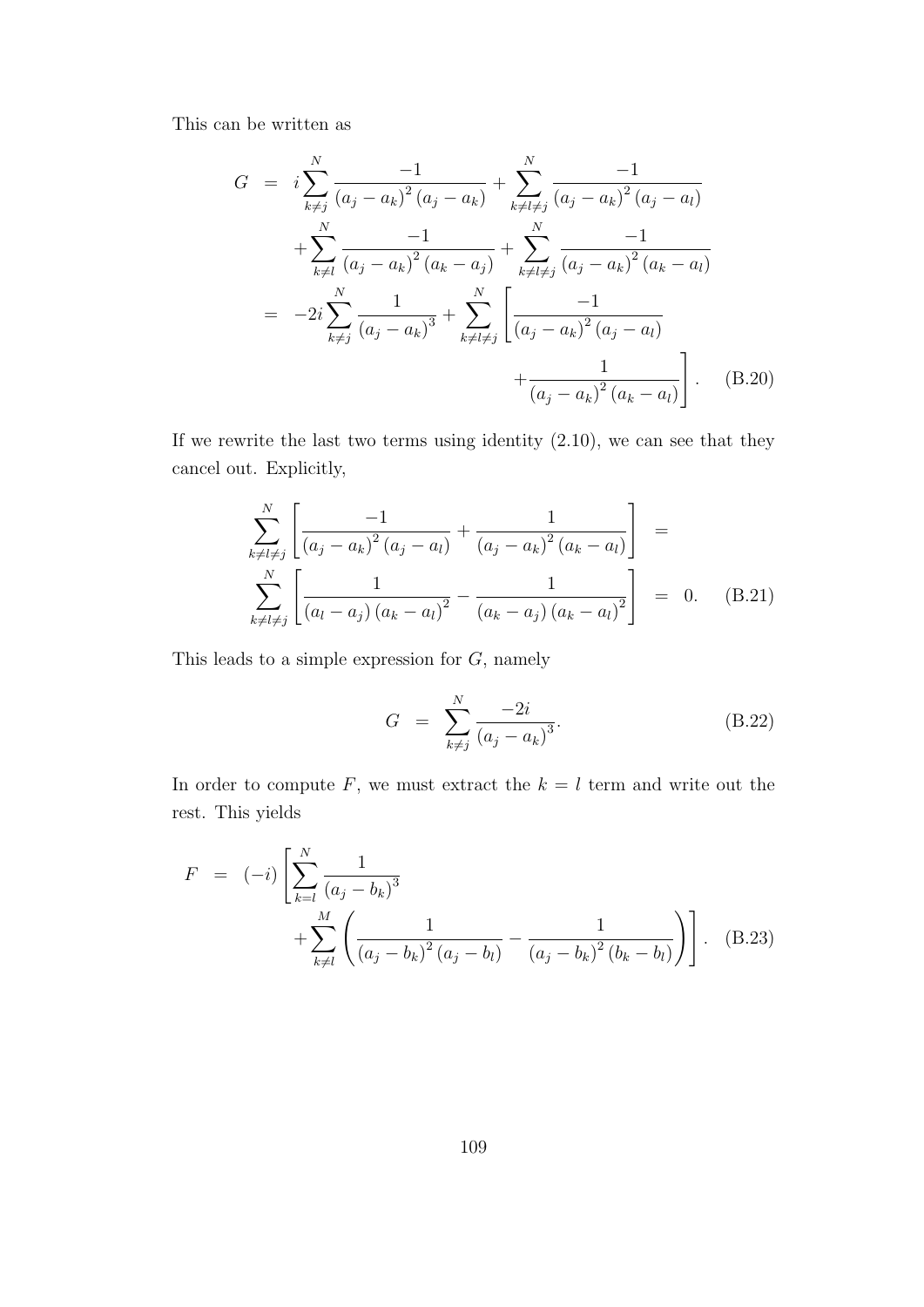Using identity (2.10) one more time just like we did for the *G* term, we can write

$$
\sum_{k \neq l}^{M} \left[ \frac{1}{(a_j - b_k)^2 (a_j - b_l)} - \frac{1}{(a_j - b_k)^2 (b_k - b_l)} \right] = -\sum_{k \neq l}^{M} \left[ \frac{1}{(b_k - b_l)^2 (b_l - a_j)} - \frac{1}{(b_k - b_l)^2 (b_k - a_j)} \right] = 0.
$$
 (B.24)

This results in the compact expression

$$
F = \sum_{k \neq 1}^{N} \frac{-i}{(a_j - b_k)^3}.
$$
 (B.25)

The only group of terms left to analyze is *H*. We need to group terms and relabel some indices in order to have all the sums in the same footing. We have

$$
H = i \left[ \sum_{k=1}^{M} \sum_{l \neq j}^{N} \frac{1}{(a_j - b_k)^2 (a_j - a_l)} - \sum_{k=1}^{M} \sum_{l=1}^{N} \frac{1}{(a_j - b_k)^2 (b_k - a_l)} + \sum_{k=1}^{M} \sum_{l \neq j}^{N} \frac{1}{(a_j - a_l)^2 (a_j - b_k)} - \sum_{k=1}^{M} \sum_{l \neq j}^{1} \frac{1}{(a_j - a_l)^2 (a_l - b_k)} \right].
$$
\n(B.26)

Now that the terms are in the same footing, we can extract from the second sum the term  $l = j$  (since none of the other 3 sums have it). This reads

$$
H = i \sum_{k=1}^{M} \frac{1}{(a_j - b_k)^3} + i \sum_{k=1}^{M} \sum_{l \neq j}^{N} \left[ \frac{1}{(a_j - b_k)^2 (a_j - a_l)} + \frac{1}{(a_j - a_l)^2 (a_j - b_k)} - \frac{1}{(a_j - b_k)^2 (b_k - a_l)} - \frac{1}{(a_j - a_l)^2 (a_l - b_k)} \right]
$$
  
=  $i \sum_{k=1}^{M} \frac{1}{(a_j - b_k)^3} = -F.$  (B.27)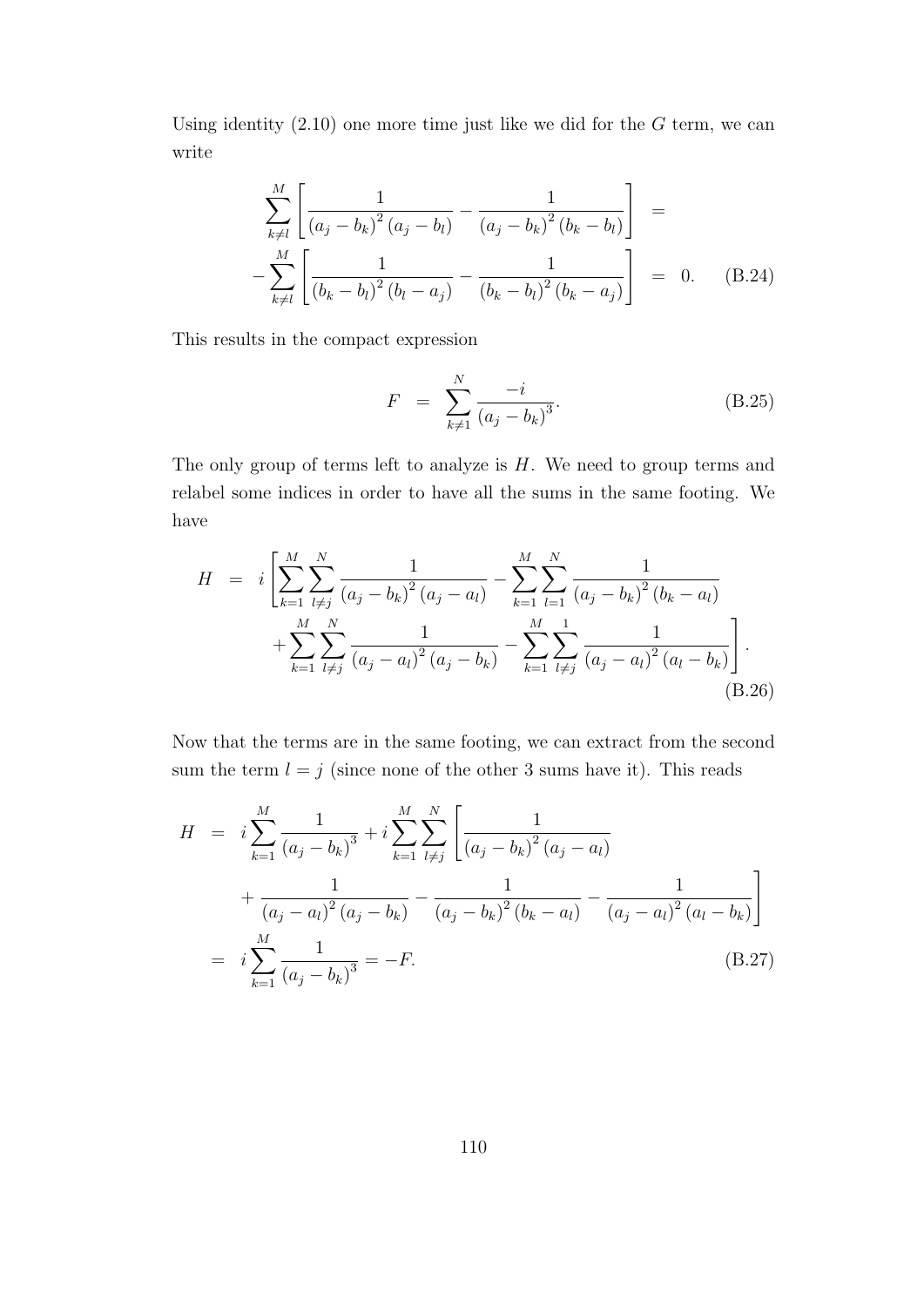Thus, we see that  $H + F = 0$ . We can now go back to (B.17) and write the final expression for the acceleration of the *a*-poles,

$$
E = -i\ddot{a}_j = -2i\sum_{k\neq j}^{N} \frac{1}{(a_j - a_k)^3} \implies \ddot{a}_j = \sum_{k\neq j}^{N} \frac{2}{(a_j - a_k)^3}.
$$
 (B.28)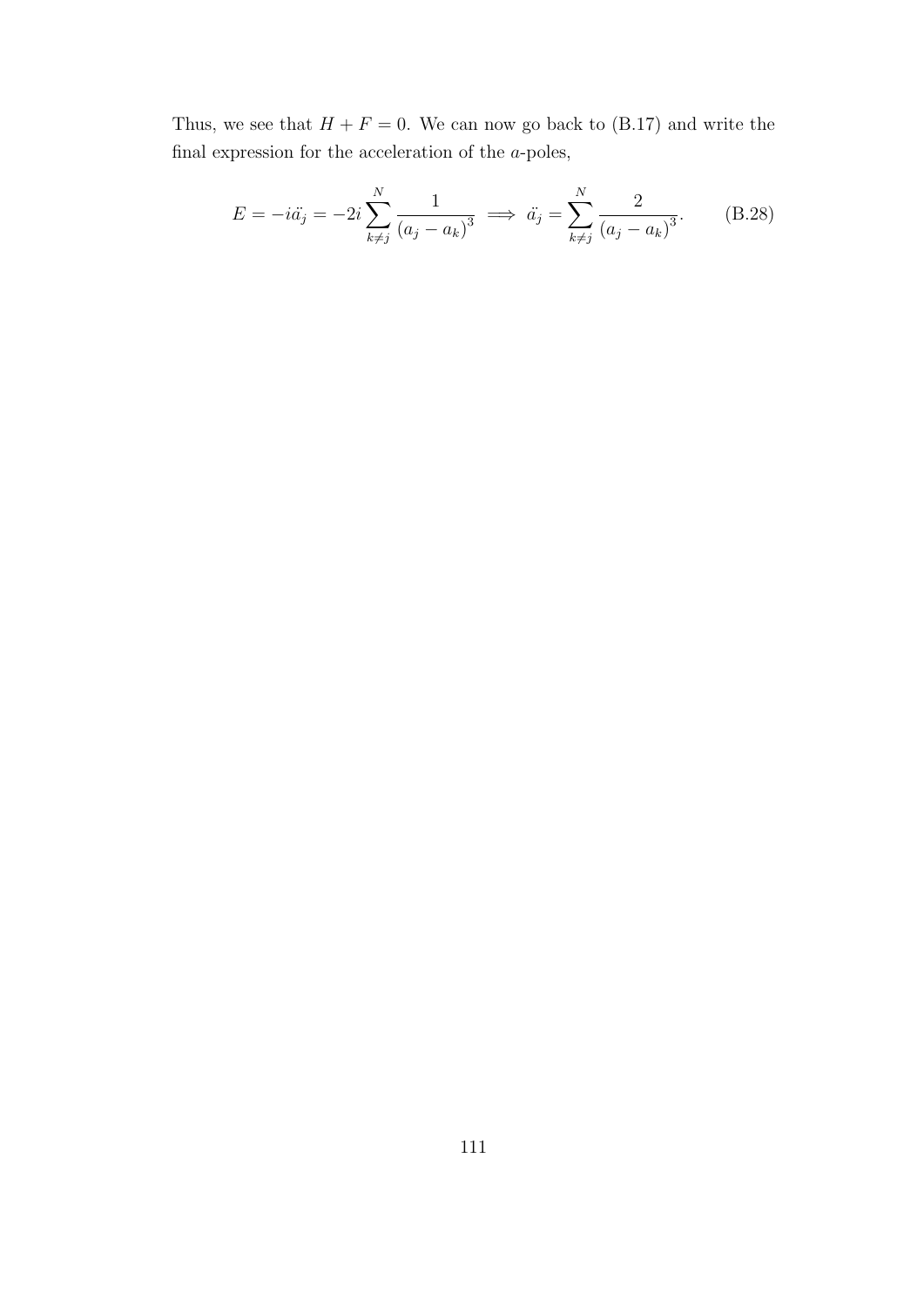# **Harmonic Trapped**  $p + ip$ **Fermions**

#### **C.1 The Thomas-Fermi Approximation**

The Thomas-Fermi approximation in its simplest form considers a set of non-interacting fermions in an external potential. Its purpose is to provide a relationship between the mass density and the external potential without the need to solve Schroedinger's equation. The starting point is to look at a uniform density system of fermions and express the density and the energy in terms of the fermi momentum. The calculation can be carried over in any spatial dimension (see [40, 41]), while here we will restrict the results to the two dimensional case. The free-particle-in-a-box quantum model in two dimensions yields an energy and momentum that are quantized and labeled by two quantum numbers,

$$
E_{\vec{n}} = \frac{\hbar \pi^2}{2mL} |\vec{n}|^2, \quad \vec{k}_{\vec{n}} = \frac{2\pi}{L} \vec{n}, \quad \vec{n} = (n_x, n_y). \tag{C.1}
$$

Here *L* is the dimension of the box and  $n_x, n_y$  positive integers. If we think of these free particles as being fermions, as we fill up the system each fermion will take the lowest possible energy level available. If we call  $k_f$  to the maximum momentum a fermion is allowed to have (i.e. fermi momentum), the total number of fermions we have is given by the volume of a hypersphere of radius  $k_f$  divided by the volume each fermion occupies, which is  $(2\pi/L)^2$ . There is no spin-degeneracy since we are in two dimensions. The relationship between the number-density  $n$  and the (dimensionless) fermi-momentum  $k_f$ is

$$
N = \left(\frac{L}{2\pi}\right)^2 \pi k_f^2, \quad \implies n = \frac{k_f^2}{4\pi},\tag{C.2}
$$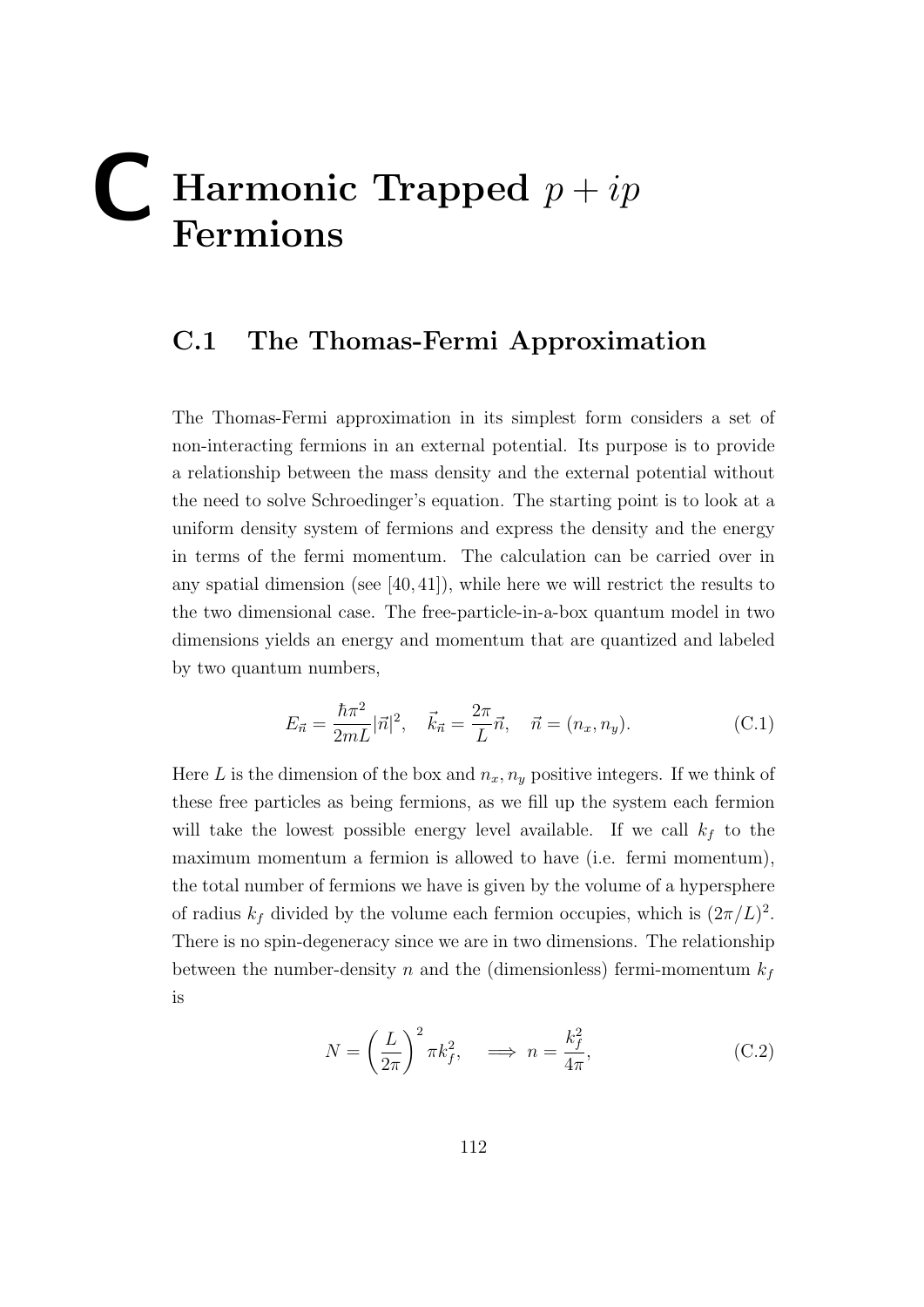where *N* is the total number of particles. We can also reverse the above, and use (C.1) to express the Fermi energy in terms of the density,

$$
E_f = n \frac{2\pi\hbar^2}{m}.
$$
\n(C.3)

A useful quantity is the density of states  $g(E)$ , defined as  $g(E) \equiv dN/dE$ , which counts how many states lie between energies  $E$  and  $E + dE$ . It can be easily calculated from the last equation, yielding

$$
g(E) \equiv \frac{dN}{dE} = \frac{mL^2}{2\pi\hbar^2}.
$$
 (C.4)

The density of states allows us to calculate the total energy and the average energy per particle  $\bar{E}$  in an easy way,

$$
E_{\text{tot}} = \int_0^{E_f} E g(E) dE = \frac{mL^2}{2\pi\hbar^2} \frac{E_f^2}{2} = N \frac{E_f}{2},
$$
  

$$
\bar{E} = \frac{E_f}{2} = \frac{2\pi\hbar^2}{2m} n,
$$
(C.5)

obtaining an average energy per particle of 1*/*2 the Fermi energy. So far, the above expressions are exact for a uniform system. The Thomas-Fermi approximation consists of extending the above relations to a non-uniform system, that is, assume the same functional form for the density and energy in terms of the fermi momenta. This allows us to rewrite  $(C.2)$  and  $(C.5)$  as

$$
n(r) = \frac{1}{4\pi}k_f^2(r),
$$
\n(C.6)

$$
E_{\text{tot}} = \int \bar{E}(r)n(r)d^2r = \int \frac{2\pi\hbar^2}{2m}n^2(r)d^2r.
$$
 (C.7)

We have thus far linked the total energy to the number density of the system. However, we still have no information about how this relates to any external potentials. The evolution criteria comes from requiring that the total energy of the system is minimized, without altering the *N* total number of particles in the system. That is, the functional

$$
\frac{\delta}{\delta n} \left( E_{\text{tot}} + \int n(r)V(r)d^2r - \mu \int n(r)d^2r \right) = 0 \tag{C.8}
$$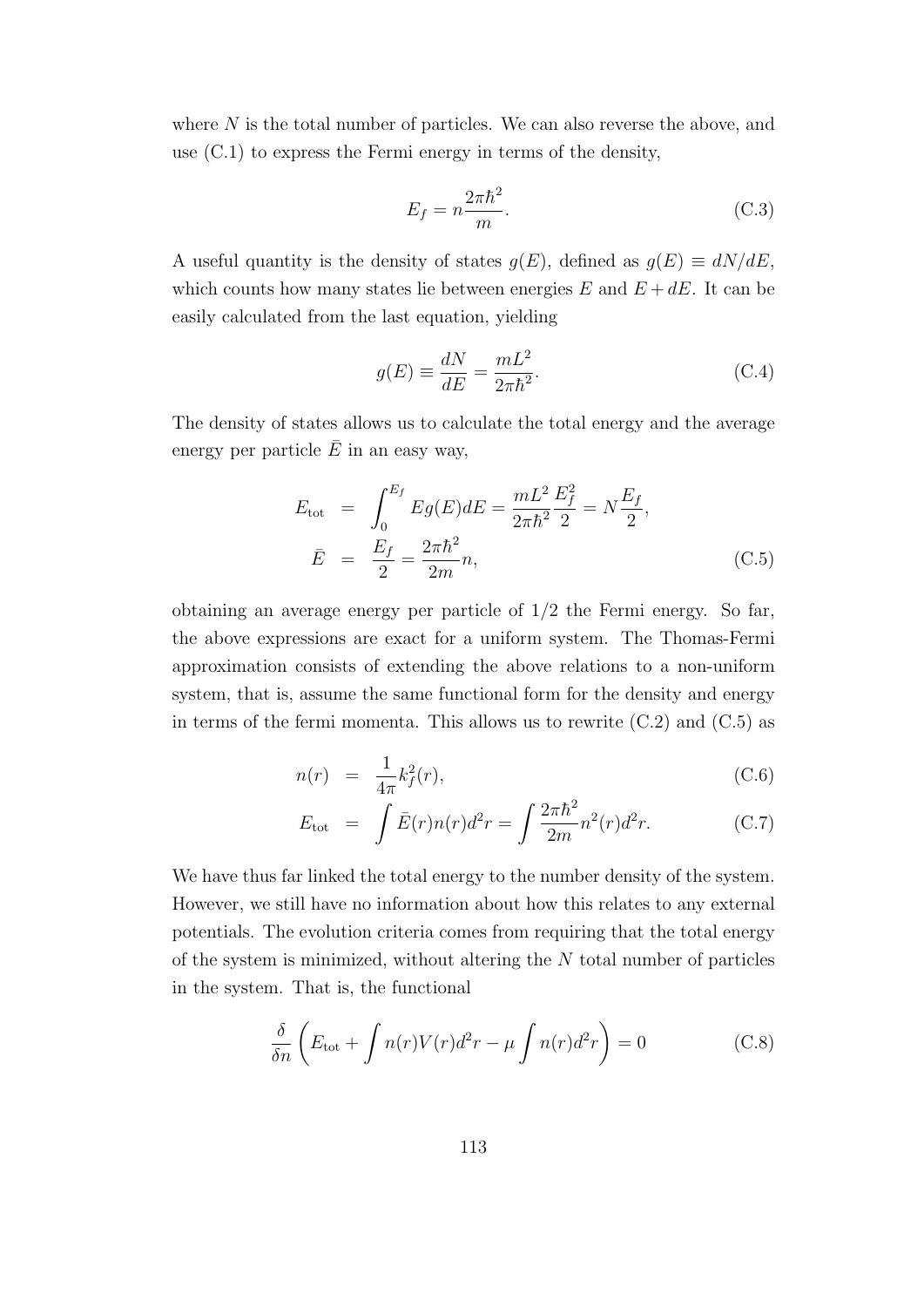must be minimized. Here, the chemical potential  $\mu$  is introduced as a Lagrange multiplier that ensures that the total number of particles in the system is *N*, and the middle term is just the external potential energy. This calculation can be carried over easily in 2 dimensions (see [40] for the calculation in *N*-dimensions), yielding

$$
\int \left(\frac{4\pi\hbar^2}{2m}n(r) + V(r) - \mu\right)d^2r = 0.
$$
 (C.9)

This gives us the relationship between the mass density and the external potential, the key result of the Thomas-Fermi approximation,

$$
\rho(r) = mn(r) = \frac{1}{2\pi\hbar^2}m^2(\mu - V(r)).
$$
\n(C.10)

### **C.2 Derivation of the Ishikawa Mass Current**

The Ishikawa mass current formula in 5.54 can be derived in several ways. Mermin and Muzikar [38] found that for a slowly varying density, the mass current satisfies

$$
\mathbf{j}_{\text{mass}} = \rho \mathbf{v}_s + \frac{1}{4} \text{curl} \rho \hbar \mathbf{l} - \frac{1}{2} c_0 \mathbf{l} \left( \mathbf{l} \cdot \text{curl} \hbar \mathbf{l} \right), \tag{C.11}
$$

where  $c_0$  is a number that in the BCS limit  $\Delta \ll \epsilon_F$  is close to  $\rho$ , but goes to zero in the limit of tightly-bound Cooper pairs, and *v<sup>s</sup>* is the velocity of the fluid. This reduces to the Ishikawa formula for a constant field **l** and  $v_s = 0$ . An alternative derivation is provided by Stone and Roy [7], based on minimally coupling the particle-number current operator to an Abelian gauge field in the fermionic Lagrangian, and enforcing the  $U(1)$  symmetry corresponding to particle-number conservation. The following is a review of this result.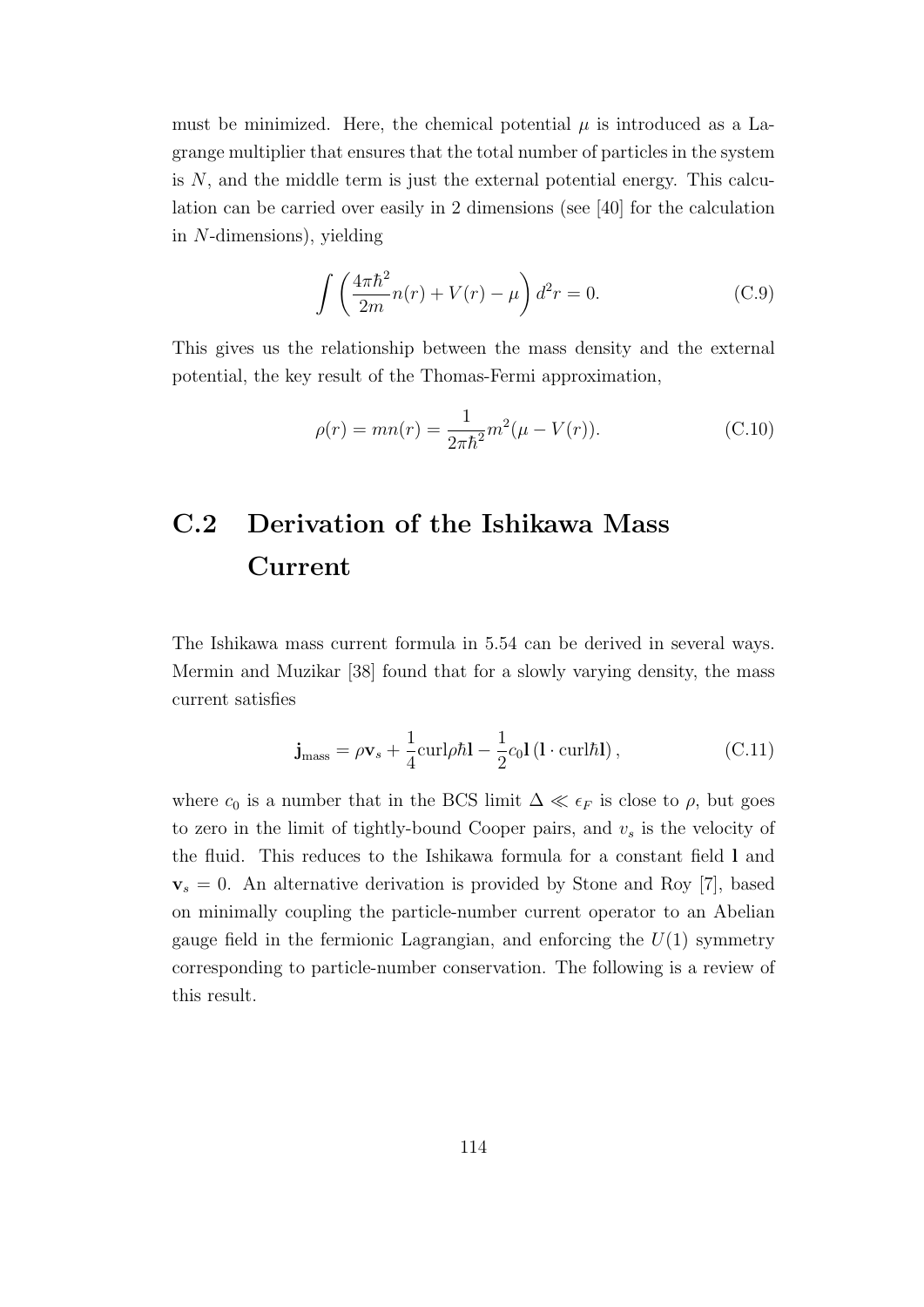Starting from the action of a fermionic system in the presence of a gap,

$$
S = \int d^2x dt \left(\frac{1}{2}\Psi^{\dagger}(i\partial_t - \hat{H})\Psi\right), \qquad (C.12)
$$

with  $\Psi^{\dagger} = [\psi^{\dagger}, \psi]$  a 2-component spinor and  $\hat{H}$  our usual Bogoliubov Hamiltonian, we can minimally couple the particle-number current to an Abelian gauge field  $(A_0, \mathbf{A})$ , where  $A_0$  is the time component and  $\mathbf{A} \equiv (A_1, A_2)$  are the in-plane components of the externally imposed field. The minimal coupling can be achieved either the direct route by adding a term  $(A_0, \vec{A}) \cdot (\rho_{\text{num}}, \vec{j}_{\text{num}})$ to the action, or by converting the timespace derivatives into covariant derivatives, that is,  $(\partial_t, \nabla) \to (\partial_t - iA_0, \nabla - i\vec{A})$ . To write the Bogoliubov Hamiltonian, we also need the general form of the gap operator, given by [7]

$$
\hat{\Delta} = \frac{1}{2} \left( \frac{\Delta}{k_f} \right) e^{i\Phi/2} \left\{ \hat{\Sigma}, \hat{P} \right\} e^{i\Phi/2}.
$$
 (C.13)

Here,  $\{,\}$  denotes an anticommutator,  $\Delta$  is the magnitude of the induced gap in the quasiparticle spectrum, and  $\Phi$  is the overall phase of the order parameter. The spin part  $\Sigma$  is a symmetric 2x2 matrix that for our purposes becomes diagonal,  $\Sigma = iI$ , when the spin vector is chosen along the  $\hat{y}$  direction. The orbital dependence is encoded in  $\hat{P}$ , the usual angular momentum ladder operator  $\hat{P} = -i(\hat{p}_x + i\hat{p}_y)$  corresponding to Cooper pairs with their angular momentum  $l = 1$  pointing in the  $\hat{z}$  direction.

Changing the derivatives into covariant ones yields the minimally coupled Bogoliubov Hamiltonian

$$
\hat{H}(A,\Phi) = \begin{bmatrix}\n-\frac{1}{2m}(\nabla - i\vec{A})^2 - A_0 & i\left(\frac{\Delta}{k_f}\right)e^{i\Phi/2}\hat{P}e^{i\Phi/2} \\
-i\left(\frac{\Delta}{k_f}\right)e^{-i\Phi/2}\hat{P}^\dagger e^{-i\Phi/2} & \frac{1}{2m}(\nabla + i\vec{A})^2 + A_0\n\end{bmatrix}.
$$
\n(C.14)

A bit of algebra shows that this can be written as the uncoupled Hamiltonian plus the minimal coupling  $(A_0, \vec{A}) \cdot (\Psi^{\dagger} \Psi, i/2m(\Psi^{\dagger} \nabla \Psi - \Psi \nabla \Psi^{\dagger}))$ . In order to preserve invariance under the local  $U(1)$  gauge transformation

$$
\left[\begin{array}{c}\psi\\ \psi^{\dagger}\end{array}\right] \rightarrow \left[\begin{array}{c}e^{i\phi}\psi\\ e^{-i\phi}\psi^{\dagger}\end{array}\right],\tag{C.15}
$$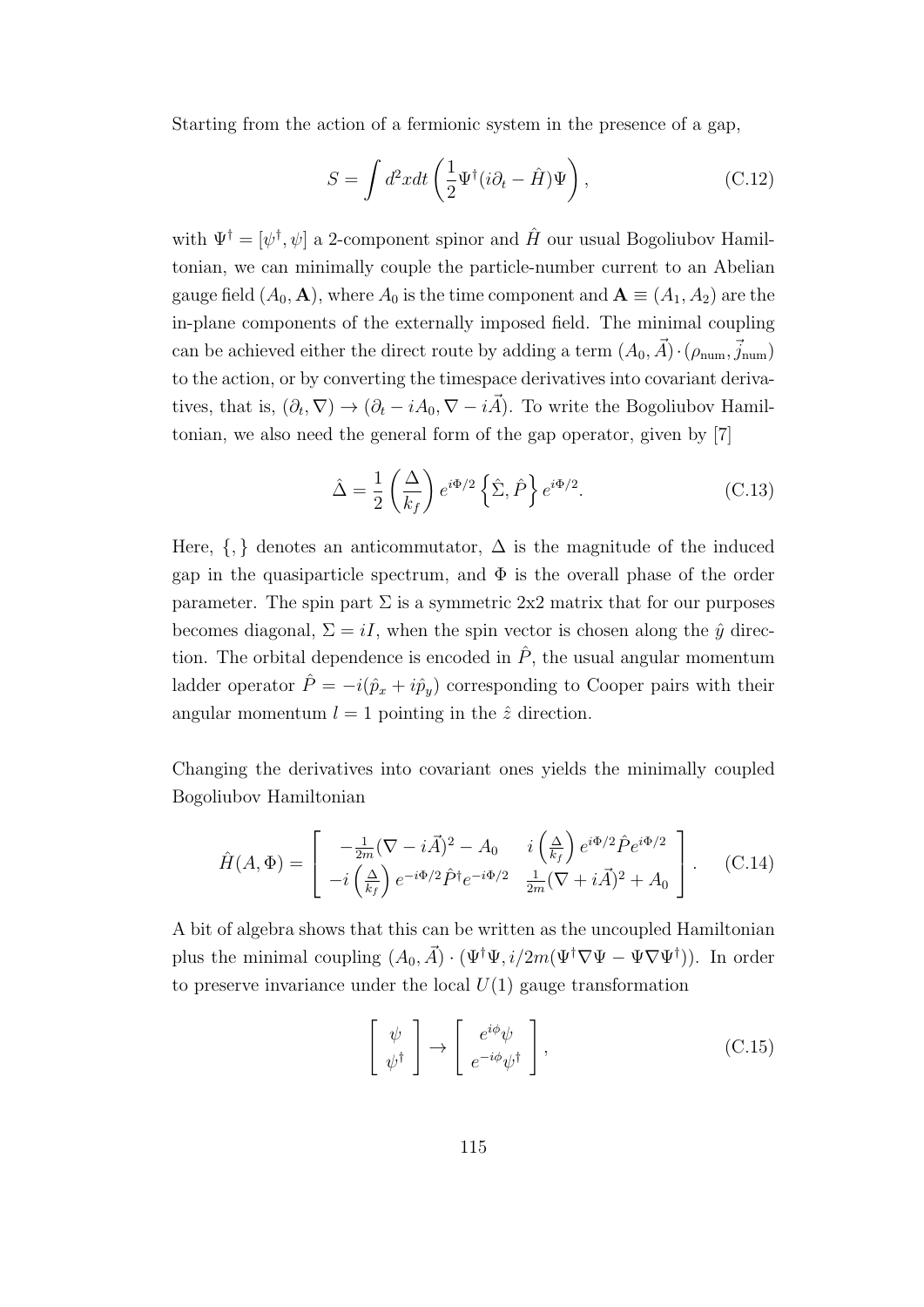the fields must transform as

$$
\begin{array}{rcl}\n\Phi & \to & \Phi + 2\phi \\
\vec{A} & \to & \vec{A} + \nabla\phi \\
A_0 & \to & A_0 + \partial_t\phi\n\end{array} \tag{C.16}
$$

Thus, the gauge field *A* behaves like the electromagnetic one. In order to be left out with an action in terms of  $A, \Phi$  only, the  $\Psi$ ,  $\Psi^{\dagger}$  fields must be integrated out from the partition function. Thus the effective action, defined by

$$
iS_{\text{eff}}(A,\Phi) = \ln\left\{ \int d[\Psi] d[\Psi^{\dagger}] \exp[iS(A,\Phi,\Psi,\Psi^{\dagger})] \right\},\tag{C.17}
$$

becomes [42–44]

$$
S_{\text{eff}}(A,\Phi) = \int d^2x dt \left\{ \frac{\rho_0}{2m} \left[ \frac{1}{c_s^2} \left( \frac{\partial \Phi/2}{\partial_t} - A_0 \right)^2 - (\nabla \Phi/2 - \vec{A})^2 \right] \right\}
$$
 (C.18)

$$
-\sigma_{xy}\left(\frac{\partial \Phi/2}{\partial_t} - A_0\right)(\nabla \times \vec{A})_z - \rho_0\left(\frac{\partial \Phi/2}{\partial_t} - A_0\right)\bigg\}.
$$
 (C.19)

For a 2+1 dimensional Galilean invariant system of particles with mass m, we have  $\sigma_{xy} = \frac{1}{8y}$  $\frac{1}{8\pi}$ ,  $c_s = v_f/2$  and  $\rho_0 = m/2\pi\epsilon_f$ , where  $c_s$  is the speed of sound and  $\rho_0$  is the equilibrium number density. Equipped with the above action, the 4-component particle-number current can finally be calculated:

$$
\vec{j}_{\text{num}} \equiv \frac{\delta S_{\text{eff}}}{\delta \vec{A}} = \rho_0 \vec{v}_s + \sigma_{xy} (\hat{z} \times \nabla) \left( \frac{\partial \Phi/2}{\partial_t} - A_0 \right), \quad (C.20)
$$

$$
\rho_{\text{num}} \equiv \frac{\delta S_{\text{eff}}}{\delta A_0} = \rho_0 - \frac{\rho_0}{mc_s^2} \left( \frac{\partial \Phi/2}{\partial_t} - A_0 \right) + \sigma_{xy} \nabla \times \vec{A}.
$$
 (C.21)

The spatial current takes a simplified form when expressed in terms of the above number density,

$$
\vec{j}_{\text{num}} = \rho_{\text{num}} \vec{v}_s - \frac{1}{4m} (\hat{z} \times \nabla)(\rho - \sigma_{xy} B_z). \tag{C.22}
$$

Since we are interested in the case where there are no external fields, we can discard the magnetic field contribution, yielding a mass flux

$$
\vec{j} = m\vec{j}_{num} = \frac{1}{4}\nabla \times \rho \hat{z}.
$$
 (C.23)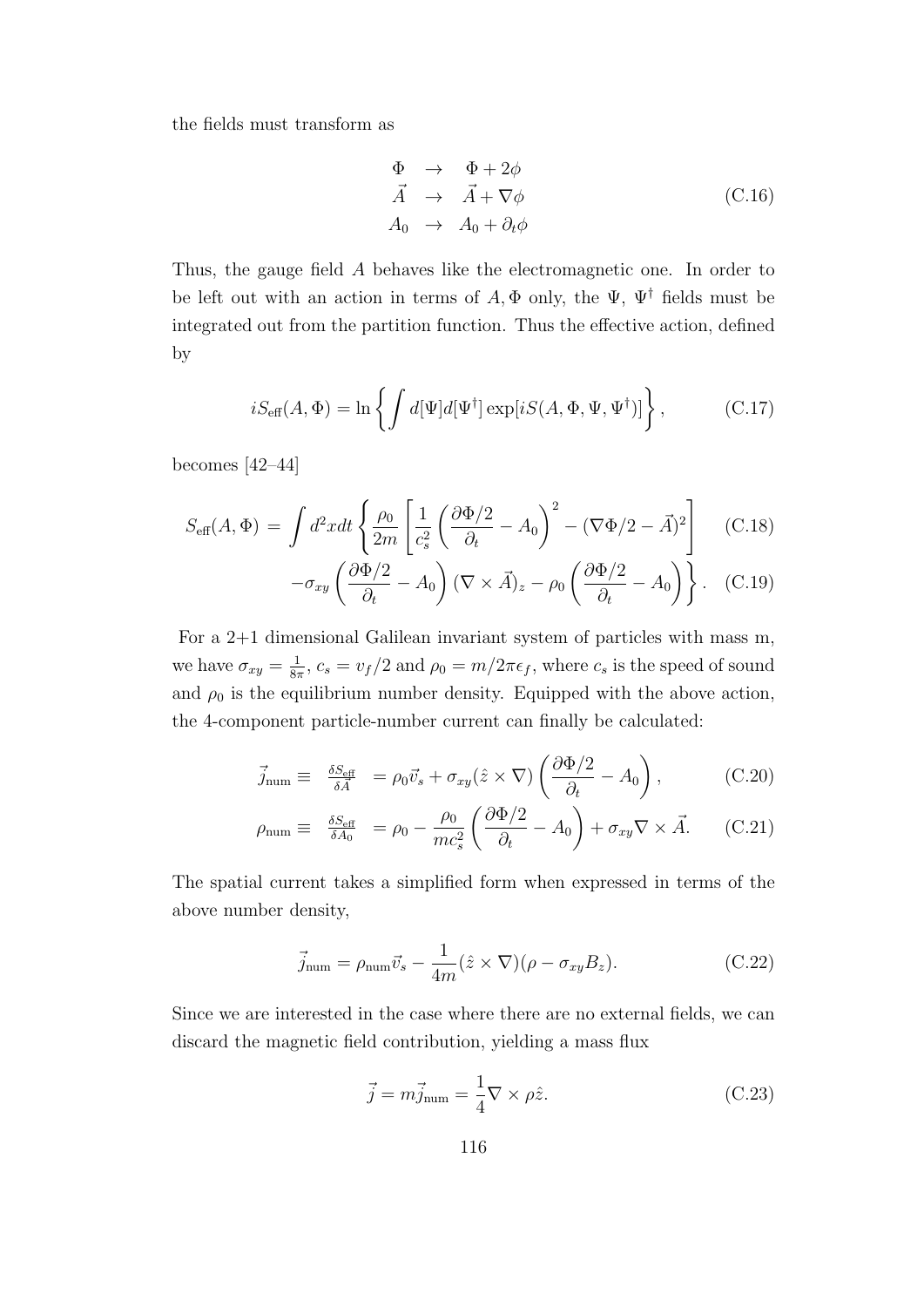This is the planar analogue of the Ishikawa current in equation (5.54).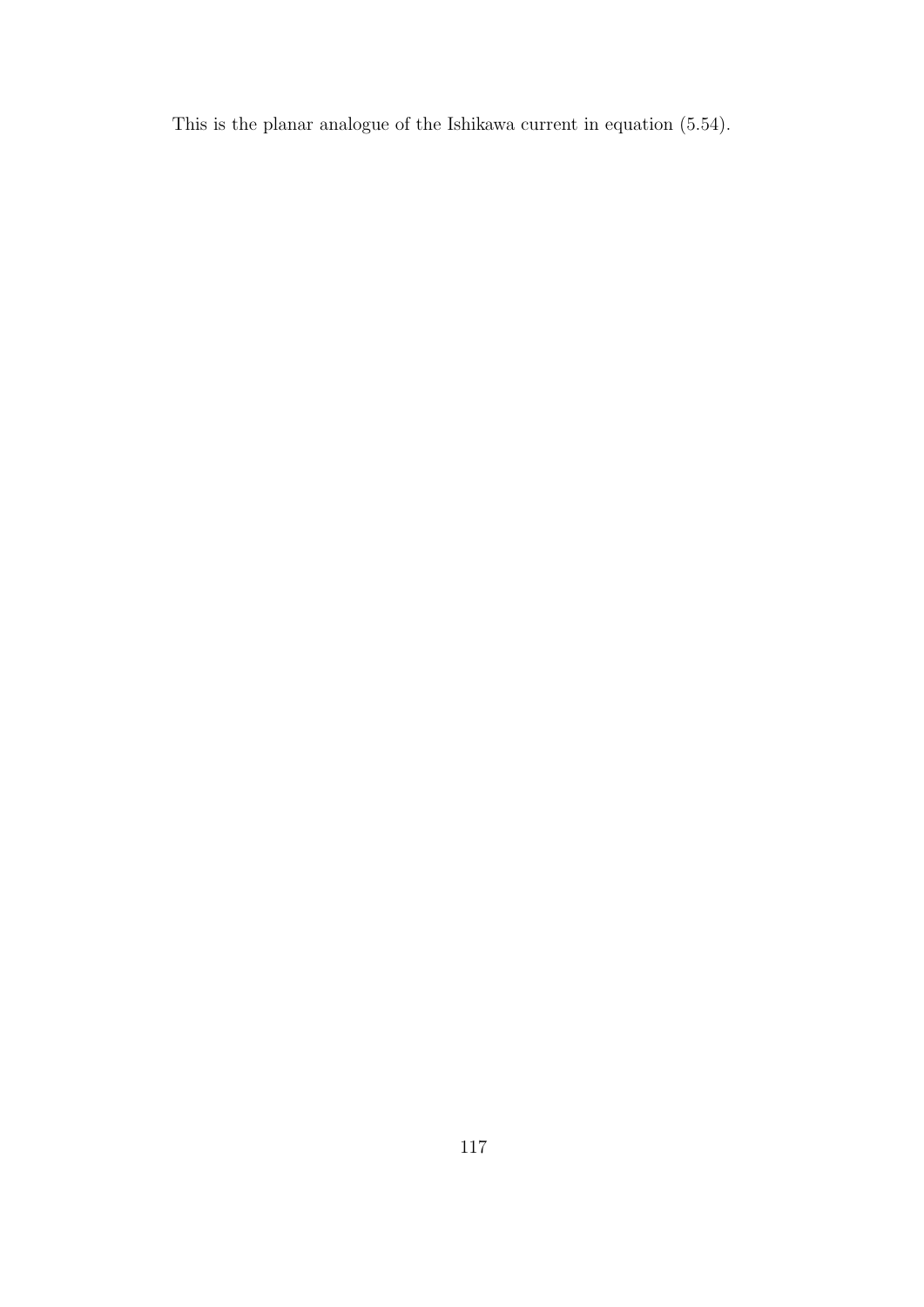### **References**

- [1] M. Stone and D. Gutman, *J. Phys. A* **41**, (2008), p. 025209.
- [2] A. Abanov and P. Wiegmann, *Phys. Rev. Lett.* **95** (2005), p. 076402.
- [3] M. Stone , I. Anduaga and L. Xin, *J. Phys. A* **41** (2008), p. 275401
- [4] L. Susskind, hep-th/0101029.
- [5] A.P. Polychronakos, *J. High Energy Phys.* **0104** (2001), p. 011; (hepth/0103013).
- [6] M. Stone and I. Anduaga, *Annals of Physics* **323**, Issue 1, p. 2-16.
- [7] M. Stone and R. Roy, *Phys. Rev. B* **69** (2004), p. 184511.
- [8] F. Calogero, *J. Math. Phys.* **10** (1969), p. 2191
- [9] B. Sutherland, *J. Math Phys.* **12** (1970), p. 246.
- [10] A.P. Polychronakos, *J. Phys. A: Math. Gen.* **39** (2006), p. 12793-846.
- [11] M.A. Olshanetsky and A.M. Perlemov, *Phys. Rep.* **71** (1981), p. 313-400.
- [12] K.M. Case, *Proc. Natl. Acad. Sci.* **76** (1979), p. 1-3.
- [13] T.B. Benjamin, *Fluid Mech.* **29** (1967), p. 559-72.
- [14] H. Ono, *J. Phys. Soc. Japan* **39** (1975), p. 1082-5.
- [15] D.E. Littlewood, in *A University Algebra*, 2nd Edition (1958), Chapter 5, Hienemann London.
- [16] A.P. Polychronakos, *Phys. Rev. Lett.* **74** (1995), p. 5153.
- [17] F. Dyson, *J. Math. Phys.* **3** (1962), p. 140.
- [18] A. Jevicki, *Nucl. Phys.* **B146** (1978), p. 77.
- [19] I. Andric, V. Bardek and L. Jonke, *J. Phys. A* **30** (1997), p. 717.
- [20] F. Dyson, *J. Math. Phys.* **3** (1962), p. 157.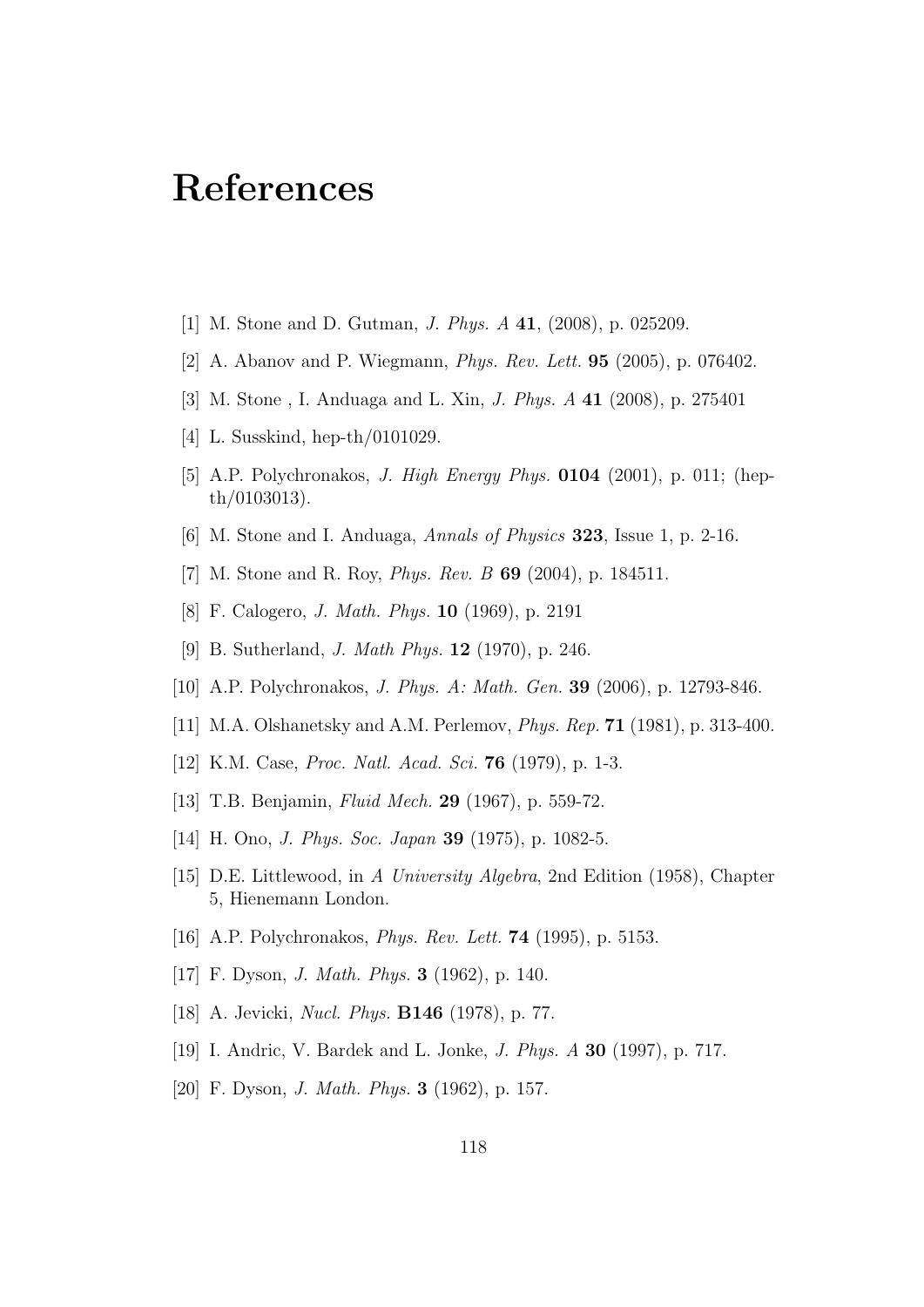- [21] J.A. Minahan and A.P. Polychronakos, *Phys. Rev. B* **50** (1994), p. 4236.
- [22] E. Bettelheim, A. Abanov and P. Wiegmann, *Phys. Rev. Lett.* **97** (2006), p. 246401.
- [23] F.G. Tricomi, *Quart. J. Math.* **2** (1951), p. 199.
- [24] H.H. Chen, Y.C. Lee and N.R. Pereira, *Phys. Fluids* **22** (1979), p. 187- 88.
- [25] R.B. Laughlin, *Phys. Rev. Lett.* **50** (1983), p. 1395.
- [26] S.C. Zhang, T.H. Hansson and S. Kivelson, *Phys. Rev. Lett.* **62** (1989), p. 82.
- [27] C. Nayak, in *Quantum Condensed Matter Physics Lecture Notes*, http://www.physics.ucla.edu/*∼*nayak/many body.pdf
- [28] B.A. Bernevig and F.D.M. Haldane, *Phys. Rev. Lett.*, **100** (2008), p. 246802.
- [29] H. Katsura and Y. Hatsuda, J. Phys. A **40** (2007), p. 13931-13942.
- [30] M. G. McClure and S. Takagi, *Phys. Rev. Lett.* **43** (1979), p. 525.
- [31] P. W. Anderson and P. Morel, *Phys. Rev.* **123** (1961), p. 1911.
- [32] T. Kita, *J. Phys. Soc. Japan* **65** (1996), p. 664.
- [33] T. Kita, *J. Phys. Soc. Japan* **67** (1998), p. 216.
- [34] A *Mathematica*TM notebook containing suitable code can be obtained by contacting the authors.
- [35] G. E. Volovik, *JETP Letters*, **66** (1997), p. 522-7.
- [36] N. Read and D. Green, *Phys. Rev. B*, **61** (2000), p. 10267.
- [37] M. Ishikawa, K. Miyaki and T. Usui, *Prog. Theor. Phys.* **63** (1980), p. 1083.
- [38] N.D. Mermin and P. Muzikar, *Phys. Rev. B* **21** (1980), p. 980.
- [39] F. Gaitan and M. Stone, *Annals of Physics* **178** (1987), p. 89.
- [40] K. Esfarjani, in *Thomas-Fermi Theory Online Notes*, http://physics.ucsc.edu/*∼*keivan/CM231/tf.pdf
- [41] S.M. Al-Jaber, *Int. J. Theor. Phys* **38** (1999), p. 919.
- [42] G.E. Volovik, *Phys. Scr.* **38** (1988), p. 321.